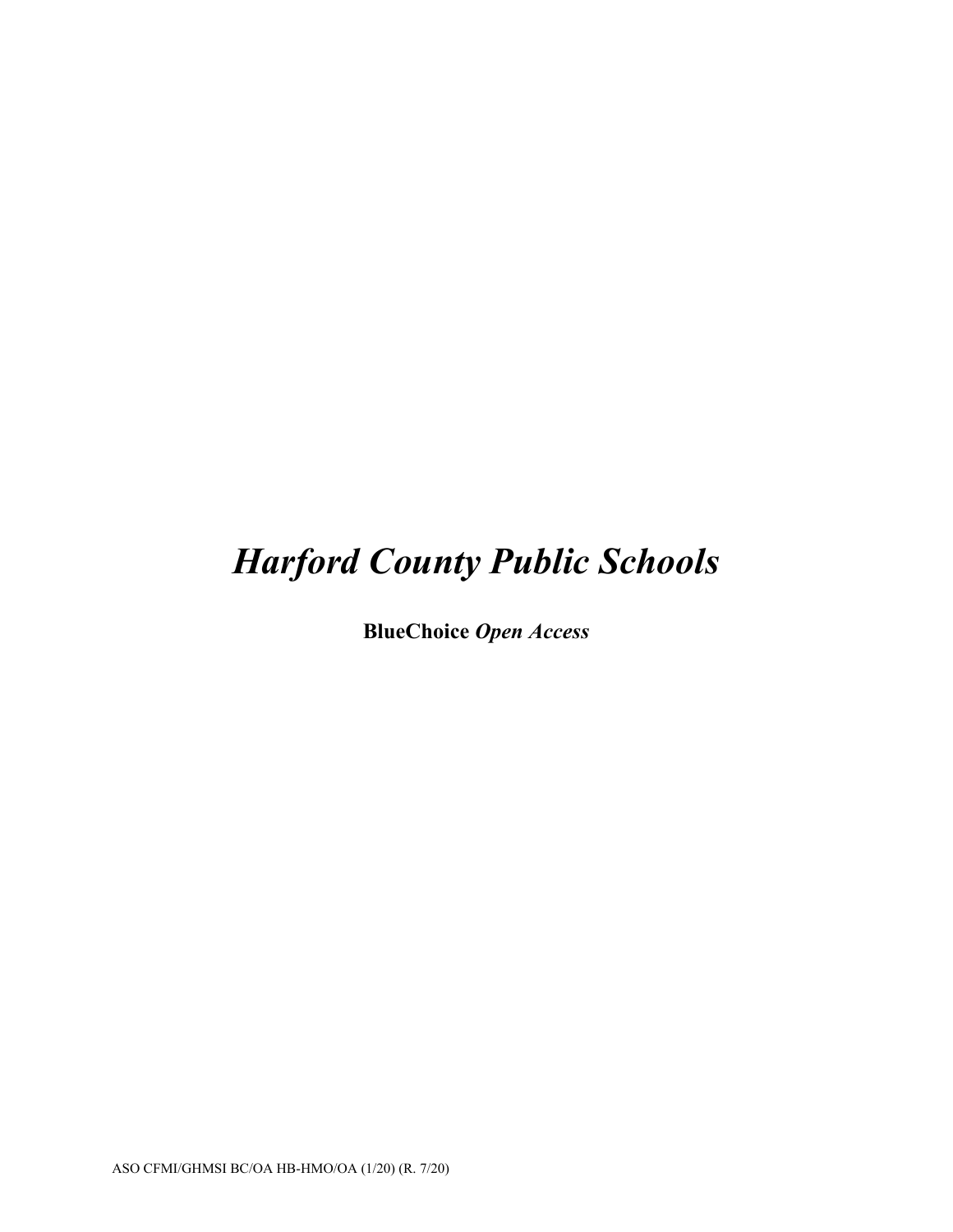#### **CareFirst of Maryland, Inc.** doing business as **CareFirst BlueCross BlueShield**  10455 Mill Run Circle Owings Mills, MD 21117-5559

A private not-for-profit health service plan incorporated under the laws of the State of Maryland

An independent licensee of the Blue Cross and Blue Shield Association

# **EVIDENCE OF COVERAGE**

This Evidence of Coverage, including any attachments, amendments and riders, is a part of the Group Contract issued to the Group through which the Subscriber is enrolled for health benefits. In addition, the Group Contract includes other provisions that explain the duties of CareFirst and the Group. The Group's payment and CareFirst's issuance make the Group Contract's terms and provisions binding on CareFirst and the Group.

CareFirst provides administrative claims payment services only and does not assume any financial risk or obligation with respect to those claims.

The Group reserves the right to change, modify, or terminate the Plan, in whole or in part. Members have no benefits after a Plan termination or partial Plan termination affecting them, except with respect to covered events giving rise to benefits and occurring prior to the date of Plan termination or partial Plan termination and except as otherwise expressly provided, in writing, by the Group, or as required by federal, state or local law.

Members should not rely on any oral description of the Plan, because the written terms in the Group's Plan documents always govern.

CareFirst has provided this Evidence of Coverage, including any amendments or riders applicable thereto, to the Group in electronic format. Any errors, changes and/or alterations to the electronic data, resulting from the data transfer or caused by any person shall not be binding on CareFirst. Such errors, changes and/or alterations do not create any right to additional coverage or benefits under the Group's health benefit plan as described in the health benefit plan documents provided to the Group in hard copy format.

Group Name: Harford County Public Schools BC HMO OA

Account Number(s): 66778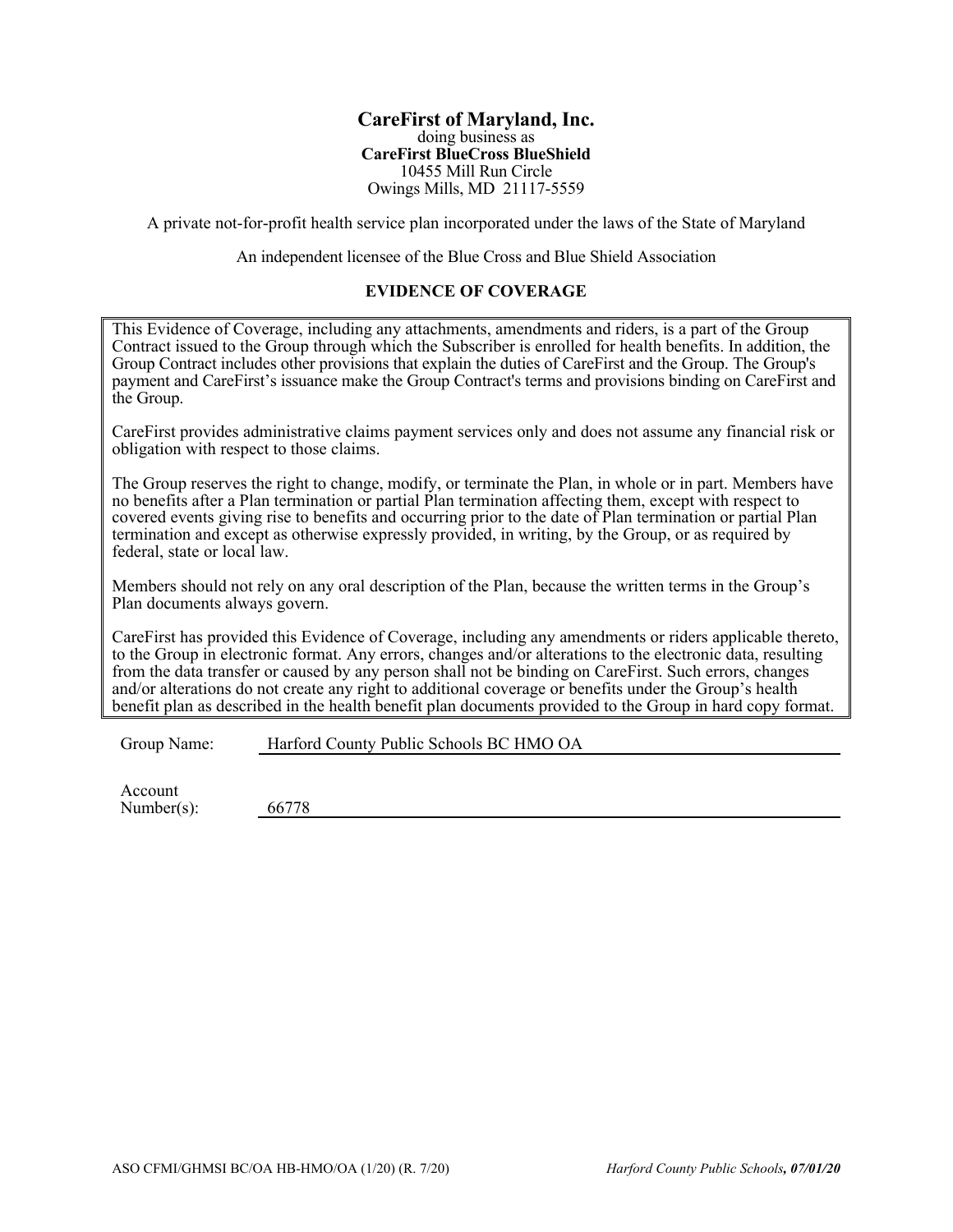# **Table of Contents**

| DEFINITIONS                                                        | $\overline{\phantom{a}1}$ |
|--------------------------------------------------------------------|---------------------------|
|                                                                    |                           |
|                                                                    |                           |
|                                                                    |                           |
|                                                                    |                           |
|                                                                    |                           |
|                                                                    |                           |
|                                                                    |                           |
|                                                                    |                           |
|                                                                    |                           |
|                                                                    |                           |
|                                                                    |                           |
| <b>EXCLUSIONS</b> 80                                               |                           |
|                                                                    |                           |
|                                                                    |                           |
| CARE SUPPORT PROGRAMS, SUBSTANCE USE DISORDER PROGRAM, AND DISEASE |                           |
|                                                                    |                           |
| PRESCRIPTION DRUG BENEFITS RIDER<br>117                            |                           |
| <b>CLAIMS PROCEDURES</b>                                           | 125                       |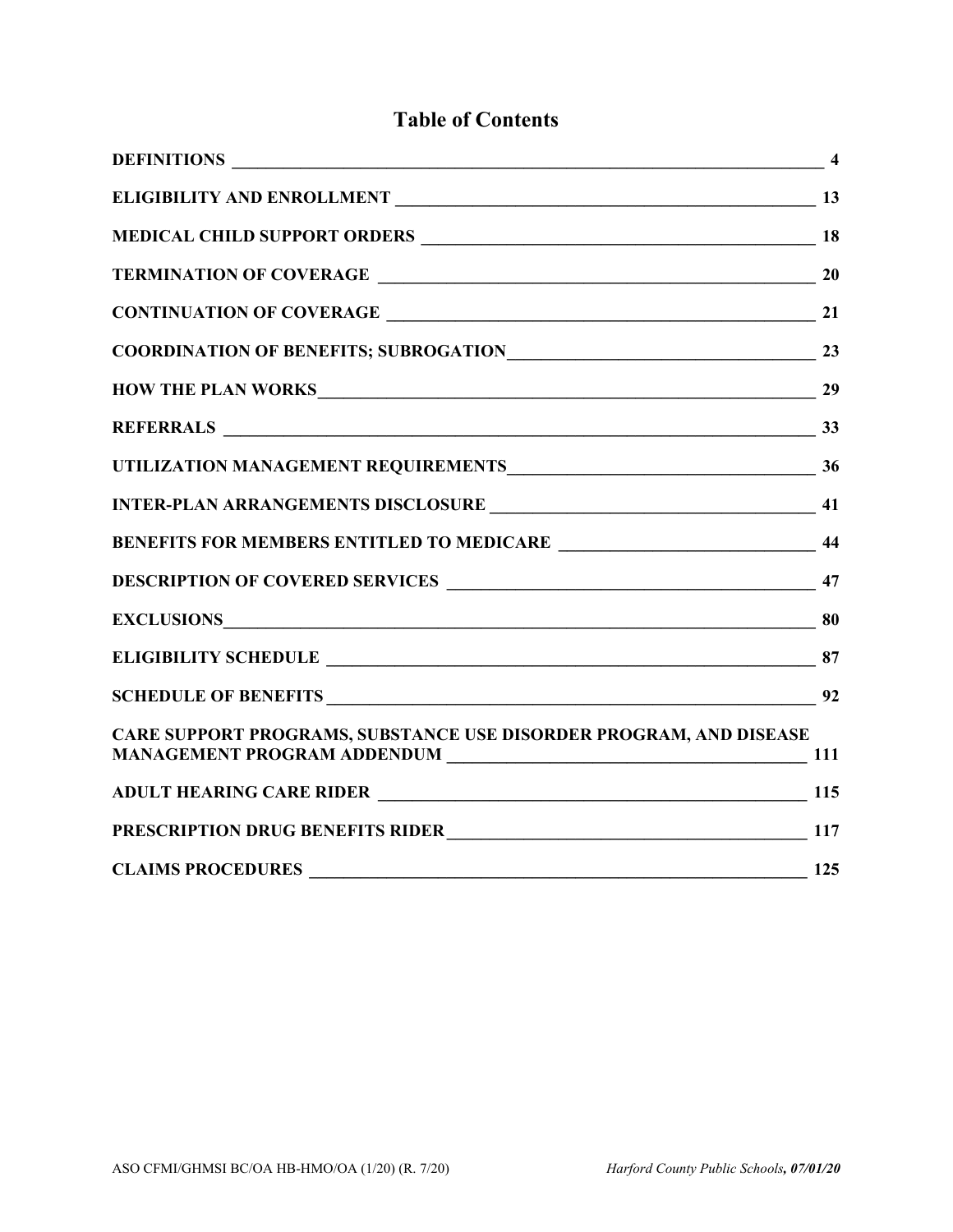### **DEFINITIONS**

The Evidence of Coverage uses certain defined terms. When these terms are capitalized, they have the following meaning:

#### Allowed Benefit means:

1. **Contracted Health Care Providers**: For a Health Care Provider that has contracted with CareFirst BlueChoice, the Allowed Benefit for a Covered Service is the lesser of the actual charge which, in some cases, will be a rate set by a regulatory agency; or the amount CareFirst allows for the service in effect on the date that the service is rendered. The benefit is payable to the Health Care Provider and is accepted as payment in full, except for any applicable Member payment amounts, as stated in the Schedule of Benefits.

#### 2. **Non-Contracted Health Care Providers**:

- a. Non-Contracted health care practitioner: For a health care practitioner that has not contracted with CareFirst, the Allowed Benefit for a Covered Service is based upon the lesser of the provider's actual charge or established fee schedule which, in some cases, will be a rate specified by applicable law. The benefit is payable to the Subscriber or to the health care practitioner, at the discretion of CareFirst. If CareFirst pays the Subscriber, it is the Member's responsibility to pay the health care practitioner. Additionally, the Member is responsible for any applicable Member payment amounts, as stated in the Schedule of Benefits, and for the difference between the Allowed Benefit and the health care practitioner's actual charge.
- b. Non-Contracted hospital or health care facility: For a hospital or health care facility that has not contracted with CareFirst, the Allowed Benefit for a Covered Service is based upon the lower of the provider's actual charge or established fee schedule, which, in some cases, will be a rate specified by applicable law. In some cases, and on an individual basis, CareFirst is able to negotiate a lower rate with an eligible provider. In that instance, the CareFirst payment will be based on the negotiated fee and the provider agrees to accept the amount as payment in full except for any applicable Member payment amounts, as stated in the Schedule of Benefits. The benefit is payable to the Subscriber or to the hospital or health care facility, at the discretion of CareFirst. Benefit payments to United States Department of Defense and United States Department of Veteran Affairs providers will be made directly to the provider. If CareFirst pays the Subscriber, it is the Member's responsibility to pay the hospital or health care facility. Additionally, the Member is responsible for any applicable Member payment amounts, as stated in the Schedule of Benefits and, unless negotiated, for the difference between the Allowed Benefit and the hospital or health care facility's actual charge.
- c. Non-Contracted Emergency Services Health Care Provider: CareFirst shall pay the greater of the following amounts for Emergency Services received from a non-contracted Emergency Services Health Care Provider:
	- 1) The Allowed Benefit stated in paragraphs 2.a., or 2.b.
	- 2) The amount negotiated with Contracted Health Care Providers for the Emergency Service provided, excluding any Copayment or Coinsurance that would be imposed if the service had been received from a contracted Emergency Services Health Care Provider. If there is more than one amount negotiated with Contracted Health Care Providers for the Emergency Service provided, the amount paid shall be the median of these negotiated amounts, excluding any Copayment or Coinsurance that would be imposed if the service had been received from a contracted Emergency Services Health Care Provider.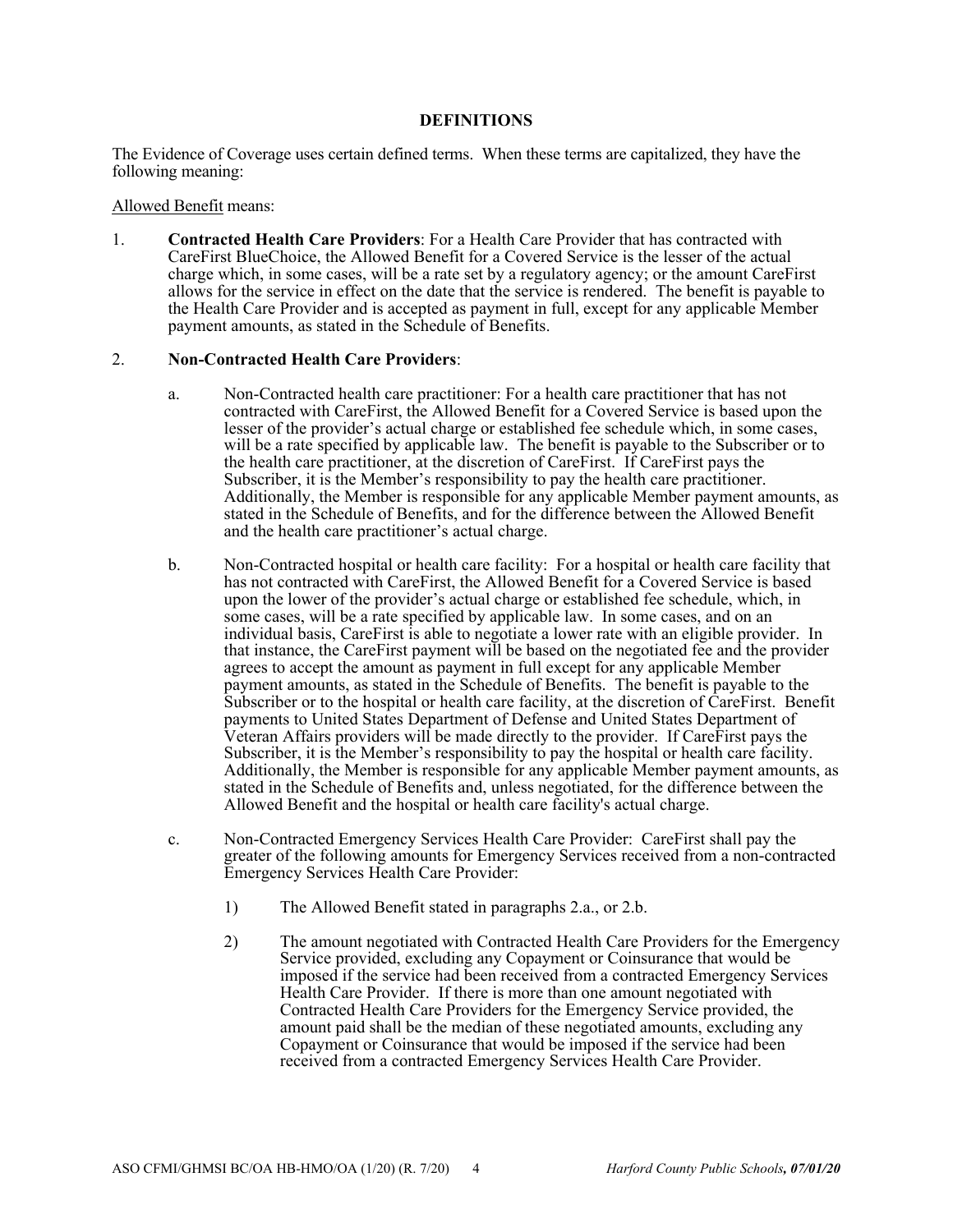- 3) The amount for the Emergency Service calculated using the same method CareFirst generally used to determine payments for services provided by a Non-Contracted Health Care Provider, excluding any Copayment or Coinsurance that would be imposed if the service had been received from a contracted Emergency Services Health Care Provider.
- 4) The amount that would be paid under Medicare (part A or part B of Title XVIII of the Social Security Act, 42 U.S.C. 1395 et seq.) for the Emergency Service, excluding any Copayment or Coinsurance that would be imposed if the service had been received from a contracted Emergency Services Health Care Provider.

Adverse Decision means a utilization review determination that a proposed or delivered health care service covered under the Claimant's contract is or was not Medically Necessary, appropriate, or efficient; and may result in non-coverage of the health care service.

Ancillary Services means facility services that may be rendered on an inpatient and/or outpatient basis. These services include, but are not limited to, diagnostic and therapeutic services such as laboratory, radiology, operating room services, incremental nursing services, blood administration and handling, pharmaceutical services, Durable Medical Equipment and Medical Supplies. Ancillary Services do not include room and board services billed by a facility for inpatient care.

Applied Behavior Analysis means the design, implementation, and evaluation of environmental modifications, using behavioral stimuli and consequences, to produce socially significant improvement in human behavior, including the use of direct observation, measurement, and functional analysis of the relationship between environment and behavior.

Benefit Period means the period of time during which Covered Services are eligible for payment. The Benefit Period is: July 1st through June  $30<sup>th</sup>$ .

Cardiac Rehabilitation means inpatient or outpatient services designed to limit the physiologic and psychological effects of cardiac illness, reduce the risk for sudden death or reinfarction, control cardiac symptoms, stabilize or reverse atherosclerotic process and enhance the psychosocial and vocational status of Eligible Members.

CareFirst means CareFirst of Maryland, Inc., doing business as CareFirst BlueCross BlueShield.

CareFirst BlueChoice means CareFirst BlueChoice, Inc**.**

Claims Administrator means CareFirst.

Coinsurance means the percentage of the Allowed Benefit allocated between CareFirst and the Member whereby CareFirst and the Member share in the payment for Covered Services.

Contracted Health Care Provider means a Health Care Provider that has contracted with CareFirst.

Convenience Item means any item that increases physical comfort or convenience without serving a Medically Necessary purpose (e.g., elevators, hoyer/stair lifts, ramps, shower/bath bench, items available without a prescription).

Copayment (Copay) means a fixed dollar amount that a Member must pay for certain Covered Services. When a Member receives multiple services on the same day by the same Health Care Provider, the Member will only be responsible for one Copay.

Cosmetic means the use of a service or supply which is provided with the primary intent of improving appearance, not restoring bodily function or correcting deformity resulting from disease, trauma, or previous therapeutic intervention, as determined by CareFirst.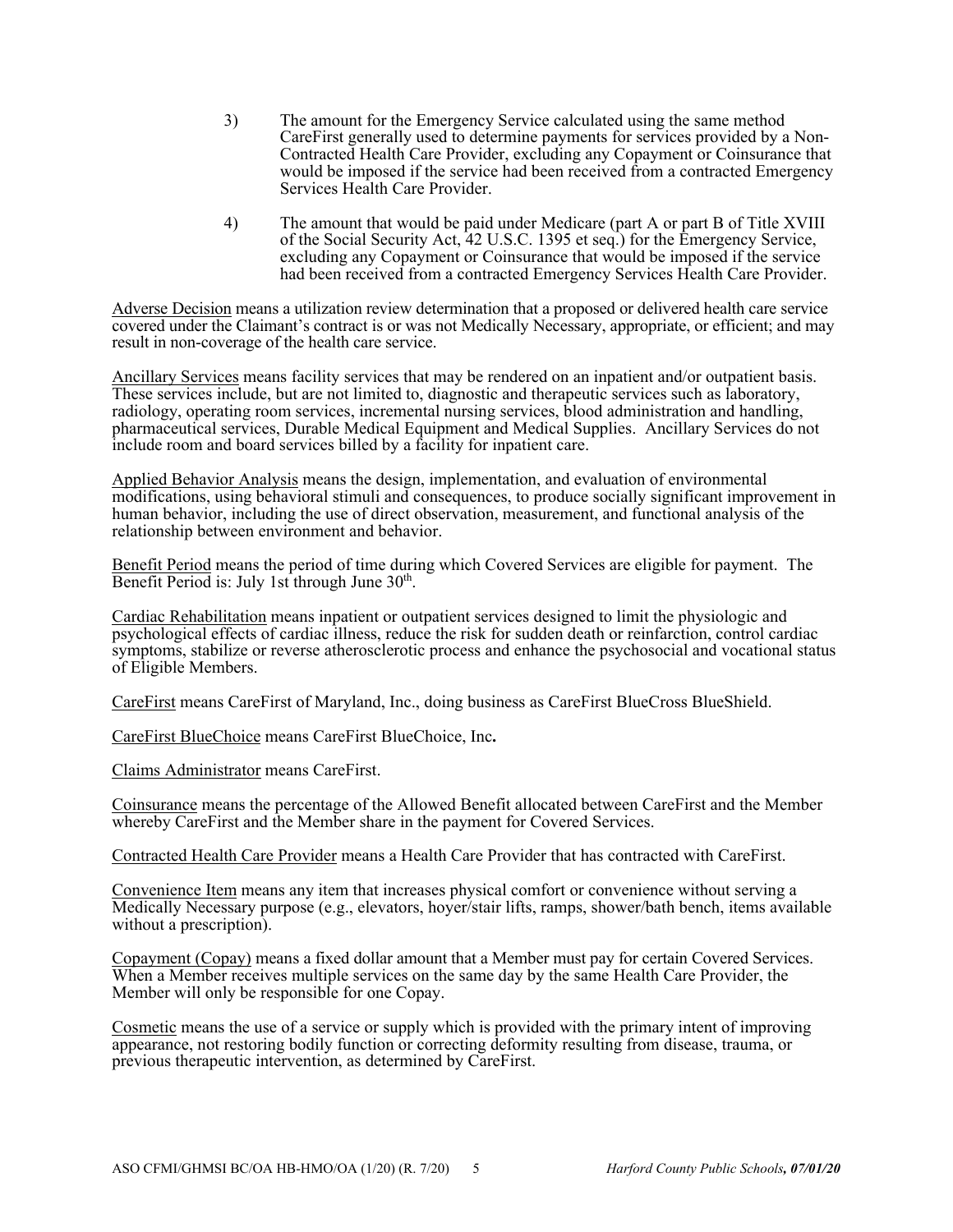Covered Service means a Medically Necessary service or supply provided in accordance with the terms of this Evidence of Coverage.

Deductible means the dollar amount of Covered Services based on the Allowed Benefit, which must be Incurred before CareFirst will pay for all or part of remaining Covered Services. The Deductible is met when the Member receives Covered Services that are subject to the Deductible and pays for these him/herself.

Dependent means a Member, other than the Subscriber, meeting the eligibility requirements established by the Group, who is covered under this Evidence of Coverage.

Dependent includes a child who has not attained the Limiting Age stated in the Eligibility Schedule irrespective of the child's:

- 1. Financial dependency on an individual covered under the Contract;
- 2. Marital status;
- 3. Residency with an individual covered under the Contract;
- 4. Student status;
- 5. Employment; or
- 6. Satisfaction of any combination of the above factors.

Designated Radiology Center means a Contracting Health Care Provider that has been designated as a "Designated Radiology" site of service by CareFirst where Members may obtain diagnostic service benefits to the extent stated in this Evidence of Coverage. Members may contact CareFirst for a list of Designated Radiology Centers.

Diabetic Supplies means Medical Supplies prescribed by a Health Care Provider for the treatment of diabetes.

Effective Date means the date on which the Member's coverage becomes effective. Covered Services rendered on or after the Member's Effective Date are eligible for coverage.

Emergency Medical Condition means a medical condition manifesting itself by acute symptoms of sufficient severity (including severe pain) that a prudent layperson, who possesses an average knowledge of health and medicine, could reasonably expect the absence of immediate medical attention to result in:

- 1. Placing the health of the individual (or, with respect to a pregnant woman, the health of the woman or her unborn child) in serious jeopardy;
- 2. Serious impairment to bodily functions; or
- 3. Serious dysfunction of any bodily organ or part.

Emergency Services means, with respect to an Emergency Medical Condition:

- 1. A medical screening examination (as required under section 1867 of the Social Security Act, 42 U.S.C. 1395dd) that is within the capability of the emergency department of a hospital, including ancillary services routinely available to the emergency department to evaluate such Emergency Medical Condition, and
- 2. Such further medical examination and treatment, to the extent they are within the capabilities of the staff and facilities available at the hospital, as are required under section 1867 of the Social Security Act (42 U.S.C. 1395dd(e)(3)) to stabilize the Member. The term to "stabilize" with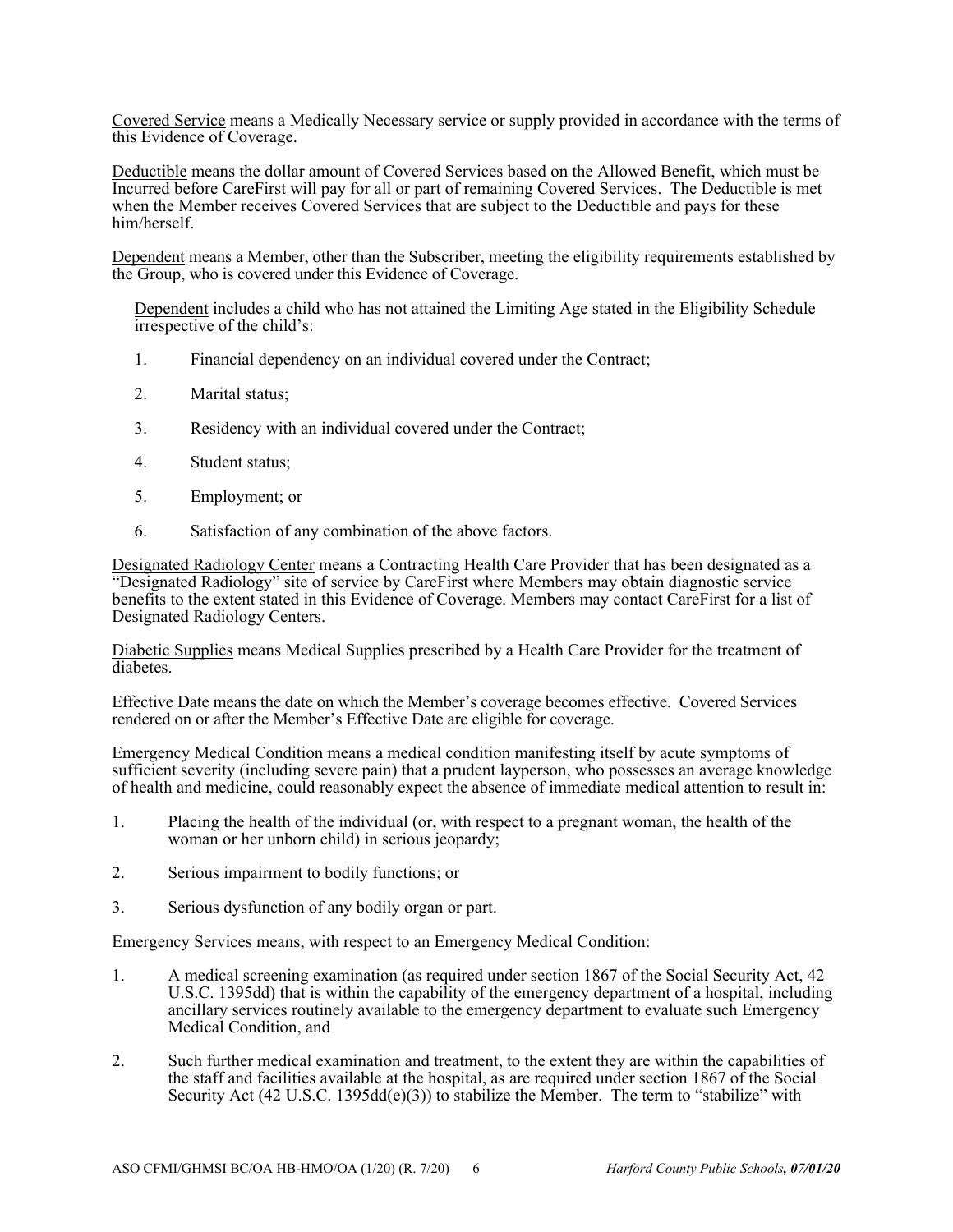respect to an Emergency Medical Condition, has the meaning given in section 1867(e)(3) of the Social Security Act  $(42^{\circ}$ U.S.C. 1395dd $(e)(3)$ ).

Essential Health Benefits has the meaning found in section 1302(b) of the Patient Protection and Affordable Care Act and as further defined by the Secretary of the United States Department of Health and Human Services and includes ambulatory patient services; emergency services; hospitalization; maternity and newborn care; mental health and substance use disorder services, including behavioral health treatment; prescription drugs; rehabilitative and habilitative services and devices; laboratory services; preventive and wellness services and chronic disease management; and pediatric services, including oral and vision care.

Evidence of Coverage means this agreement, which includes the acceptance, riders, and amendments, if any, between the Group and CareFirst (also referred to as the Group Contract).

Experimental/Investigational means a service or supply that is in the developmental stage and in the process of human or animal testing excluding Controlled Clinical Trial Patient Cost Coverage as stated in the Description of Covered Services. Services or supplies that do not meet all five of the criteria listed below are deemed to be Experimental/Investigational:

- 1. The Technology\* must have final approval from the appropriate government regulatory bodies;
- 2. The scientific evidence must permit conclusions concerning the effect of the Technology on health outcomes;
- 3. The Technology must improve the net health outcome;
- 4. The Technology must be as beneficial as any established alternatives; and
- 5. The improvement must be attainable outside the Investigational settings.

\*Technology includes drugs, devices, processes, systems, or techniques.

FDA means the U.S. Food and Drug Administration.

Fertility Awareness–Based Methods means methods of identifying times of fertility and infertility by an individual to avoid pregnancy including:

- 1. Cervical mucus methods;
- 2. Symptom-thermal or symptom-hormonal methods;
- 3. The standard days method; and,
- 4. The lactational amenorrhea method.

Group means the Subscriber's employer/Plan Sponsor or other organization to which CareFirst has issued the Group Contract and Evidence of Coverage.

Group Contract means the agreement issued by CareFirst to the Group through which the benefits described in this Evidence of Coverage are made available. In addition to the Evidence of Coverage, the Group Contract includes any riders and/or amendments attached to the Group Contract or Evidence of Coverage and signed by an officer of CareFirst.

Habilitative Services means health care services and devices, including, but not limited to, Occupational Therapy, Physical Therapy, and Speech Therapy that help a child keep, learn, or improve skills and functioning for daily living.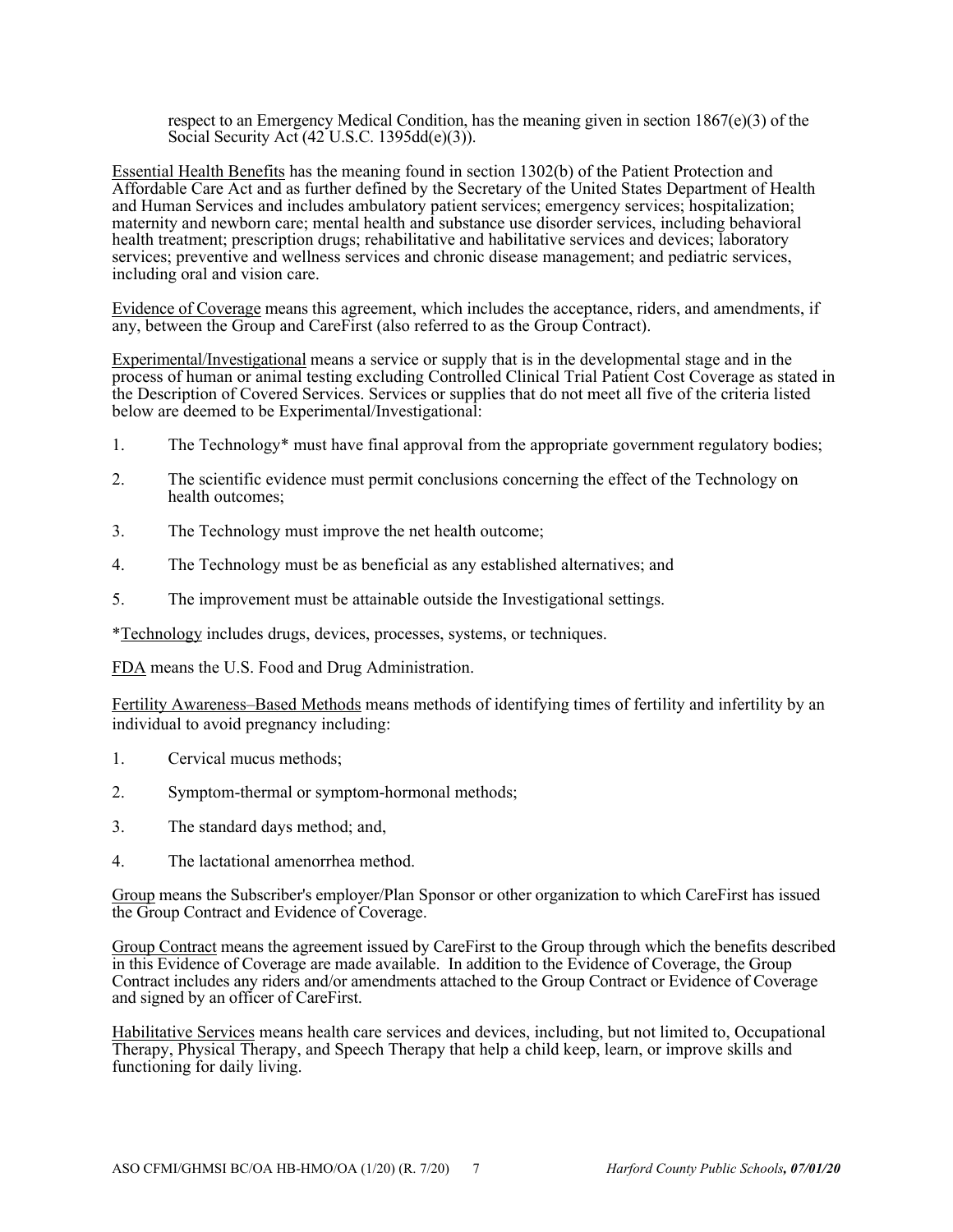Health Care Provider means a hospital, health care facility, or health care practitioner licensed or otherwise authorized by law to provide Covered Services.

Hearing Aid Allowed Benefit means the dollar amount CareFirst allows for the particular hearing device in effect on the date that the service is rendered.

Home Health Care means the continued care and treatment of a Member by a Health Care Provider in the home if:

- 1. The Member is under the care of a Health Care Provider;
- 2. Institutionalization of the Member would have been required and deemed Medically Necessary, if Home Health Care was not provided; and
- 3. The Member's physician establishes and approves in writing the Plan of Treatment recommending the Home Health Care service.

Incurred means a Member's receipt of a health care service or supply for which a charge is made.

Infusion Therapy means treatment that places therapeutic agents into the vein, including intravenous feeding.

Lifetime Maximum means the maximum dollar amount payable toward a Member's claims for Covered Services while the Member is covered under this Evidence of Coverage. Essential Health Benefits Covered Services are not subject to the Lifetime Maximum. See the Schedule of Benefits to determine if there is a Lifetime Maximum for Covered Services that are **not** Essential Health Benefits.

Limiting Age means the maximum age to which an eligible child may be covered under this Evidence of Coverage as stated in the Eligibility Schedule.

Medical Director means a board certified physician who is appointed by CareFirst. The duties of the Medical Director may be delegated to qualified persons.

Medically Necessary or Medical Necessity means health care services or supplies that a Health Care Provider, exercising prudent clinical judgment, renders to or recommends for, a patient for the purpose of preventing, evaluating, diagnosing or treating an illness, injury, disease or its symptoms. These health care services or supplies are:

- 1. In accordance with generally accepted standards of medical practice;
- 2. Clinically appropriate, in terms of type, frequency, extent, site and duration, and considered effective for a patient's illness, injury or disease;
- 3. Not primarily for the convenience of a patient or Health Care Provider; and
- 4. Not more costly than an alternative service or sequence of services at least as likely to produce equivalent therapeutic or diagnostic results in the diagnosis or treatment of that patient's illness, injury, or disease.

For these purposes, "generally accepted standards of medical practice" means standards that are based on credible scientific evidence published in peer-reviewed medical literature generally recognized by the relevant medical community, physician specialty society recommendations and views of Health Care Providers practicing in relevant clinical areas, and any other relevant factors.

Member means an individual who meets all applicable eligibility requirements, is enrolled either as a Subscriber or Dependent, and for whom payment has been received by CareFirst.

Non-Contracted Health Care Provider means a Health Care Provider that does not contract with CareFirst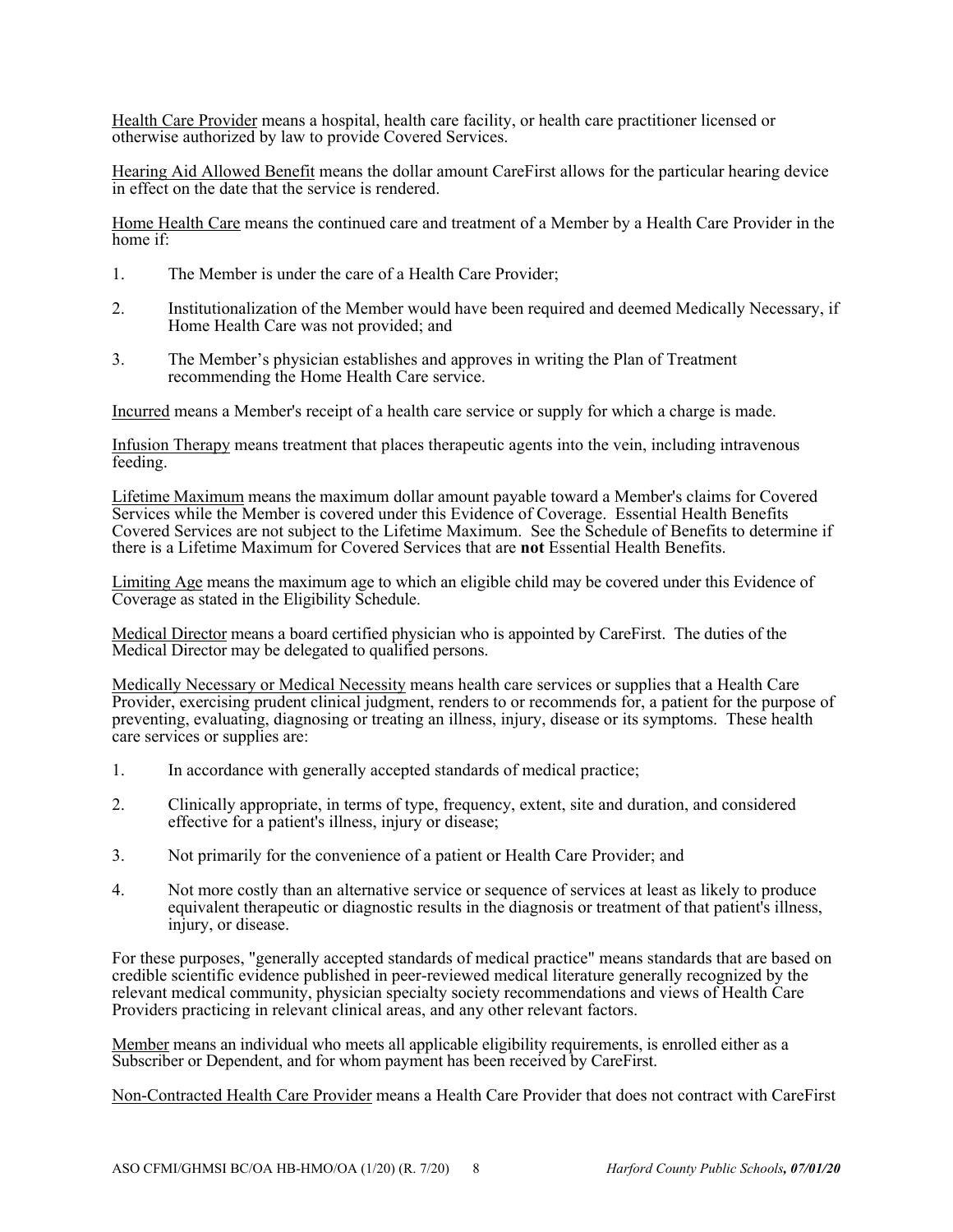Occupational Therapy means the use of purposeful activity or interventions designed to achieve functional outcomes that promote health, prevent injury or disability, and that develop, improve, sustain or restore the highest possible level of independence of an individual who has an injury, illness, cognitive impairment, psychosocial dysfunction, mental illness, developmental or learning disability, physical disability, loss of a body part, or other disorder or condition.

Open Enrollment means a single period of time in each benefit year during which the Group gives eligible individuals the opportunity to change coverage or enroll in coverage.

Out-of-Pocket Maximum means the maximum amount the Member will have to pay for his/her share of benefits in any Benefit Period.

Over-the-Counter means any item or supply, as determined by CareFirst, that is available for purchase without a prescription. This includes, but is not limited to, non-prescription eye wear, family planning and contraception products, cosmetics or health and beauty aids, food and nutritional items, support devices, non-medical items, foot care items, first aid and miscellaneous medical supplies (whether disposable or durable), personal hygiene supplies, incontinence supplies, and Over-the-Counter medications and solutions, except for Over-the-Counter medication or supply dispensed under a written prescription by a Health Care Provider that is identified in the current recommendations of the United States Preventive Services Task Force that have in effect a rating of "A" or "B".

Paid Claims means the amount paid by CareFirst for Covered Services. Inter-Plan Arrangements Fees and Compensation are also included in Paid Claims. Other payments relating to fees and programs applicable to CareFirst's role as Claims Administrator may also be included in Paid Claims.

Partial Hospitalization means the provision of medically directed intensive or intermediate short-term treatment in a licensed or certified facility or program for treatment of mental illnesses, emotional or behavioral disorders, or substance use disorders.

Physical Therapy means the short-term treatment described below that can be expected to result in an improvement of a condition. Physical Therapy is the treatment of disease or injury through the use of therapeutic exercise and other interventions that focus on improving a person's ability to go through the functional activities of daily living, to develop and/or restore maximum potential function, and to reduce disability following an illness, injury, or loss of a body part. These may include improving posture, locomotion, strength, endurance, balance, coordination, joint mobility, flexibility, and alleviating pain.

Plan means that portion of the Group Health Plan established by the Group that provides for health care benefits for which CareFirst is the Claims Administrator under this Group Contract.

Plan of Treatment means the plan written and given to CareFirst by the attending Health Care Provider on CareFirst forms which shows the Member's diagnoses and needed treatment.

Prescription Drug means:

- 1. A drug, biological, or compounded prescription intended for outpatient use that carries the FDA legend "may not be dispensed without a prescription."
- 2. Drugs prescribed for treatments other than those stated in the labeling approved by the FDA, if the drug is recognized for such treatment in standard reference compendia or in the standard medical literature as determined by CareFirst.
- 3. Over-the-Counter medication or supply, if Over-the-Counter medications or supply are Covered Services under this Evidence of Coverage.
- 4. Diabetes Supplie. Prescription Drugs do not include:
	- a. Compounded bulk powders that contain ingredients that: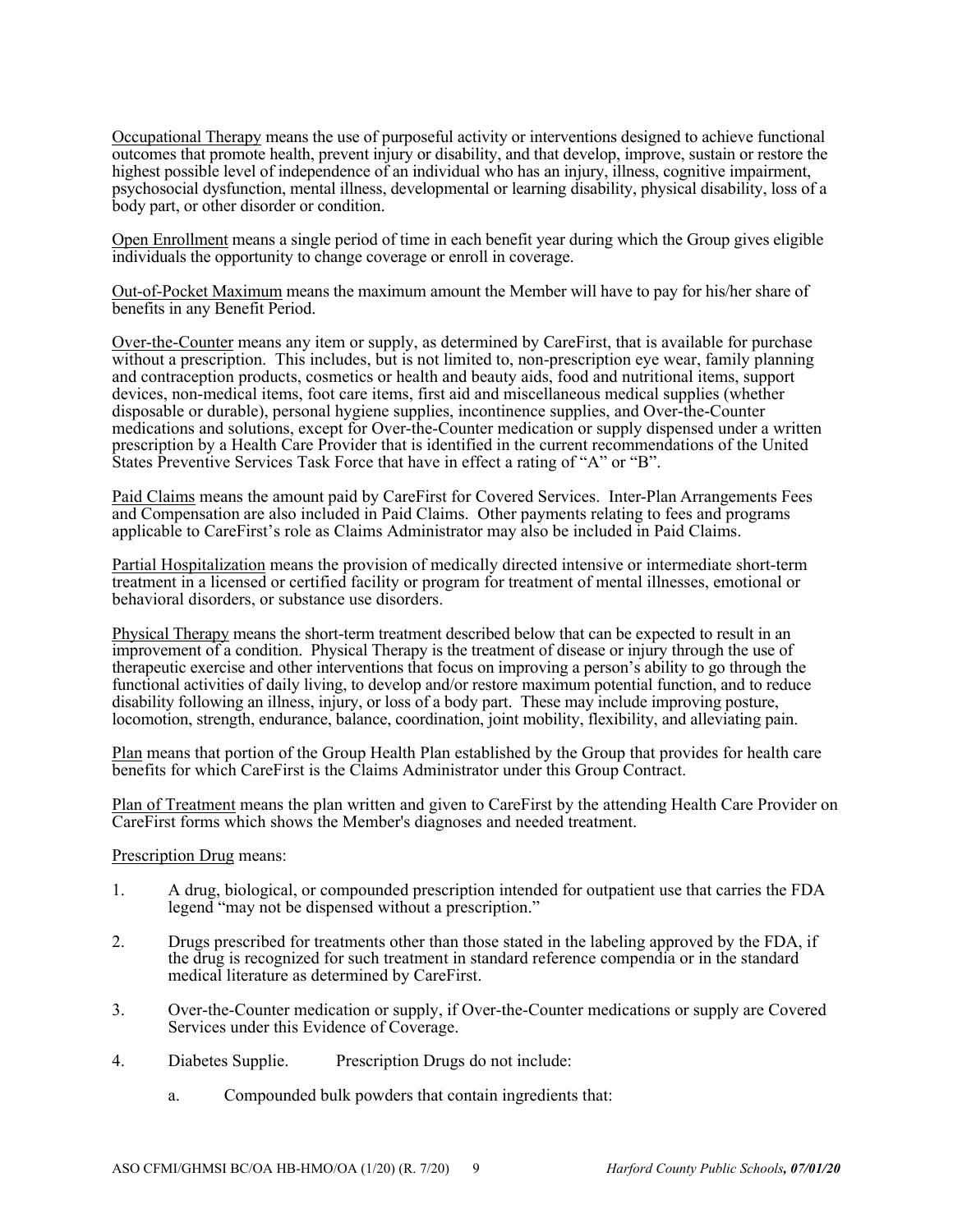- 1) Do not have FDA approval for the route of administration being compounded, or
- 2) Have no clinical evidence demonstrating safety and efficacy, or
- 3) Do not require a prescription to be dispensed.
- b. Compounded drugs that are available as a similar commercially available Prescription Drug unless:
	- 1) There is no commercially available bio-equivalent Prescription Drug; or
	- 2) The commercially available bio-equivalent Prescription Drug has caused or is likely to cause the Member to have an adverse reaction.

Primary Care Provider (PCP) means a health care practitioner in the following disciplines:

- 1. Family practice medicine;
- 2. Adult health medicine;
- 3. General practice medicine;
- 4. Internal practice medicine
- 5. Pediatric medicine;
- 6. Geriatric medicine; or
- 7. Any other practice area determined by the Group.

Private Duty Nursing means Skilled Nursing Care services, ordered by a Health Care Provider, that can only be provided by a licensed health care professional.

Rehabilitative Services include Physical Therapy, Occupational Therapy, and Speech Therapy for the treatment of individuals who have sustained an illness. The goal of Rehabilitative Services is to return the individual to his/her prior skill and functional level.

Rescission means a cancellation or discontinuance of coverage that has retroactive effect. For example, a cancellation that treats coverage as void from the time of the individual's or group's enrollment is a Rescission. As another example, a cancellation that voids benefits paid up to a year before the cancellation is also a Rescission for this purpose. A cancellation or discontinuance of coverage is not a Rescission if:

- 1. The cancellation or discontinuance of coverage has only a prospective effect; or
- 2. The cancellation or discontinuance of coverage is effective retroactively to the extent it is attributable to a failure to timely pay charges when due, by the Group.

Residential Crisis Services means intensive mental health and support services that are:

- 1. Provided to a child or an adult Member with a mental illness who is experiencing or is at risk of a psychiatric crisis that would impair the ability of the Member to function in the community; and
- 2. Designed to prevent a psychiatric inpatient admission, provide an alternative to psychiatric inpatient admission, shorten the length of inpatient stay, or reduce the pressure on general hospital emergency departments; and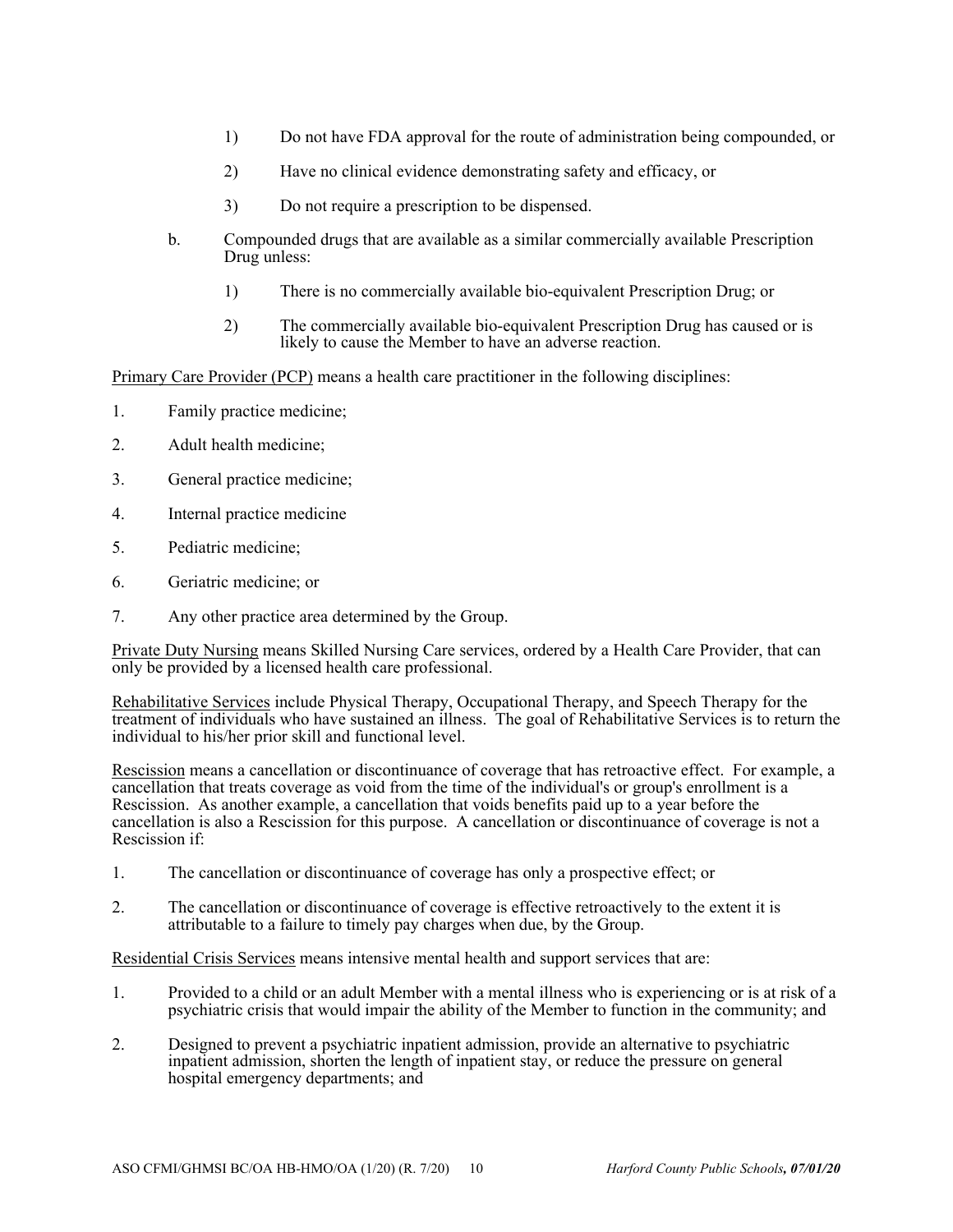- 3. Provided by entities that are licensed by the applicable licensing laws of any state or the District of Columbia to provide Residential Crisis Services; or
- 4. Located in subacute beds in an inpatient psychiatric facility for an adult Member.

Retail Health Clinic means mini-medical office chains typically staffed by nurse practitioners with an oncall physician. Services provided are non-emergency and non-Urgent Care services. Examples of common ailments for which a reasonable, prudent layperson who possesses an average knowledge of health and medicine would seek Retail Health Clinic care, include but are not limited to: ear, bladder, and sinus infections; pink eye; flu; and strep throat.

Service Area means CareFirst's Service Area, a clearly defined geographic area in which CareFirst has arranged for the provision of health care services to be generally available and readily accessible to Members.

Skilled Nursing Care, depending on the place of service or benefit, means:

- 1. Inpatient hospital/facility or Skilled Nursing Facility:
	- a. Skilled Nursing Care rendered on an inpatient basis, means care for medically fragile Members with limited endurance who require a licensed health care professional to provide skilled services in order to ensure the Member's safety and to achieve the medically desired result, provided on a 24-hour basis, seven days a week.
- 2. Skilled Nursing Care provided in the home:
	- a. Medically Necessary skilled care services performed by a licensed Registered Nurse (RN) or licensed Practical Nurse (LPN).
	- b. Skilled Nursing Care home visits must be a substitute for hospital care or for care in a Skilled Nursing Facility (i.e., if the visits were not provided, the Member would have to be admitted to a hospital or Skilled Nursing Facility).
	- c. Services of a home health aide, medical social worker or registered dietician performed under the supervision of a licensed professional (RN or LPN) nurse.
	- d. Skilled Nursing Care services in a Home Health Care setting must be based on a Plan of Treatment submitted by a Health Care Provider.

Skilled Nursing Care is not Medically Necessary if the proposed services can be provided by a caregiver or the caregiver can be taught and demonstrates competency in the administration of same. Performing the Activities of Daily Living (ADL), including, but not limited to, bathing, feeding, and toileting is not Skilled Nursing Care.

Skilled Nursing Facility means a licensed institution (or a distinct part of a hospital) that provides continuous Skilled Nursing Care or Rehabilitative Services.

Sound Natural Teeth include teeth restored with intra- or extra-coronal restorations (fillings, inlays, onlays, veneers, and crowns) that are in good condition, absent decay, fracture, bone loss, periodontal disease, root canal pathology or root canal therapy and excludes any tooth replaced by artificial means (fixed or removable bridges, or dentures).

Specialist means a health care practitioner who is certified or trained in a specialized field of medicine.

Specialty Drug means Prescription Drugs which include, but are not limited to, drugs that are high cost, large molecule, with high potential for adverse effects, have stability concerns requiring special handling, and/or are often derived from biologic processes rather than chemical processes. These drugs are often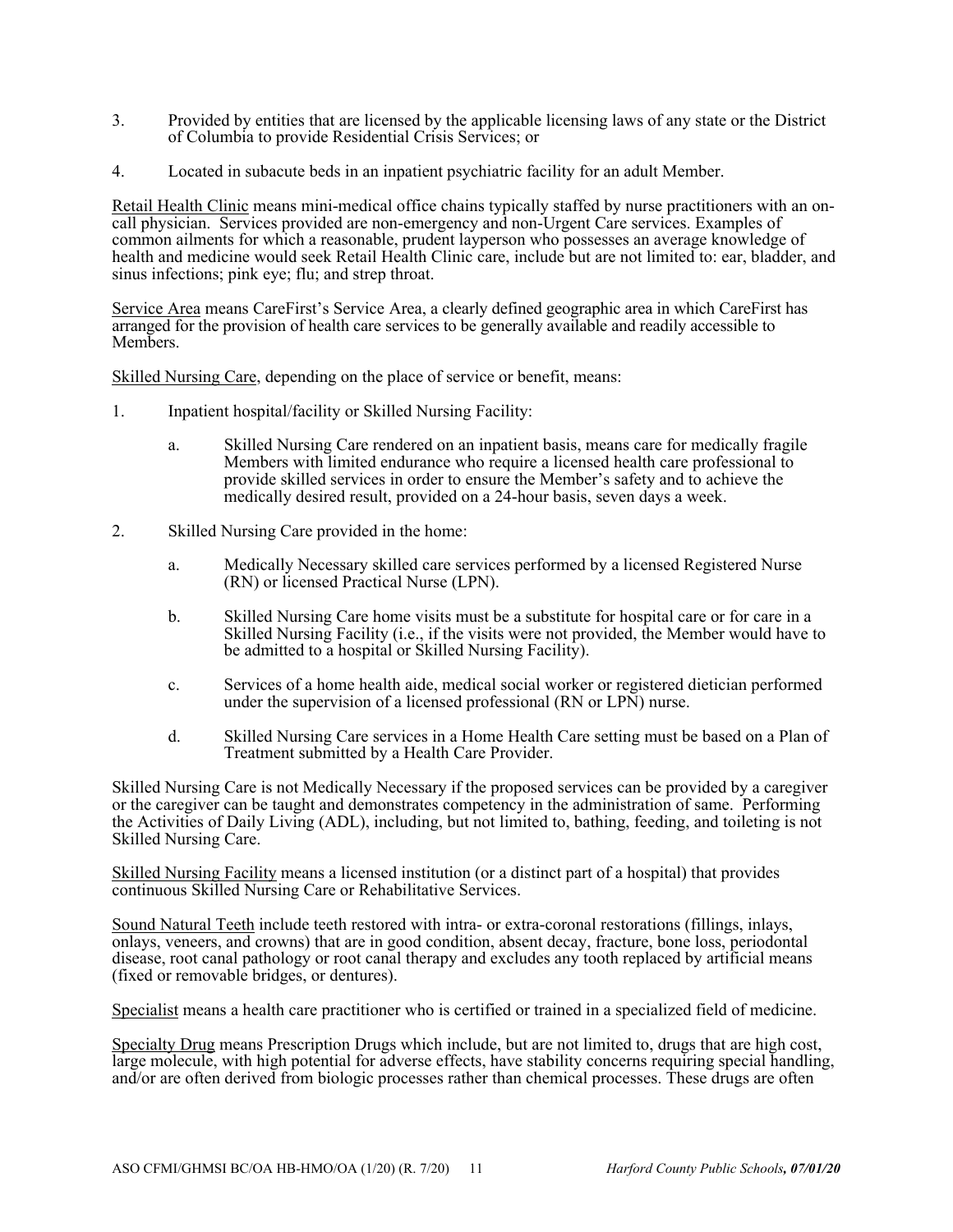highly effective when used according to a strict administration regimen and therefore may require support and management services.

Speech Therapy means the treatment of communication impairment and swallowing disorders. Speech Therapy facilitates the development and maintenance of human communication and swallowing through assessment, diagnosis, and rehabilitation.

Subscriber means a Member who is covered under this Evidence of Coverage as an eligible employee or eligible participant of the Group, rather than as a Dependent.

Telemedicine Services means the use of interactive audio, video, or other electronic media for the purpose of diagnosis, consultation, or treatment of the Member at a site other than the site where the Member is located.

Type of Coverage means either Individual coverage, which covers the Subscriber only, or Family Coverage, under which a Subscriber may also enroll his or her Dependents. Some Group Contracts include additional categories of coverage, such as Individual and Adult and Individual and Child. The Types of Coverage available under this Evidence of Coverage are Individual, Individual and Child, Individual and Adult, Family.

NOTE**:** If both the Subscriber and Dependent spouse qualify as "Subscribers" of the Group, they may not enroll under separate Individual Type of Coverage memberships; i.e., as separate "Subscribers."

Urgent Care means treatment for a condition that is not a threat to life or limb but does require prompt medical attention. Also, the severity of an urgent condition does not necessitate a trip to the Hospital emergency room. An Urgent Care facility is a free-standing facility that is not a physician's office and which provides Urgent Care.

Waiting Period means the period of time that must pass before an employee or dependent is eligible to enroll under the terms of the Group Health Plan. A Waiting Period determined by the Group may not exceed the limits required by applicable federal law and regulation.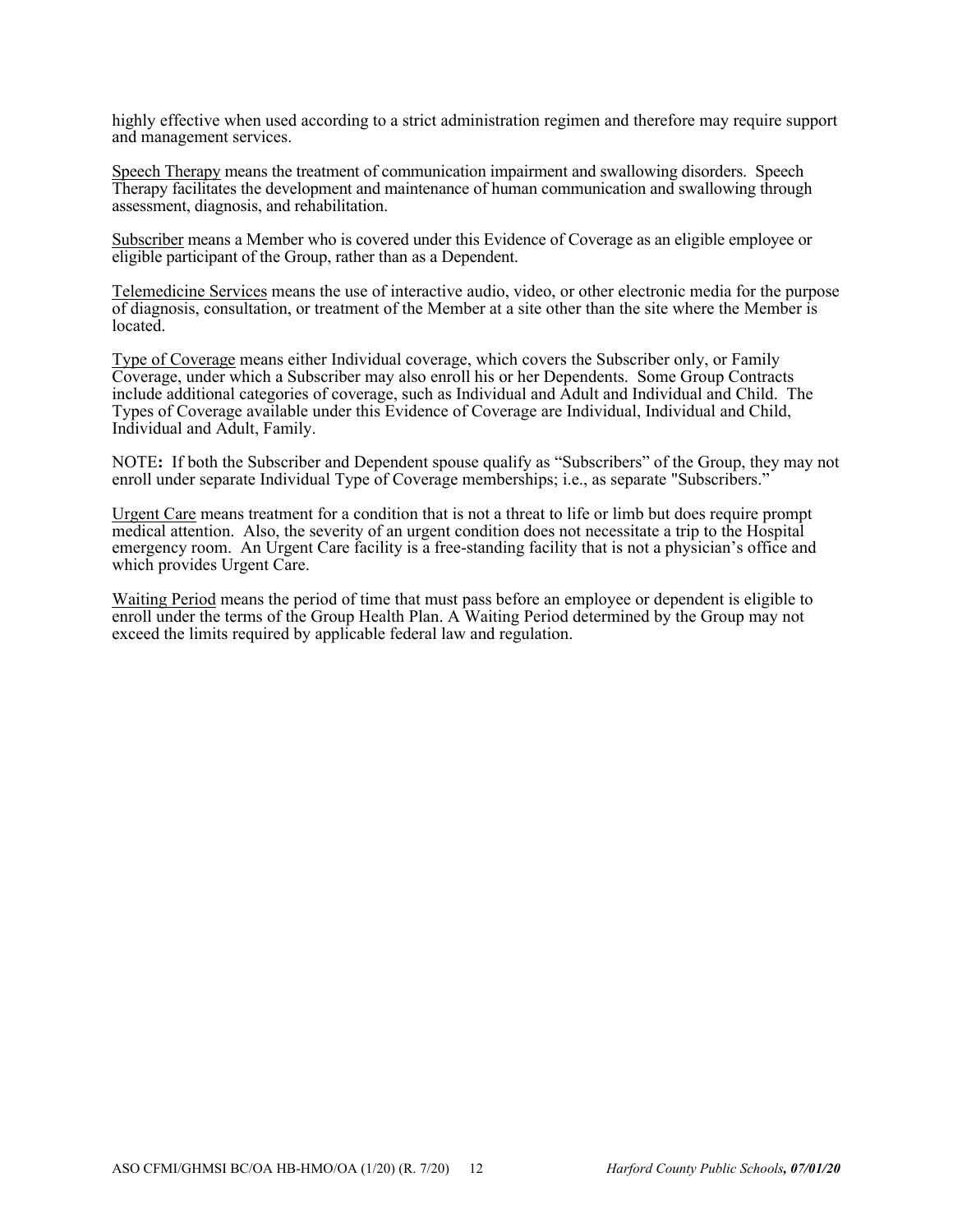# **ELIGIBILITY AND ENROLLMENT**

#### A. **Requirements for Coverage**

The Group has the sole and complete authority to make determinations regarding eligibility and enrollment for membership in the Plan.

An eligible participant of the Group, and his or her Dependent(s) meeting the eligibility requirements established by the Group, may be covered under the Evidence of Coverage (see Eligibility Schedule) when all of the following conditions are met:

- 1. The individual elects coverage;
- 2. The individual is entitled to Medicare, if Medicare Complementary coverage applicable;
- 3. The Group accepts the individual's election and notifies CareFirst; and
- 4. Payments are made on behalf of the Member by the Group.

### B. **Enrollment Opportunities and Effective Dates**

Eligible individuals may elect coverage as Subscribers or Dependents, as applicable, only during the following times and under the following conditions. If an individual meets these conditions, his or her enrollment will be treated as timely enrollment. Enrollment at other times will be treated as special enrollment and will be subject to the conditions and limitations stated in Special Enrollment Periods. Disenrollment is not allowed during a contract year except as stated in section B.1., and as stated in the Termination of Coverage section of the Evidence of Coverage.

### 1. **Open Enrollment Period**

Open Enrollment changes will be effective on the Open Enrollment effective date stated in the Eligibility Schedule.

- a. During the Open Enrollment period, all eligible persons may elect, change, or voluntarily disenroll from coverage, or transfer coverage between CareFirst and all other alternate health care plans available through the Group.
- b. In addition, Subscribers already enrolled in CareFirst may change their Type of Coverage (e.g., from Individual to Family Coverage) and/or add eligible Dependents not previously enrolled under their coverage.

#### 2. **Newly Eligible Subscriber**

A newly eligible individual and his/her Dependents may enroll and will be effective as stated in the Eligibility Schedule. If such individuals do not enroll within this period and do not qualify for special enrollment as described below, they must wait for the Group's next Open Enrollment period.

#### 3. **Special Enrollment Periods**

Special enrollment is allowed for certain individuals who lose coverage. Special enrollment is also allowed with respect to certain dependent beneficiaries. Enrollment will be effective as stated in the Eligibility Schedule.

These special enrollment periods are not the same as Medicare special enrollment periods.

If only the Subscriber is eligible under this Evidence of Coverage and dependents are not eligible to enroll, special enrollment periods for a spouse/Dependent child are not applicable.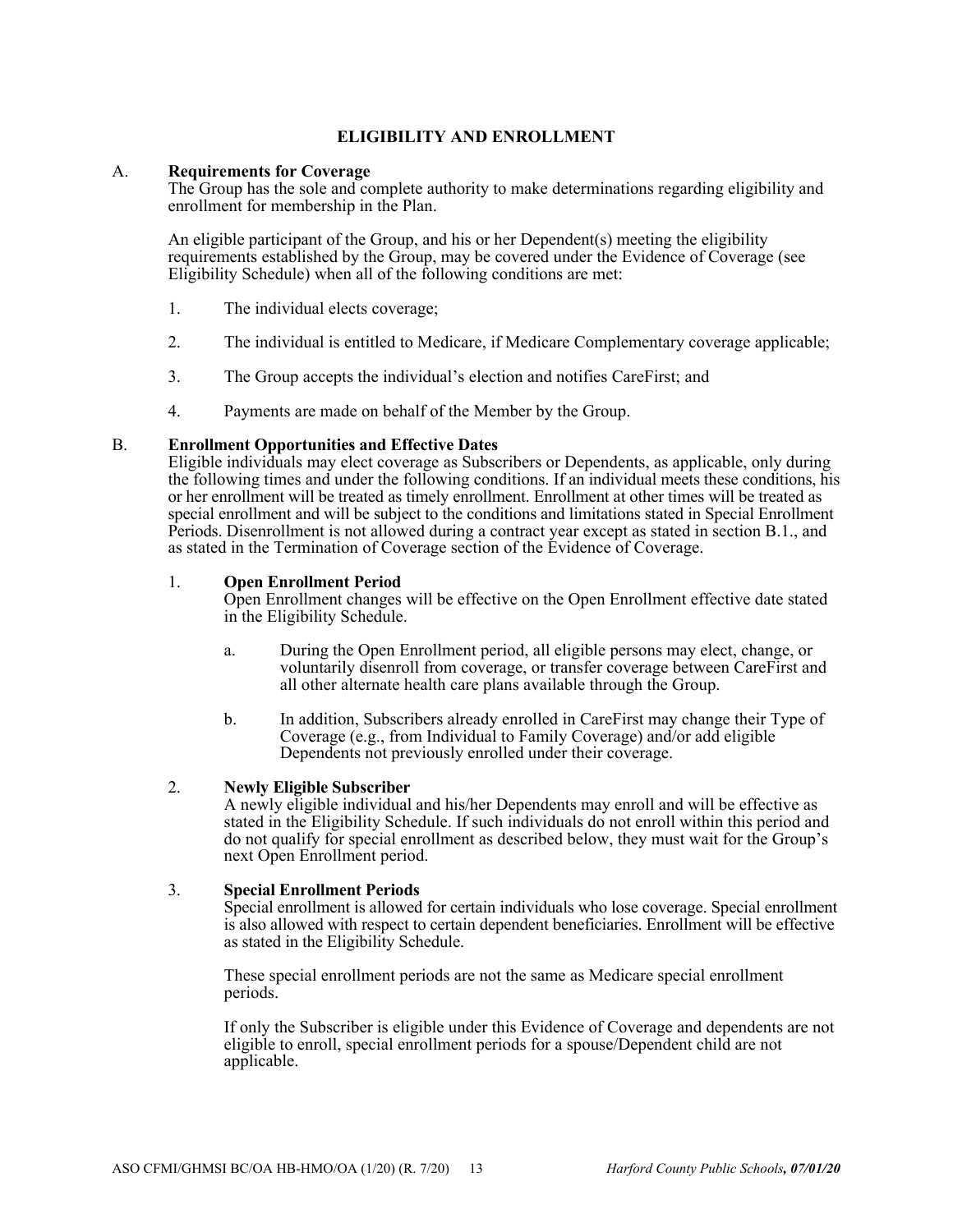If retirees are eligible for coverage under this Evidence of Coverage, references to an employee shall be construed to include a retiree, except for references made within the "Special enrollment for certain individuals who lose coverage" subsection below, as special enrollment for certain enrollment who lose coverage is not applicable to retirees.

- a. Special enrollment for certain individuals who lose coverage:
	- 1) CareFirst will permit current employees and dependents to enroll for coverage without regard to the dates on which an individual would otherwise be able to enroll under this Evidence of Coverage.
	- 2) Individuals eligible for special enrollment.
		- a) When employee loses coverage. A current employee and any dependents (including the employee's spouse) each are eligible for special enrollment in any benefit package offered by the Group (subject to Group eligibility rules conditioning dependent enrollment on enrollment of the employee) if:
			- (1) The employee and the dependents are otherwise eligible to enroll;
			- (2) When coverage was previously offered, the employee had coverage under any group health plan or health insurance coverage; and
			- (3) The employee satisfies the conditions of paragraph  $B.3.a.3\hat{a}$ , b), or c) of this section, and, if applicable, paragraph B.3.a.3)d) of this section.
		- b) When dependent loses coverage. A dependent of a current employee (including the employee's spouse) and the employee each are eligible for special enrollment in any benefit package offered by the Group (subject to Group eligibility rules conditioning dependent enrollment on enrollment of the employee) if:
			- (1) The dependent and the employee are otherwise eligible to enroll;
			- (2) When coverage was previously offered, the dependent had coverage under any group health plan or health insurance coverage; and
			- (3) The dependent satisfies the conditions of paragraph B.3.a.3)a), b), or c) of this section, and, if applicable, paragraph B.3.a.3)d) of this section.
			- (4) However, CareFirst is not required to enroll any other dependent unless the dependent satisfies the criteria of this paragraph  $B(3.a.2)b$ , or the employee satisfies the criteria of paragraph B.3.a.2)a) of this section.
	- 3) Conditions for special enrollment.
		- a) Loss of eligibility for coverage. In the case of an employee or dependent who has coverage that is not COBRA continuation coverage, the conditions of this paragraph B.3.a.3)a) are satisfied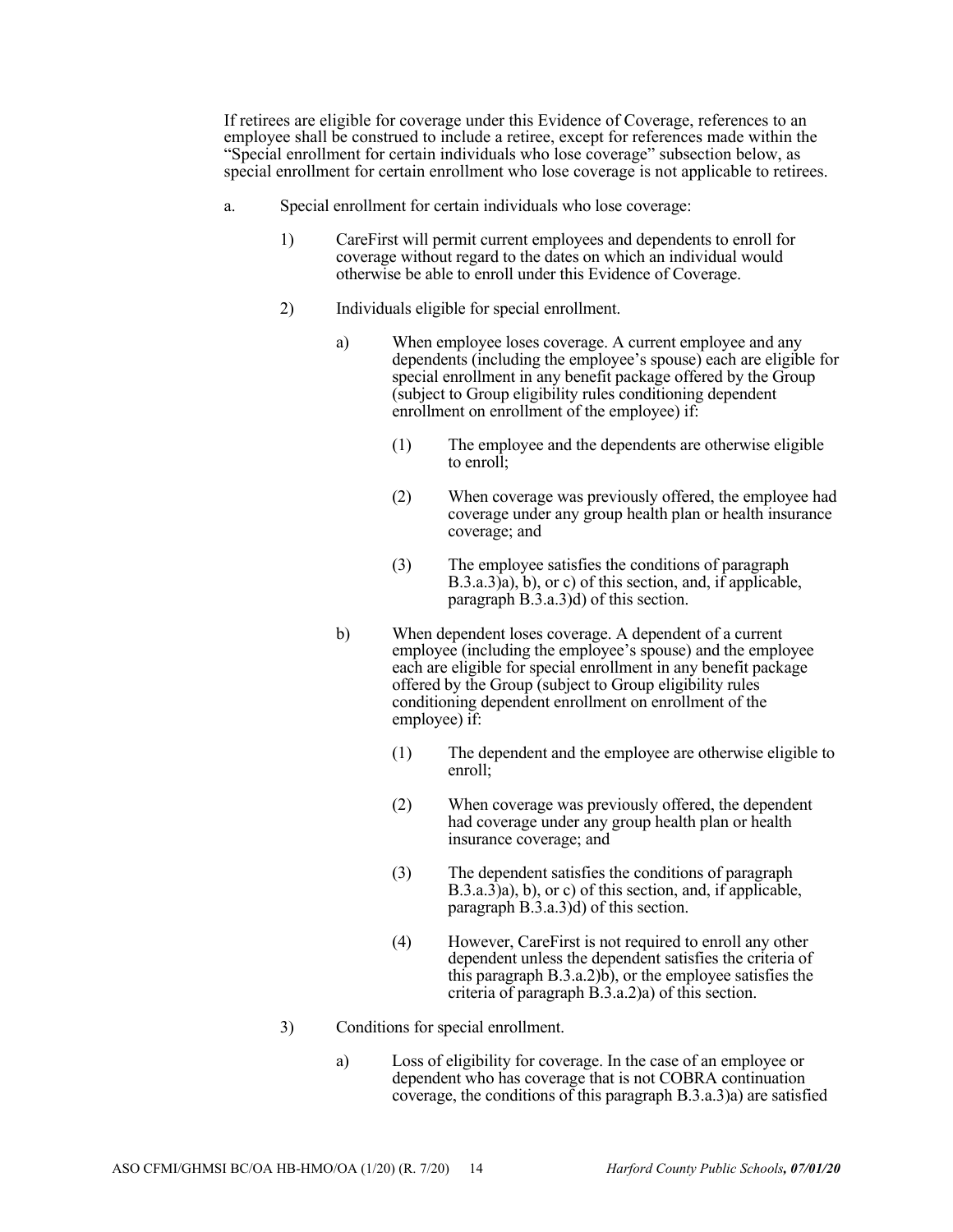at the time the coverage is terminated as a result of loss of eligibility (regardless of whether the individual is eligible for or elects COBRA continuation coverage). Loss of eligibility under this paragraph does not include a loss due to the failure of the employee or dependent to pay premiums on a timely basis or termination of coverage for cause (such as making a fraudulent claim or an intentional misrepresentation of a material fact). Loss of eligibility for coverage under this paragraph includes, but is not limited to:

- (1) Loss of eligibility for coverage as a result of legal separation, divorce, cessation of dependent status (such as attaining the Limiting Age), death of an employee, termination of employment, reduction in the number of hours of employment, and any loss of eligibility for coverage after a period that is measured by any of the foregoing;
- (2) In the case of coverage offered through a health maintenance organization, or other arrangement, in the individual market that does not provide benefits to individuals who no longer reside, live, or work in a service area, loss of coverage because an individual no longer resides, lives, or works in the service area (whether or not within the choice of the individual);
- (3) In the case of coverage offered through a health maintenance organization, or other arrangement, in the group market that does not provide benefits to individuals who no longer reside, live, or work in a service area, loss of coverage because an individual no longer resides, lives, or works in the service area (whether or not within the choice of the individual) and no other benefit package is available to the individual; and
- (4) A situation in which a plan no longer offers any benefits to the class of similarly situated individuals that includes that individual.
- b) Termination of employer contributions. In the case of an employee or dependent who has coverage that is not COBRA continuation coverage, the conditions of this paragraph are satisfied at the time employer contributions towards the employee's or dependent's coverage terminate. Employer contributions include contributions by any current or former employer that was contributing to coverage for the employee or dependent.
- c) Exhaustion of COBRA continuation coverage. In the case of an employee or dependent who has coverage that is COBRA continuation coverage, the conditions of this paragraph are satisfied at the time the COBRA continuation coverage is exhausted. For purposes of this paragraph, an individual who satisfies the conditions for special enrollment of paragraph B.3.a.3)a) of this section, does not enroll, and instead elects and exhausts COBRA continuation coverage satisfies the conditions of this paragraph.
- d) Written statement. The Group or CareFirst may require an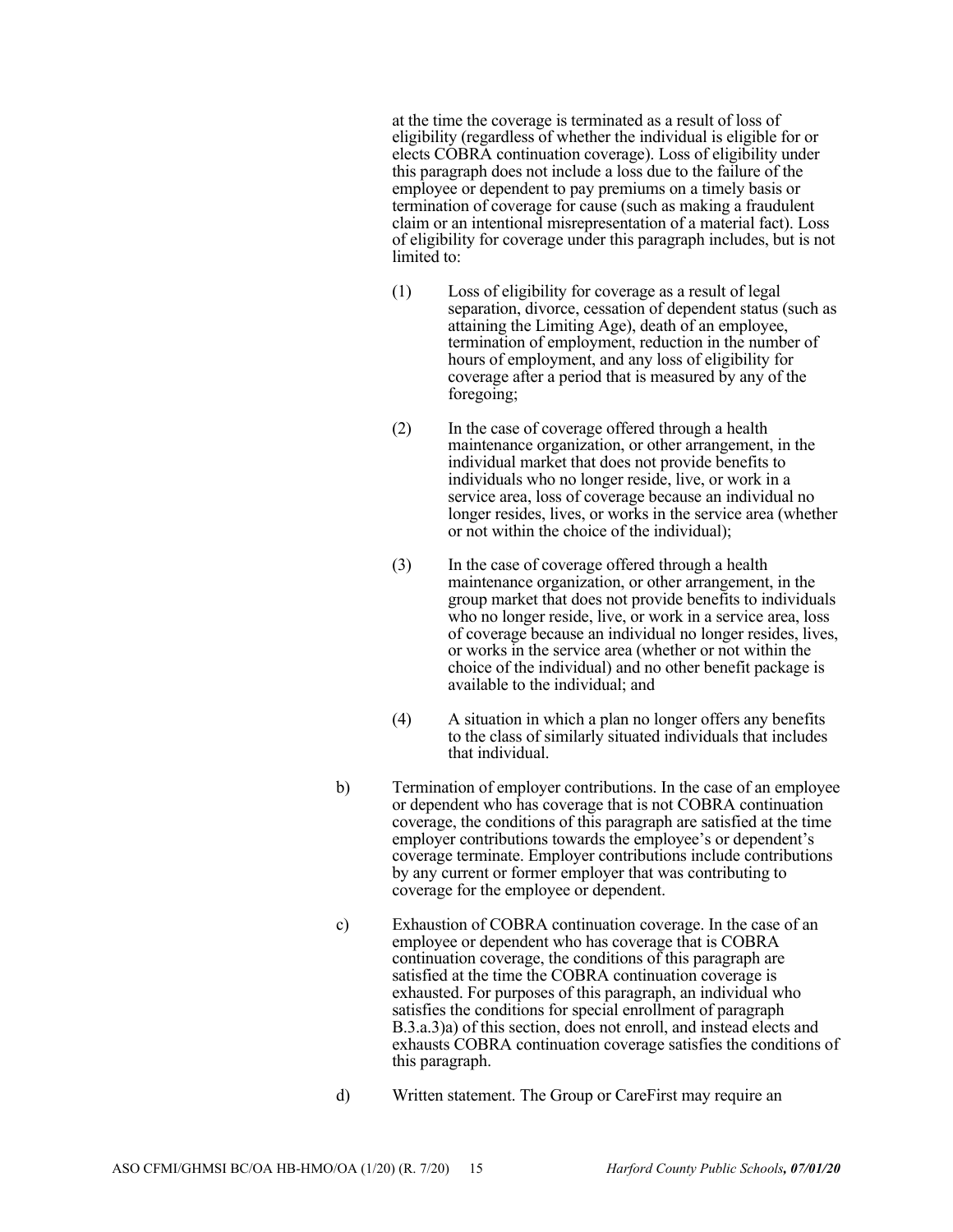employee declining coverage (for the employee or any dependent of the employee) to state in writing whether the coverage is being declined due to other health coverage only if, at or before the time the employee declines coverage, the employee is provided with notice of the requirement to provide the statement (and the consequences of the employee's failure to provide the statement). If the Group or CareFirst requires such a statement, and an employee does not provide it, the Group and CareFirst are not required to provide special enrollment to the employee or any dependent of the employee under this paragraph. The Group and CareFirst must treat an employee as having satisfied the requirement permitted under this paragraph if the employee provides a written statement that coverage was being declined because the employee or dependent had other coverage; the Group and CareFirst cannot require anything more for the employee to satisfy this requirement to provide a written statement. (For example, the Group and CareFirst cannot require that the statement be notarized.)

- b. Special enrollment with respect to certain dependent beneficiaries:
	- 1) Provided the Group provides coverage for dependents, CareFirst will permit the individuals described in paragraph 2), of this section to enroll for coverage in a benefit package under the terms of the Group's plan, without regard to the dates on which an individual would otherwise be able to enroll under this Evidence of Coverage.
	- 2) Individuals eligible for special enrollment. An individual is described in this paragraph if the individual is otherwise eligible for coverage in a benefit package under the Group's plan and if the individual is described in paragraph  $\overline{B}.3.a.2$ )a), b), c), d), e), or f) of this section.
		- a) Current employee only. A current employee is described in this paragraph if a person becomes a dependent of the individual through marriage, birth, adoption, or placement for adoption.
		- b) Spouse of a participant only. An individual is described in this paragraph if either:
			- (1) The individual becomes the spouse of a participant; or
			- (2) The individual is a spouse of a participant and a child becomes a dependent of the participant through birth, adoption, or placement for adoption.
		- c) Current employee and spouse. A current employee and an individual who is or becomes a spouse of such an employee, are described in this paragraph if either:
			- (1) The employee and the spouse become married; or
			- (2) The employee and spouse are married and a child becomes a dependent of the employee through birth, adoption, or placement for adoption.
		- d) Dependent of a participant only. An individual is described in this paragraph if the individual is a dependent of a participant and the individual has become a dependent of the participant through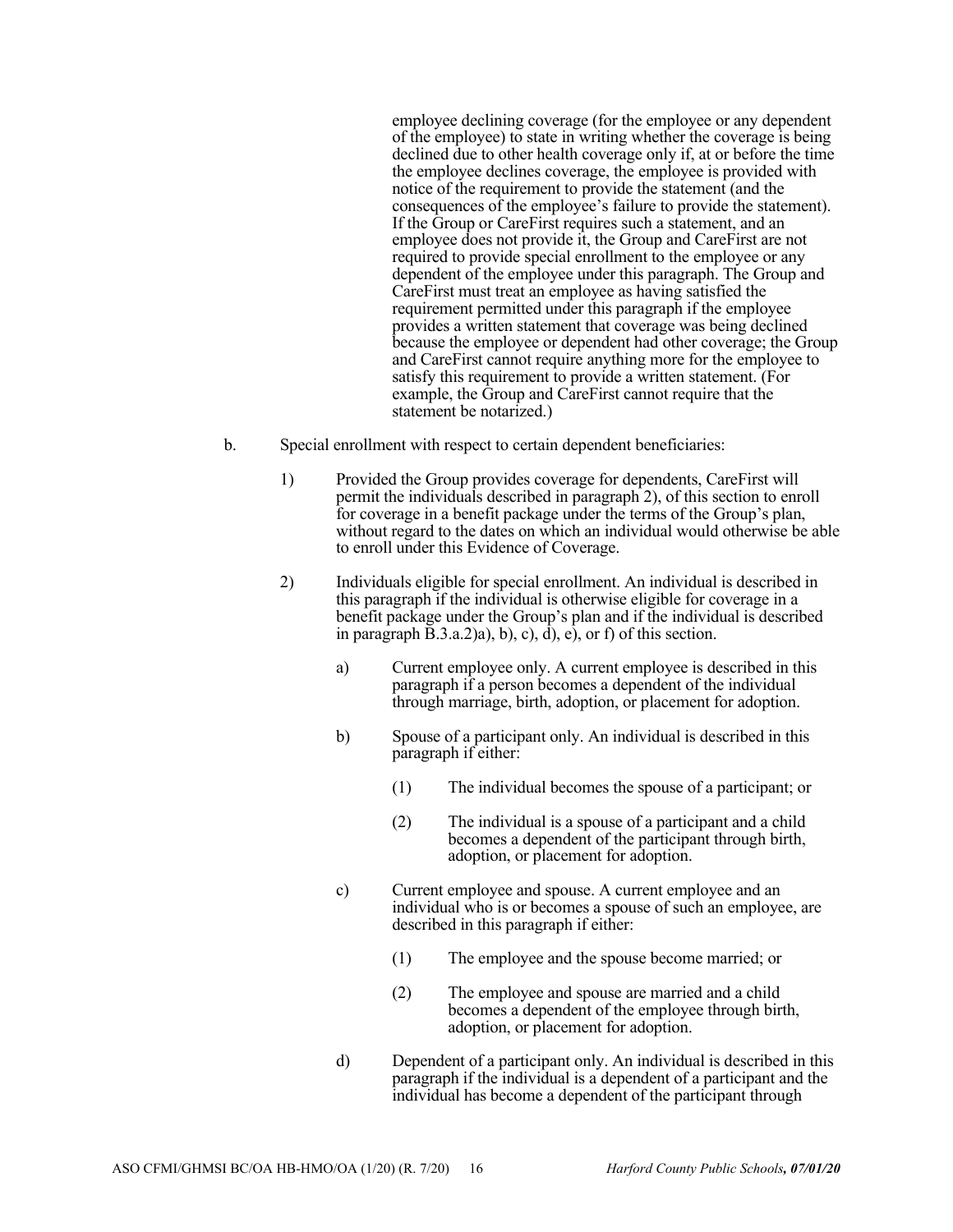marriage, birth, adoption, or placement for adoption.

- e) Current employee and a new dependent. A current employee and an individual who is a dependent of the employee, are described in this paragraph if the individual becomes a dependent of the employee through marriage, birth, adoption, or placement for adoption.
- f) Current employee, spouse, and a new dependent. A current employee, the employee's spouse, and the employee's dependent are described in this paragraph if the dependent becomes a dependent of the employee through marriage, birth, adoption, or placement for adoption.
- c. Special enrollment regarding Medicaid and Children's Health Insurance Program (CHIP) termination or eligibility:

CareFirst will permit an employee or dependent who is eligible for coverage, but not enrolled, to enroll for coverage under the terms of this Evidence of Coverage, if either of the following conditions is met:

- 1) Termination of Medicaid or CHIP coverage. The employee or dependent is covered under a Medicaid plan under Title XIX of the Social Security Act or under a state child health plan under Title XXI of such Act and coverage of the employee or dependent under such a plan is terminated as a result of loss of eligibility for such coverage.
- 2) Eligibility for employment assistance under Medicaid or CHIP. The employee or dependent becomes eligible for premium assistance, with respect to coverage under this Evidence of Coverage, under Medicaid or a state child health plan (including under any waiver or demonstration project conducted under or in relation to such a plan).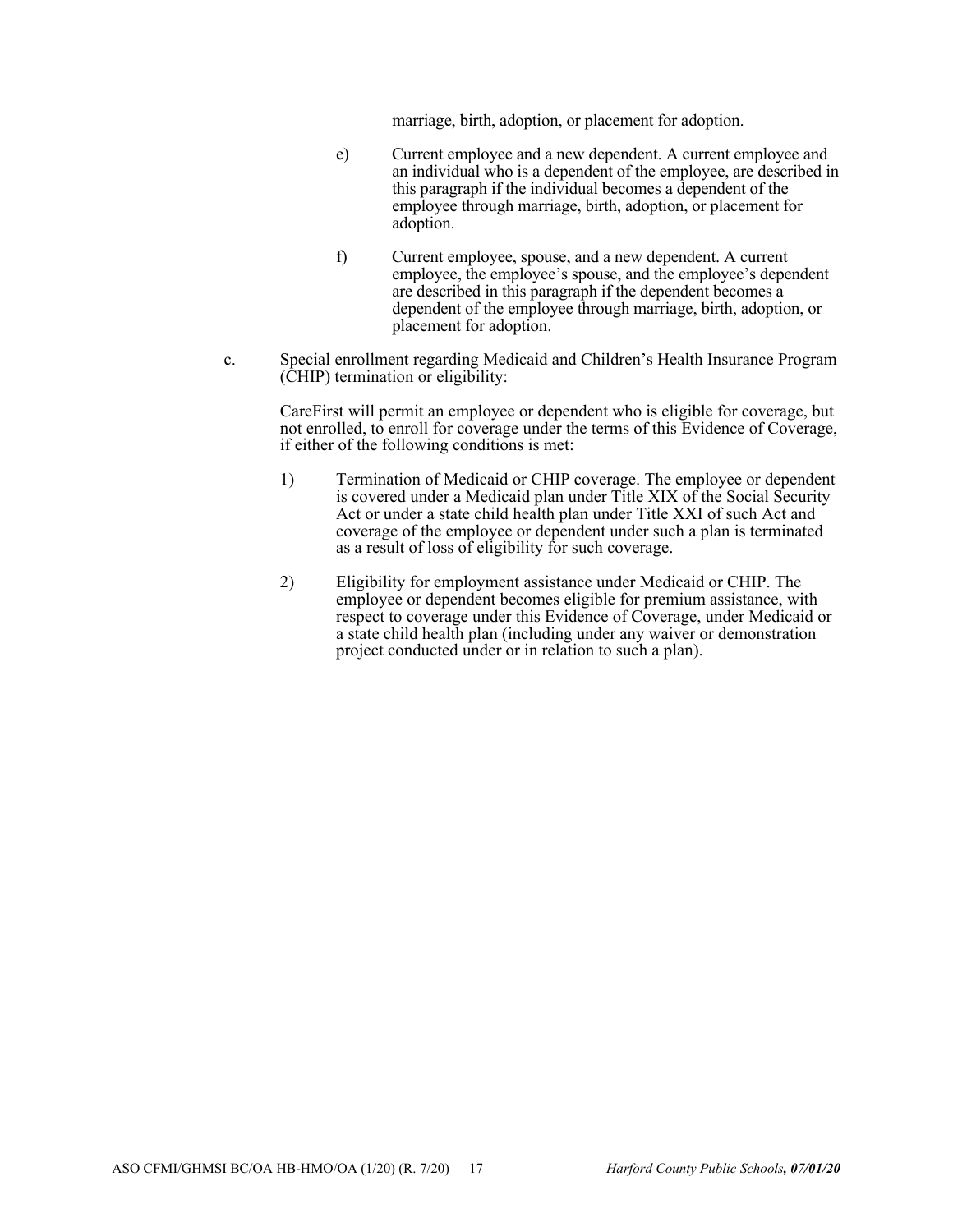# **MEDICAL CHILD SUPPORT ORDERS**

# A. **Definitions**

- 1. Medical Child Support Order (MCSO) means an "order" issued in the format prescribed by federal law; and issued by an appropriate child support enforcement agency to enforce the health insurance coverage provisions of a child support order. An "order" means a judgment, decree or a ruling (including approval of a settlement agreement) that:
	- a. Is issued by a court or administrative child support enforcement agency of any state or the District of Columbia.
	- b. Creates or recognizes the right of a child to receive benefits under a parent's health insurance coverage; or establishes a parent's obligation to pay child support and provide health insurance coverage for a child.
- 2. Qualified Medical Support Order (QMSO) means a MCSO issued under State law, or the laws of the District of Columbia and, when issued to an employer sponsored health plan, one that complies with The Child Support Performance and Incentive Act of 1998, as amended.

### B. **Eligibility and Termination**

1. Upon receipt of an MCSO/QMSO, when coverage of the Subscriber's family members is available under this Evidence of Coverage, CareFirst will accept enrollment of the child subject to the MCSO/QMSO submitted by the Subscriber, regardless of enrollment period restrictions. If the Subscriber does not enroll the child, CareFirst will accept enrollment from the non-Subscriber custodial parent, or the appropriate child support enforcement agency of any state or the District of Columbia. If the Subscriber has not completed an applicable Waiting Period for coverage, the child subject to the MCSO/QMSO will not be enrolled until the end of the Waiting Period.

The Subscriber must be enrolled under this Group Contract in order for the child to be enrolled. If the Subscriber is not enrolled when CareFirst receives the MCSO/QMSO, CareFirst will enroll both the Subscriber and the child, without regard to enrollment period restrictions. The Effective Date will be that stated in the Eligibility Schedule for a newly eligible Subscriber and a newly eligible Dependent child.

- 2. Enrollment for such a child will not be denied because the child:
	- a. Was born out of wedlock;
	- b. Is not claimed as a dependent on the Subscriber's federal tax return;
	- c. Does not reside with the Subscriber;
	- d. Is covered under any Medical Assistance or Medicaid program; or
	- e. Does not reside in the Service Area.
- 3. Termination. Unless coverage is terminated for non-payment of the premium, a covered child subject to an MCSO/QMSO may not be terminated unless written evidence is provided to CareFirst that:
	- a. The MCSO/QMSO is no longer in effect;
	- b. The child has been or will be enrolled under other comparable health insurance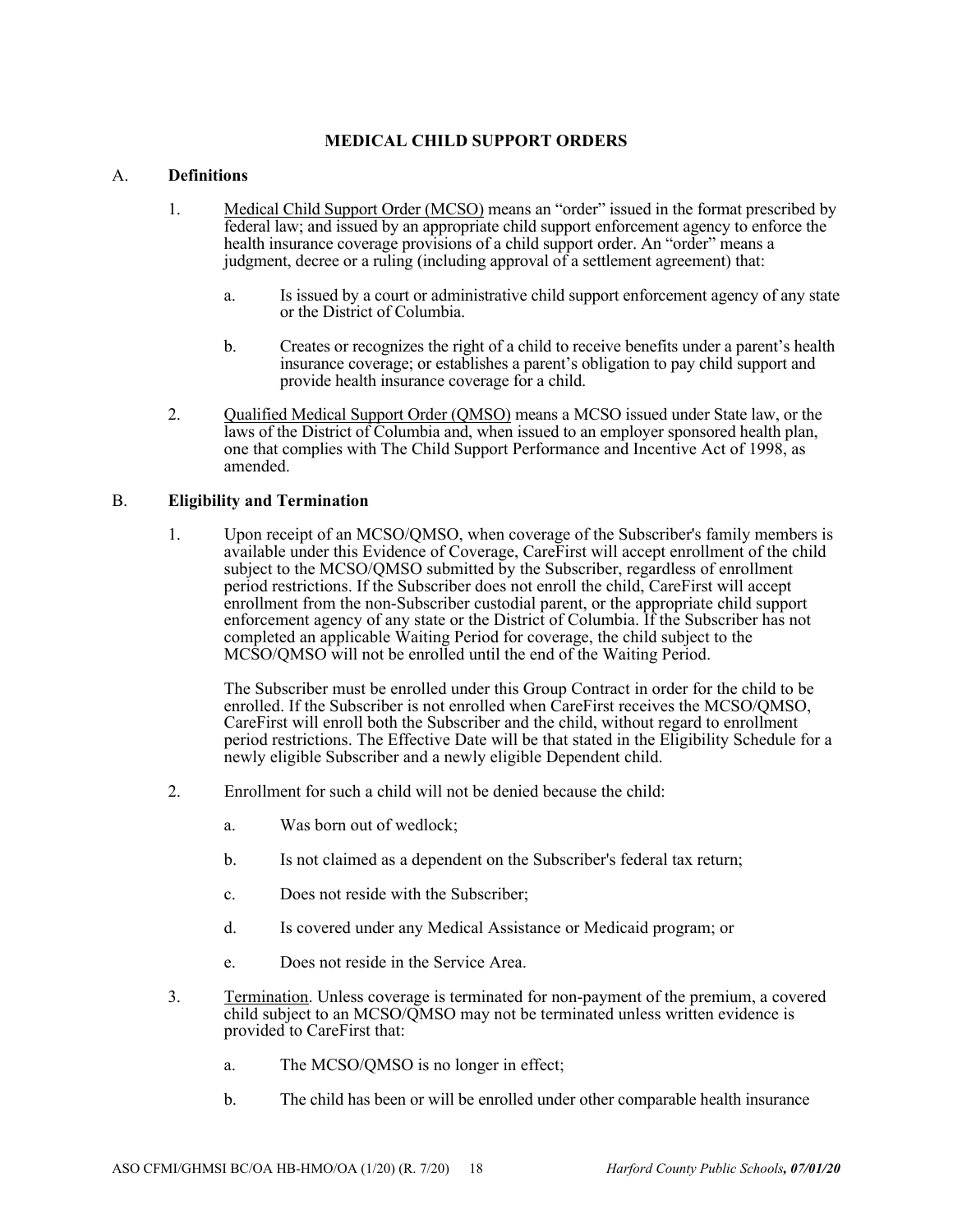coverage that will take effect not later than the effective date of the termination of coverage;

- c. The Group has eliminated family member's coverage for all its employees; or
- d. The employer no longer employs the Subscriber, except if the Subscriber elects continuation under applicable state or federal law, the child will continue in this post-employment coverage.

#### C. **Administration**

When the child subject to an MCSO/QMSO does not reside with the Subscriber, CareFirst will:

- 1. Send the non-insuring custodial parent ID cards, claims forms, the applicable evidence of coverage or member contract and any information needed to obtain benefits;
- 2. Allow the non-insuring custodial parent or a Health Care Provider of a Covered Service to submit a claim without the approval of the Subscriber;
- 3. Provide benefits directly to:
	- a. The non-insuring parent;
	- b. The Health Care Provider of the Covered Services; or
	- c. The appropriate child support enforcement agency of any state or the District of Columbia.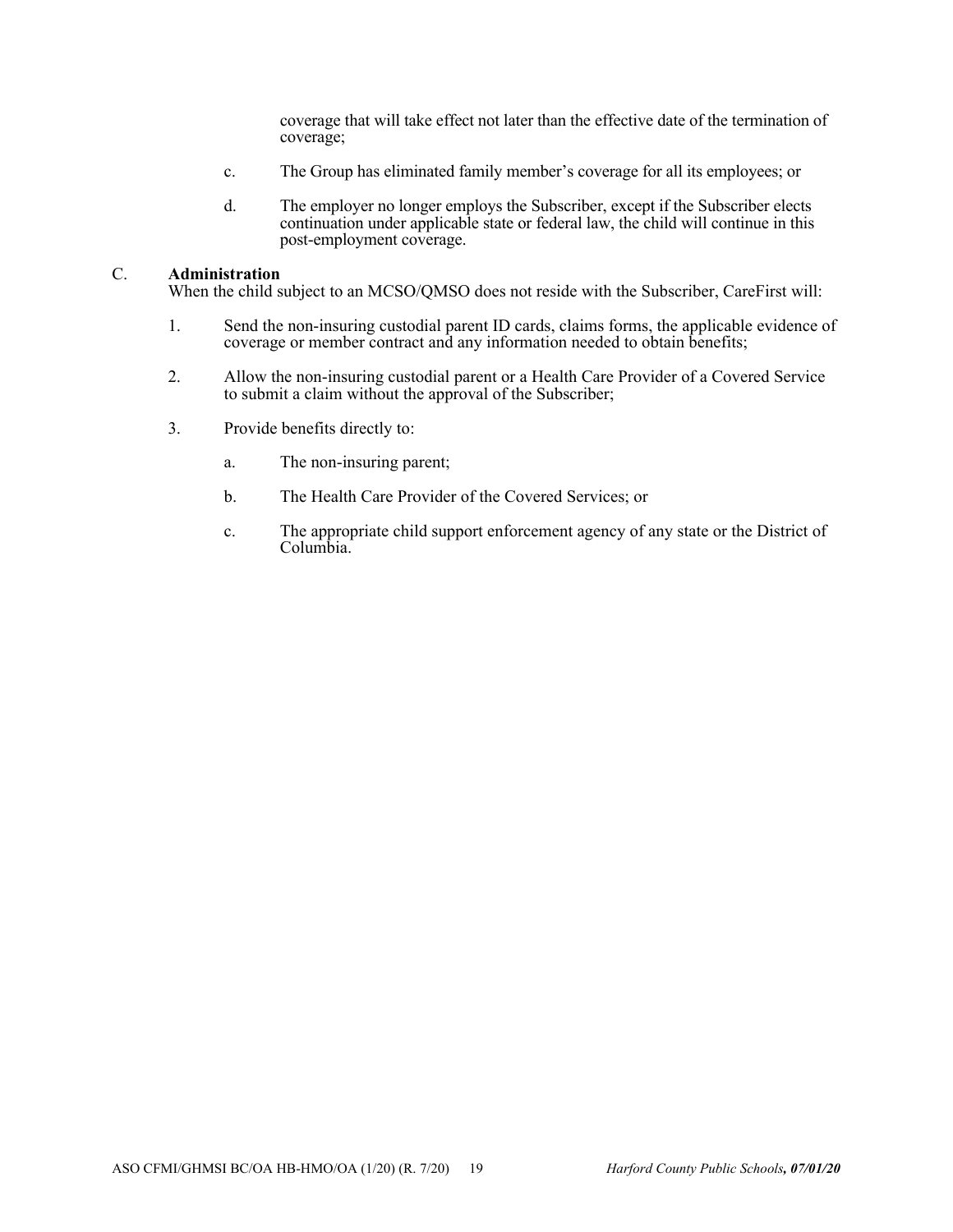# **TERMINATION OF COVERAGE**

#### A. **Disenrollment of Individual Members**

The Group has the sole and complete authority to make determinations regarding eligibility and termination of coverage in the Plan.

The Group Health Plan will not rescind coverage under the Plan with respect to an individual (including a group to which the individual belongs or family coverage in which the individual is included) once the individual is covered under the Plan, unless the individual (or a person seeking coverage on behalf of the individual) performs an act, practice, or omission that constitutes fraud, or unless the individual makes an intentional misrepresentation of material fact, as prohibited by the terms of the Plan. The Group Health Plan will provide at least thirty (30) days advance written notice to each participant who would be affected before coverage is rescinded regardless of whether the Rescission applies to an entire group or only to an individual within the group.

Coverage of individual Members will terminate on the date stated in the Eligibility Schedule for the following reasons:

- 1. CareFirst may terminate a Member's coverage for nonpayment of charges when due, by the Group.
- 2. The Group is required to terminate a Member's coverage if the individual (or a person seeking coverage on behalf of the individual) performs an act, practice, or omission that constitutes fraud, or if the individual makes an intentional misrepresentation of material fact, as prohibited by the terms of the Plan.
- 3. The Group is required to terminate the Subscriber's coverage and the coverage of the Dependents, if applicable, if the Subscriber no longer meets the Group's eligibility requirements for coverage.
- 4. The Group is required to terminate a Member's coverage if the Member no longer meets the Group's eligibility requirements for coverage.
- 5. The Group is required to notify the Subscriber if a Member's coverage is cancelled. If the Group does not notify the Subscriber, this will not continue the Member's coverage beyond the termination date of coverage. The Member's coverage will terminate on the termination date set forth in the Eligibility Schedule.
- 6. Except in the case of a Dependent child enrolled pursuant to an MCSO or QMSO, coverage of any Dependents, if Dependent coverage is available, will terminate if the Subscriber changes the Type of Coverage to an Individual or other non-family contract.

### B. **Death of a Subscriber**

If Dependent coverage is available, in the event of the Subscriber's death, coverage of any Dependents will continue under the Subscriber's enrollment as stated in the Eligibility Schedule under termination of coverage Death of a Subscriber.

#### C. **Effect of Termination**

Except as provided under the Extension of Benefits for Inpatient or Totally Disabled Individuals provision, no benefits will be provided for any services received on or after the date on which the Member's coverage under this Evidence of Coverage terminates. This includes services received for an injury or illness that occurred before the effective date of termination.

#### D. **Reinstatement**

Coverage will not reinstate automatically under any circumstances.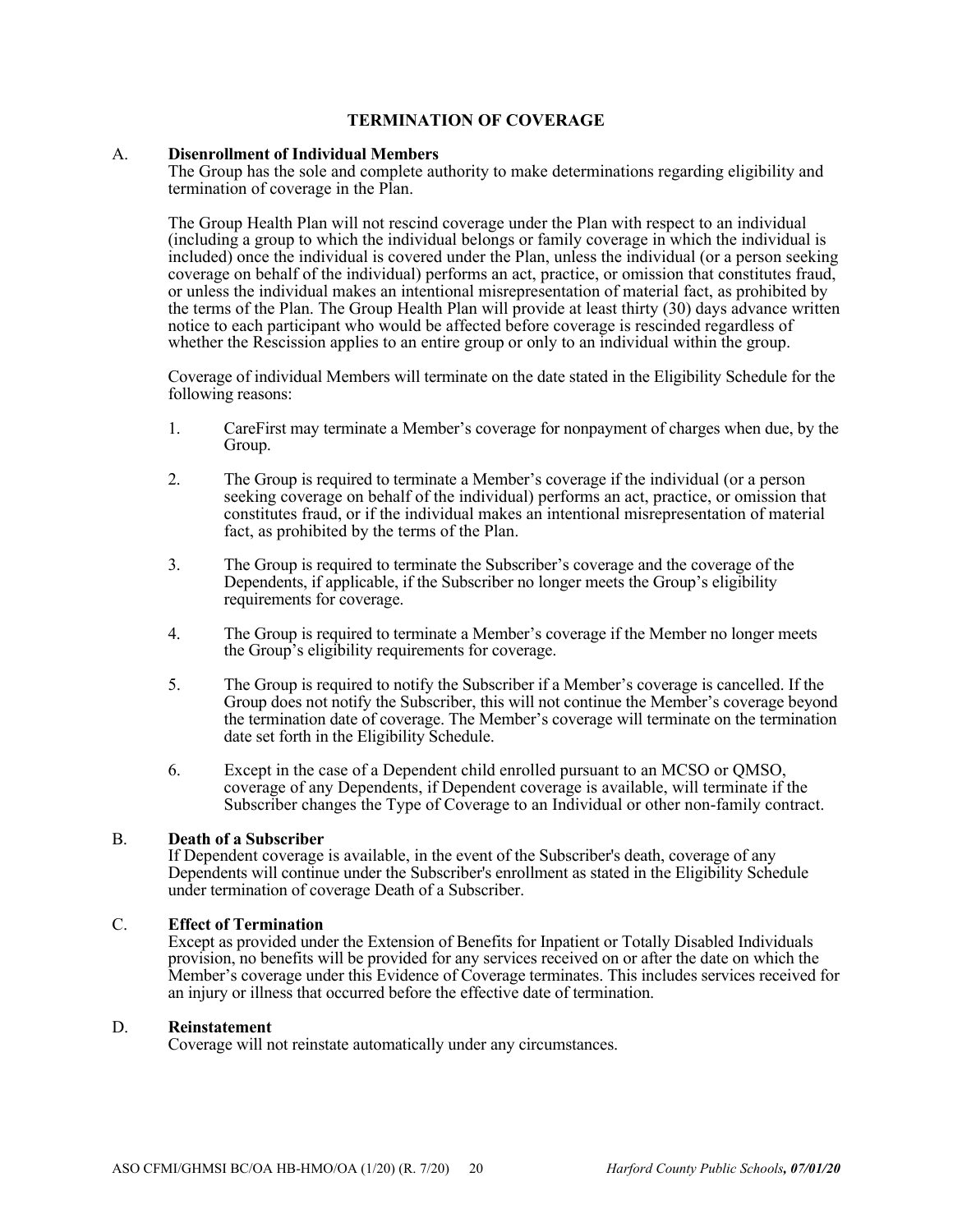# **CONTINUATION OF COVERAGE**

#### A. **Continuation of Eligibility upon Loss of Group Coverage**

#### 1. **Federal Continuation of Coverage under COBRA**

If the Group health benefit Plan provided under this Evidence of Coverage is subject to the Consolidated Omnibus Budget Reconciliation Act of 1985 (COBRA), as amended from time to time, and a Member's coverage terminates due to a "Qualifying Event" as described under COBRA, continuation of participation in this Group health benefit Plan may be possible. The employer offering this Group health benefit Plan is the Plan Administrator. It is the Plan Administrator's responsibility to notify a Member concerning terms, conditions and rights under COBRA. If a Member has any questions regarding COBRA, the Member should contact the Plan Administrator.

#### 2. **Uniformed Services Employment and Reemployment Rights Act (USERRA)**

USERRA protects the job rights of individuals who voluntarily or involuntarily leave employment positions to undertake military service or certain types of service in the Natural Disaster Medical System. USERRA also prohibits employers from discriminating against past and present members of the uniformed services and applicants to the uniformed services.

If a Member leaves their job to perform military service, the Member has the right to elect to continue their Group coverage including any Dependents for up to twenty-four (24) months while in the military. Even if continuation of coverage was not elected during the Member's military service, the Member has the right to be reinstated in their Group coverage when reemployed, without any Waiting Periods or pre-existing condition exclusions except for service-connected illnesses or injuries. If a Member has any questions regarding USERRA, the Member should contact the Plan Administrator.

#### B. **Extension of Benefits for Inpatient or Totally Disabled Individuals**

This section applies to hospital, medical or surgical benefits. During an extension period required under this section, a premium may not be charged. Benefits will cease as of  $11:59$  p.m., Eastern Standard Time, on the Subscriber's termination date unless:

- 1. If a Member is Totally Disabled when his/her coverage terminates, CareFirst shall continue to pay covered benefits, in accordance with the Evidence of Coverage in effect at the time the Member's coverage terminates, for expenses incurred by the Member for the condition causing the disability until the earlier of:
	- a. The date the Member ceases to be Totally Disabled; or
	- b. Twelve (12) months after the date coverage terminates.

### 2. **Definitions**

For the purpose of the Extension of Benefits for Inpatient or Totally Disabled Individuals section, the following terms are defined. The definitions of other capitalized terms are found in the definitions sections throughout this Evidence of Coverage.

Same Age Group means within the age group including persons three years older and younger than the age of the person claiming eligibility as Totally Disabled.

Substantial Gainful Activity means the undertaking of any significant physical or mental activity that is done (or intended) for pay or profit.

Totally Disabled (or Total Disability) means a condition of physical or mental incapacity of such severity that an individual, considering age, education, and work experience, cannot engage in any kind of Substantial Gainful Activity or engage in the normal activities as a person of the Same Age Group. A physical or mental incapacity is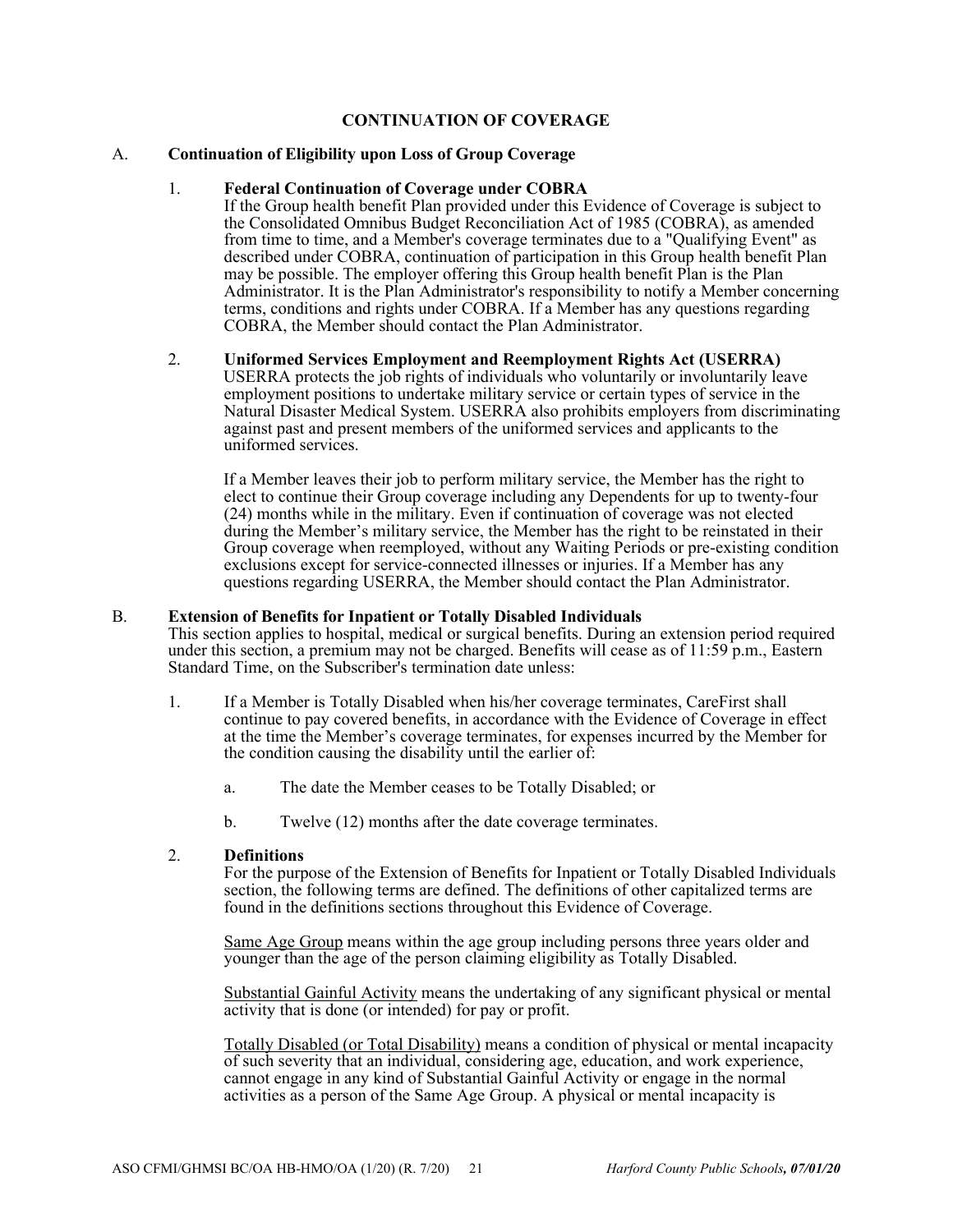incapacity that results from anatomical, physiological, or psychological abnormality or condition, which is demonstrable by medically accepted clinical and laboratory diagnostic techniques. CareFirst reserves the right to determine whether a Member is and continues to be Totally Disabled.

- 3. If a Member is confined in a hospital on the date that the Member's coverage terminates, CareFirst shall continue to pay covered benefits, in accordance with the Evidence of Coverage in effect at the time the Member's coverage terminates, for the confinement until the earlier of:
	- a. The date the Member is discharged from the hospital; or
	- b. Twelve (12) months after the date coverage terminates.

If the Member is Totally Disabled upon his/her discharge from the hospital, the extension of benefits described in paragraph  $\overrightarrow{B}$ .1., above applies; however, an additional twelve (12) month extension of benefits is not provided. An individual is entitled to only one  $(1)$ , twelve (12) month extension, not an inpatient twelve (12) month extension and an additional Totally Disabled twelve (12) month extension.

- 4. This section does not apply if:
	- a. Coverage is terminated because an individual fails to pay a required premium;
	- b. Coverage is terminated for fraud or material misrepresentation by the individual.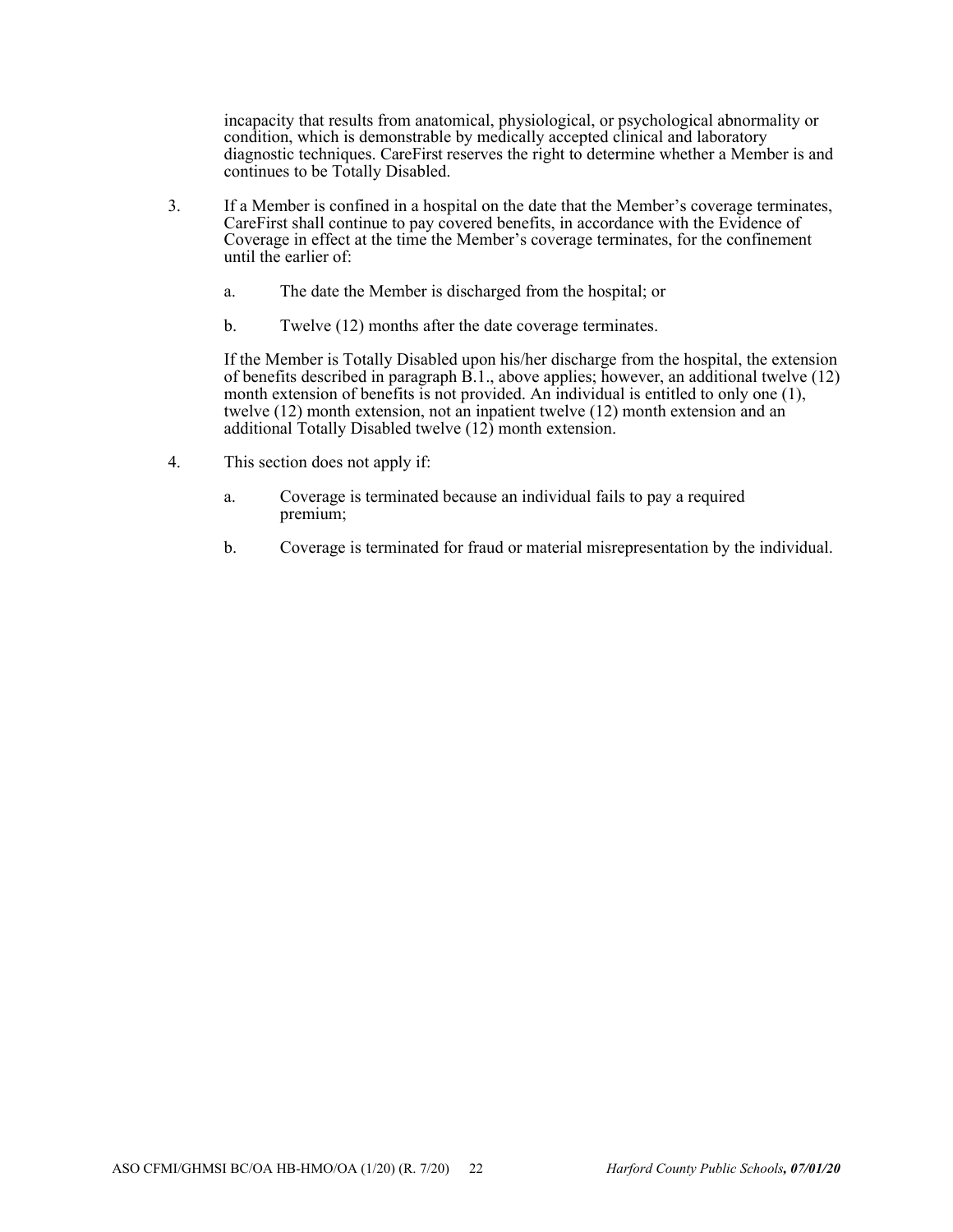#### **COORDINATION OF BENEFITS; SUBROGATION**

#### A. **Coordination of Benefits**

### 1. **Applicability**

- a. This Coordination of Benefits (COB) provision applies to this CareFirst Plan when a Member has health care coverage under more than one Plan.
- b. If this COB provision applies, the Order of Determination Rules should be looked at first. Those rules determine whether the benefits of this CareFirst Plan are determined before or after those of another Plan. The benefits of this CareFirst Plan:
	- 1) Shall not be reduced when, under the order of determination rules, this CareFirst Plan determines its benefits before another Plan; and
	- 2) May be reduced when, under the order of determination rules, another Plan determines its benefits first. The above reduction is explained in the Effect on the Benefits section of this CareFirst Plan Evidence of Coverage.

#### 2. **Definitions**

For the purpose of this COB section, the following terms are defined. The definitions of other capitalized terms are found in the definitions section of this Evidence of Coverage.

Allowable Expenses means any health care expense, including deductibles, coinsurance or copayments, that is covered in whole or in part by any of the Plans covering the Member. This means that any expense or portion of an expense that is not covered by any of the Plans is not an Allowable Expense. If this CareFirst Plan is advised by a Member that all Plans covering the Member are high-deductible health plans and the Member intends to contribute to a health savings account, the primary Plan's deductible is not an Allowable Expense, except for any health care expense incurred that may not be subject to the deductible, as stated in section  $223(c)(2)(C)$  of the Internal Revenue Code of 1986.

CareFirst Plan means this Evidence of Coverage.

Intensive Care Policy means a health insurance policy that provides benefits only when treatment is received in that specifically designated health care facility of a hospital that provides the highest level of care and which is restricted to those patients who are physically, critically ill or injured.

Plan means any health insurance policy, including those of nonprofit health service Plan and those of commercial group, blanket, and individual policies, any subscriber contracts issued by health maintenance organizations, and any other established programs under which the insured may make a claim. The term Plan includes coverage required or provided by law or coverage under a governmental Plan, except a governmental plan which, by law, provides benefits that are in excess of those of any private insurance plan or other non-governmental plan. This does not include a state plan under Medicaid (Title XIX, Grants to States for Medical Assistance Programs, of the United States Social Security Act, as amended from time to time).

The term Plan does not include:

a. An individually underwritten and issued, guaranteed renewable, specified disease policy, or specified accident policy;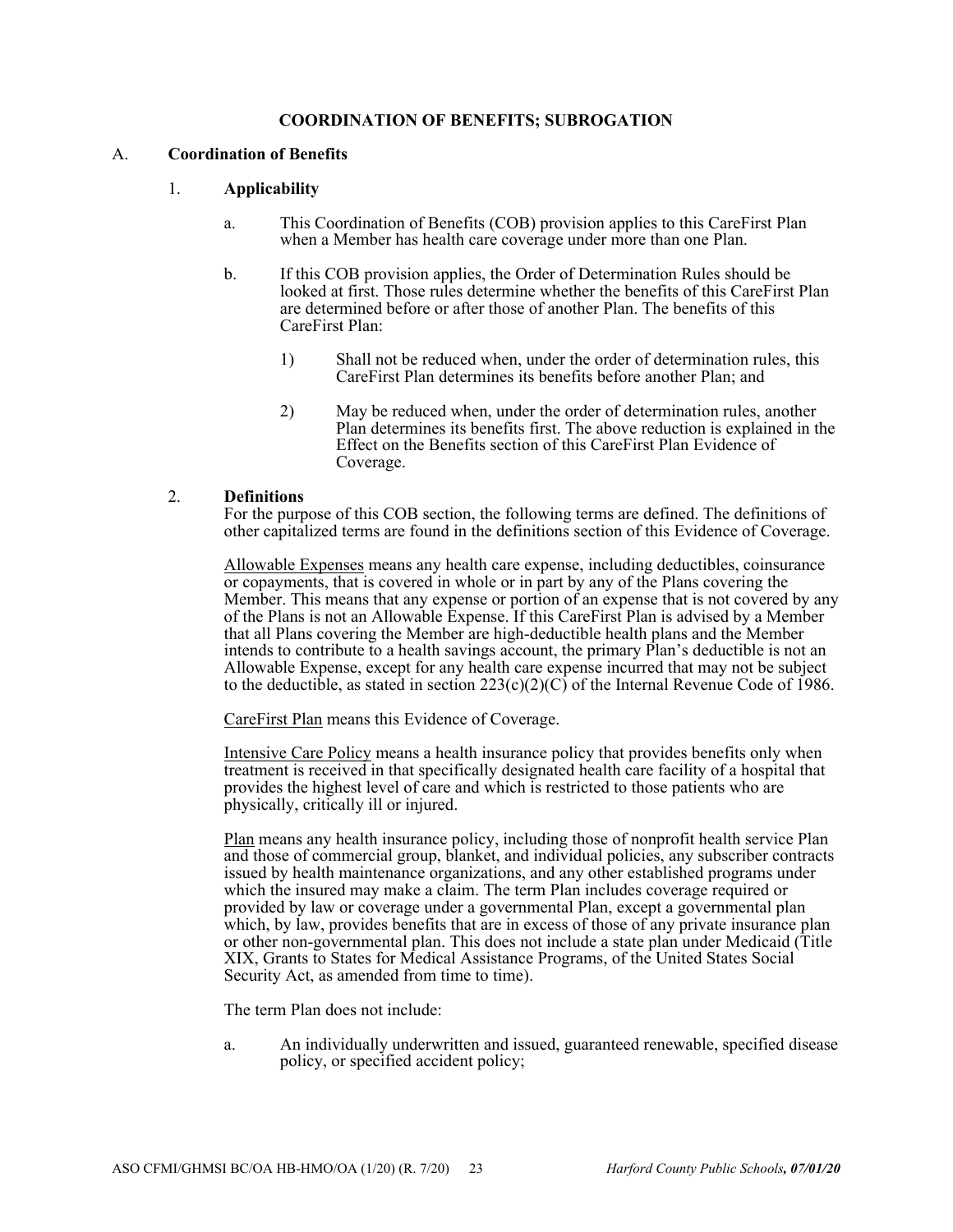- b. An intensive care policy, which does not provide benefits on an expense incurred basis;
- c. Coverage regulated by a motor vehicle reparation law;
- d. Any hospital indemnity or other fixed indemnity coverage contract;
- e. An elementary and/or secondary school insurance program sponsored by a school or school system and any school accident-type coverage that covers for accidents only, including athletics injuries;
- f. Medicare supplemental policies;
- g. Limited benefit health coverage as defined by state law;
- h. Long-term care insurance policies for non-medical services;
- i. Personal Injury Protection (PIP) benefits under a motor vehicle liability insurance policy.
- j. A state plan under Medicaid; or
- k. A governmental plan, which, by law, provides benefits that are in excess of those of any private insurance plan or other non-governmental plan.

Primary Plan or Secondary Plan means the order of benefit determination rules stating whether this CareFirst Plan is a Primary Plan or Secondary Plan as to another Plan covering the Member.

- a. When this CareFirst Plan is a Primary Plan, its benefits are determined before those of the other Plan and without considering the other Plan's benefits.
- b. When this CareFirst Plan is a Secondary Plan, its benefits are determined after those of the other Plan and may be reduced because of the other Plan's benefits.
- c. When there are more than two Plans covering the Member, this CareFirst Plan may be a Primary Plan as to one of the other Plans, and may be a Secondary Plan as to a different Plan or Plans.

Specified Disease Policy means a health insurance policy that provides (1) benefits only for a disease or diseases specified in the policy or for the treatment unique to a specific disease; or (2) additional benefits for a disease or diseases specified in the policy or for treatment unique to a specified disease or diseases.

#### 3. **Order of Benefit Determination Rules**

#### a. **General**

When there is a basis for a claim under this CareFirst Plan and another Plan, this CareFirst Plan is a Secondary Plan which has its benefits determined after those of the other Plan, unless:

- 1) The other Plan has rules coordinating benefits with those of this CareFirst Plan; and
- 2) Both those rules and this CareFirst Plan's rules require that this CareFirst Plan's benefits be determined before those of the other Plan.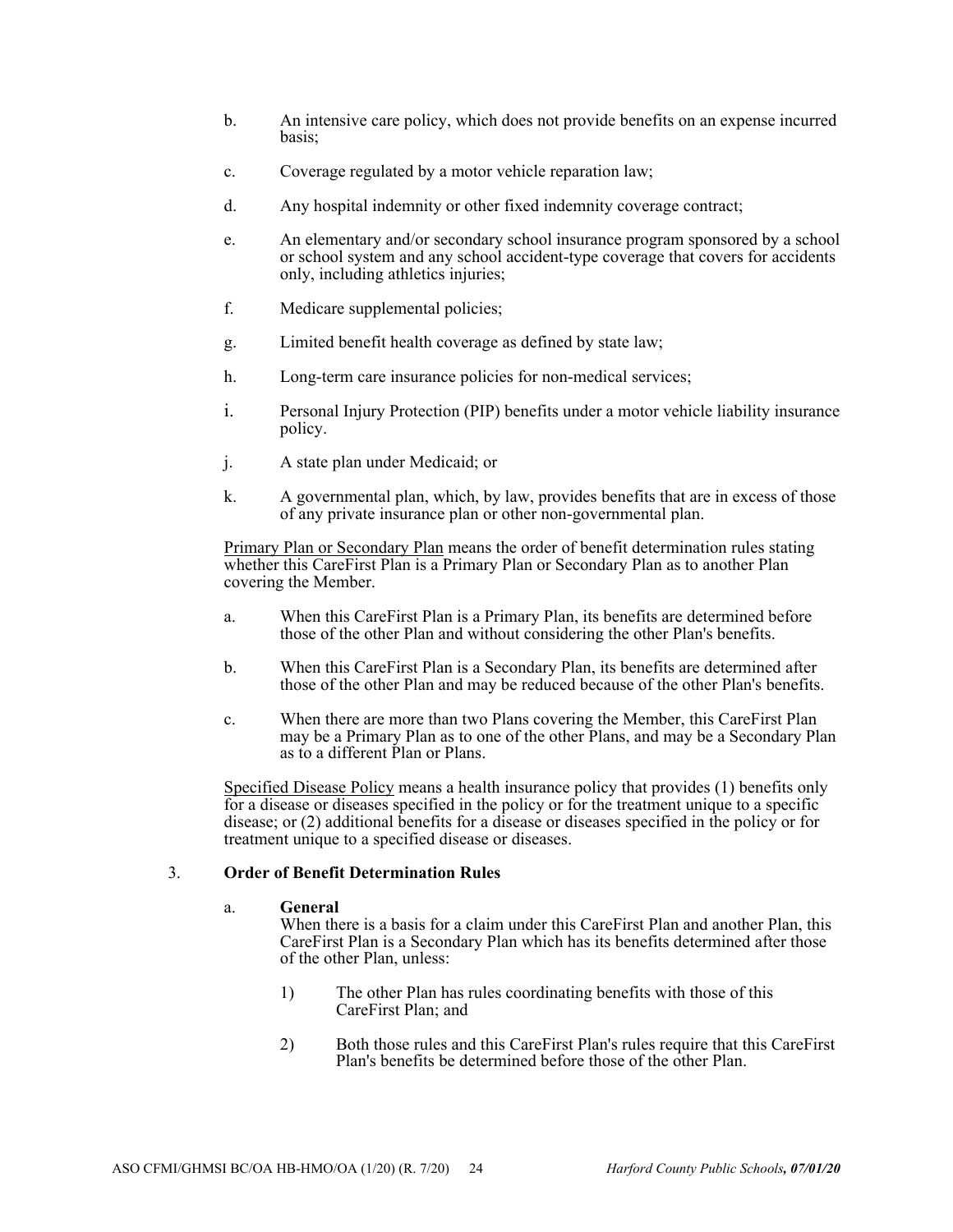#### b. **Rules**

This CareFirst Plan determines its order of benefits using the first of the following rules which applies:

- 1) Non-dependent/dependent. The benefits of the Plan which covers the person as an employee, member or subscriber (that is, other than as a dependent) are determined before those of the Plan which covers the person as a dependent; except that if the person is also a Medicare beneficiary, and the result of the rule established by Title XVIII of the Social Security Act and implementing regulations, Medicare is:
	- a) Secondary to the Plan covering the person as a dependent; and
	- b) Primary to the Plan covering the person as other than a dependent (e.g., retired employee),

Then the benefits of the Plan covering the person as a dependent are determined before those of the Plan covering the person as other than a dependent.

- 2) Dependent child covered by more than one Plan. Unless there is a court decree stating otherwise, when this CareFirst Plan and another Plan cover the same child as a dependent, the order of benefits shall be determined as follows:
	- a) For a dependent child whose parents are married or are living together:
		- (1) The benefits of the Plan of the parent whose birthday falls earlier in a year are determined before those of the Plan of the parent whose birthday falls later in the year; but
		- (2) If both parents have the same birthday, the benefits of the Plan that covered one parent longer are determined before those of the Plan that covered the other parent for a shorter period of time.
	- b) For a dependent child whose parents are separated, divorced, or are not living together:
		- (1) If the specific terms of a court decree state that one of the parents is responsible for the health care expenses or health care coverage of the child, and the entity obligated to pay or provide the benefits of the Plan of that parent has actual knowledge of those terms, the benefits of that Plan are determined first. If the parent with responsibility has no health care coverage for the dependent child's health care expenses, but the parent's spouse does, that parent's spouse's plan is the primary plan. This paragraph does not apply with respect to any claim for services rendered before the entity has actual knowledge of the terms of the court decree.

The rule described in 3.b.2)a) above also shall apply if: i) a court decree states that both parents are responsible for the dependent child's health care expenses or health care coverage, or ii) a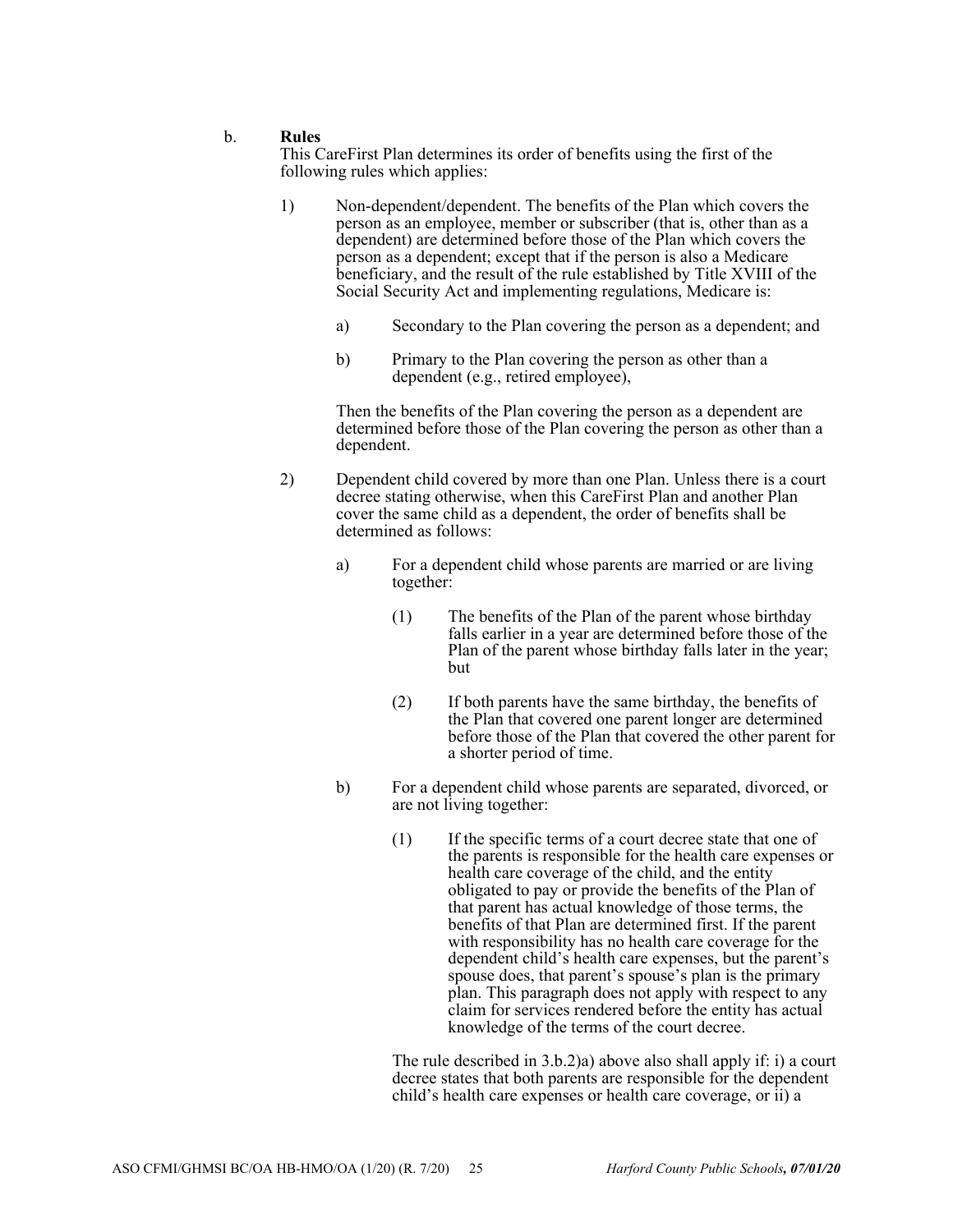court decree states that the parents have joint custody without specifying that one parent has responsibility for the health care expenses or coverage of the dependent child.

- (2) If there is no court decree setting out the responsibility for the child's health care expenses or health care coverage, the order of benefits for the dependent child are as follows:
	- (a) The Plan of the parent with custody of the child;
	- (b) The Plan of the spouse of the parent with the custody of the child;
	- (c) The Plan of the parent not having custody of the child; and then
	- (d) The Plan of the spouse of the parent who does not have custody of the child.
- c) For a dependent child covered under more than one plan of individuals who are not the parents of the child, the order of benefits shall be determined, as applicable, under the rules stated in 1) and 2) of this paragraph as if those individuals were parents of the child.
- 3) Active/inactive employee. The benefit of a Plan which covers a person as an employee who is neither laid off nor retired is determined before those of a Plan that covers that person as a laid off or retired employee. The same would hold true if a person is a dependent of a person covered as an employee who is neither laid off nor retired or a person covered as a laid off or retired employee. If the other Plan does not have this rule, and if, as a result, the Plans do not agree on the order of benefits, this rule is ignored.
- 4) Continuation coverage. If a person whose coverage is provided under the right of continuation pursuant to federal or state law also is covered under another Plan, the following shall be the order of benefits determination:
	- a) First, the benefits of a Plan covering the person as an employee, retiree, member or subscriber (or as that person's dependent);
	- b) Second, the benefits under the continuation coverage.

If the other Plan does not have the rule described above, and if, as a result, the Plans do not agree on the order of benefits, this rule is ignored.

5) Longer/shorter length of coverage. If none of the above rules determines the order of benefits, the benefits of the Plan that covered the person longer are determined before those of the Plan that covered that person for the shorter term.

#### 4. **Effect on the Benefits of this CareFirst Plan**

#### a. **When this Section Applies**

This section applies when, in accordance with the prior section, order of benefits determination rules, this CareFirst Plan is a Secondary Plan as to one or more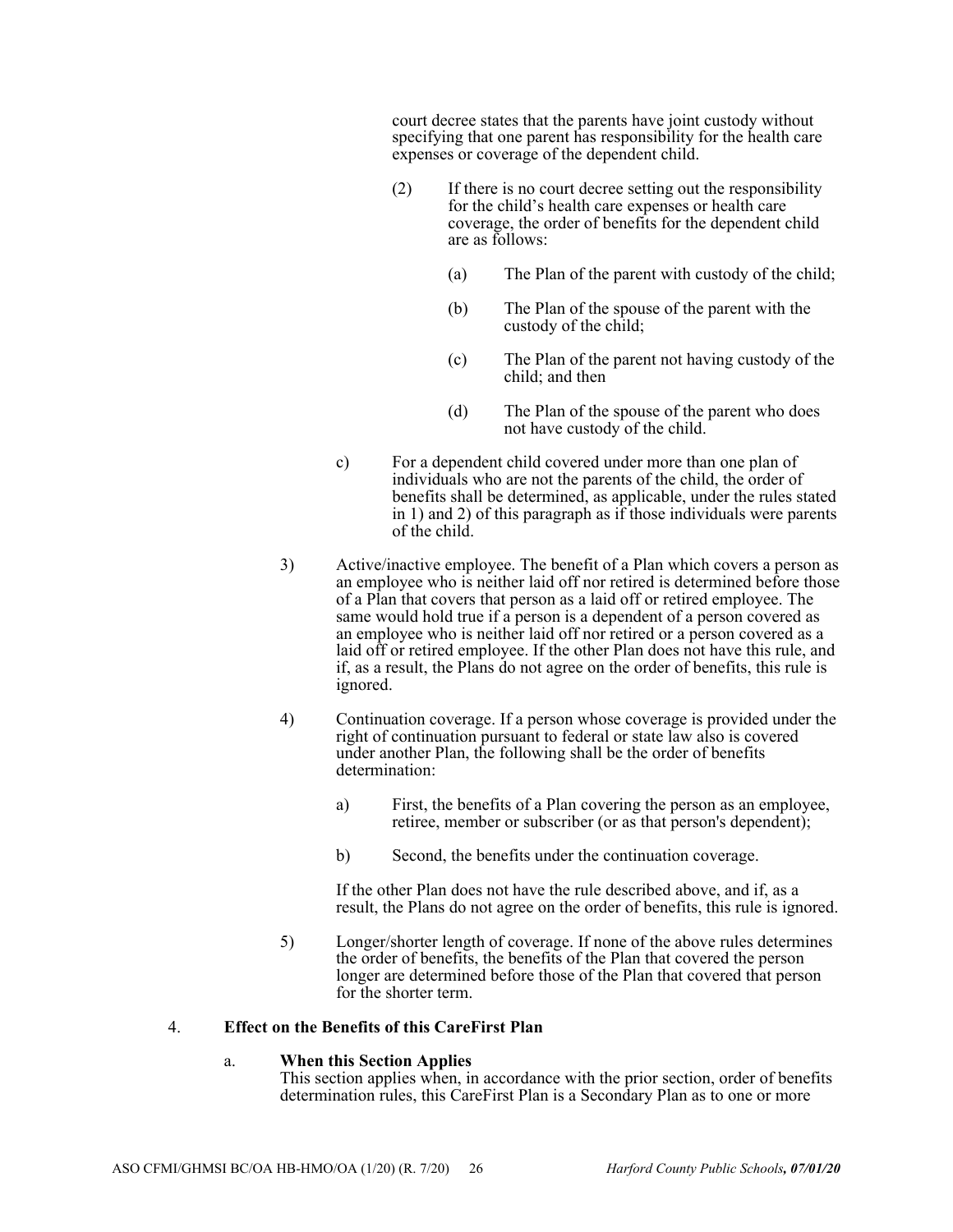other Plans. In that event the benefits of this CareFirst Plan may be reduced under this section. Such other Plan or Plans are referred to as "the other Plans" immediately below.

#### b. **Reduction in this CareFirst Plan's Benefits**

When this CareFirst Plan is the Secondary Plan, the benefits under this CareFirst Plan *may* be reduced so that the total benefits that would be payable or provided by all the other Plans do not exceed one hundred percent  $(100\%)$  of the total Allowable Expenses. If the benefits of this CareFirst Plan are reduced, each benefit is reduced in proportion. It is then charged against any applicable benefit limit of this CareFirst Plan.

### 5. **Right to Receive and Release Needed Information**

Certain facts are needed to apply these COB rules. CareFirst has the right to decide which facts it needs. It may get the needed facts from or give them to any other organization or person for purposes of treatment, payment, and health care operations. CareFirst need not tell, or get the consent of, any person to do this. Each person claiming benefits under this CareFirst Plan must give this CareFirst Plan any facts it needs to pay the claim.

### 6. **Facility of Payment**

A payment made under another Plan may include an amount that should have been paid under this CareFirst Plan. If it does, this CareFirst Plan may pay that amount to the organization that made that payment. That amount will then be treated as though it were a benefit paid under this CareFirst Plan. This CareFirst Plan will not have to pay that amount again. The term "payment made" includes providing benefits in the form of services, in which case "payment made" means the reasonable cash value of the benefits provided in the form of services.

### 7. **Right of Recovery**

If the amount of the payments made by this CareFirst Plan is more than it should have paid under this COB provision, it may recover the excess from one or more of:

- a. The persons it has paid or for whom it has paid;
- b. Insurance companies; or
- c. Other organizations.

The "amount of the payments made" includes the reasonable cash value of any benefits provided in the form of services.

#### B. **Employer or Governmental Benefits**

Coverage does not include the cost of services or payment for services for any illness, injury, or condition for which, or as a result of which, a Benefit (as defined below) is provided or is required to be provided either:

- 1. Under any federal, state, county or municipal workers' compensation or employer's liability law or other similar program; or
- 2. From any federal, state, county or municipal or other government agency, including, in the case of service-connected disabilities, the United States Department of Veterans Affairs, to the extent that benefits are payable by the federal, state, county or municipal or other government agency, but excluding Medicare benefits and Medicaid benefits.

Benefit as used in this provision includes a payment or any other benefit, including amounts received in settlement of a claim for Benefits.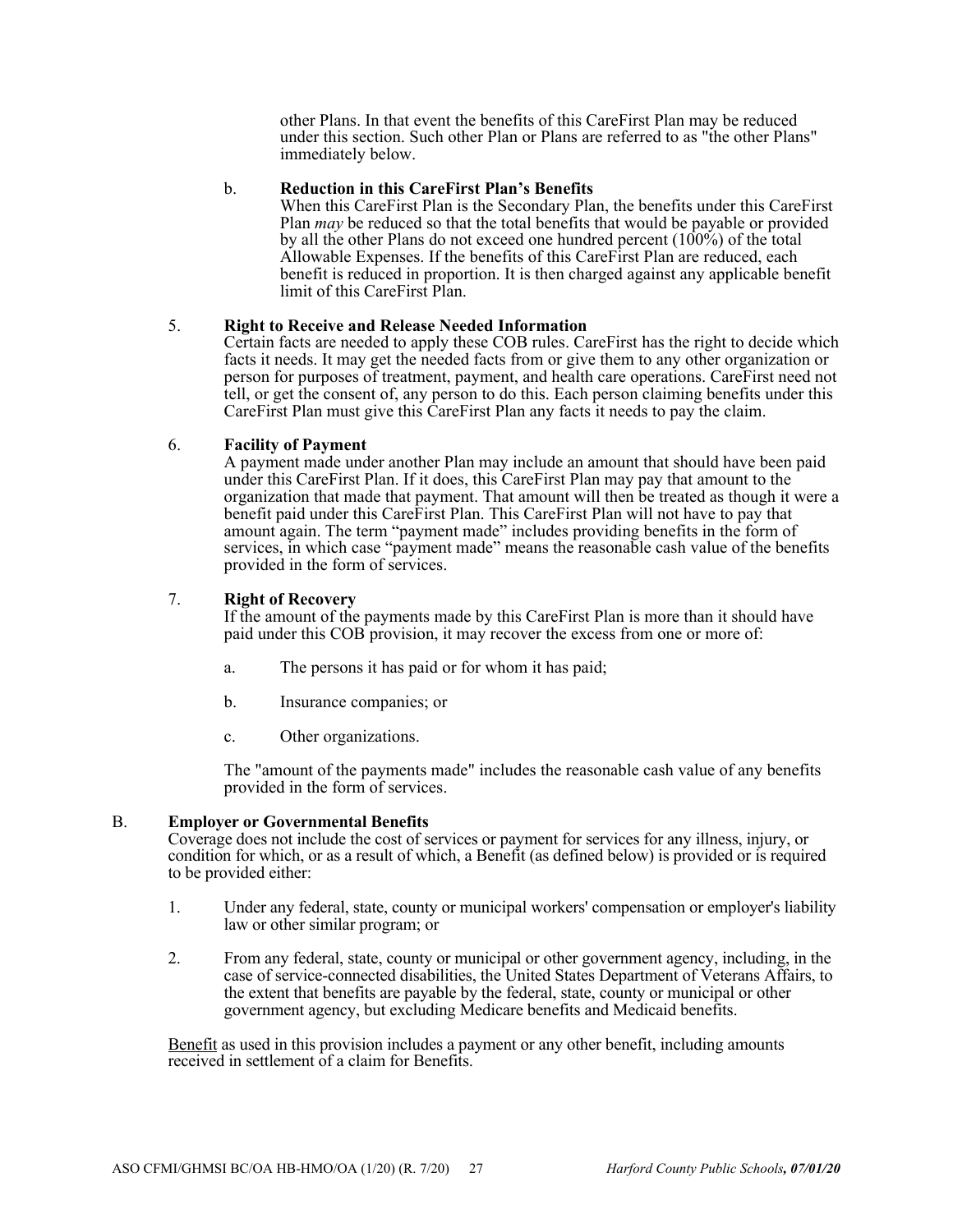#### C. **Subrogation**

- 1. CareFirst has subrogation and reimbursement rights. Subrogation requires the Member to turn over to CareFirst any rights the Member may have against a third party. A third party is any person, corporation, insurer or other entity that may be liable to a Member for an injury or illness. Subrogation applies to any illness or injury which is:
	- a. Caused by an act or omission of a third party; or
	- b. Covered under a member's uninsured or underinsured policy issued to or otherwise covering the Member; or
	- c. Covered by No Fault Insurance. No Fault Insurance means motor vehicle casualty insurance. This term also refers to motor vehicle insurance issued under any other state or federal legislation of similar purpose. CareFirst will not subrogate a recovery made under Personal Injury Protection policy benefits.
- 2. If the Member receives or is entitled to receive payment from any person, organization or entity in connection with an injury, illness or need for care for which benefits were provided or will be provided under this Evidence of Coverage, the payment will be treated as having been paid to the Member as a recovery for the medical, hospital and other expenses for which CareFirst provided or will provide benefits. CareFirst may recover the amounts paid in benefits up to the amount received from or on behalf of the third party. CareFirst will not recover from payments made to the Member under the Member's personal injury protection benefits of their motor vehicle insurance policy. CareFirst will not recover medical expenses from a Subscriber unless the Subscriber or Member recovers for medical expenses in a cause of action or settlement.
- 3. CareFirst's right of recovery is not subject to reduction for attorney's fees and costs under the "common fund" or any other doctrine. CareFirst will reduce the amount owed by the Member to CareFirst in accordance with applicable law.
- 4. CareFirst will have a lien on all funds the Member recovers up to the total amount of benefits provided. We are entitled under our right of recovery to be reimbursed for our benefit payments even if you are not "made whole" for all of your damages in the recoveries that you receive. CareFirst may give notice of that lien to any party who may have contributed to the Member's loss, or who may be liable for payment as a result of that loss.

For purposes of this provision, "made whole" means that the Member fully recovers all of their damages.

- 5. CareFirst has the option to be subrogated to the Member's rights to the extent of the benefits provided under this Evidence of Coverage. This includes CareFirst right to bring suit or file claims against the third party in the Member's name.
- 6. Members agree to take action, furnish information and assistance, and execute such instruments that CareFirst may require while enforcing CareFirst rights under this Section. The Member agrees to not take any action which prejudices CareFirst's rights and interests under this provision.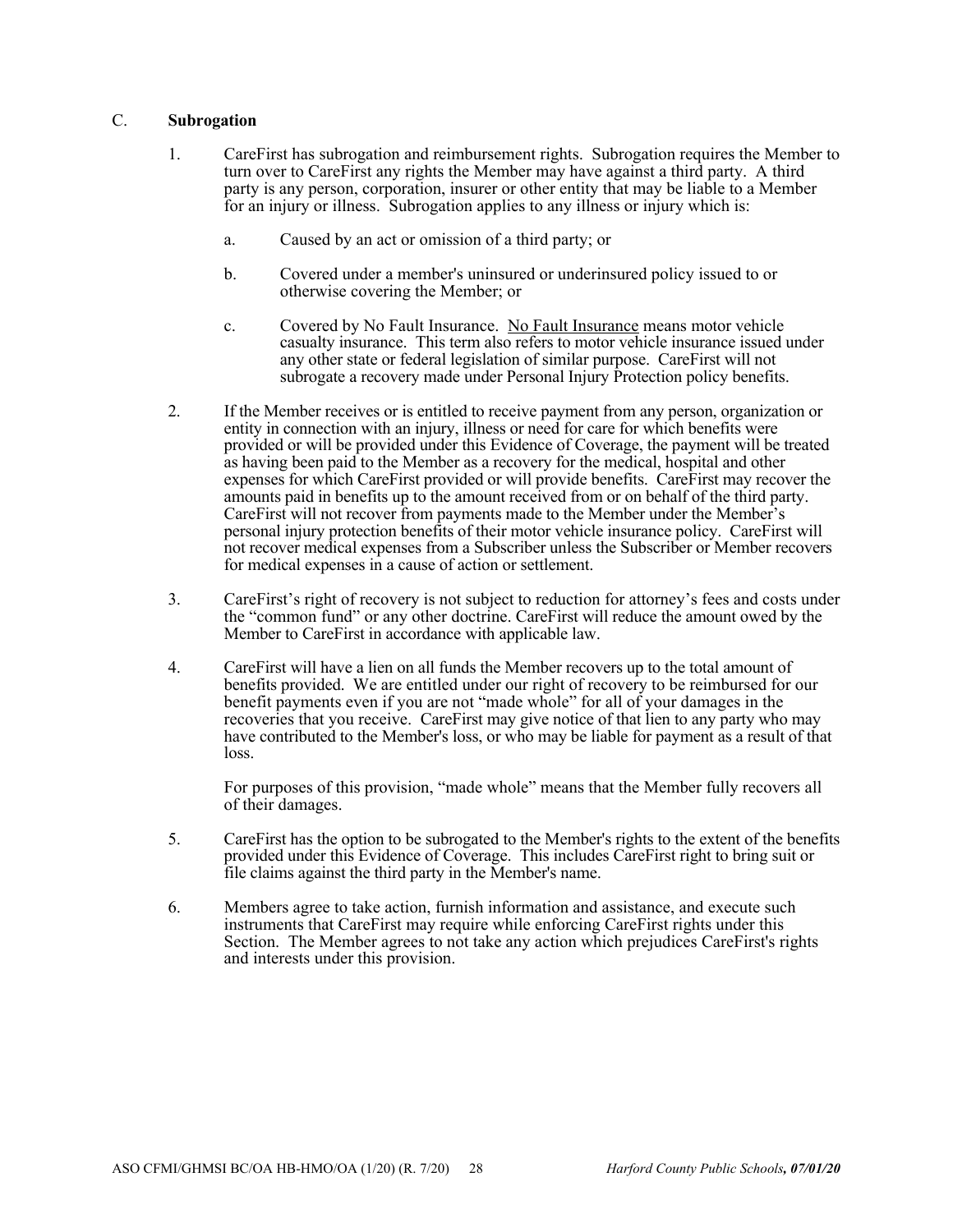### **HOW THE PLAN WORKS**

This health care benefits plan offers a choice of Health Care Providers. Payment depends on the Health Care Provider chosen, as explained below in the "Choosing a Provider" subsection below. Other factors that may affect payment are found in Referrals, Inter-Plan Arrangements Disclosure, COB, Subrogation, Exclusions, and Utilization Management Requirements.

#### A. **Appropriate Care and Medical Necessity**

CareFirst works to make sure that health care is rendered in the most appropriate setting and in the most appropriate way. While ensuring that the Member receives the best care, this also helps to control health care costs. In order to make sure that the setting and treatment are appropriate, some Covered Services require review before a Member receives care. These services are marked throughout this Evidence of Coverage.

CareFirst will pay a benefit for Covered Services rendered by a Health Care Provider only when Medically Necessary as determined by CareFirst. Benefits are subject to all of the terms, conditions, and maximums, if applicable, as stated in this Evidence of Coverage.

### B. **Choosing a Provider**

- 1. Member/Health Care Provider Relationship
	- a. The Member has the exclusive right to choose a Health Care Provider. Whether a Health Care Provider contracts with CareFirst or not relates only to method of payment and does not imply that any Health Care Provider is more or less qualified than another.
	- b. CareFirst makes payment for Covered Services but does not provide these services. CareFirst is not liable for any act or omission of any Health Care Provider.
- 2. Contracted Health Care Providers
	- a. If a Member chooses a Contracted Health Care Provider, the cost to the Member is lower than if the Member chooses a Non-Contracted Health Care Provider.
	- b. Claims will be submitted directly to CareFirst by the Contracted Health Care Provider.
	- c. CareFirst will pay benefits directly to the Contracted Health Care Provider and such payment is accepted as payment in full, except for applicable Member amounts.
	- d. The Member is responsible for any applicable Deductible and Coinsurance or Copayment, as stated in the Schedule of Benefits.
	- e. Primary Care Provider (PCP)
		- 1) At enrollment, a Member must select a PCP and may select any PCP from CareFirst's current list of Contracted Health Care Providers. If the PCP is not available, CareFirst will assist the Member in making another selection.
		- 2) Members may change their PCP at any time by notifying the Member Service Representative in writing. If the Member notifies CareFirst by the  $20<sup>th</sup>$  day of the month, CareFirst will make the change effective the first day of the next month. If the Member notifies CareFirst after the  $20<sup>th</sup>$ day of the month, CareFirst will make the change effective the first day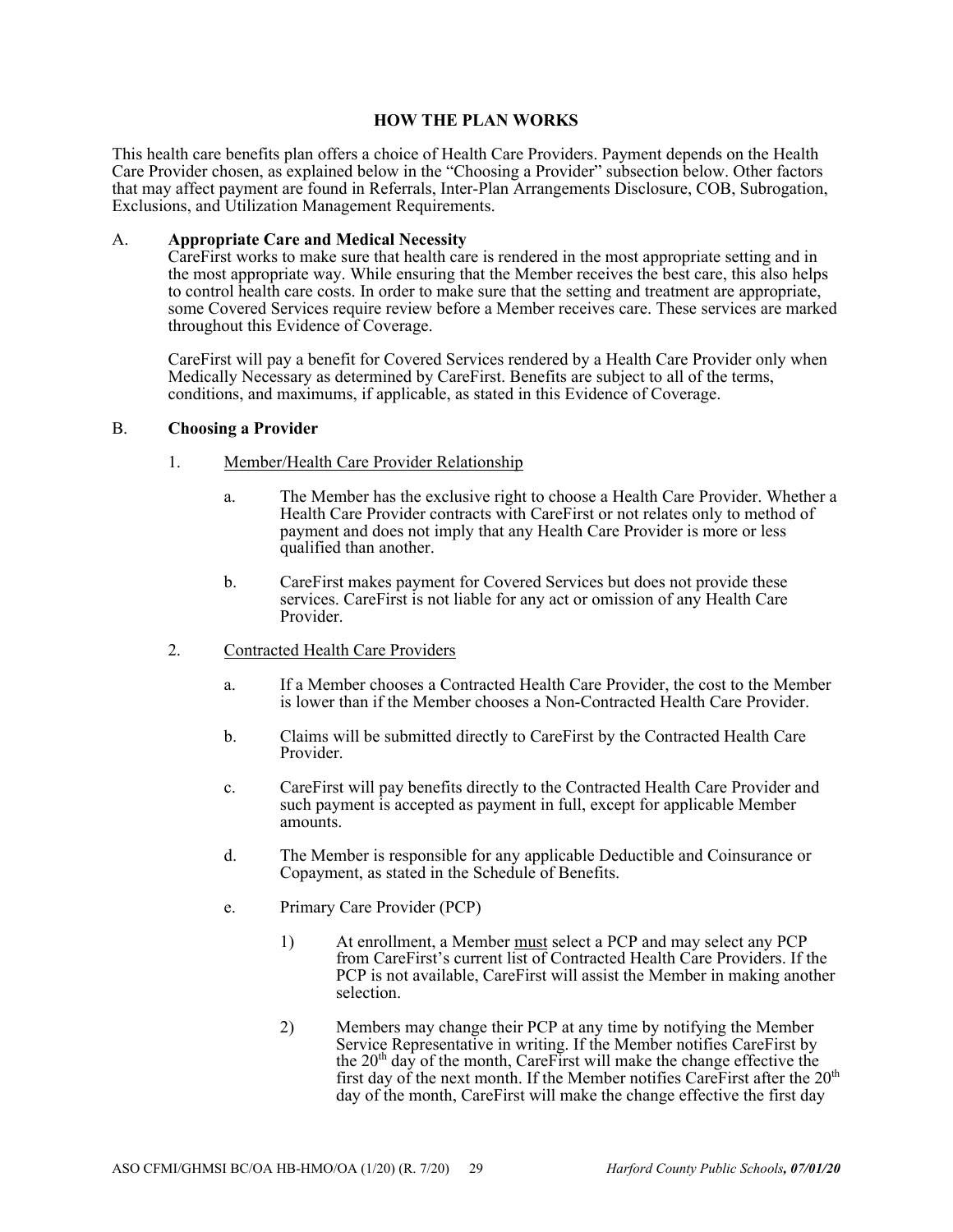of the second month following the notice.

3) The Member's PCP will coordinate routine care and can help coordinate specialty care using a network of Contracted Health Care Provider Specialists. By coordinating care, the PCP ensures quality of care while reducing medical expenses. The Member does not need a PCP referral for care. However, the Member may require a written order or other form of authorization.

#### 3. Non-Contracted Health Care Providers

- a. Claims may be submitted directly to CareFirst or its designee by the Non-Contracted Health Care Provider, or the Member may need to submit the claim. In either case, it is the responsibility of the Member to make sure that proofs of loss are filed on time.
- b. All benefits for Covered Services by Non-Contracted Health Care Providers, if any are available under this Evidence of Coverage, will be payable to the Subscriber, or to the Non-Contracted Health Care Provider, at the discretion of CareFirst.
- c. In the case of a Dependent child enrolled pursuant to a court order, court approved requirement, or a QMSO, payment will be paid directly to the State of Maryland Department of Health or the non-insuring parent if proof is provided that such parent has paid the Non-Contracted Health Care Provider.
- d. The Member is responsible for the difference between CareFirst's payment and the Non-Contracted Health Care Provider's charge. If coverage for Non-Contracted Health Care Providers is not available under this Evidence of Coverage, the Member is responsible for the entire cost of the service(s) provided.

### 4. Non-Contracting Pharmacy

- a. Claims must be submitted by the Member directly to CareFirst's designee. It is the responsibility of the Member to make sure that proofs of loss are filed on time.
- b. All benefits for Covered Services rendered by a non-Contracting Pharmacy, if any are available under this Evidence of Coverage, will be payable to the Subscriber.
- c. In the case of a Dependent child enrolled pursuant to an MCSO or a QMSO, payment will be paid directly to the State of Maryland Department of Health or the non-insuring parent if proof is provided that such parent has paid the Health Care Provider.
- d. The Member is responsible for any difference between CareFirst's payment and the Non-Contracting Pharmacy's charge. If coverage for Non-Contracted Pharmacy benefits, are not available under this Evidence of Coverage, the Member is responsible for the entire cost of the service(s) provided.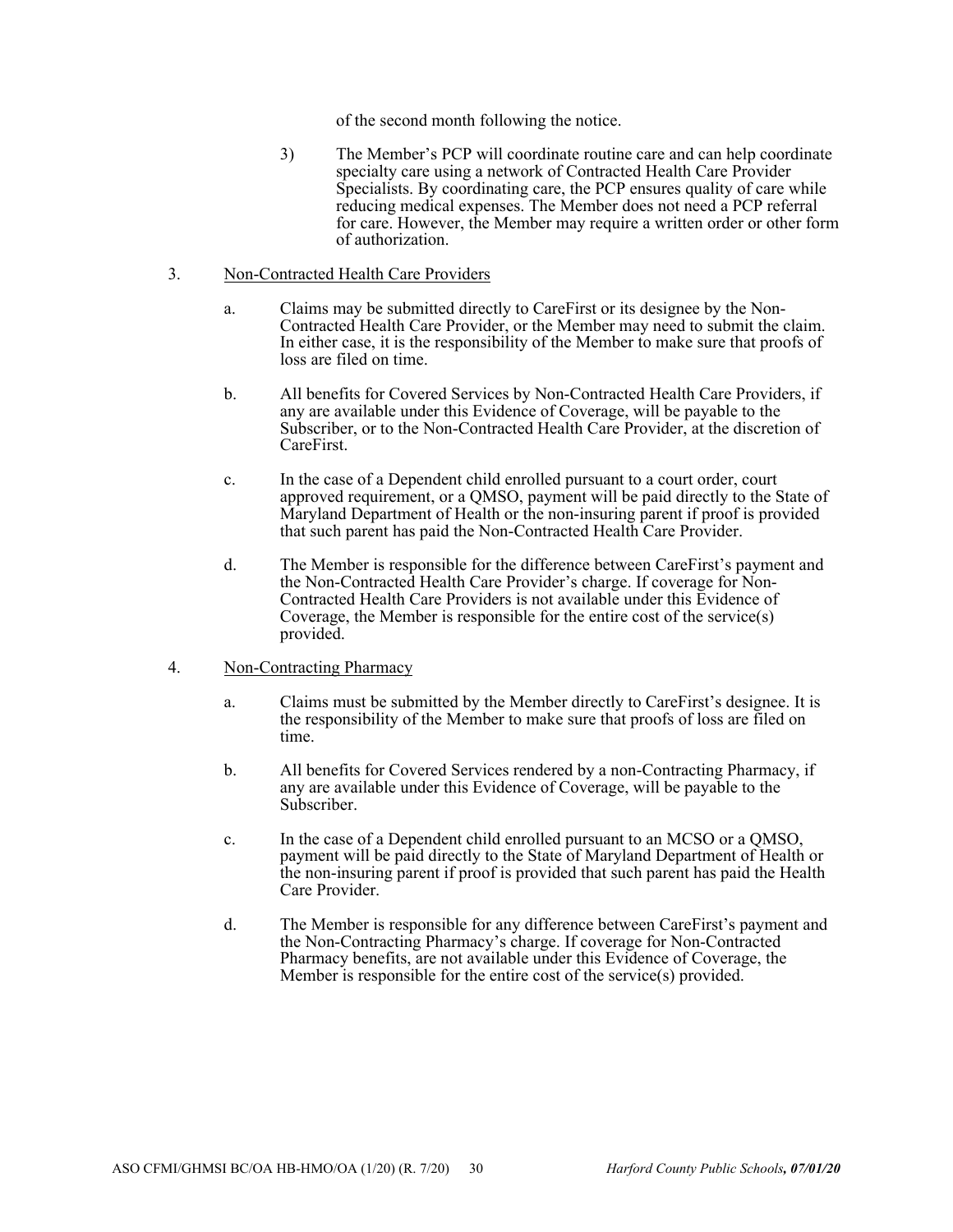## 5. Ambulance Services Providers

a. For purposes of calculating the Member payment for Ambulance Covered Services, refer to the quick reference guide below.

| <b>Quick Reference Guide</b>                          |                                                                         |  |  |  |
|-------------------------------------------------------|-------------------------------------------------------------------------|--|--|--|
| If a Member receives<br><b>Covered Services from:</b> | <b>Member liability:</b>                                                |  |  |  |
| <b>Contracted Ambulance</b><br>Services Provider      | No balance billing permitted:                                           |  |  |  |
|                                                       | The Member is responsible for any applicable Deductible, Copayment, and |  |  |  |
|                                                       | Coinsurance amounts stated in the Schedule of Benefits.                 |  |  |  |
|                                                       | Balance billing permitted:                                              |  |  |  |
| Non-Contracted Ambulance<br>Services Provider         | The Member is responsible for any applicable Deductible, Copayment, and |  |  |  |
|                                                       | Coinsurance amounts stated in the Schedule of Benefits                  |  |  |  |
|                                                       | and                                                                     |  |  |  |
|                                                       | for the difference between the Allowed Benefit and the Non-Contracted   |  |  |  |
|                                                       | Ambulance Services Provider's actual charge.                            |  |  |  |

b. If a Member receives services from a Contracted Provider, the cost to the Member is lower than if the Member receives services from a Non-Contracted Provider.

#### C. **Notice of Claim**

A Member may request a claim form by writing or calling CareFirst. CareFirst does not require written notice of a claim.

### D. **Claim Forms**

CareFirst provides claim forms for filing proof of loss. If CareFirst does not provide the claim forms within 15 days after notice of claim is received, the Member is considered to have complied with the requirements of this Evidence of Coverage as to proof of loss if the Member submits, within the time fixed in this Evidence of Coverage for filing proof of loss, written proof of the occurrence, character, and extent of the loss for which the claim is made.

#### E. **Proofs of Loss**

In order to receive benefits for services rendered by a Health Care Provider who does **not** contract with CareFirst, a Member must submit written proof of loss to CareFirst or its designee within the deadlines described below.

- 1. Claims for medical benefits must be submitted within twelve (12) months following the dates services were rendered.
- 2. Claims for Prescription Drug Benefits must be submitted within twelve (12) months following the dates services were rendered.
- 3. Claims for "Vision Care Benefits: Routine Vision Exam" must be submitted within twelve (12) months following the dates services were rendered.

A Member's failure to furnish the proof of loss within the time required does not invalidate or reduce a claim if it was not reasonably possible to submit the proof within the required time, if the proof is furnished as soon as reasonably possible, and except in the absence of legal capacity of the member, not later than one year from the time proof is otherwise required.

CareFirst will honor claims submitted for Covered Services by any agency of the federal, state or local government that has the statutory authority to submit claims beyond the time limits established under this Evidence of Coverage. These claims must be submitted to CareFirst before the filing deadline established by the applicable statute on claims forms that provide all of the information CareFirst deems necessary to process the claim. CareFirst provides forms for this purpose.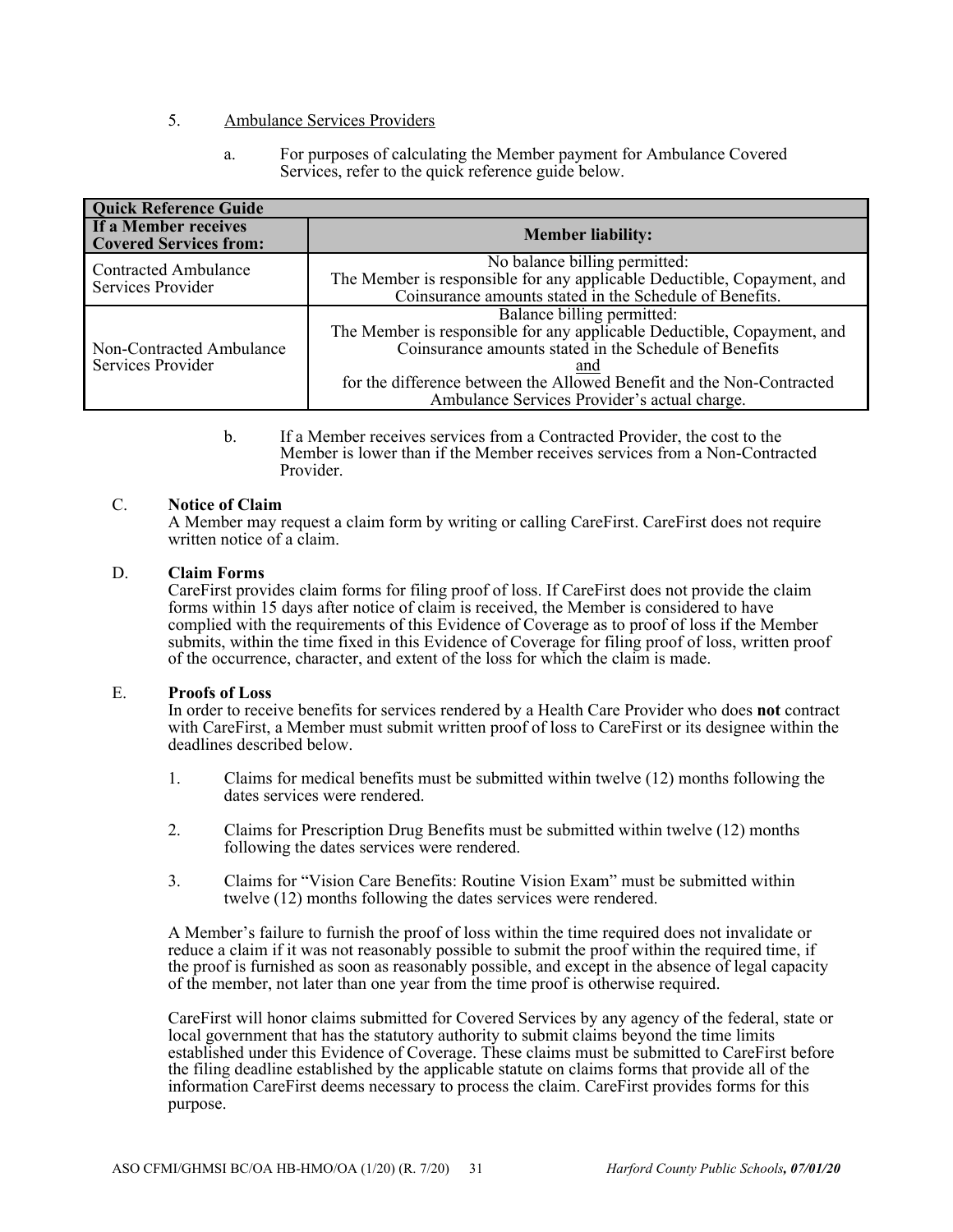# F. **Time of Payment of Claims**

Benefits payable under this Evidence of Coverage will be paid not more than thirty (30) days after receipt of written proof of loss.

#### G. **Claim Payments Made in Error**

If CareFirst makes a claim payment to or on behalf of a Member in error, the Member is required to repay CareFirst the amount that was paid in error. If the Member has not repaid the full amount owed CareFirst and CareFirst makes a subsequent benefit payment, CareFirst may subtract the amount owed CareFirst from the subsequent payment.

#### H. **Assignment of Benefits**

A Member may not assign his or her right to receive benefits or benefit payments under this Evidence of Coverage to another person or entity except for routine assignment of benefit payments to a Contracted Health Care Provider/Contracting Pharmacy rendering Covered Services.

#### I. **Evidence of Coverage**

Unless CareFirst makes delivery directly to the Subscriber, CareFirst will provide the Group, for delivery to each Subscriber, a statement that summarizes the essential features of the coverage of the Subscriber and that indicates to whom benefits are payable. Only one statement will be issued for each family unit.

#### J. **Notices**

Notice to Members will be sent via electronic mail, if the Member has consented to receive such notices via electronic mail or by first class mail to the most recent address for the Member in CareFirst's files. The notice will be effective on the date mailed, whether or not the Member in fact receives the notice or there is a delay in receiving the notice. It is the Subscriber's responsibility to notify the Group, and the Group's responsibility to notify CareFirst of an address change.

#### K. **Privacy Statement**

CareFirst shall comply with state, federal and local laws pertaining to the dissemination or distribution of non-public personally identifiable medical or health-related data. In that regard, CareFirst will not provide to the plan sponsor named herein or unauthorized third parties any personally identifiable medical information without the prior written authorization of the patient or parent/guardian of the patient or as otherwise permitted by law.

#### L. **Prescription Drug Rebate Sharing**

CareFirst may be eligible for rebates from Prescription drug manufacturers upon negotiating directly with manufacturers.

CareFirst and the Plan Sponsor, as such is defined in the Administrative Services Agreement, agree to the extent to which any such rebates are shared.

#### M. **Away From Home Program**

If a Member temporarily resides out of the Service Area, the Member may be able to take advantage of the Away From Home Program. This Program may allow a Member who resides out of the Service Area for an extended period of time to utilize the benefits of an affiliated Blue Cross and Blue Shield plan. This Program is not coordination of benefits. **A Member who takes advantage of the Away From Home Program will be subject to the rules, regulations and plan benefits of the affiliated Blue Cross and Blue Shield plan.** If the Member makes a permanent move, he/she does not have to wait until the Open Enrollment Period, determined by the Group to change plans. Members can receive more information about the Away From Home Program by calling the phone number found on the back of the Member identification card or visiting www.carefirst.com.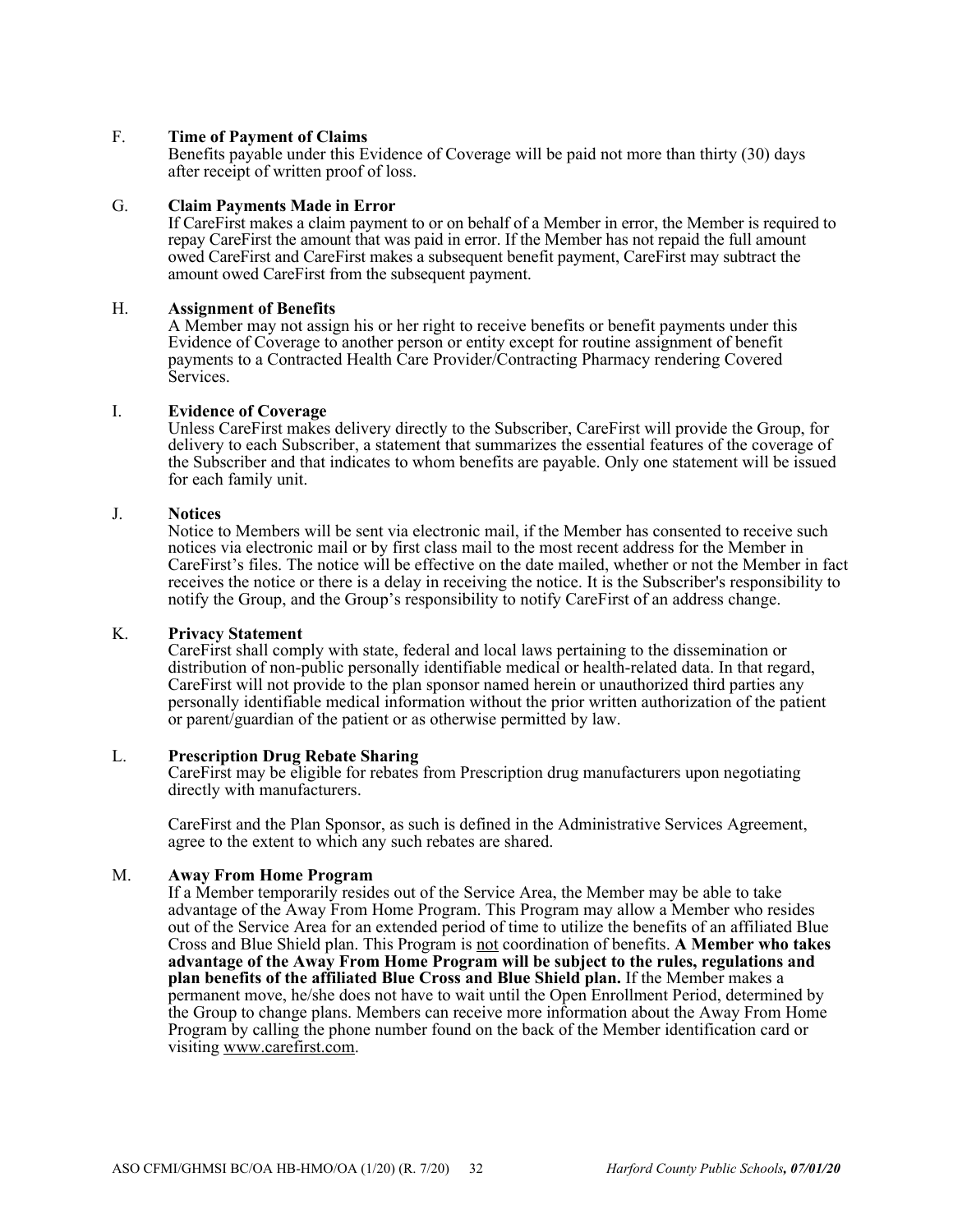# **REFERRALS**

#### **Referral Requirements**

- A. Written referrals are not required, except as stated in the Gender Reassignment Services subsection of the Description of Covered Services.
- B. Referral to a Specialist or Non-Physician Specialist
	- 1. Non-Physician Specialist means a Heath Care Provider who is not a physician who is licensed or certified under the Health Occupations Article of the Annotated Code of Maryland or the applicable licensing laws of any state or the District of Columbia; and is certified or trained to treat or provide health care services for a specified condition or disease in a manner that is within the scope of the license or certification of the Health Care Provider.
	- 2. A Member may request a referral to a Specialist or Non-Physician Specialist who is a Non-Contracting Provider if the Member is diagnosed with a condition or disease that requires specialized health care services or medical care; and
		- a. CareFirst does not contract with a specialist or Non-Physician Specialist with the professional training and expertise to treat or provide health care services for the condition or disease; or
		- b. CareFirst cannot provide reasonable access to a contracted specialist or Non-Physician Specialist with the professional training and expertise to treat or provide health care services for the condition or disease without unreasonable delay or travel.
	- 3. For purposes of calculating any Member payment, CareFirst will treat the services provided by the specialist or Non-Physician Specialist as if the services were provided by a Contracted Health Care Provider.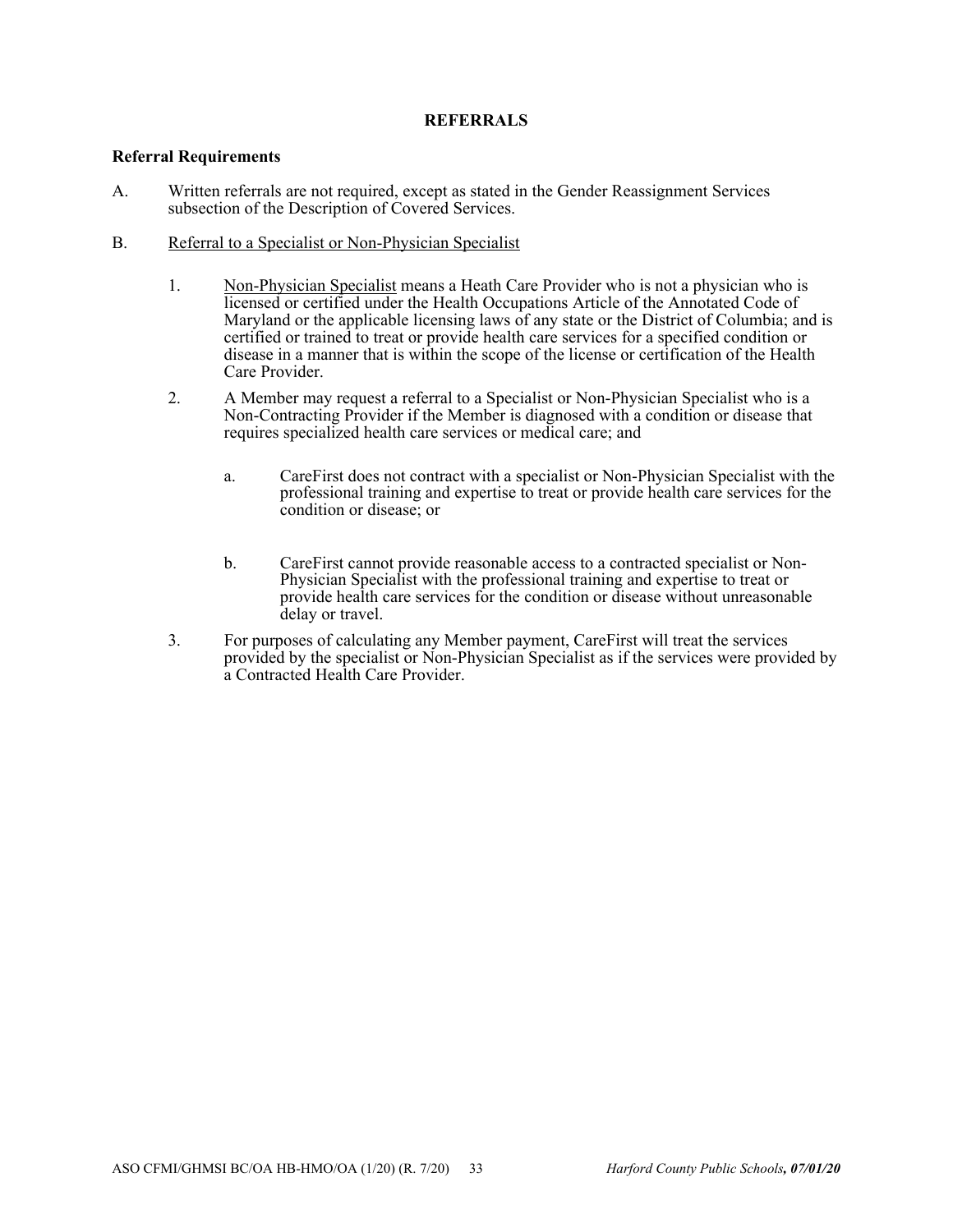# C. Referrals Quick Reference

While written referrals are not required, Covered Services with a referral will be available as follows:

| <b>For Covered Services:</b>                  |                                                                                                      |                                                                                                                                                                                                                                                                                                                        |                                                                                                         |                                                                                                                                                   |  |  |
|-----------------------------------------------|------------------------------------------------------------------------------------------------------|------------------------------------------------------------------------------------------------------------------------------------------------------------------------------------------------------------------------------------------------------------------------------------------------------------------------|---------------------------------------------------------------------------------------------------------|---------------------------------------------------------------------------------------------------------------------------------------------------|--|--|
| If a Member<br>sees a:                        | With PCP referral:                                                                                   |                                                                                                                                                                                                                                                                                                                        | <b>Without PCP referral</b>                                                                             |                                                                                                                                                   |  |  |
|                                               | <b>Services will be</b><br>covered at:                                                               | <b>Member liability:</b>                                                                                                                                                                                                                                                                                               | <b>Services will be</b><br>covered at:                                                                  | <b>Member liability:</b>                                                                                                                          |  |  |
|                                               |                                                                                                      | No balance billing<br>permitted:                                                                                                                                                                                                                                                                                       |                                                                                                         | No balance billing<br>permitted:                                                                                                                  |  |  |
| Contracted<br>Health Care<br>Provider         | Covered Services will be<br>paid up to the Allowed<br>Benefit stated in the<br>Schedule of Benefits. | The Member is<br>responsible for any<br>applicable Deductible,<br>Copayment, and<br>Coinsurance amounts<br>stated in the Schedule of<br>Benefits.                                                                                                                                                                      | Covered Services will<br>be paid up to the<br>Allowed Benefit stated<br>in the Schedule of<br>Benefits. | The Member is<br>responsible for any<br>applicable Deductible,<br>Copayment, and<br>Coinsurance amounts<br>stated in the Schedule<br>of Benefits. |  |  |
| Non-<br>Contracted<br>Health Care<br>Provider | Covered Services will be<br>paid up to the Allowed<br>Benefit stated in the<br>Schedule of Benefits. | Balance billing<br>permitted:<br>The Member is<br>responsible for any<br>applicable Deductible,<br>Copayment, and<br>Coinsurance amounts<br>stated in the Schedule of<br><b>Benefits</b><br>and<br>for the difference<br>between the Allowed<br>Benefit and the Non-<br>contracted Health<br>Provider's actual charge. | No benefits will be<br>provided.                                                                        | The Member is fully<br>responsible for the<br>Non-Contracted Health<br>Care Provider's actual<br>charge.                                          |  |  |

This Referrals Quick Reference guide is subject to the terms stated in the Referral to a Specialist or Non-Physician Specialist section, above.

- D. Continuing Care with Terminated Providers
	- 1. When a Contracted Health Care Provider terminates their agreement with CareFirst, for any reason except for cause, benefits will be provided for continuing care rendered by the terminated provider as described in this section. CareFirst will send a notice to the Member that the Contracted Health Care Provider is no longer available.
	- 2 The Member may, upon request, continue to receive Covered Services from his/her Primary Care Physician for up to ninety (90) days after the date of the notice of the Primary Care Physician's termination from CareFirst's provider panel, if termination was for reasons unrelated to fraud, patient abuse, incompetence, or loss of licensure status. In addition, a Member may continue treatment with a terminated provider if:
		- a. A Member was in an active course of treatment with the terminated Contracted Health Care Provider prior to the date the Member was notified. The Member needs to request, from CareFirst, to continue receiving care from the terminated Contracted Health Care Provider. Benefits will be provided for a period of ninety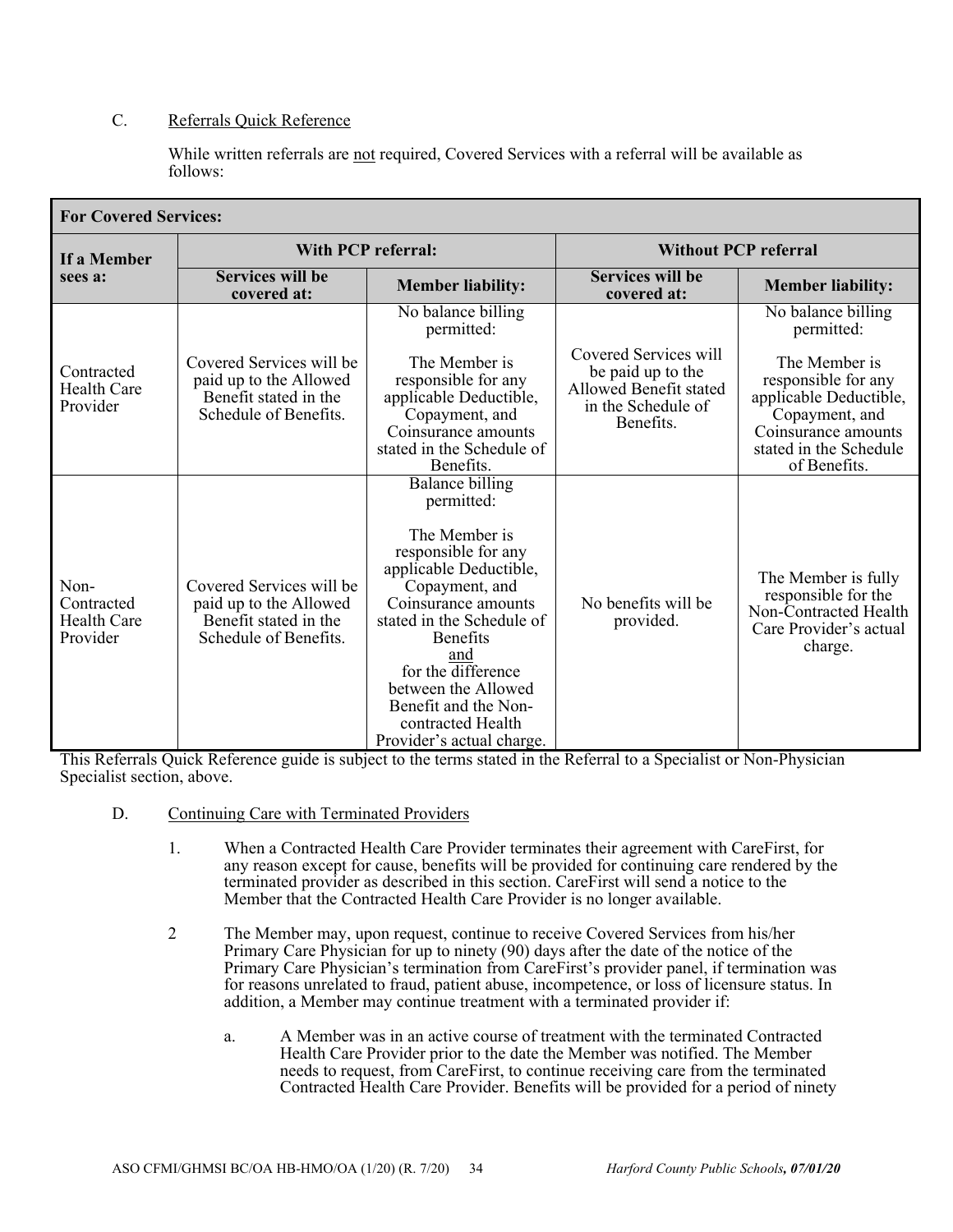(90) days from the date the Member is notified by CareFirst that the terminated Contracted Health Care Provider is no longer available.

- b. A Member who has entered her second trimester of pregnancy may continue to receive Covered Services from the terminated Contracted Health Care Provider through postpartum care directly related to the delivery.
- c. A Member that was terminally ill (as defined by  $\S$  1861(dd)(3)(A) of the Social Security Act) at the time the Contracted Health Care Provider's agreement terminated may continue to receive Covered Services directly related to the treatment of the terminal illness until the Member dies.
- 3. The Member payment to the provider will be at the same level as the Member's payment prior to the provider's termination.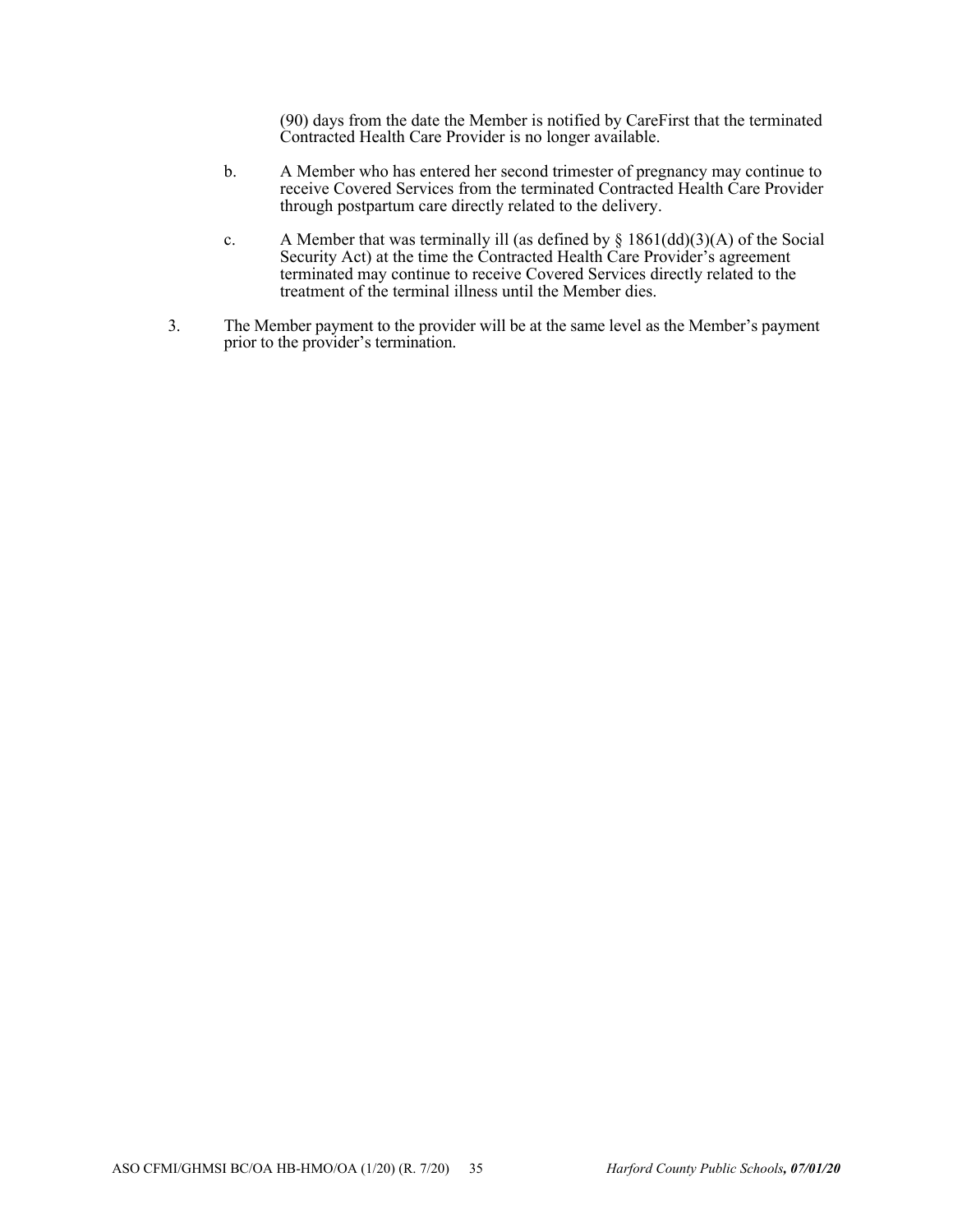## **UTILIZATION MANAGEMENT REQUIREMENTS**

For Covered Services provided by a Contracting Provider, Utilization Management requirements will be handled on behalf of the Member by the treating Contracting Provider. If the Contracting Providers fail to obtain prior authorization, the Member shall be held harmless

Most Prescription Drugs classified as Specialty Drugs require prior authorization; prior authorization applies to Specialty Drugs covered under the medical portion of this Evidence of Coverage (i.e., Specialty Drugs administered in outpatient facilities, home, or office settings and for Specialty Drugs covered under the Prescription Drug Benefits Rider (i.e., pharmacy-dispensed). Specialty Drugs are defined in the Definitions section of this Evidence of Coverage. Contracted Health Care Providers will obtain prior authorization from CareFirst on behalf of the Member. Covered Ancillary Services that use Specialty Drugs which require prior authorization do not require an additional prior authorization/a Plan of Treatment. Failure to obtain prior authorization may result in denial of the claim.

#### A. Plan of Treatment

Certain outpatient services indicated throughout this Evidence of Coverage require CareFirst's approval of a Plan of Treatment before benefits for Covered Services are provided; a penalty may apply if such approval is not obtained.

- 1. A health care practitioner must complete and submit a Plan of Treatment.
- 2. CareFirst must approve the Plan of Treatment before benefits for treatment can begin or continue.
- 3. Approval for coverage of any service is based on Medical Necessity as determined by CareFirst.
- 4. Within the Service Area, a Contracted Health Care Provider will complete and submit a Plan of Treatment.
- 5. Services for which CareFirst must approve a Plan of Treatment:
	- a. Applied Behavioral Analysis (ABA)

CareFirst must approve the Plan of Treatment after the first  $(1<sup>st</sup>)$  visit (hereafter, referred to as the "Initial Visit(s)").

If a Member requires additional treatment after the initial Plan of Treatment is completed, a subsequent Plan of Treatment is required **prior** to the first visit. That is, the Initial  $\overline{V}$ isit(s) exemption from the Plan of Treatment requirement stated above, is only available once per lifetime, per Member, while covered by CareFirst.

If the Plan of Treatment is not submitted, benefits will be denied.

If the Plan of Treatment is submitted late, the same level of benefits will be provided for Covered Services upon CareFirst's approval of the Plan of Treatment, as if the Plan of Treatment had been submitted on time.

b. Controlled Clinical Trial Patient Cost coverage

If the Plan of Treatment is not submitted, benefits will be denied.

If the Plan of Treatment is submitted late, the same level of benefits will be provided for Covered Services upon CareFirst's approval of the Plan of Treatment, as if the Plan of Treatment had been submitted on time.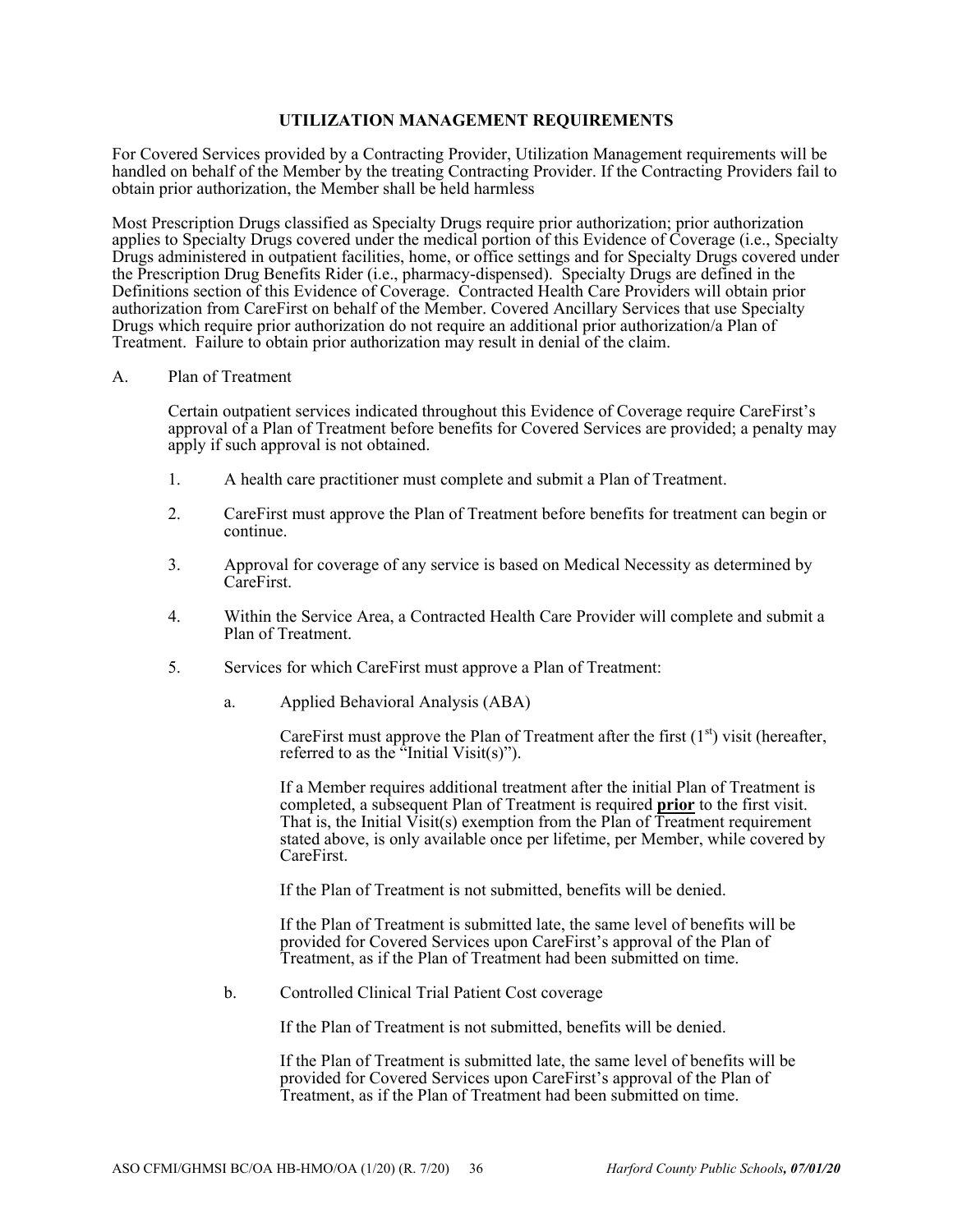c. Habilitative Services

CareFirst must approve the Plan of Treatment after the first  $(1<sup>st</sup>)$  visit (hereafter, referred to as the "Initial Visit(s)").

If a Member requires additional treatment after the initial Plan of Treatment is completed, a subsequent Plan of Treatment is required **prior** to the first visit. That is, the Initial  $\overline{V}$ isit(s) exemption from the Plan of Treatment requirement stated above, is only available once per lifetime, per Member, while covered by CareFirst.

If the Plan of Treatment is not submitted, benefits will be denied.

If the Plan of Treatment is submitted late, the same level of benefits will be provided for Covered Services upon CareFirst's approval of the Plan of Treatment, as if the Plan of Treatment had been submitted on time.

d. Home Health Care

If the Plan of Treatment is not submitted, benefits will be denied.

If the Plan of Treatment is submitted late (forty-eight (48) hours after commencing Home Health Care), the same level of benefits will be provided for Covered Services upon CareFirst's approval of the Plan of Treatment, as if the Plan of Treatment had been submitted on time.

e. Hospice Care

If the Plan of Treatment is not submitted, benefits will be denied.

If the Plan of Treatment is submitted after commencing hospice care, the same level of benefits will be provided for Covered Services upon CareFirst's approval of the Plan of Treatment, as if the Plan of Treatment had been submitted on time.

f. Infertility Services: Artificial Insemination

If the Plan of Treatment is not submitted, benefits will be denied.

If the Plan of Treatment is submitted after commencing Infertility services, the same level of benefits will be provided for Covered Services upon CareFirst's approval of the Plan of Treatment, as if the Plan of Treatment had been submitted on time.

g. Infertility Services: In-Vitro Fertilization

If the Plan of Treatment is not submitted, benefits will be denied.

If the Plan of Treatment is submitted after commencing Infertility services, the same level of benefits will be provided for Covered Services upon CareFirst's approval of the Plan of Treatment, as if the Plan of Treatment had been submitted on time.

B. Hospital Pre-Certification and Review

A Contracted Health Care Provider will obtain Hospital Pre-Certification and Review.

1. Hospital Pre-Certification and Review Process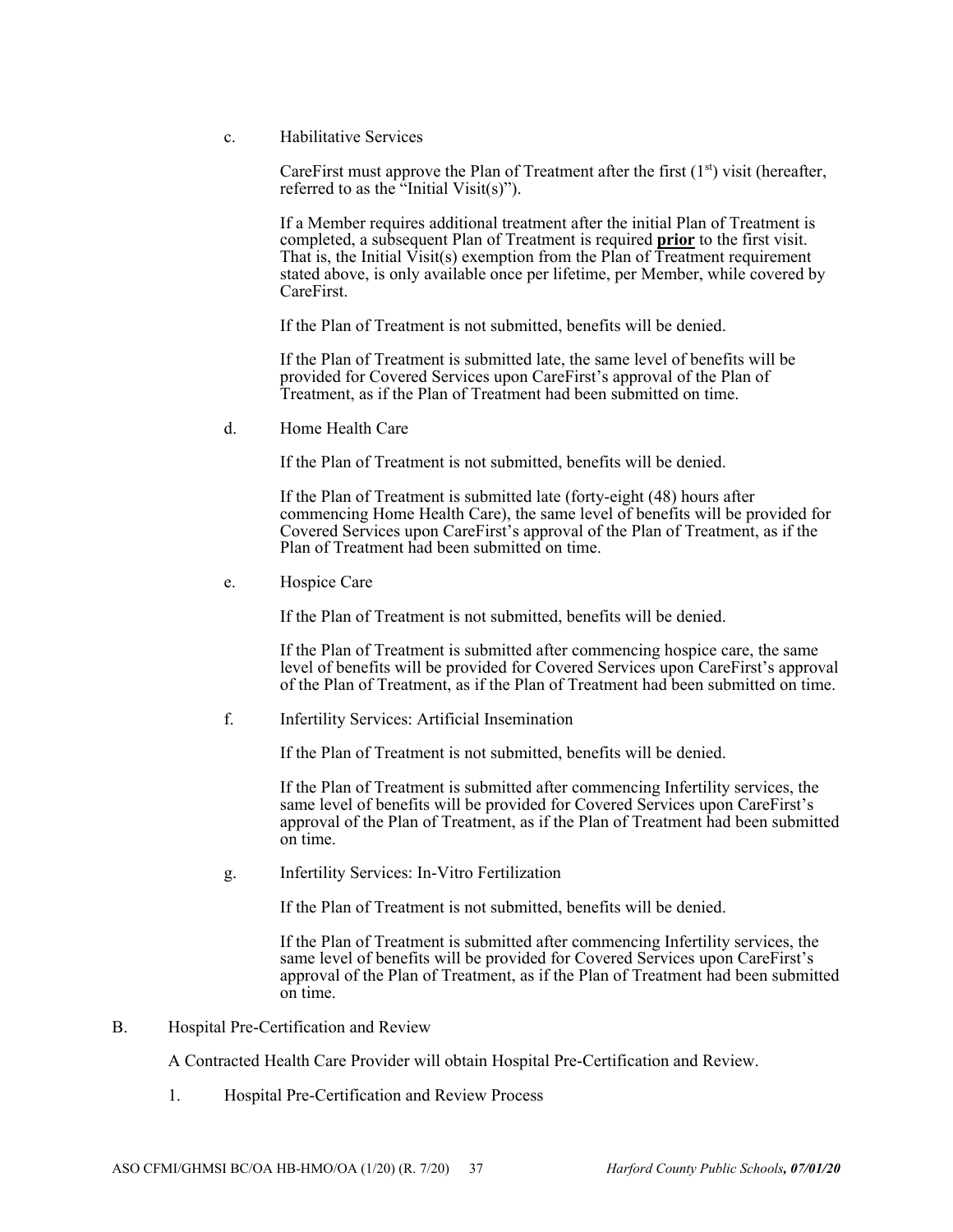- a. CareFirst may perform the review or may appoint a review agent. The telephone number for obtaining review is printed on the back of the membership card.
- b. The reviewer will screen the available medical documentation for the purpose of determining the Medical Necessity of the admission, length of stay, appropriateness of setting and cost effectiveness and will evaluate the need for discharge planning.
- c. Procedures which are normally performed on an outpatient basis will not be approved to be performed on an inpatient basis, unless unusual medical conditions are found through Hospital Pre-Certification and Review.
- d. Pre-operative days will not be approved for procedures unless Medically Necessary.
- e. The reviewer will assign the number of days certified based on the clinical condition of the Member and notify the Health Care Provider of the number of days approved.
- f. CareFirst's payment will be based on the inpatient days approved by the reviewer.
- g. CareFirst will provide outpatient benefits for Medically Necessary Covered Services when the reviewer does not approve services on an inpatient basis.
- h. Hospital Pre-Certification and Review is not applicable to maternity admissions, and admissions for cornea and kidney transplants.
- 2. Non-Emergency (Elective) Admissions
	- a. The Member must provide any written information requested by the reviewer for Hospital Pre-Certification and Review of the admission at least twenty-four (24) hours prior to the admission.
	- b. The reviewer will make all initial determinations on whether to approve an elective admission within two working days of receipt of the information necessary to make the determination and shall promptly notify the attending Health Care Provider and Member of the determination.
	- c. CareFirst will not provide benefits for an elective admission which is not Medically Necessary. The Member is responsible for the entire admission.
	- d. For Out-of-Network Covered Services:
		- 1) CareFirst will not provide benefits for an elective admission which is not Medically Necessary. The Member is responsible for the entire admission.
		- 2) If a Member does not follow the Hospital Pre-Certification and Review guidelines and the reviewer determines that the elective admission was Medically Necessary:
			- a) CareFirst will reduce benefits for room, board; and hospital ancillary charges by 20 % ;
			- b) The Member is responsible for this penalty.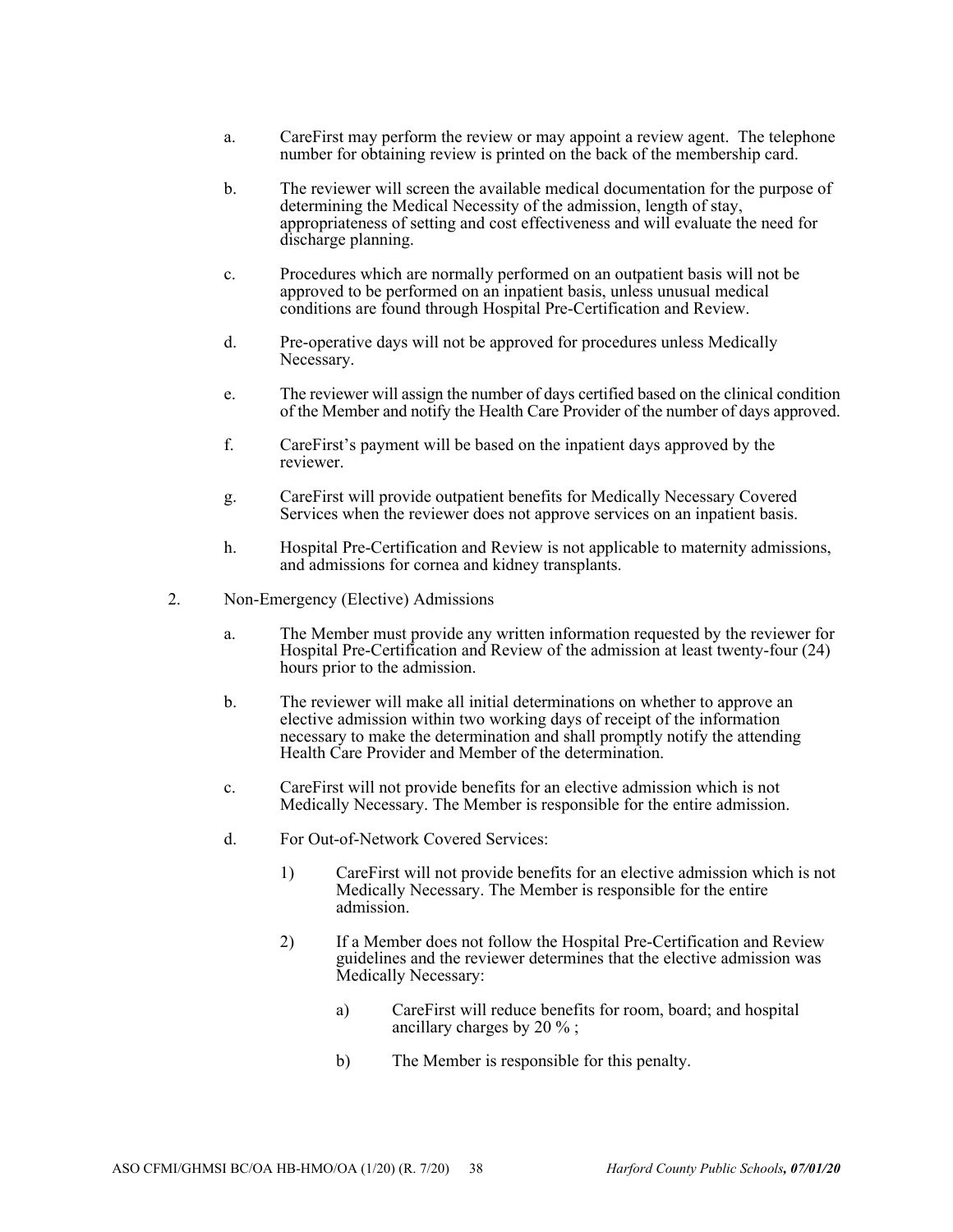- 3. Emergency (Non-Elective) Admissions
	- a. The Member, the Health Care Provider or another person acting on behalf of the Member must notify the reviewer within twenty-four (24) hours following the Member's admission, or as soon thereafter as reasonably possible.

The reviewer may not render an Adverse Decision or deny coverage for Medically Necessary Covered Services solely because the hospital did not notify the reviewer of the emergency admission within twenty-four  $(24)$  hours if the Member's medical condition prevented the hospital from determining:

- 1) The Member's insurance status; and
- 2) The reviewer's emergency admission notification requirements.
- b. For an involuntary or voluntary inpatient admission of a Member determined by the Member's physician or psychologist, in conjunction with a member of the medical staff of the hospital who has privileges to admit patients to be in imminent danger to self or others, the reviewer may not render an Adverse Decision as to the Member's admission:
	- 1) During the first twenty-four (24) hours the Member is in an inpatient facility; or
	- 2) Until the reviewer's next business day, whichever is later.

The hospital shall immediately notify the reviewer that a Member has been admitted and shall state the reasons for the admission.

c. The reviewer will make all initial determinations on whether to approve a nonelective admission within one working day of receipt of the information necessary to make the determination and shall promptly notify the attending Health Care Provider of the determination.

> For non-elective admissions for which the reviewer receives notice but does not approve inpatient benefits, CareFirst will notify the hospital attending Health Care Provider that inpatient benefits will not be paid as of the date of notification.

- 1) A Member will have to pay:
	- a) All charges for any care received as of the date the Member receives notice by the hospital attending Health Care Provider, or CareFirst that further care is not Medically Necessary if the Member continues the inpatient stay.
	- b) Non-Contracted Health Care Providers if a non-elective admission results in payment denial.
- 2) A Member will not have to pay Contracted Providers:
	- a) If the Member is admitted and the admission is not Medically Necessary;
	- b) If a non-elective admission results in payment denial.
- d. For Out-of-Network Covered Services: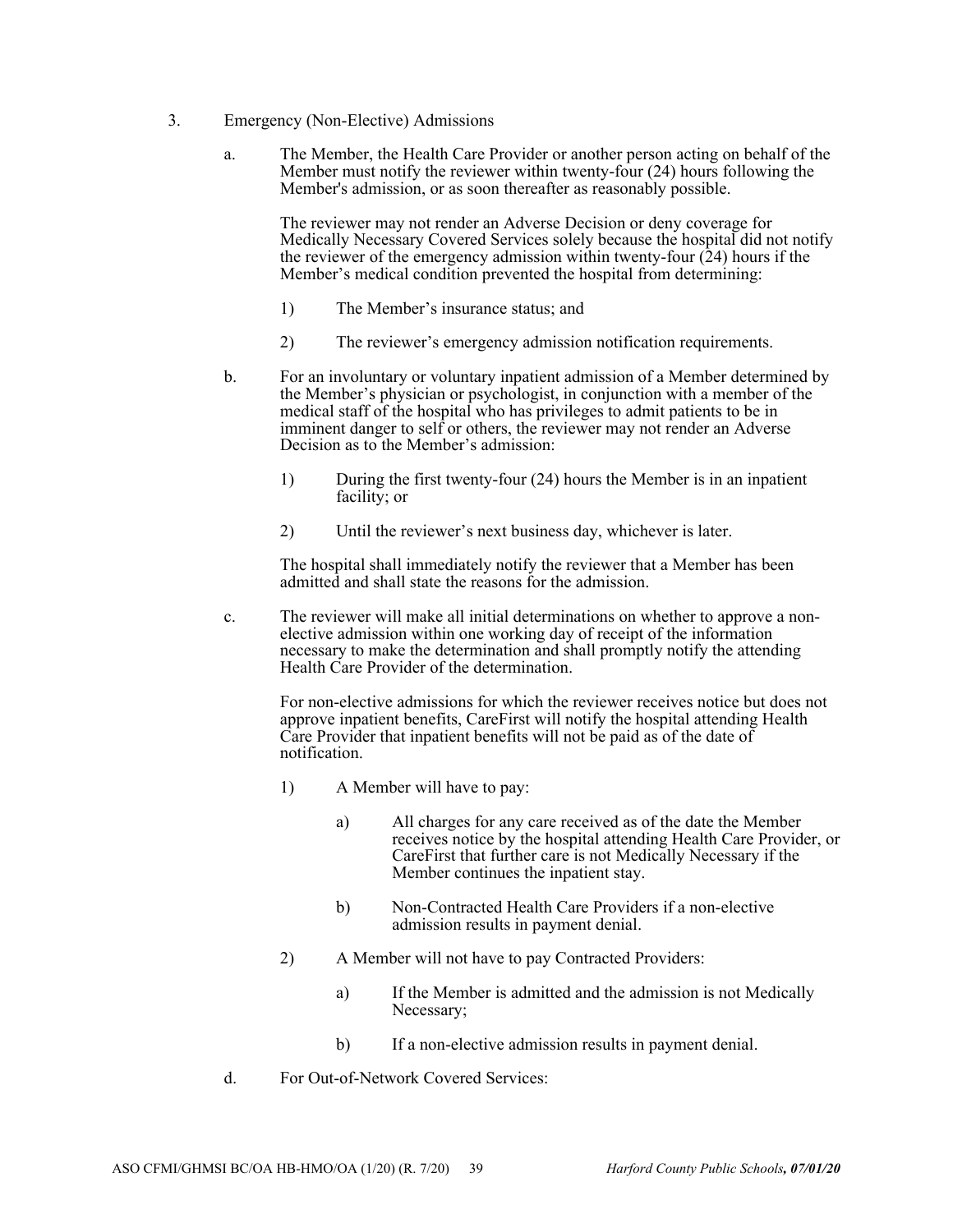- 1) CareFirst will not provide benefits for a non-elective admission which is not Medically Necessary. The Member is responsible for the entire admission.
- 2) If a Member does not follow the Hospital Pre-Certification and Review guidelines and the reviewer determines that the non-elective admission was Medically Necessary:
	- a) CareFirst will reduce benefits for room, board; and hospital ancillary charges by 20%;
	- b) The Member is responsible for this penalty.
- 4. Continued Stay Review The reviewer will make all determinations on whether to approve continuation of an admission within one working day of receipt of the information necessary to make the determination and shall promptly notify the attending Health Care Provider of the determination.
- 5. Discharge Planning The reviewer will coordinate referrals for discharge planning activities if, in the discretion of the reviewer, a need for such coordination is indicated.
- 6. Program Monitoring
	- a. The Member's medical record will be reviewed by the reviewer.
	- b. The hospital may be requested to evaluate the medical records and respond to the reviewer if there is a delay in which care is not provided when ordered or otherwise requested by a Health Care Provider in a timely fashion or other delay.
	- c. During and after discharge, the reviewer may review the medical records to:
		- 1) Verify that the services are covered under the Evidence of Coverage;
		- 2) Ensure that the Health Care Provider is substantially following the Plan of Treatment.
- 7. Notice and Appeals
	- a. Written notice of any Adverse Decision is sent to the Health Care Providers and Member.
	- b. The Member or the Health Care Providers have the right to appeal Adverse Decisions in writing to CareFirst.
		- 1) If the attending Health Care Provider believes the Adverse Decision warrants immediate reconsideration, the reviewer will afford the Health Care Provider the opportunity to seek a reconsideration of the Adverse Decision by telephone within 24 hours of the Health Care Provider's request.
		- 2) For instructions on how to appeal an Adverse Decision, refer to the Claims Procedures of this Evidence of Coverage.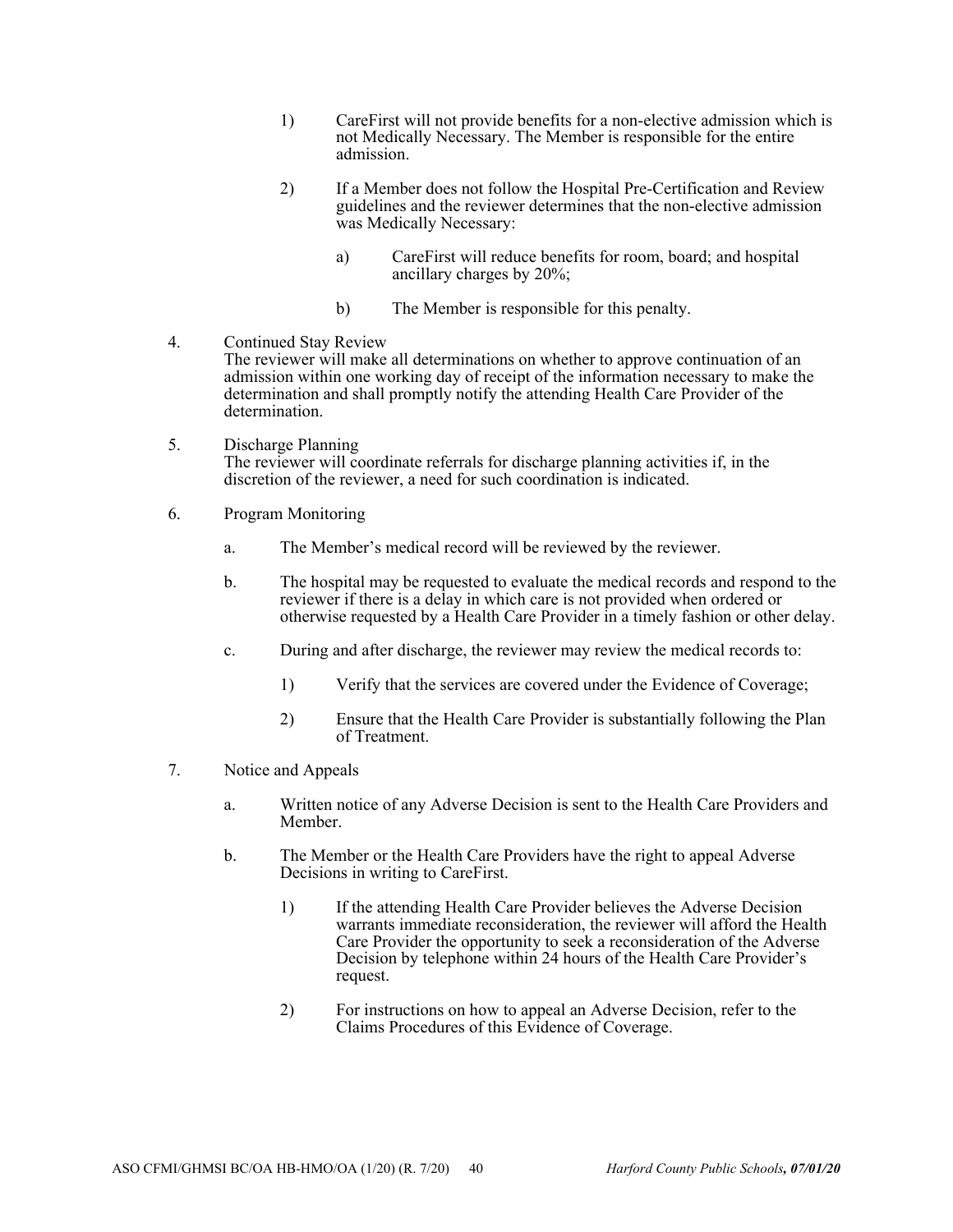## **INTER-PLAN ARRANGEMENTS DISCLOSURE**

#### **Out-of-Area Services**

#### **Overview**

CareFirst BlueCross BlueShield has a variety of relationships with other Blue Cross and/or Blue Shield Licensees referred to generally as "Inter-Plan Programs." These Inter-Plan Arrangements work based on rules and procedures issued by the Blue Cross Blue Shield Association ("Association"). Whenever Members access healthcare services outside the geographic area CareFirst serves, the claim for those services may be processed through one of these Inter-Plan. The Inter-Plan Programs are described generally below.

When a Member receives care outside of CareFirst's service area, it will be received from one of two kinds of providers. Most providers ("participating providers") contract with the local Blue Cross and/or Blue Shield Licensee in that geographic area ("Host Blue"). Some providers ("nonparticipating providers") don't contract with the Host Blue. CareFirst explains below how CareFirst pays both kinds of providers.

Some CareFirst products limit in-network benefits to certain services and/or cover only limited healthcare services received outside of CareFirst's service area, e.g., Emergency Services. If applicable, any difference between benefits for care received in CareFirst's service area and care received outside the geographic area CareFirst serves is stated in the Definitions.

#### **Inter-Plan Arrangements Eligibility – Claim Types**

All claim types are eligible to be processed through Inter-Plan Arrangements, as described above, except for all Dental Care Benefits, and those Prescription Drug Benefits or Vision Care Benefits that may be administered by a third party contracted by CareFirst to provide the specific service or services.

#### A. **BlueCard® Program**

Under the BlueCard® Program, when a Member receives Covered Services within the geographic area served by a Host Blue, CareFirst will remain responsible for doing what we agreed to in the contract. However, the Host Blue is responsible for contracting with and generally handling all interactions with its participating providers.

When a Member receives Covered Services outside CareFirst's service area and the claim is processed through the BlueCard Program, the amount a Member pays for Covered Services is calculated based on the lower of:

- The billed charges for Covered Services; or
- The negotiated price that the Host Blue makes available to CareFirst.

Often, this "negotiated price" will be a simple discount that reflects an actual price that the Host Blue pays to the healthcare provider. Sometimes, it is an estimated price that takes into account special arrangements with the healthcare provider or provider group that may include types of settlements, incentive payments and/or other credits or charges. Occasionally, it may be an average price, based on a discount that results in expected average savings for similar types of healthcare providers after taking into account the same types of transactions as with an estimated price.

Estimated pricing and average pricing also take into account adjustments to correct for over- or underestimation of past pricing of claims, as noted above. However, such adjustments will not affect the price CareFirst has used for a claim because they will not be applied after a claim has already been paid.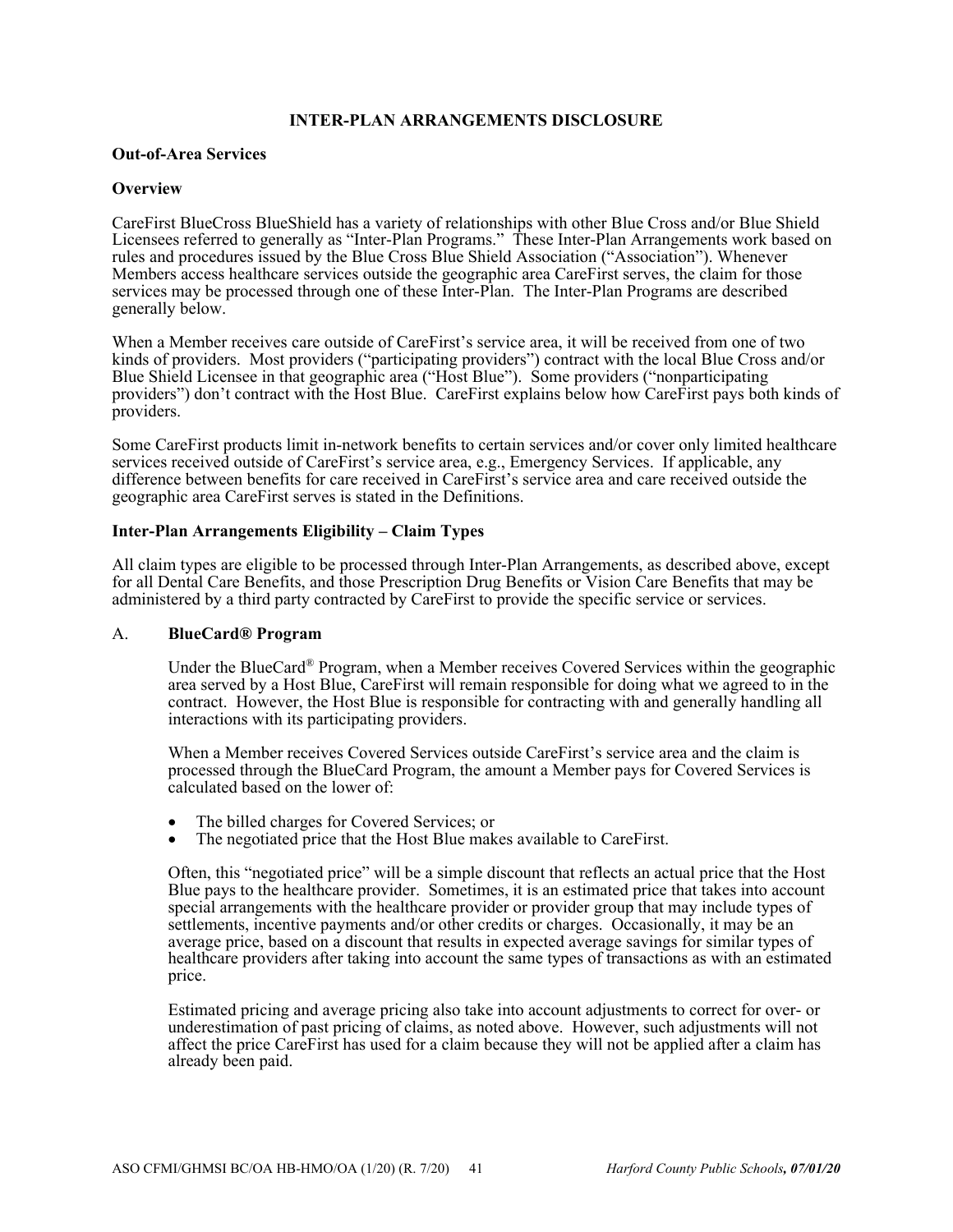#### B. **Negotiated (non-BlueCard Program) Arrangements**

With respect to one or more Host Blues, instead of using the BlueCard Program, CareFirst may process claims for Covered Services through Negotiated Arrangements for National Accounts.

The amount a Member pays for Covered Services under this arrangement will be calculated based on the lower of either billed charges for Covered Services or negotiated price (refer to the description of negotiated price under Section A, BlueCard Program) made available to CareFirst by the Host Blue.

If reference-based benefits, which are service-specific benefit dollar limits for specific procedures, based on a Host Blue's local market rates, are made available to a Member, the Member will be responsible for the amount that the healthcare provider bills above the specific reference benefit limit for the given procedure. For a participating provider, that amount will be the difference between the negotiated price and the reference benefit limit. For a nonparticipating provider, that amount will be the difference between the provider's billed charge and the reference benefit limit. Where a reference benefit limit is greater than either a negotiated price or a provider's billed charge, a Member will incur no liability, other than any related Member cost sharing.

## C. **Inter-Plan Programs: Federal/State Taxes/Surcharges/Fees**

Federal or state laws or regulations may require a surcharge, tax or other fee that applies to selffunded accounts. If applicable, CareFirst will include any such surcharge, tax or other fee as part of the claim charge passed on to you.

## D. **Nonparticipating Providers Outside CareFirst's Service Area**

## **1. Member Liability Calculation**

When Covered Services are provided outside of CareFirst's service area by nonparticipating providers, the amount a Member pays for such services will normally be based on either the Host Blue's nonparticipating provider local payment or the pricing arrangements required by applicable state law. In these situations, a Member may be responsible for the difference between the amount that the nonparticipating provider bills and the payment CareFirst will make for the Covered Services as set forth in this paragraph. Federal or state law, as applicable, will govern payments for out-of-network emergency services.

## **2. Exceptions**

In certain situations, CareFirst may use other payment methods, such as billed charges for Covered Services, the payment CareFirst would make if the healthcare services had been obtained within CareFirst's service area, or a special negotiated payment to determine the amount CareFirst will pay for services provided by nonparticipating providers. In these situations, the Member may be liable for the difference between the amount that the nonparticipating provider bills and the payment CareFirst will make for the Covered Services as set forth in this paragraph.

## E. **Blue Cross Blue Shield Global Core**® **Program**

If a Member is outside the United States, the Commonwealth of Puerto Rico, and the U.S. Virgin Islands (hereinafter "BlueCard service area"), the Member may be able to take advantage of the Global Core Program when accessing Covered Services. Blue Cross Blue Shield Global Core is unlike the BlueCard Program available in the BlueCard service area in certain ways. For instance, although Blue Cross Blue Shield Global Core assists Members with accessing a network of inpatient, outpatient and professional providers, the network is not served by a Host Blue. As such, when Members receive care from providers outside the BlueCard service area, Members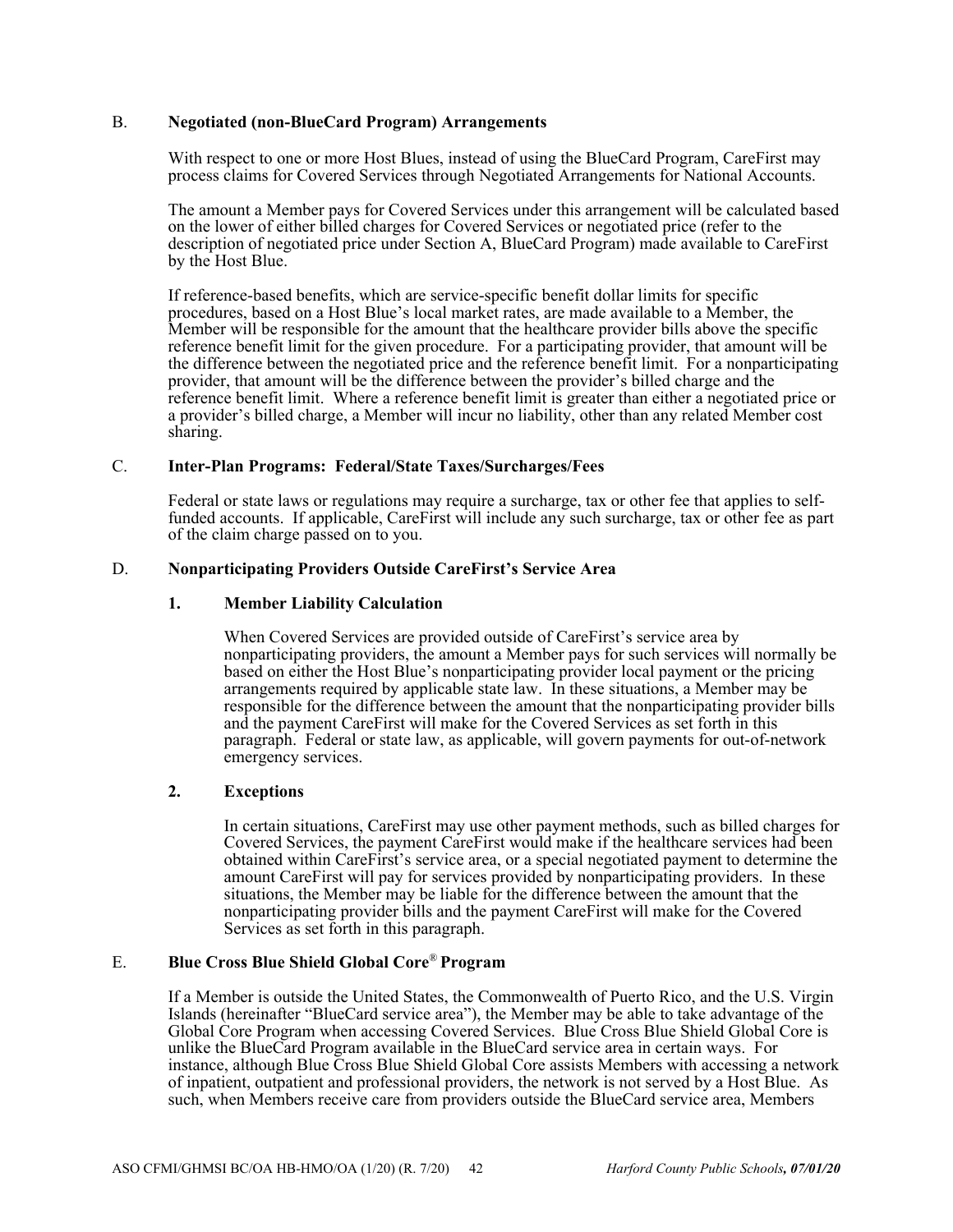will typically have to pay the providers and submit the claims themselves to obtain reimbursement for these services.

If a Member needs medical assistance services (including locating a doctor or hospital) outside the BlueCard service area, the Member should call the service center at 1.800.810.BLUE (2583) or call collect at 1.804.673.1177, 24 hours a day, seven days a week. An assistance coordinator, working with a medical professional, can arrange a physician appointment or hospitalization, if necessary.

## **Inpatient Services**

In most cases, if a Member contacts the Blue Cross Blue Shield Global Core Service Center for assistance, hospitals will not require the Member to pay for covered inpatient services, except for cost-share amounts. In such cases, the hospital will submit Member claims to the service center to begin claims processing. However, if the Member paid in full at the time of service, the Member must submit a claim to receive reimbursement for Covered Services. **Members must contact CareFirst to obtain precertification for non-emergency inpatient services.** 

#### **Outpatient Services**

Physicians, urgent care centers and other outpatient providers located outside the BlueCard service area will typically require Members to pay in full at the time of service. Members must submit a claim to obtain reimbursement for Covered Services.

## **Submitting a Blue Cross Blue Shield Global Core Claim**

When Members pay for Covered Services outside the BlueCard service area, the Member must submit a claim to obtain reimbursement. For institutional and professional claims, Members should complete a Blue Cross Blue Shield Global Core claim form and send the claim form with the provider's itemized bill(s) to the service center (the address is on the form) to initiate claims processing. Following the instructions on the claim form will help ensure timely processing of the claim. The claim form is available from CareFirst, the service center or online at www.bcbsglobalcore.com. If Members need assistance with their claim submission, they should call the service center at 1.800.810.BLUE (2583) or call collect at 1.804.673.1177, 24 hours a day, seven days a week.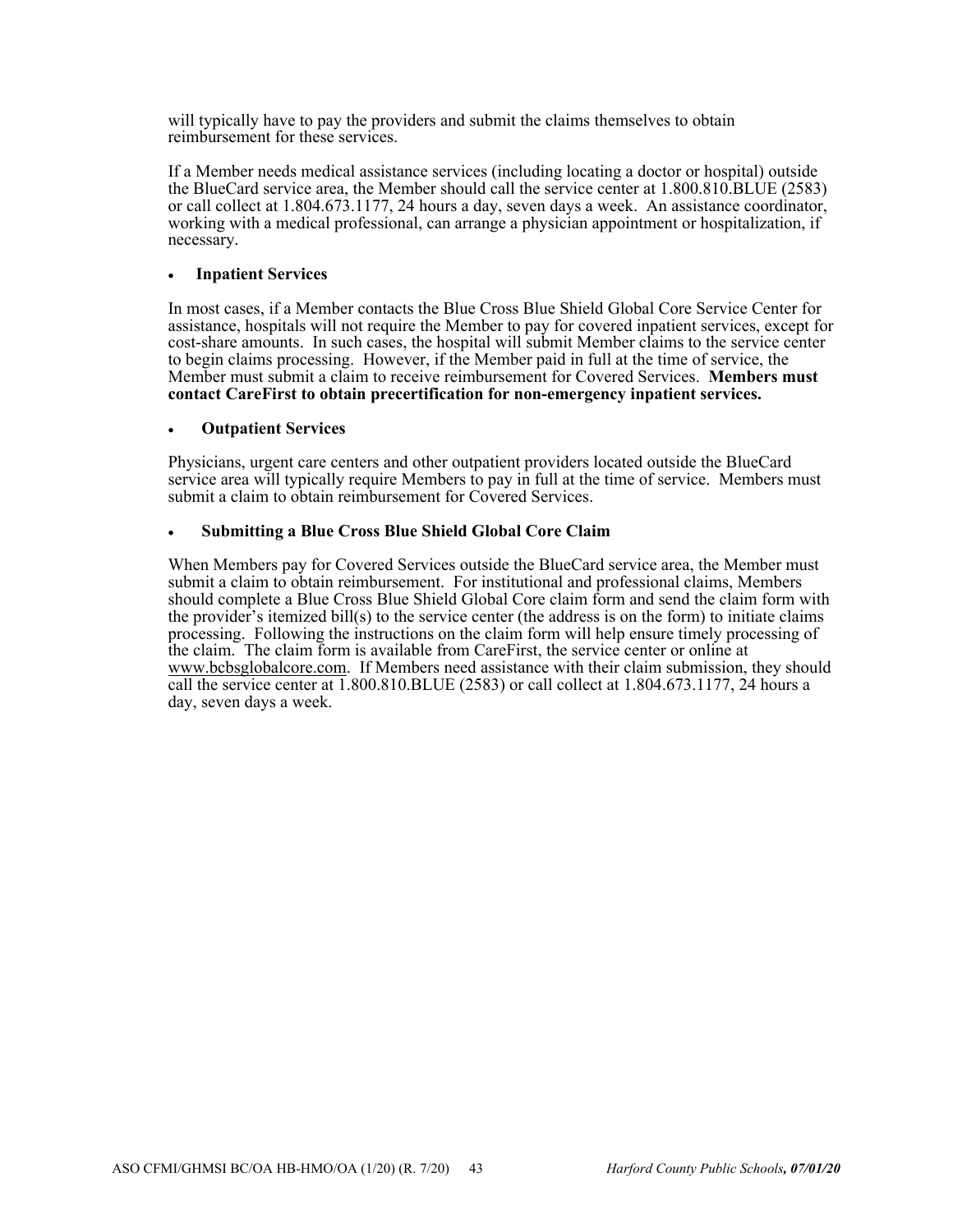#### **BENEFITS FOR MEMBERS ENTITLED TO MEDICARE (Medicare Complementary)**

The provisions in this section apply to Members who are entitled to Part A and/or Part B of Medicare. A Member will not be terminated as a result of reaching the age of sixty-five  $(65)$  or becoming eligible for Medicare. Benefits not covered by Medicare will be provided as described in this Evidence of Coverage. Benefits that are covered by Medicare are subject to the provisions in this section.

CareFirst pays only for Covered Services. The Member pays for services, supplies or care which are not covered. The Member pays any applicable Deductible, and Coinsurance or Copayment. The Medicare Part A and Part B deductible and coinsurance is not the same as the Deductible or Coinsurance, defined in Definitions, which may be applied by CareFirst to Covered Services. Services that are not listed in the Description of Covered Services, or are listed in Exclusions, are not Covered Services.

When determining the benefits a Member may receive, CareFirst considers all provisions of this Evidence of Coverage, its medical policies, and its operating procedures; however, the Utilization Management Requirements of this Evidence of Coverage do not apply to persons for whom Medicare is the primary carrier.

Members shall agree to complete and submit to Medicare, CareFirst and/or Health Care Providers contracted with CareFirst, all claims, consents, releases, assignments and other documents required to obtain or assure such payment.

This coverage is not Medicare supplemental coverage. This coverage provides benefits for some charges and services not covered by Medicare. It is not designed to fill the "gaps" of Medicare.

Covered Services under Medicare Complementary are the same as under the Description of Covered Services. Only the manner of payment is different:

- A. Coverage Secondary to Medicare Except where prohibited by law, CareFirst benefits are secondary to Medicare.
- B. Medicare as Primary
	- 1. When benefits for Covered Services are paid by Medicare as primary, CareFirst will not duplicate those payments. When CareFirst coordinates the benefits with Medicare:
		- a. For any Health Care Provider who accepts Medicare assignment, the combined Medicare payment and CareFirst payment will not exceed the Medicare approved charge.
		- b. For any Health Care Provider who does not accept Medicare assignment, the combined Medicare payment and CareFirst payment will not exceed the limitation set by Medicare.
	- 2. **For a Member who Elects Medicare Part B**: CareFirst will coordinate as described above and pay benefits based on Medicare's payment. For example, after meeting the Part B deductible, Medicare pays 80% of the Medicare approved amount for most doctor services; the basis for CareFirst's payment is the remaining 20% of the Medicare approved amount (the combined Medicare payment and CareFirst payment will not exceed the Medicare approved charge/limitation set by Medicare).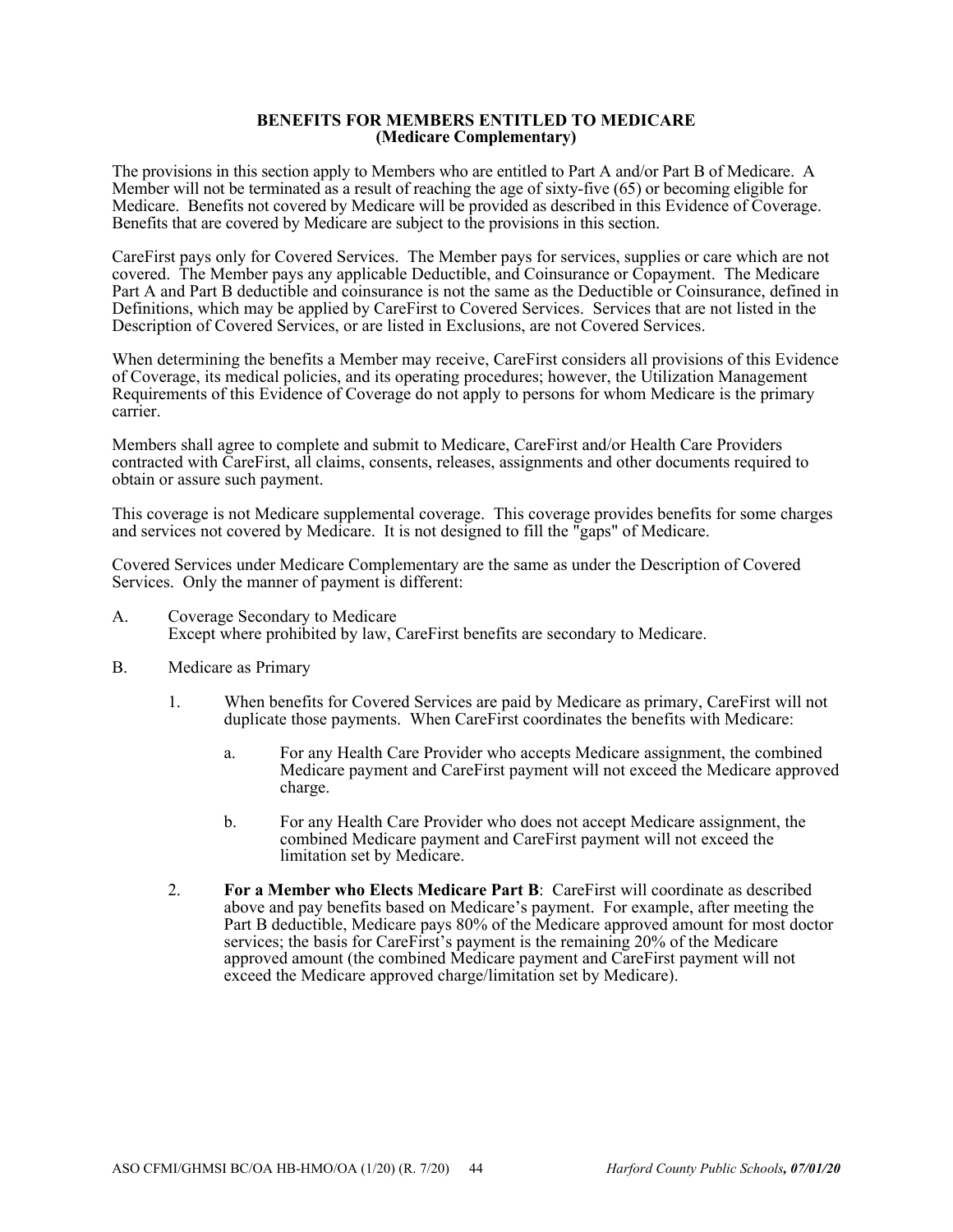a. Numerical Example for a Member who Elects Medicare Part B:

| Numerical example, assuming:                                                       |               |          |
|------------------------------------------------------------------------------------|---------------|----------|
| Part B deductible has been met;                                                    |               |          |
| CareFirst Deductible, if applicable, has been met;                                 |               |          |
| CareFirst Coinsurance of either 100% or 80%; and                                   |               |          |
| Medicare approved charge does not exceed limitation set by Medicare, if applicable |               |          |
| Medicare approved amount                                                           | <b>S</b>      | 1,000.00 |
| Multiplied by 80% equals Medicare payment                                          | <b>S</b>      | 800.00   |
| Basis for CareFirst's payment<br>(remaining 20% of the Medicare approved amount)   | $\mathcal{S}$ | 200.00   |
| Multiplied by 100% CareFirst Coinsurance equals CareFirst payment of               | - S           | 200.00   |
| OR multiplied by 80% CareFirst Coinsurance equals CareFirst payment of             | S             | 160.00   |

- 3. **For a Member who Does not Elect Part B**: CareFirst will reduce its payment to "carveout" or reject the 80% coinsurance Medicare would have paid if the Member had elected Part B.
	- a. If the amount Medicare would have paid is available, CareFirst will coordinate as described above, "carving-out" or rejecting the amount Medicare would have paid. CareFirst will base its reduced Coinsurance payment on the amount Medicare would have paid if the Member had elected Part B.
	- b. If the amount Medicare would have paid is not available, CareFirst will base its Coinsurance payment on 20% of the Allowed Benefit. The 80% reduction to the Allowed Benefit represents the amount that Medicare theoretically would have paid if the Member had elected Part B.
	- c. Numerical Examples for a Member who Does not Elect Part B:
		- 1) In the first numeric example below, CareFirst's Allowed Benefit is assumed to be the same as the Medicare approved amount in the above example for a Member who elects Medicare Part B. In this example, CareFirst's payment does not differ; however, the Member is liable for the difference between CareFirst's payment and the Allowed Benefit for a Contracting Provider, and for the difference between CareFirst's payment and the Health Care Provider's charge for a Non-Contracting Provider.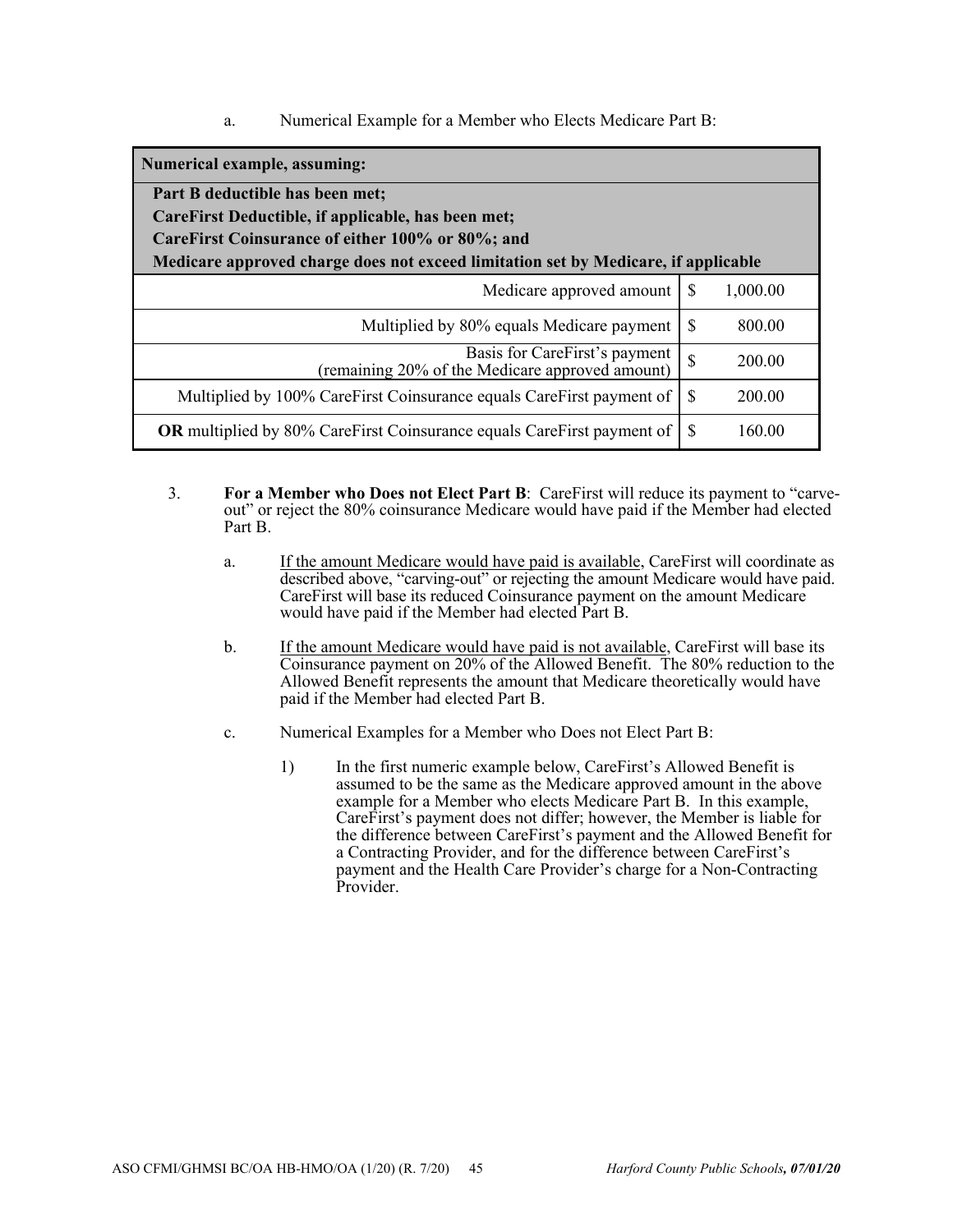| Numerical example, assuming:                                                                                                                               |          |          |
|------------------------------------------------------------------------------------------------------------------------------------------------------------|----------|----------|
| the amount Medicare would have paid is not available;<br>CareFirst Deductible, if applicable, has been met;<br>CareFirst Coinsurance of either 100% or 80% |          |          |
| CareFirst Allowed Benefit L                                                                                                                                | <b>S</b> | 1,000.00 |
| Medicare payment                                                                                                                                           | S        | 0.00     |
| Basis for CareFirst's payment is 20% of Allowed Benefit                                                                                                    | -S       | 200.00   |
| Multiplied by 100% CareFirst Coinsurance equals CareFirst payment of                                                                                       | -S       | 200.00   |
| <b>OR</b> multiplied by 80% CareFirst Coinsurance equals CareFirst payment of                                                                              | -S       | 160.00   |

2) In the second numeric example below, CareFirst's Allowed Benefit is assumed to differ from the Medicare approved amount in the above example for a Member who elects Medicare Part B. Again, the Member is liable for the difference between CareFirst's payment and the Allowed Benefit for a Contracting Provider, and for the difference between CareFirst's payment and the Health Care Provider's charge for a Non-Contracting Provider.

| Numerical example, assuming:                                                                      |     |        |
|---------------------------------------------------------------------------------------------------|-----|--------|
| the amount Medicare would have paid is not available;                                             |     |        |
| CareFirst Deductible, if applicable, has been met;<br>CareFirst Coinsurance of either 100% or 80% |     |        |
|                                                                                                   |     |        |
| CareFirst Allowed Benefit   \$                                                                    |     | 500.00 |
| Medicare payment                                                                                  | -S  | 0.00   |
| Basis for CareFirst's payment is 20% of Allowed Benefit                                           | -S  | 100.00 |
| Multiplied by 100% CareFirst Coinsurance equals CareFirst payment of                              | -S  | 100.00 |
| <b>OR</b> multiplied by 80% CareFirst Coinsurance equals CareFirst payment of                     | - S | 80.00  |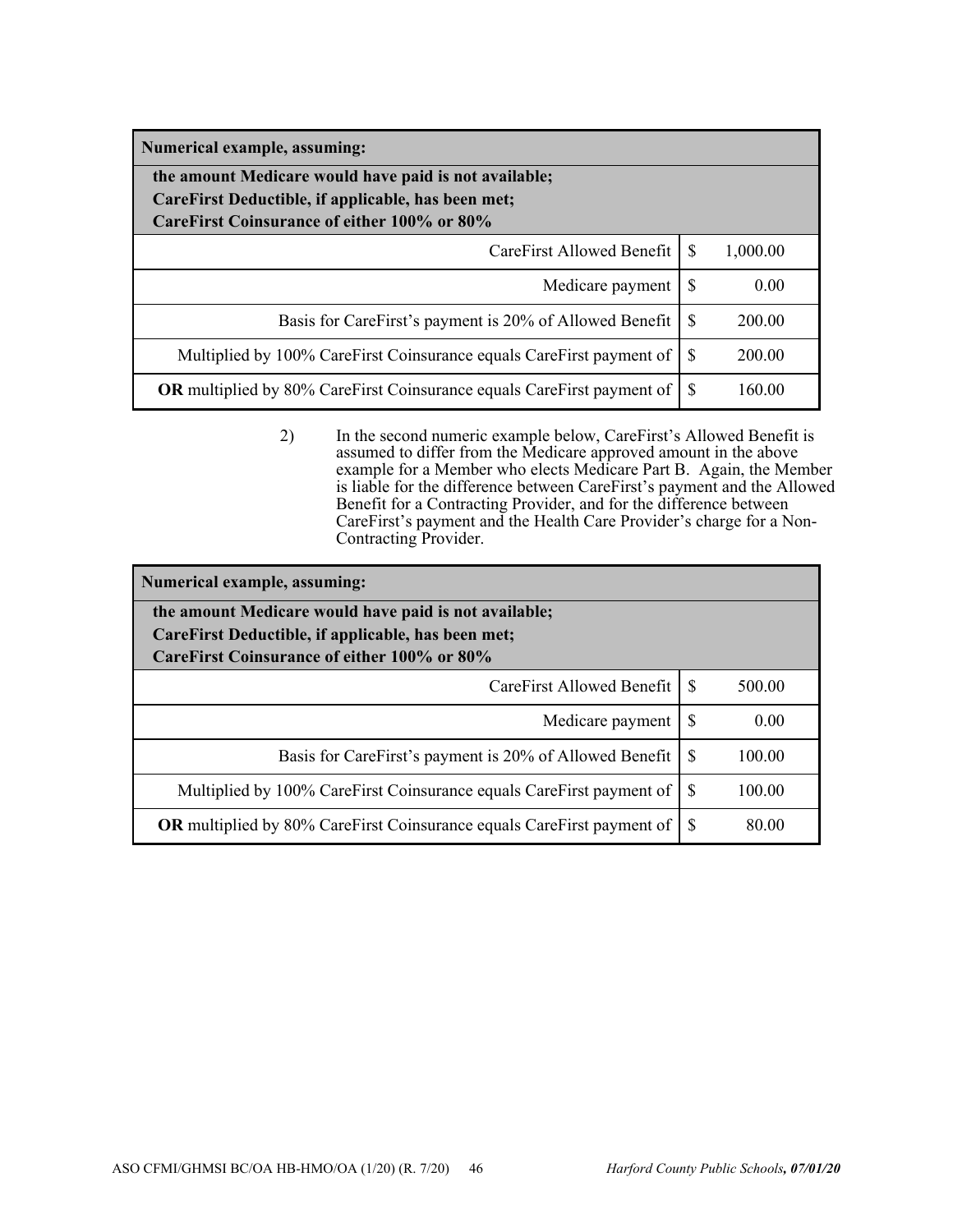#### **DESCRIPTION OF COVERED SERVICES**

The services described herein are eligible for coverage under this Evidence of Coverage. CareFirst will provide the benefits described in the Schedule of Benefits for Medically Necessary Covered Services Incurred by a Member, including any extension of benefits for which the Member is eligible. It is important to refer to the Schedule of Benefits to determine the percentage of the Allowed Benefit that CareFirst will pay and any specific limits on the number of services that will be covered. The Schedule of Benefits also lists other features that affect Member coverage, including, if applicable, the Deductible, Out-of-Pocket Maximum, and specific benefit limitations.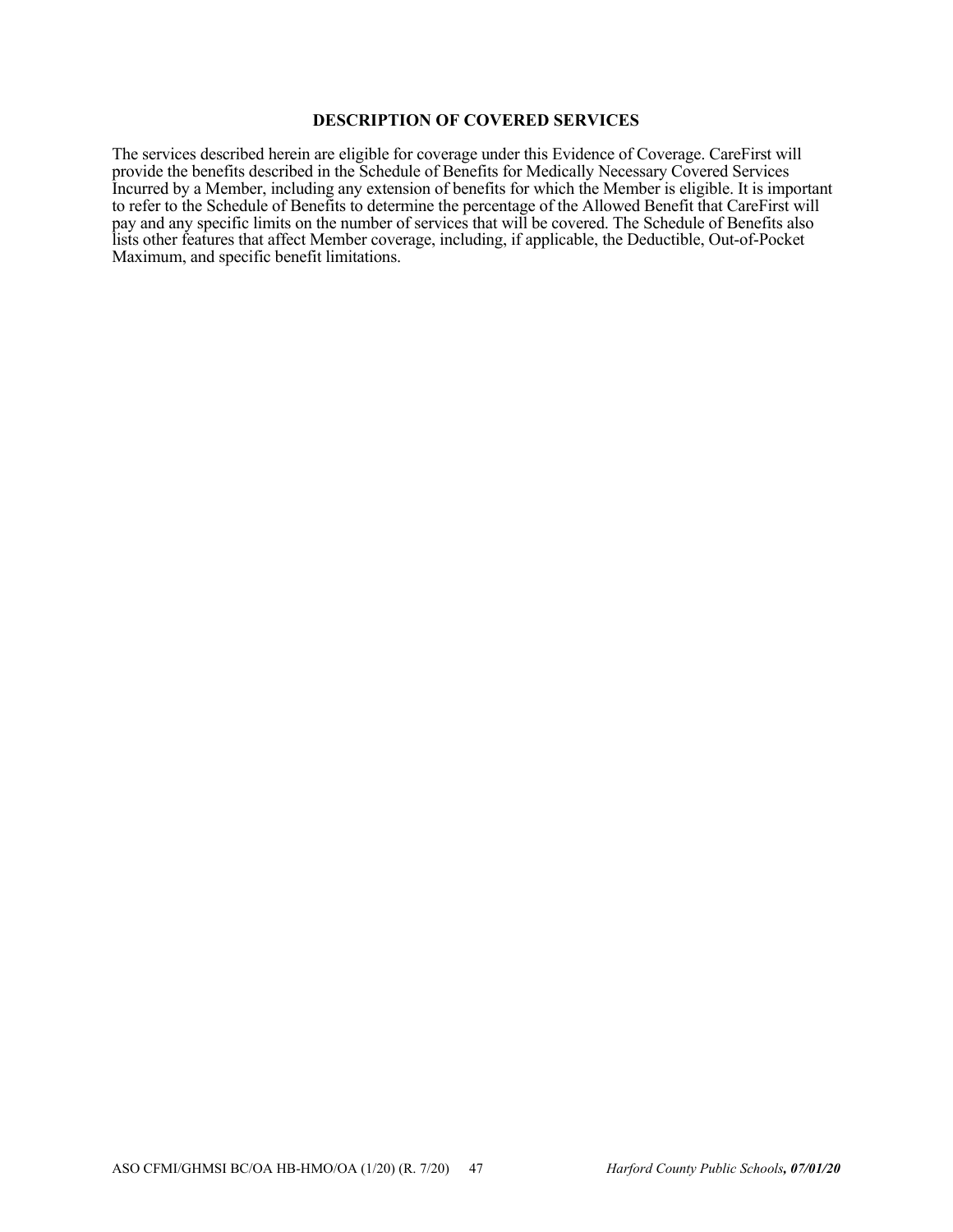## **PREVENTIVE AND WELLNESS SERVICES**

## A. Covered Services:

- 1. Evidence-based items or services that have in effect a rating of "A" or "B" in the current recommendations of the United States Preventive Services Task Force (USPSTF).
	- a. With respect to women, such additional preventive care and screenings as provided for in comprehensive guidelines supported by the Health Resources and Services Administration. The current recommendations of the United States Preventive Service Task Force regarding breast cancer screening, mammography, and prevention shall be considered the most current other than those issued in or around November 2009.
	- b. Immunizations that have in effect a recommendation from the Advisory Committee on Immunization Practices (ACIP) of the Centers for Disease Control and Prevention with respect to the individual involved.
	- c. With respect to infants, children, and adolescents, evidence-informed preventive care and screenings provided for in the comprehensive guidelines supported by the Health Resources and Services Administration.
- 2. If a recommendation or guideline for a recommended preventive service does not specify the frequency, method, treatment, or setting for the provision of that service, CareFirst will use reasonable medical management techniques to determine any coverage limitations for which a recommended preventive service will be available without costsharing requirements to the extent not specified in a recommendation or guideline.
- 3. CareFirst shall update new recommendations to the preventive benefits listed above at the schedule established by the Secretary of Health and Human Services.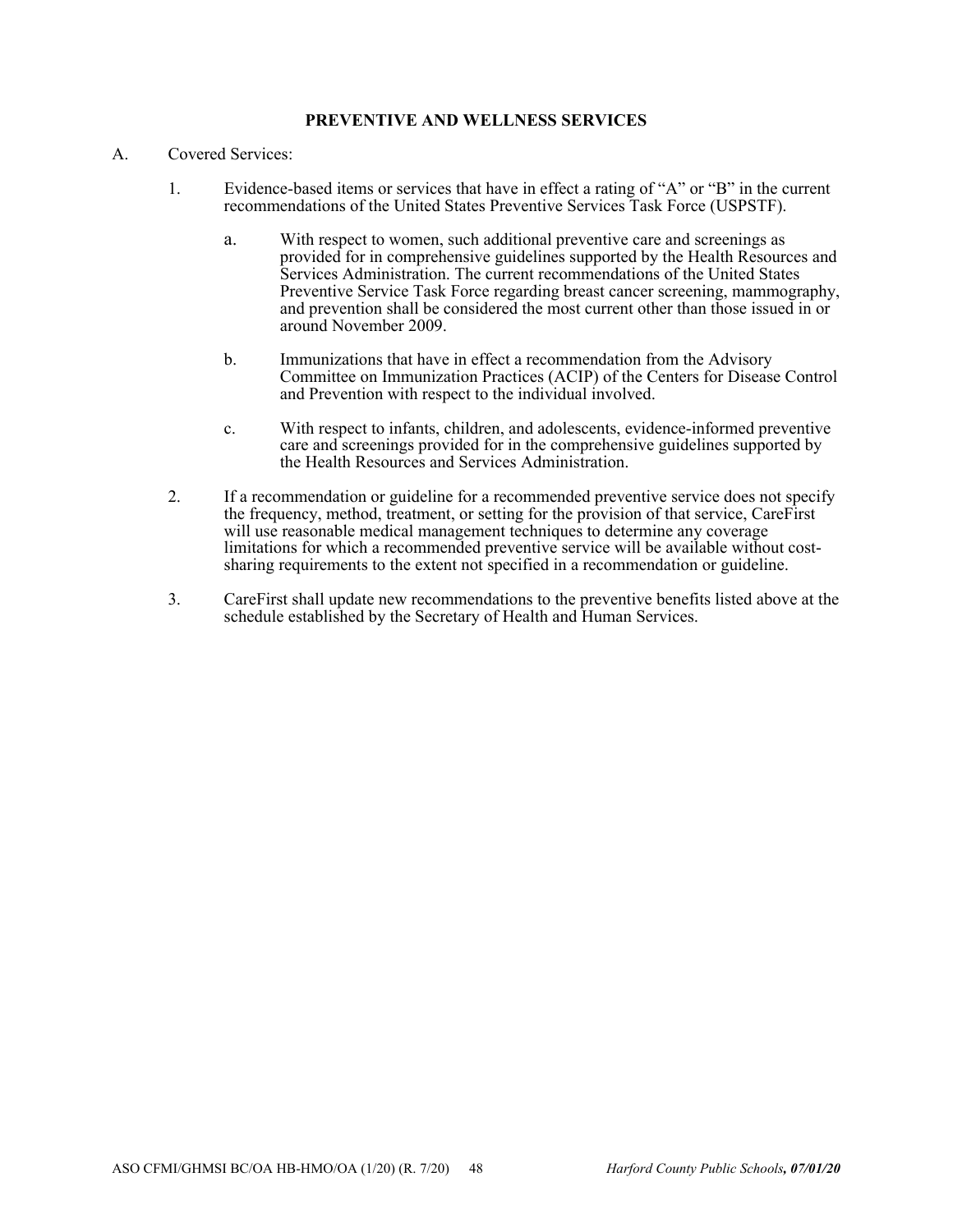# **AMBULANCE SERVICES (EMERGENCY AND NON-EMERGENCY)**

# A. Covered Services

Medically Necessary, emergency and non-emergency air transportation, surface, and ground ambulance services, as determined by CareFirst.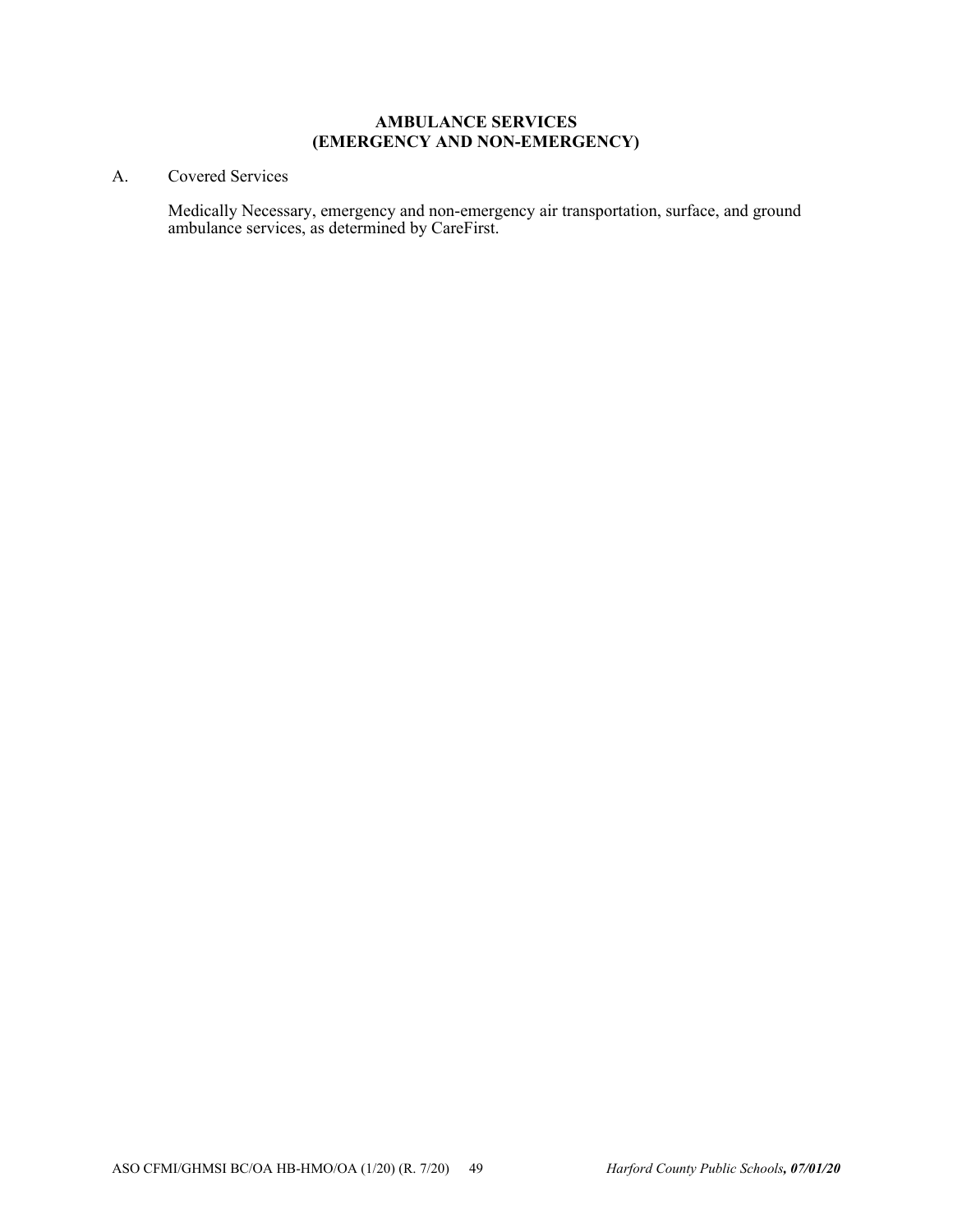## **CONTROLLED CLINICAL TRIAL PATIENT COST COVERAGE**

Controlled Clinical Trial Patient Cost benefits are available as follows:

#### A. Definitions

Controlled Clinical Trial means a treatment that is:

- 1. Approved by an institutional review board;
- 2. Conducted for the primary purpose of determining whether or not a particular treatment is safe and efficacious; and
- 3. Is approved by:
	- a. The National Institutes of Health (NIH) or a Cooperative Group.
	- b. The Centers for Disease Control and Prevention.
	- c. The Agency for Health Care Research and Quality.
	- d. The Centers for Medicare & Medicaid Services.
	- e. Cooperative group or center of any of the entities described in clauses 3.a) through 3.d) above or the Department of Defense or the Department of Veterans Affairs.
	- f. A qualified non-governmental research entity identified in the guidelines issued by the NIH for center support grants.
	- g. The Department of Veterans Affairs, the Department of Defense or the Department of Energy, if the study or investigation has been reviewed and approved through a system of peer review that has been determined:
		- 1) To be comparable to the system of peer review of studies and investigations used by the NIH, and
		- 2) Assures unbiased review of the highest scientific standards by qualified individuals who have no interest in the outcome of the review.
	- h. The FDA in the form of an investigational new drug application.
	- i. An institutional review board of an institution in a state that has a Multiple Project Assurance Contract approved by the Office of Protection from Research Risks of the NIH.

Cooperative Group means a formal network of facilities that collaborate on research projects and have an established NIH-approved peer review program operating within the group. Cooperative Group includes the National Cancer Institute Clinical Cooperative Group; the National Cancer Institute Community Clinical Oncology Program; the Aids Clinical Trials Group; and the Community Programs For Clinical Research in Aids.

Multiple Project Assurance Contract means a contract between an institution and the federal Department of Health and Human Services that defines the relationship of the institution to the United States Department of Health and Human Services and sets out the responsibilities of the institution and the procedures that will be used by the institution to protect human subjects.

NIH means the National Institutes of Health.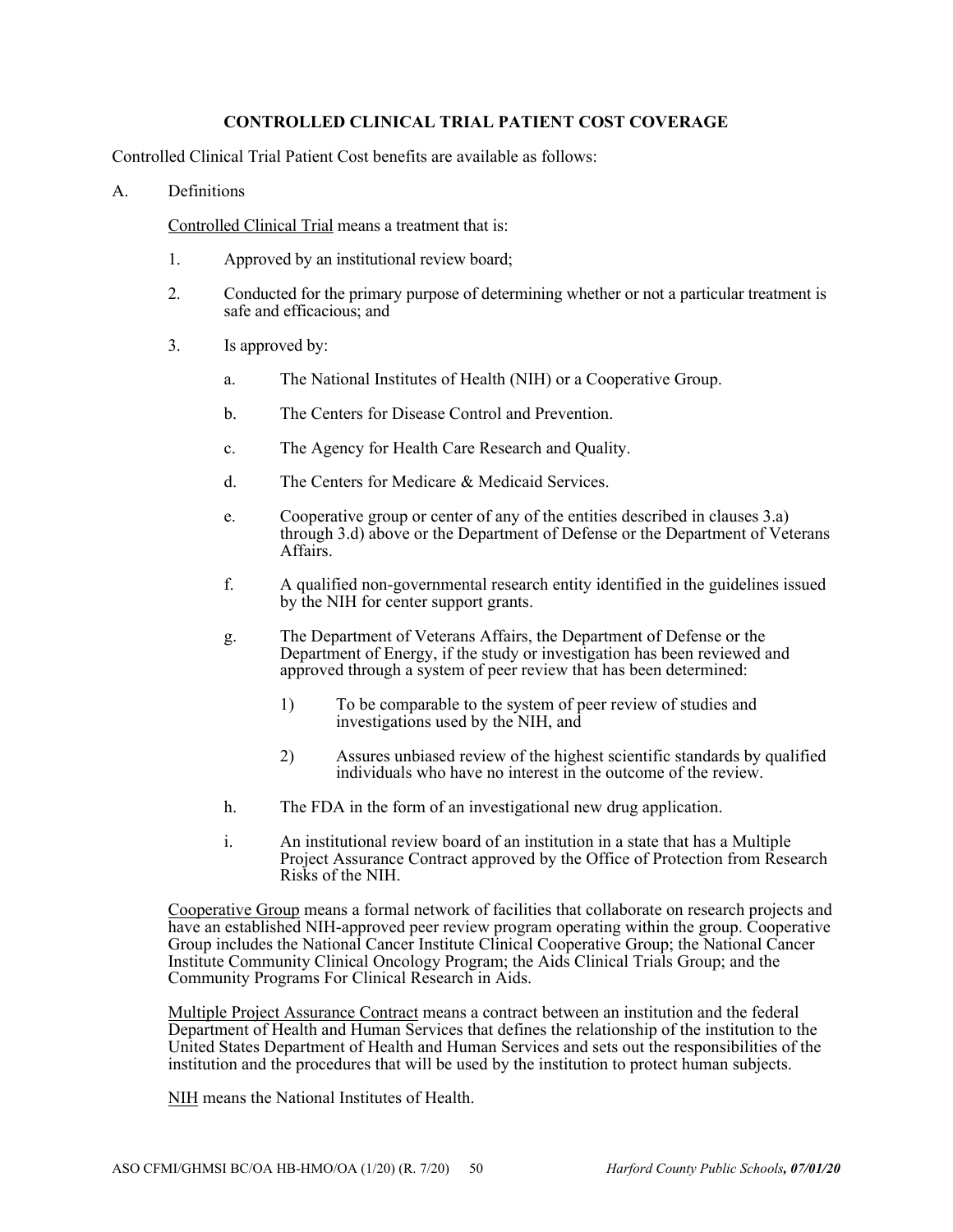Patient Cost means the cost of a Medically Necessary health care service that is incurred as a result of the treatment being provided to the Member for purposes of the clinical trial. Patient Cost does not include the cost of an Investigational drug or device, the cost of non-health care services that a Member may be required to receive as a result of the treatment being provided for purposes of the clinical trial, costs associated with managing the research associated with the clinical trial, or costs that would not be covered under this Evidence of Coverage for non-Investigational treatments.

- B. Covered Services
	- 1. Benefits will be provided to a Member in a Controlled Clinical Trial if the Member's participation in the Controlled Clinical Trial is the result of:
		- a. Treatment provided for a life-threatening condition; or,
		- b. Prevention, early detection, and treatment studies on cancer.
	- 2. Coverage will be provided only if:
		- a. The treatment is being provided or the studies are being conducted in a Phase I, Phase II, Phase III, or Phase IV Controlled Clinical Trial for cancer; or,
		- b. The treatment is being provided in a Phase I, Phase II, Phase III, or Phase IV Controlled Clinical Trial for any other life-threatening condition;
		- c. The facility and personnel providing the treatment are capable of doing so by virtue of their experience, training, and volume of patients treated to maintain expertise;
		- d. There is no clearly superior, non-Experimental/Investigational treatment alternative; and,
		- e. The available clinical or pre-clinical data provide a reasonable expectation that the treatment will be at least as effective as the non-Experimental/Investigational alternative.
	- 3. Coverage is provided for the Patient Cost incurred for drugs and devices that have been approved for sale by the FDA whether or not the FDA has approved the drug or device for use in treating the Member's particular condition, to the extent that the drugs or devices are not paid for by the manufacturer, distributor, or provider of that drug or device.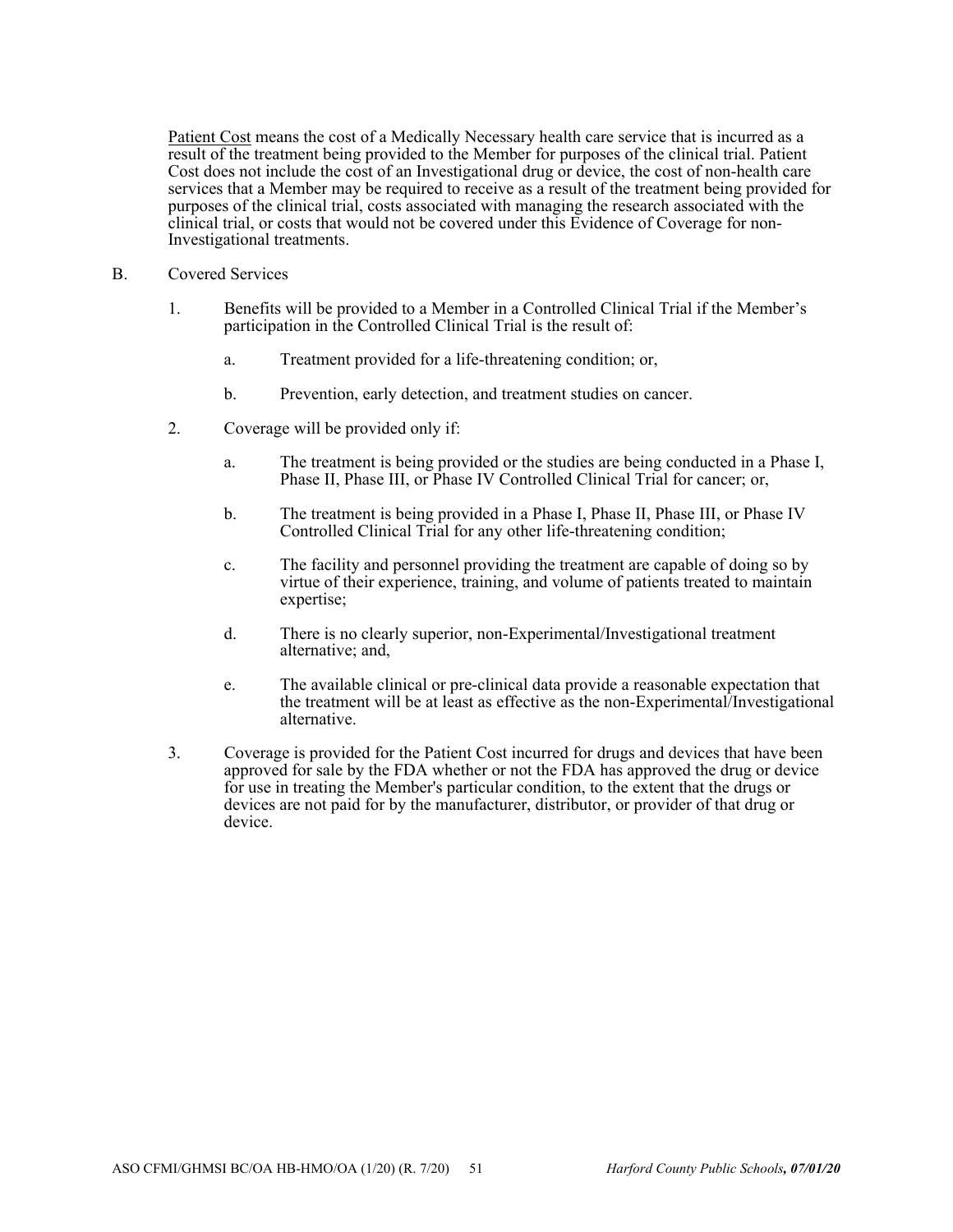# **DIABETES-RELATED SERVICES**

## A. Covered Services:

- 1. Coverage will be provided for all Medically Necessary and medically appropriate equipment when deemed by the treating physician or other appropriately licensed Health Care Provider to be necessary for the treatment of diabetes (Types I and II), elevated or impaired blood glucose levels induced by pregnancy or consistent with the American Diabetes Association's standard, elevated or impaired blood glucose levels induced by prediabetes.
- 2. Coverage will be provided for all Medically Necessary and medically appropriate Diabetes Supplies when deemed by the treating physician or other appropriately licensed Health Care Provider to be necessary for the treatment of diabetes ( $\dot{T}$ ypes I and II), elevated or impaired blood glucose levels induced by pregnancy or consistent with the American Diabetes Association's standard, elevated or impaired blood glucose levels induced by prediabetes.
	- a. Diabetes Supplies include coverage for insulin syringes and needles and testing strips for glucose monitoring equipment.
- 3. Coverage will be provided for all Medically Necessary and medically appropriate diabetes outpatient self-management training and educational services, including medical nutrition therapy, as follows:
	- a. When deemed by the treating physician or other appropriately licensed Health Care Provider to be necessary for the treatment of diabetes (Types I and II), or elevated blood glucose levels induced by pregnancy.
	- b. If deemed necessary, diabetes outpatient self-management training and educational services, including medical nutrition therapy, shall be provided through an in-person program supervised by an appropriately licensed, registered, or certified Health Care Provider whose scope of practice includes diabetes education or management.
- 4. Benefits for Pharmacy-dispensed insulin syringes and other Diabetes Supplies intended for outpatient use are stated in the Prescription Drug Benefits Rider.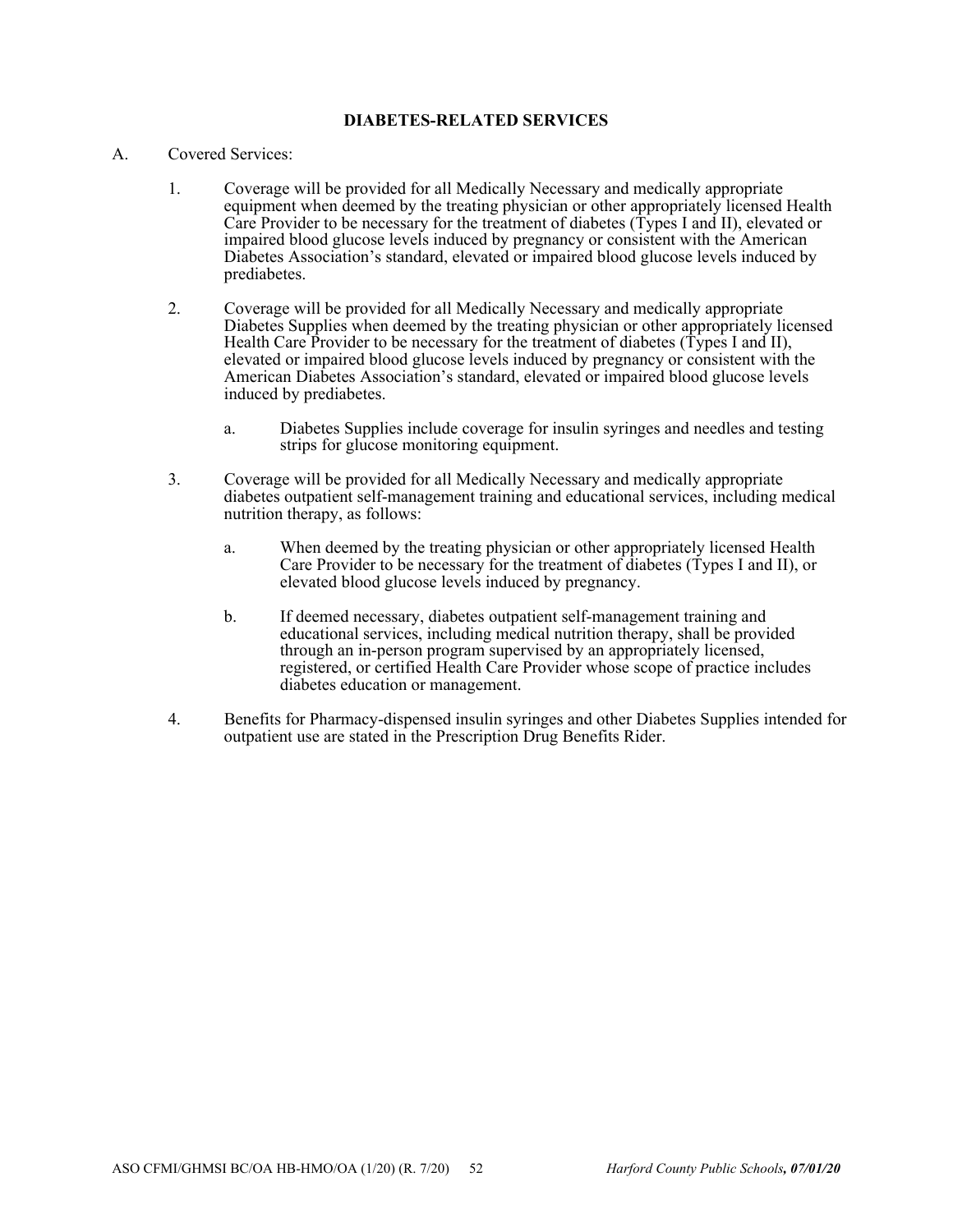# **EMERGENCY SERVICES AND URGENT CARE**

- A. Covered Services
	- 1. With respect to an Emergency Medical Condition, Emergency Services evaluation, examination, and treatment to stabilize the Member.
	- 2. Urgent Care services.
	- 3. Follow-up care after emergency surgery.
	- 4. Ambulance Services, as stated in this Description of Covered Services.

## B. Limitations

1. Follow-up care after emergency surgery is limited to Covered Services provided by the Health Care Provider who performed the surgical procedure. The Member will be responsible for the same copayment for each follow-up visit as would be required for a visit to a Contracted Health Care Provider for specialty care.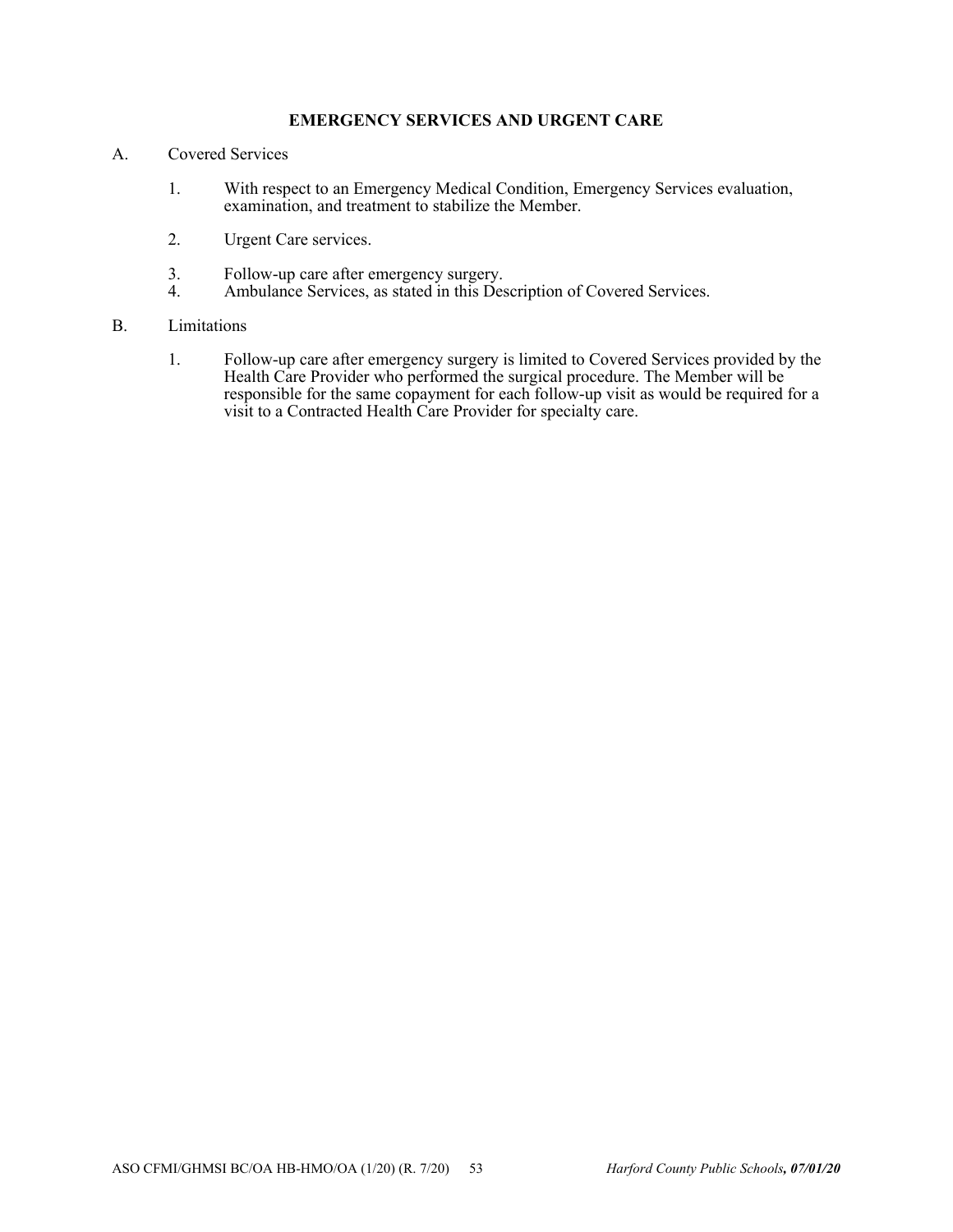### **GENERAL ANESTHESIA FOR DENTAL CARE**

- A. Covered Services
	- 1. Benefits for general anesthesia and associated hospital or ambulatory facility charges in conjunction with dental care will be provided to a Member under the following circumstances:
		- a. If the Member is:
			- 1) Seven (7) years of age or younger, or developmentally disabled;
			- 2) An individual for whom a successful result cannot be expected from dental care provided under local anesthesia because of a physical, intellectual, or other medically compromising condition of the Member; and
			- 3) An individual for whom a superior result can be expected from dental care provided under general anesthesia.
		- b. Or, if the Member is:
			- 1) Seventeen years of age or younger;
			- 2) An extremely uncooperative, fearful, or uncommunicative individual;
			- 3) An individual with dental needs of such magnitude that treatment should not be delayed or deferred; and
			- 4) An individual for whom lack of treatment can be expected to result in severe oral pain, significant infection, loss of multiple teeth, or other serious oral or dental morbidity.
		- c. Or, if the Member has a medical condition that requires admission to a hospital or ambulatory surgical facility and general anesthesia for dental care.
		- d. Benefits for general anesthesia and associated hospital or ambulatory facility charges are restricted to dental care that is provided by:
			- 1) A fully accredited specialist in pediatric dentistry;
			- 2) A fully accredited specialist in oral and maxillofacial surgery; and
			- 3) A dentist who has been granted hospital privileges.
		- e. This provision does not provide benefits for general anesthesia and associated hospital or ambulatory facility charges for dental care rendered for temporomandibular joint disorders.
		- f. This provision does not provide benefits for the dental care for which the general anesthesia is provided.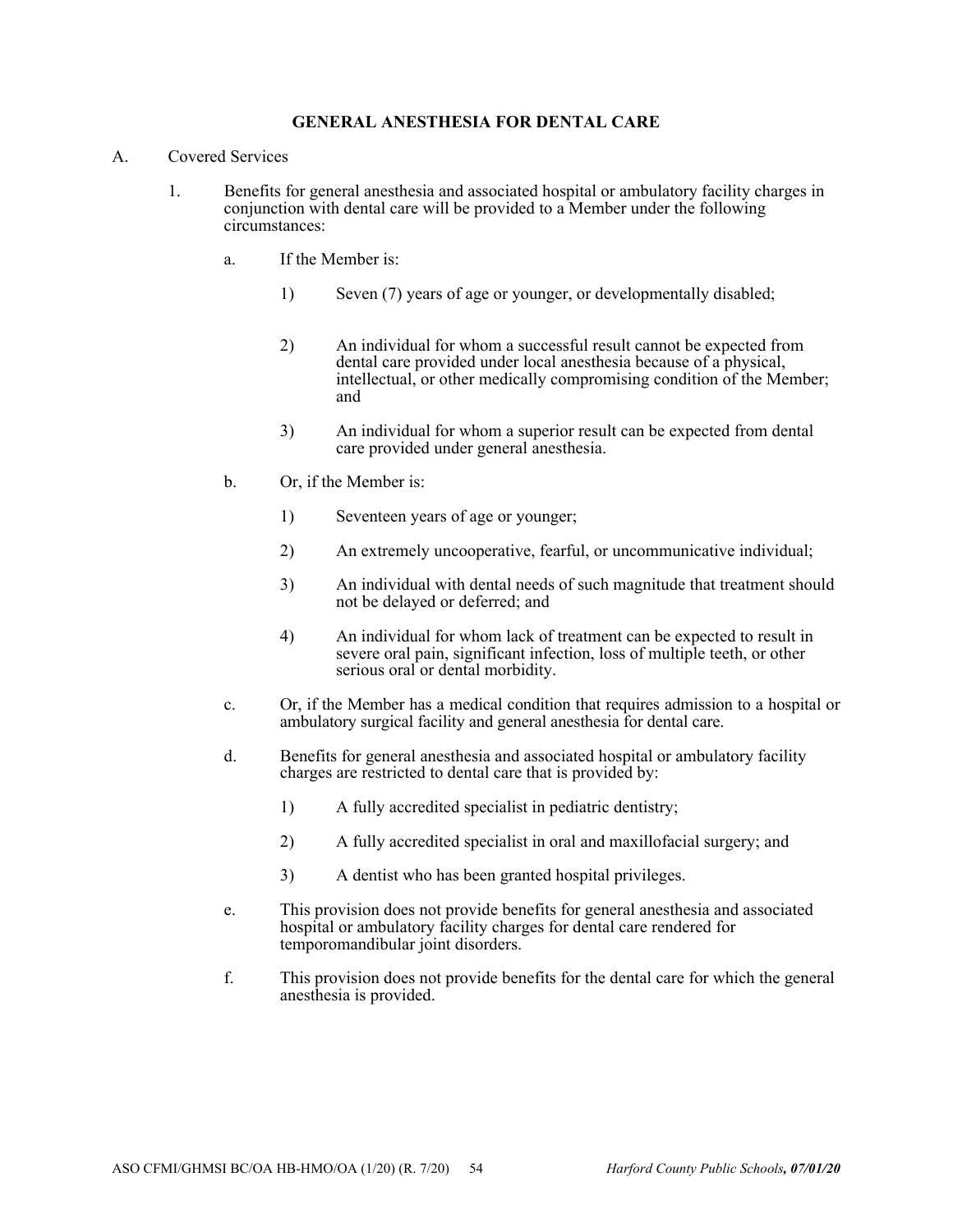## **HOME HEALTH CARE**

#### A. Covered Services

- 1. Home Health Care, as defined in this Evidence of Coverage.
- 2. Home Visits Following Childbirth, including any services required by the attending Health Care Provider:
	- a. For a Member and Dependent child(ren) who remain in the hospital for at least 48 hours after an uncomplicated vaginal delivery, or ninety-six (96) hours after an uncomplicated cesarean section, one home visit following childbirth, if prescribed by the attending Health Care Provider;
	- b. For a Member who, in consultation with her attending Health Care Provider, requests a shorter hospital stay (less than forty-eight (48) hours following an uncomplicated vaginal delivery or ninety-six (96) hours following an uncomplicated cesarean section):
		- 1) One home visit following childbirth scheduled to occur within twentyfour (24) hours after discharge;
		- 2) An additional home visit following childbirth if prescribed by the attending Health Care Provider.
	- c. An attending Health Care Provider may be an obstetrician, pediatrician, other physician, certified nurse-midwife, or pediatric nurse Health Care Provider, attending the Member or newborn Dependent child(ren).
	- d. Home visits following childbirth must be rendered, as follows:
		- 1) In accordance with generally accepted standards of nursing practice for home-care of a mother and newborn children;
		- 2) By a registered nurse with at least one year of experience in maternal and child health nursing or in community health nursing with an emphasis on maternal and child health.
- 3. Home Visits Following a Mastectomy
	- a. For a Member who receives less than forty-eight (48) hours of inpatient hospitalization following a mastectomy or who undergoes a mastectomy on an outpatient basis, benefits will be provided for:
		- 1) One home visit scheduled to occur within twenty-four (24) hours after discharge from the hospital or outpatient health care facility; and
		- 2) An additional home visit if prescribed by the Member's attending physician.
	- b. For a Member who remains in the hospital for at least forty-eight (48) hours following a mastectomy, coverage will be provided for a home visit if prescribed by the Member's attending physician.
- 4. Home Visits Following the Surgical Removal of a Testicle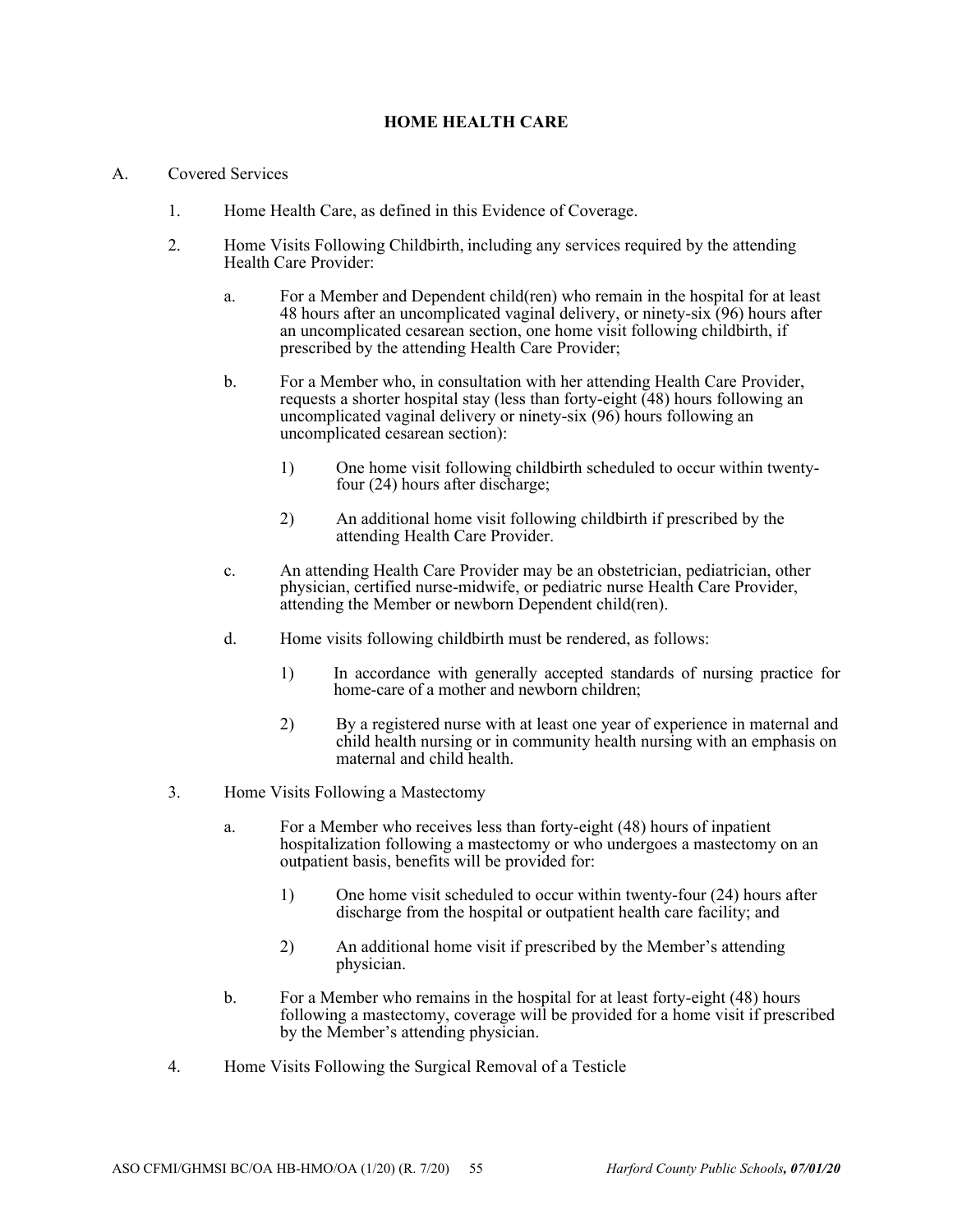- a. For a Member who receives less than forty-eight (48) hours of inpatient hospitalization following the surgical removal of a testicle, or who undergoes the surgical removal of a testicle on an outpatient basis:
	- 1) One home visit following the surgical removal of a testicle scheduled to occur within twenty-four (24) hours after discharge; and
	- 2) An additional home visit following the surgical removal of a testicle if prescribed by the attending physician.

#### B. Limitations

- 1. The Home Health Care Visits must be a substitute for hospital care or for care in a Skilled Nursing Facility (i.e., if Home Health Care Visits were not provided, the Member would have to be admitted to a hospital or Skilled Nursing Facility).
- 2. The Member must be confined to "home" due to a medical condition. "Home" cannot be an institution, convalescent home or any facility which is primarily engaged in rendering medical or Rehabilitative Services to the sick, disabled or injured persons.
- 3. Services of a home health aide, medical social worker or registered dietician must be performed under the supervision of a licensed professional nurse (RN or LPN).
- 4. The Member must require and continue to require Skilled Nursing Care or Rehabilitative Services in order to qualify for home health aide services or other types of Home Health Care.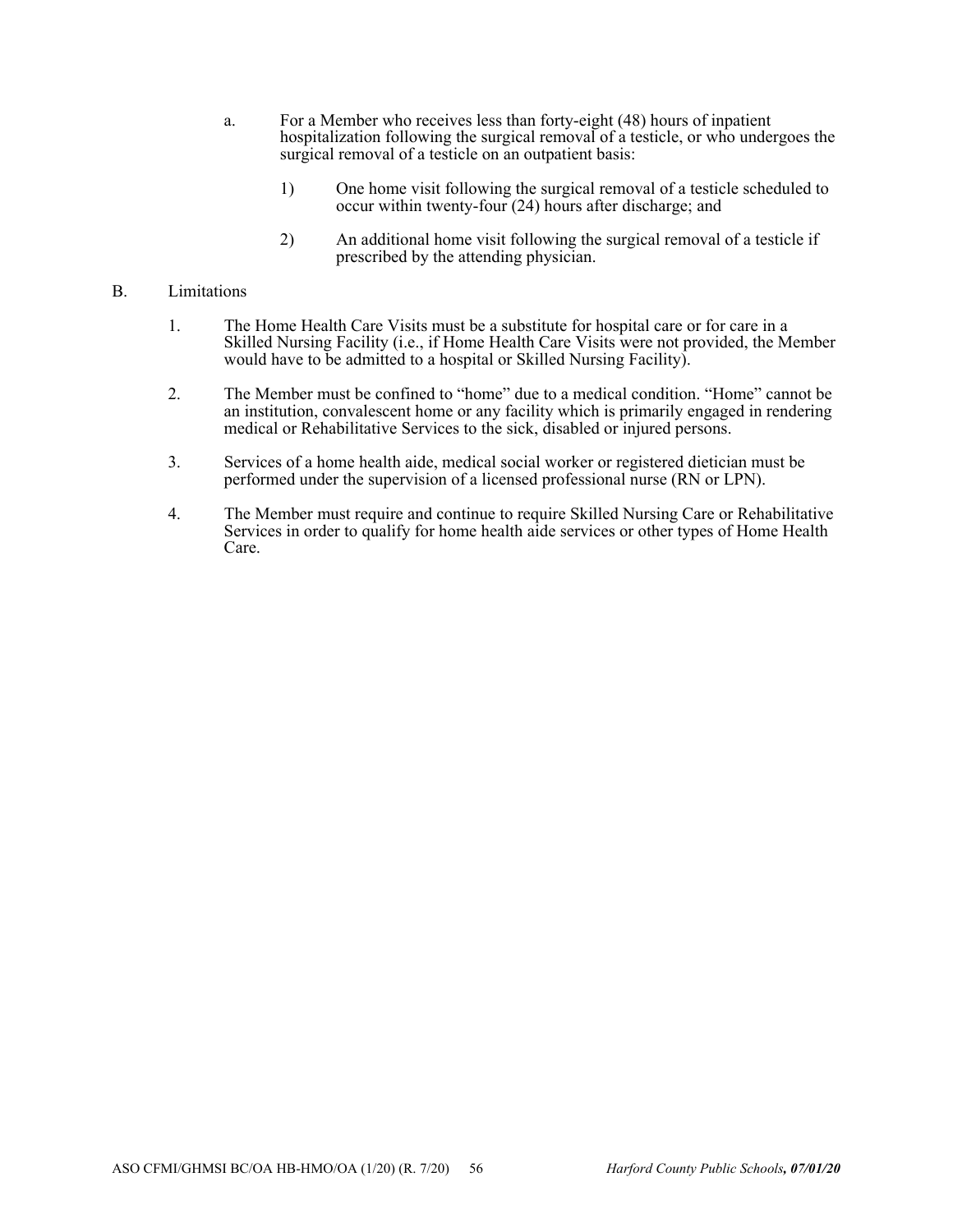#### **HOSPICE CARE**

#### A. Definitions

Caregiver means a person who is not a Health Care Provider who lives with or is the primary caregiver of the Member in the home. The Caregiver can be a relative by blood, marriage or adoption or a friend of the Member, but cannot be a person who normally charges for giving services. However, at CareFirst's discretion, a Caregiver may be an employee of a hospice care hospital/agency.

Hospice Care Program means a coordinated, interdisciplinary program of hospice care services for meeting the special physical, psychological, spiritual, and social needs of terminally ill individuals and their families, by providing palliative and supportive medical, nursing, and other health services through home or inpatient care during the illness and bereavement.

Respite Care means short-term care for a Member that provides relief to the Caregiver.

B. Covered Services

Hospice care benefits are available for a terminally ill Member (medical prognosis by a physician that the Member's life expectancy is six months or less) when the Member is under the care of a PCP or other Health Care Provider, as follows:

- 1. Inpatient and outpatient hospice facility services.
- 2. Part-time nursing care by or supervised by a registered graduate nurse.
- 3. Counseling.
- 4. Medical Supplies.
- 5. Durable Medical Equipment.
- 6. Prescription Drugs required to maintain the comfort and manage the pain of the Member.
- 7. Medical care by the attending physician.
- 8. Respite Care.
- 9. Other Medically Necessary health care services at CareFirst's discretion.

Additionally, hospice care benefits are available for a Member's family and/or Caregiver, as follows:

- 1. Periodic family counseling before the Member's death.
- 2. Bereavement counseling.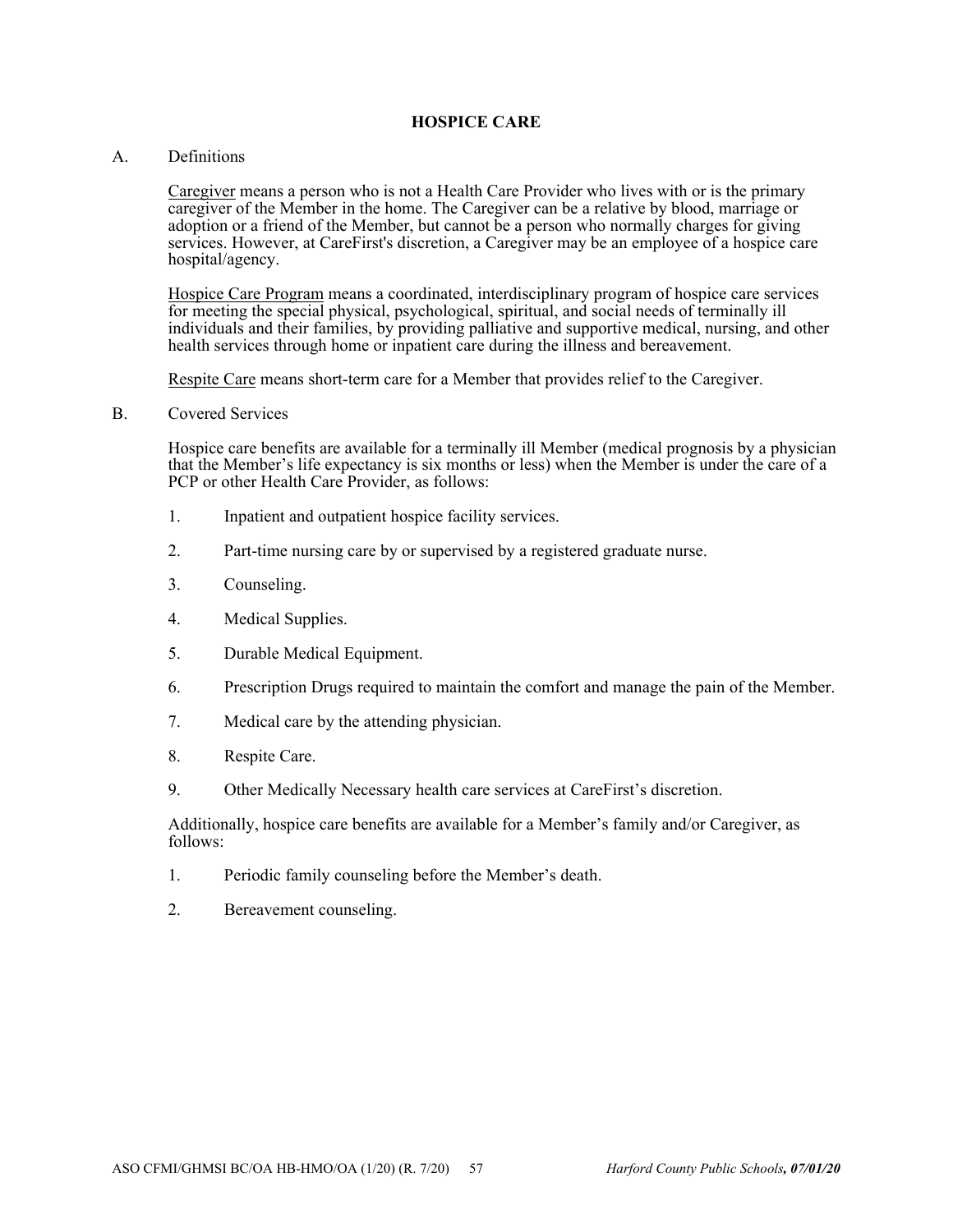# **INFERTILITY SERVICES**

## A. Definitions

Infertility means the inability to conceive after one (1) year of unprotected vaginal intercourse.

- B. Covered Services
	- 1. Artificial Insemination/Intrauterine Insemination (AI/IUI)
		- a. Benefits are available for the diagnosis and treatment of Infertility including Medically Necessary, non-Experimental/Investigational AI/IUI, as follows:
			- 1) For a Member whose partner is of the opposite sex:
				- a) Benefits are available when the Member and the Member's partner have a history of inability to conceive after one (1) year of unprotected vaginal intercourse; and
				- b) The Member has had a fertility examination that resulted in a physician's recommendation advising AI/IUI.
				- c) For AI/IUI benefits, the oocytes (eggs) must be naturally produced by the Subscriber or partner and fertilized with sperm naturally produced by the Subscriber or partner.
			- 2) For a Member whose partner is of the same sex:
				- a) The Member has had a fertility examination that resulted in a physician's recommendation advising AI/IUI.
				- b) For AI/IUI benefits, the oocytes (eggs) must be naturally produced by the Subscriber or partner.
				- c) For AI/IUI benefits, the oocytes (eggs) must be naturally produced by the Subscriber or partner.
				- d) Benefits for the cost of donor oocytes are not available.
				- e) Benefits for the cost of donor oocytes are available.
		- b. References in this subsection to a "partner" means legally married spouses (if the spouse is also a Member).
	- 2. In-Vitro Fertilization (IVF)
		- a. Benefits are available for the diagnosis and treatment of Infertility including Medically Necessary, non-Experimental/Investigational IVF, as follows:
			- 1) For a Member whose partner is of the opposite sex:
				- a) Benefits are available when the oocytes (eggs) are physically produced by the Member and fertilized with sperm physically produced by the Member's partner, unless:
					- (1) The Member's Partner in unable to produce and deliver functional sperm; and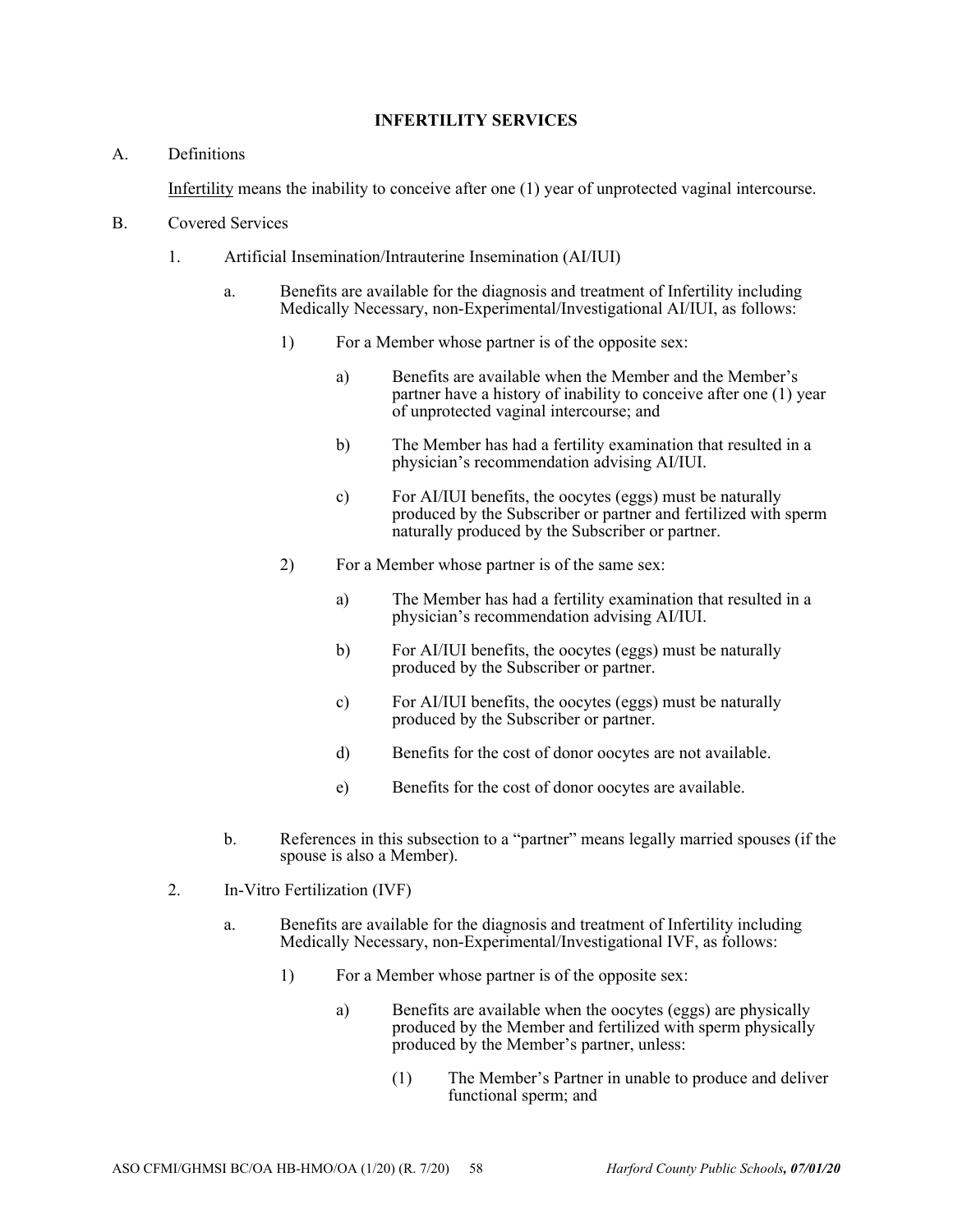- (2) The inability to produce and deliver functional sperm does not result from:
	- (a) a vasectomy; or
	- (b) another method of voluntary sterilization.
- b) Benefits are available when the Member and the Member's partner have a history of involuntary Infertility which may be demonstrated by a history of:
	- (1) If the Member and the Member's partner are of the opposite sex, an inability to conceive after at least two  $(2)$  years of unprotected vaginal intercourse failing to result in pregnancy; or
	- (2) The Infertility is associated with any of the following medical conditions:
		- (a) Endometriosis;
		- (b) Exposure in utero to diethylstilbestrol, commonly known as DES;
		- (c) Blockage of, or surgical removal of, one or both fallopian tubes (lateral or bilateral salpingectomy); or
		- (d) Abnormal male factors, including oligospermia, contributing to the infertility.
- b. References in this subsection to a "partner" means legally married spouses (if the spouse is also a Member).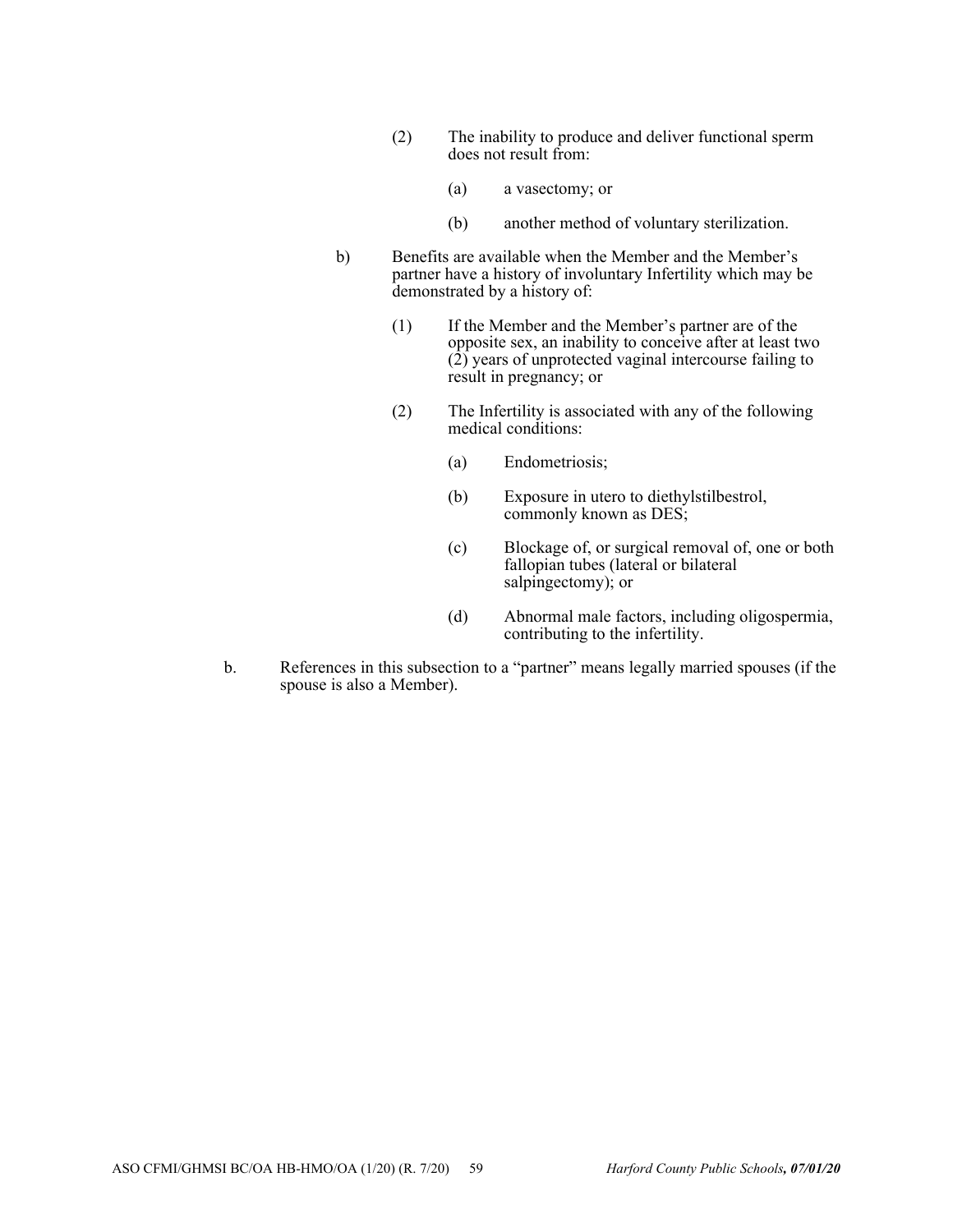#### **INPATIENT/OUTPATIENT HEALTH CARE PROVIDER SERVICES (ambulatory services; hospitalization; laboratory services)**

- A. Covered Services
	- 1. Inpatient medical care and consultations.
	- 2. Outpatient medical care and consultations, including:
		- a. Telemedicine Services:
			- 1) Benefits are available for the use of interactive audio, video, or other electronic media for the purpose of diagnosis, consultation, or treatment of the Member at a site other than the site where the Member is located ("Telemedicine Services").
			- 2) Benefits are available for services appropriately provided through Telemedicine Services, to the same extent as benefits provided for faceto-face consultation or contact between a Health Care Provider and a Member.
			- 3) Telemedicine Services do not include an audio-only telephone, electronic mail message, or facsimile transmission between a Health Care Provider and a Member.
	- 3. Support services including room and board in a semi-private room (or in a private room when Medically Necessary), and medical and nursing services provided to hospital patients in the course of care including services such as laboratory, radiology, pharmacy, Occupational Therapy, Physical Therapy, Speech Therapy, blood products (both derivatives and components) and whole blood, if not donated or replaced. See the Schedule of Benefits to determine if benefits are available for a private room and board for non-isolation purposes.
		- a. Inpatient hospital services for a minimum of forty-eight (48) hours following a mastectomy as a result of breast cancer.

A Member may request a shorter length of stay if the Member decides, in consultation with the attending physician, that less time is needed for recovery.

- 4. Inpatient and outpatient surgery, as follows:
	- a. Medically Necessary surgical procedures, as determined by CareFirst.
	- b. Reconstructive Surgery. Benefits for reconstructive surgery are limited to surgical procedures that are Medically Necessary, as determined by CareFirst and operative procedures performed on structures of the body to improve or restore bodily function or to correct a deformity resulting from disease, trauma or previous therapeutic intervention.
	- c. Oral surgery, limited to:
		- 1) Surgery involving a bone, joint or soft tissue of the face, neck or head to treat a condition caused by disease, or congenital deformity not solely involving teeth.
		- 2) Surgery involving a bone, joint or soft tissue of the face, neck or head to treat a condition caused by accidental injury and trauma, as follows: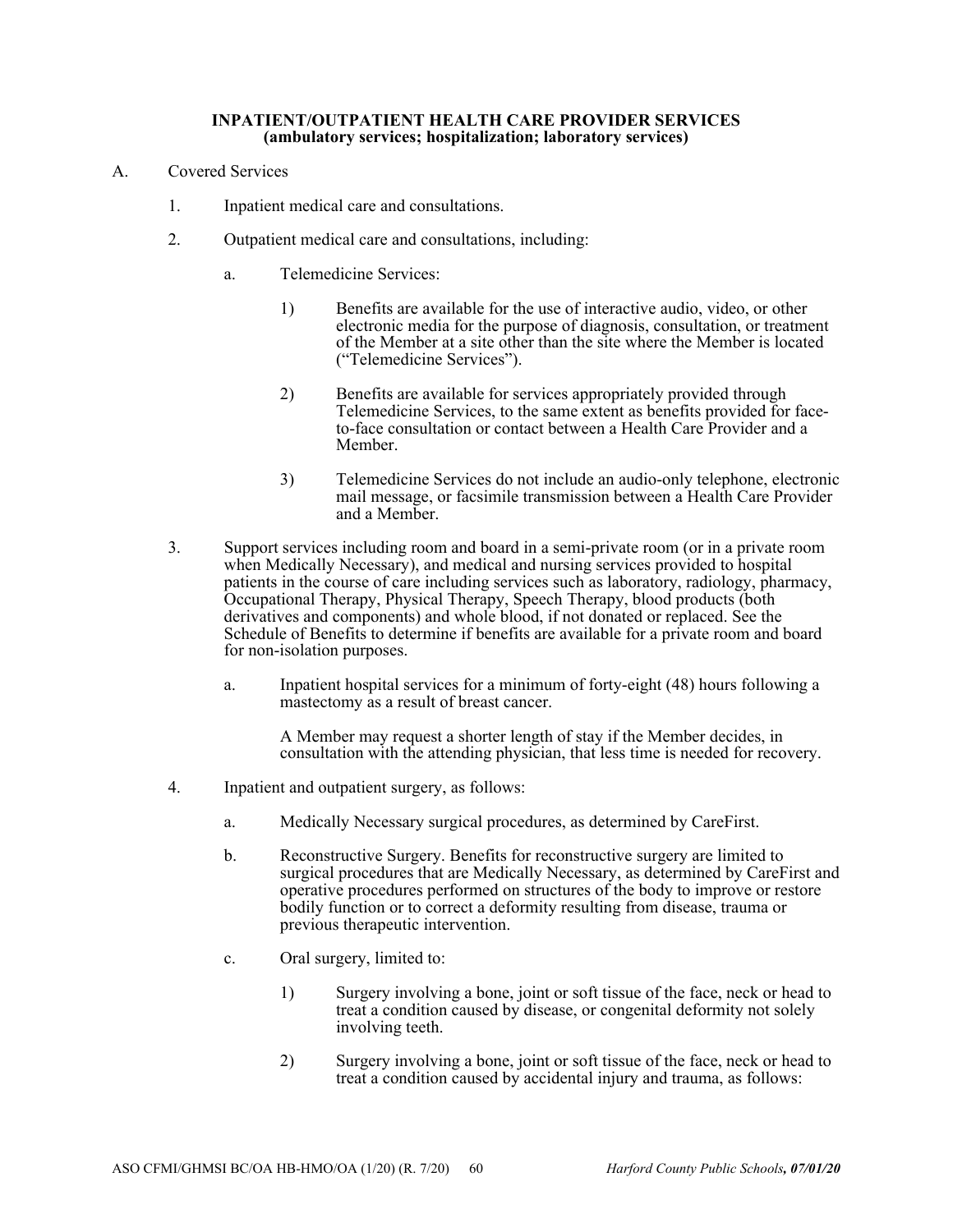- a) In the event there are alternative procedures that meet generally accepted standards of professional care for a Member's condition, benefits will be based upon the lowest cost alternative.
- b) Coverage will be provided to repair or replace Sound Natural Teeth that have been damaged or lost due to injury if:
	- (1) The injury did not arise while or as a result of biting or chewing; and
	- (2) Treatment is commenced within sixty (60) days of the injury. Benefits for such oral surgical services shall be provided up to three (3) years from the date of injury.
- c) Benefits are limited to restoration of the tooth or teeth or the initial placement of a bridge or denture to replace the tooth or teeth injured or lost as a direct and sole result of the accidental bodily injury.
- 5. Inpatient surgical assistant if the surgery requires surgical assistance as determined by CareFirst.
- 6. Outpatient surgical assistant if the surgery requires surgical assistance as determined by CareFirst.
- 7. Inpatient anesthesia services by a Health Care Provider other than the operating surgeon.
- 8. Outpatient anesthesia services by a Health Care Provider other than the operating surgeon.
- 9. Inpatient chemotherapy.
- 10. Outpatient chemotherapy.
- 11. Outpatient Infusion Therapy, including Infusion Therapy in the home.
- 12. Inpatient inhalation therapy.
- 13. Outpatient inhalation therapy.
- 14. Inpatient radiation therapy.
- 15. Outpatient radiation therapy.
- 16. Inpatient renal dialysis.
- 17. Outpatient renal dialysis.
- 18. Inpatient diagnostic services, including:
	- a. Laboratory tests.
	- b. X-ray and radiology services.
	- c. Diagnostic specialty imaging and other diagnostic services.
- 19. Outpatient diagnostic services, including: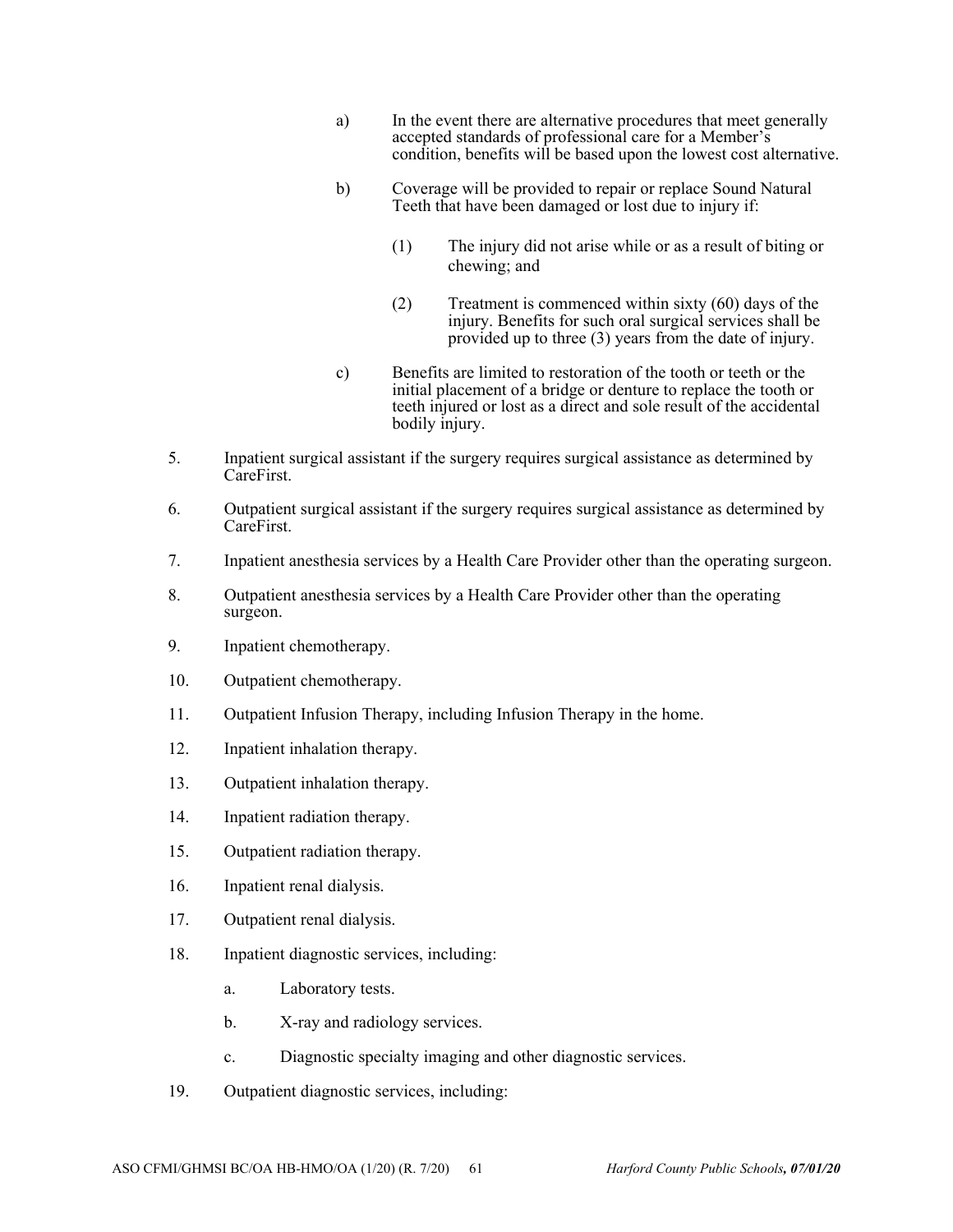- a. Laboratory tests.
- b. X-ray and radiology services.
- c. Diagnostic specialty imaging and other diagnostic services.
- 20. Administration of injectable Prescription Drugs by a Health Care Provider.
- 21. Acupuncture.
- 22. Allergen immunotherapy (allergy injections).
- 23. Allergy testing.
- 24. Contraceptive exam, insertion and removal: benefits are available for the insertion or removal, and any Medically Necessary examination associated with the use of a contraceptive device/Prescription Drug, approved by the FDA for use as a contraceptive, and prescribed by a Health Care Provider.
- 25. Inpatient or outpatient benefits for cleft lip or cleft palate or both, as follows:
	- a. Oral surgery.
	- b. Orthodontics
	- c. Otologic, audiological and speech/language treatment.
- 26. Female elective sterilization.
- 27. Male elective sterilization.
- 28. Skilled Nursing Facility services.
- 29. Spinal manipulation, limited to Medically Necessary spinal manipulation, evaluation and treatment for the musculoskeletal conditions of the spine when provided by a qualified chiropractor or doctor of osteopathy (D.O.). Benefits will not be provided for spinal manipulation services other than for musculoskeletal conditions of the spine.
- 30. Surgical removal of impacted teeth.
- 31. Treatment of temporomandibular joint (TMJ) dysfunction: Medically Necessary conservative treatment and surgery, as determined by CareFirst.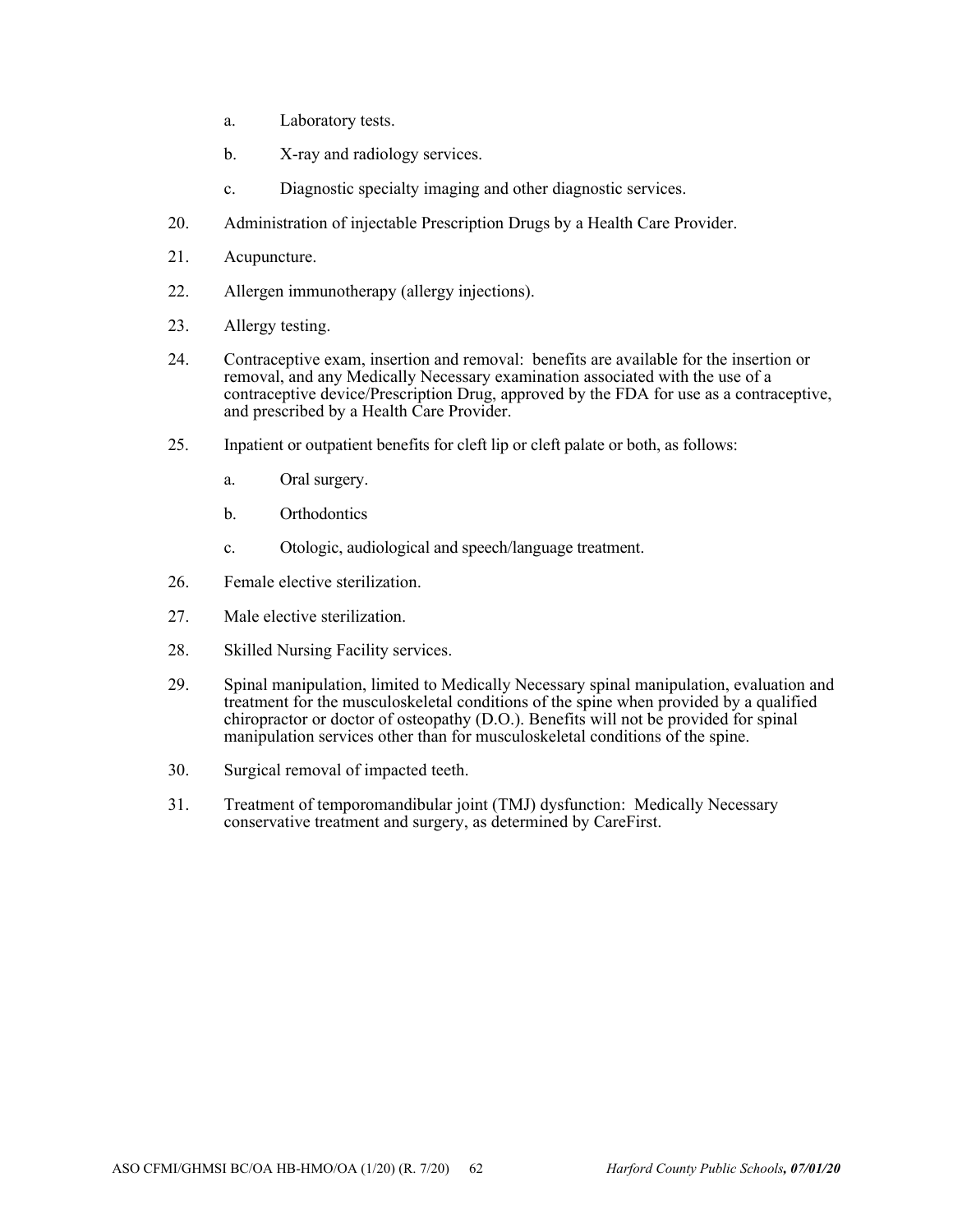# **MASTECTOMY-RELATED SERVICES**

# A. Covered Benefits

- 1. Coverage for reconstructive breast surgery, including coverage for all stages of reconstructive breast surgery performed on a non-diseased breast to establish symmetry with the diseased breast when reconstructive breast surgery is performed on the diseased breast including augmentation mammoplasty, reduction mammoplasty, and mastopexy;
- 2. Breast prostheses prescribed by a physician for a Member who has undergone a mastectomy and has not had breast reconstruction;
- 3. Physical complications from all stages of mastectomy, including lymphedemas, in a manner determined in consultation with the attending physician and the Member;
- 4. Home Health Care services, as stated in the "Home Health Care" services subsection of this Description of Covered Services.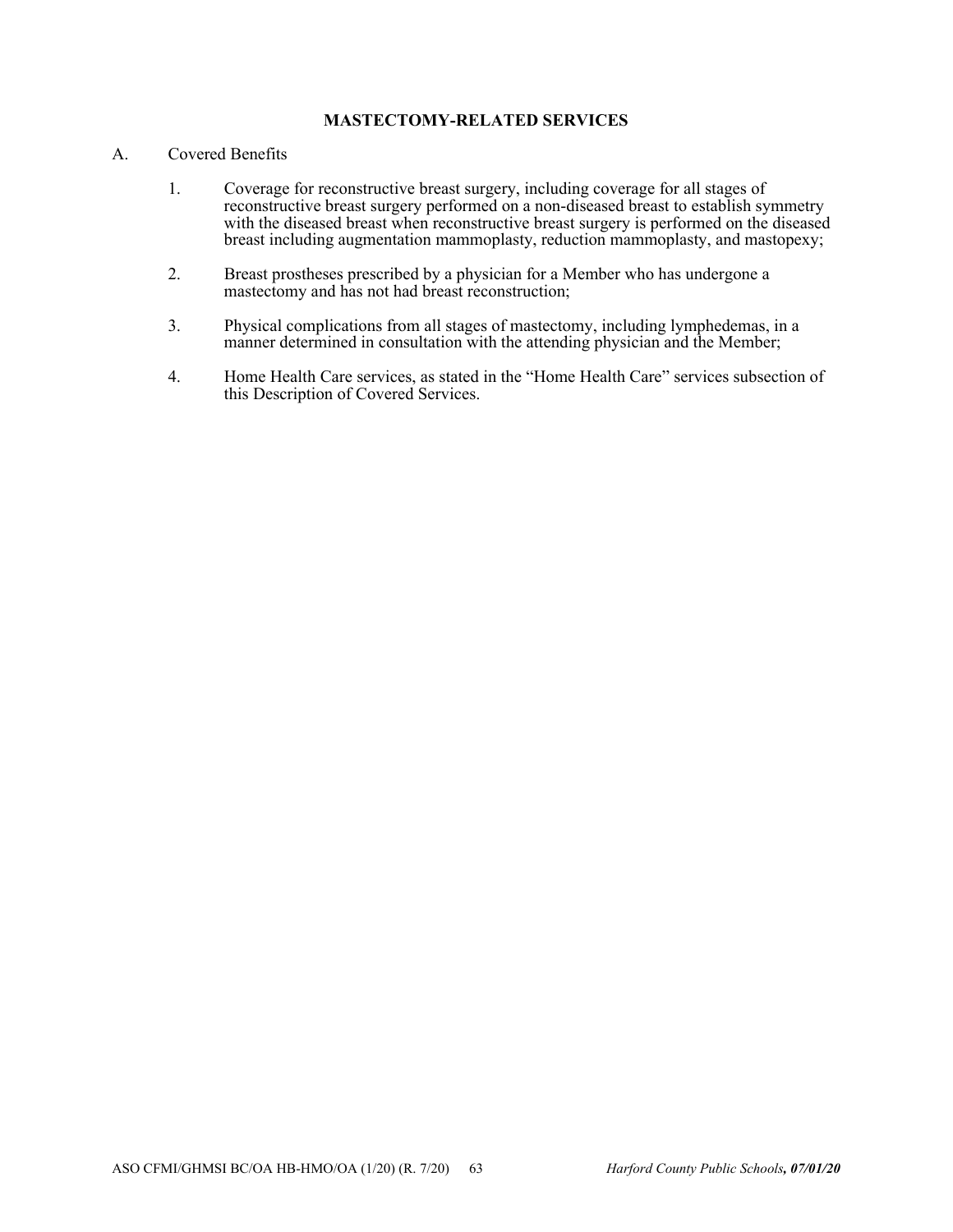# **MATERNITY SERVICES AND NEWBORN CARE**

- A. Covered Services
	- 1. Maternity services:
		- a. Preventive prenatal services, as follows:
			- 1) Outpatient obstetrical care of an uncomplicated pregnancy, including pre-natal evaluation and management office visits, one (1) post-partum office visit, and breastfeeding support, supplies and consultation as provided in the comprehensive guidelines for women's preventive health supported by the Health Resources and Services Administration; and
			- 2) Prenatal laboratory diagnostic tests and services related to the outpatient care of an uncomplicated pregnancy, including those identified in the current recommendations of the United States Preventive Services Task Force that have in effect a rating of "A" or "B" or provided in the comprehensive guidelines for women's preventive health supported by the Health Resources and Services Administration.
		- b. Other outpatient obstetrical care and professional services for all prenatal, delivery and post-partum complications. including, but not limited to, prenatal and post-partum office visits not specifically identified above, and Ancillary Services provided during those visits. These benefits include Medically Necessary laboratory diagnostic tests and services not identified above, but are not limited to, ultrasound services, fetal stress and non-stress tests, and amniocentesis.
		- c. Professional services rendered during a covered hospitalization for an uncomplicated delivery of the child(ren) or for pregnancy-related complications or complications during delivery, including delivery via caesarian section, if the Member delivers during that episode of care, and all Ancillary Services provided during such an event.
	- 2. Newborn care services, as follows:
		- 1) Medically Necessary services for the normal newborn (an infant born at approximately forty (40) weeks gestation who has no congenital or comorbid conditions including but not limited to neonatal jaundice) including the admission history and physical, and discharge examination;
		- 2) Medically Necessary inpatient/outpatient Health Care Provider services for a newborn with congenital or comorbid conditions;
		- 3) Circumcision.
	- 3. Inpatient hospital services in connection with childbirth, for the mother or newborn child(ren), including routine nursery care of the newborn child(ren), are available for:
		- 1) A minimum of:
			- a) Forty-eight (48) hours following an uncomplicated vaginal delivery; or
			- b) Ninety-six (96) hours following an uncomplicated cesarean section.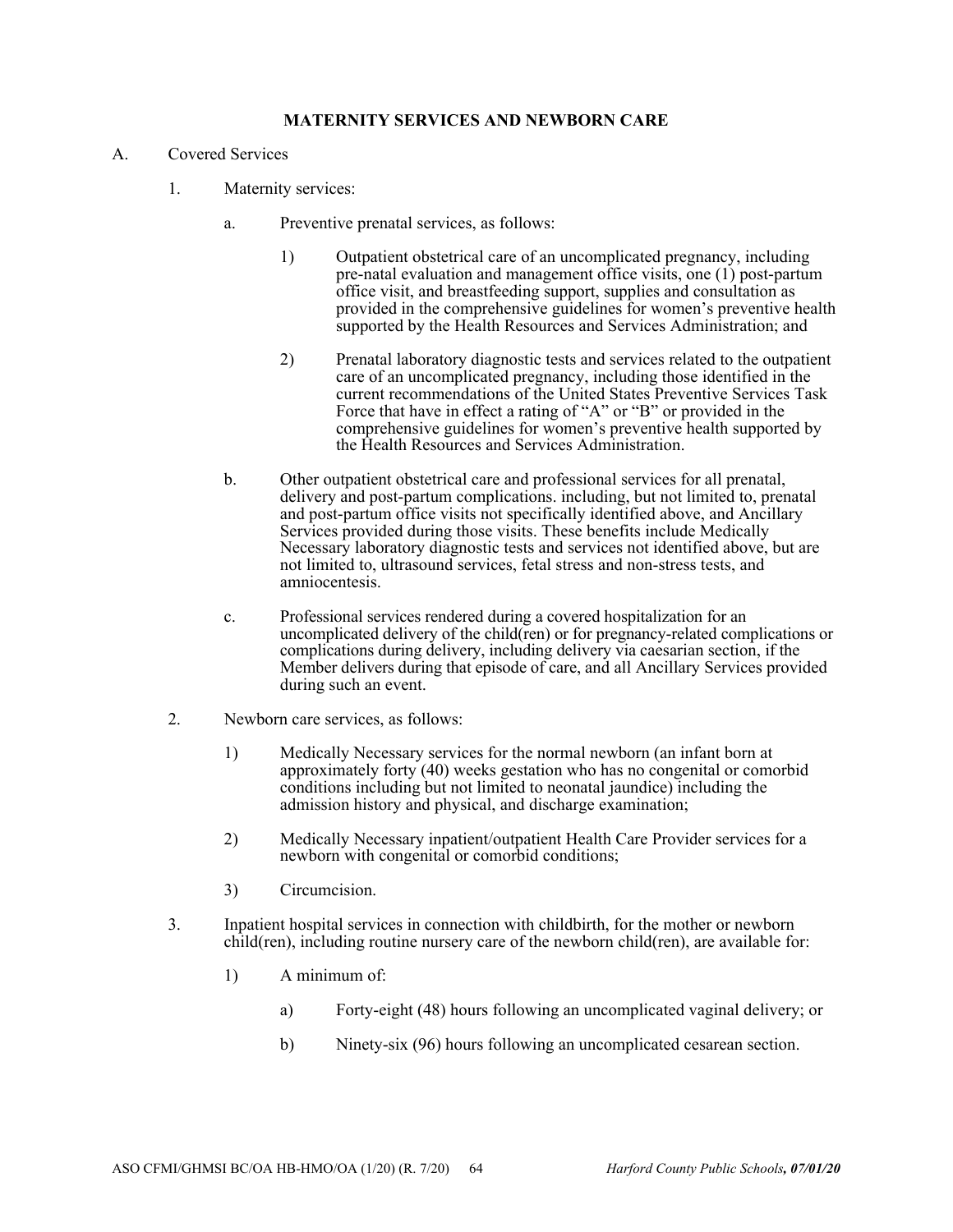- 2) Up to four (4) additional days of routine nursery care of the newborn child(ren) when the Member is required to remain in the hospital for Medically Necessary reasons.
- 4. Elective abortions.
- 5. Coverage is available for victims of rape or incest.
- 6. Birthing classes: One (1) course per pregnancy at a CareFirst approved facility.
- 7. Birthing centers.
- 8. Benefits are available for universal hearing screening of newborns provided by a hospital before discharge or in an office or other outpatient setting.
- 9. Benefits are available for comprehensive lactation support and counseling, by a Health Care Provider during the pregnancy and/or in the post-partum period, and breastfeeding supplies and equipment.
- B. Maternity services are available to all female Members.
- C. Newborn care services and inpatient hospital services for newborn child(ren), including routine nursery care of the newborn child, are not available for the newborn child of a Dependent child (i.e., a grandchild), unless grandchildren are eligible for Dependent coverage, as determined by the Group.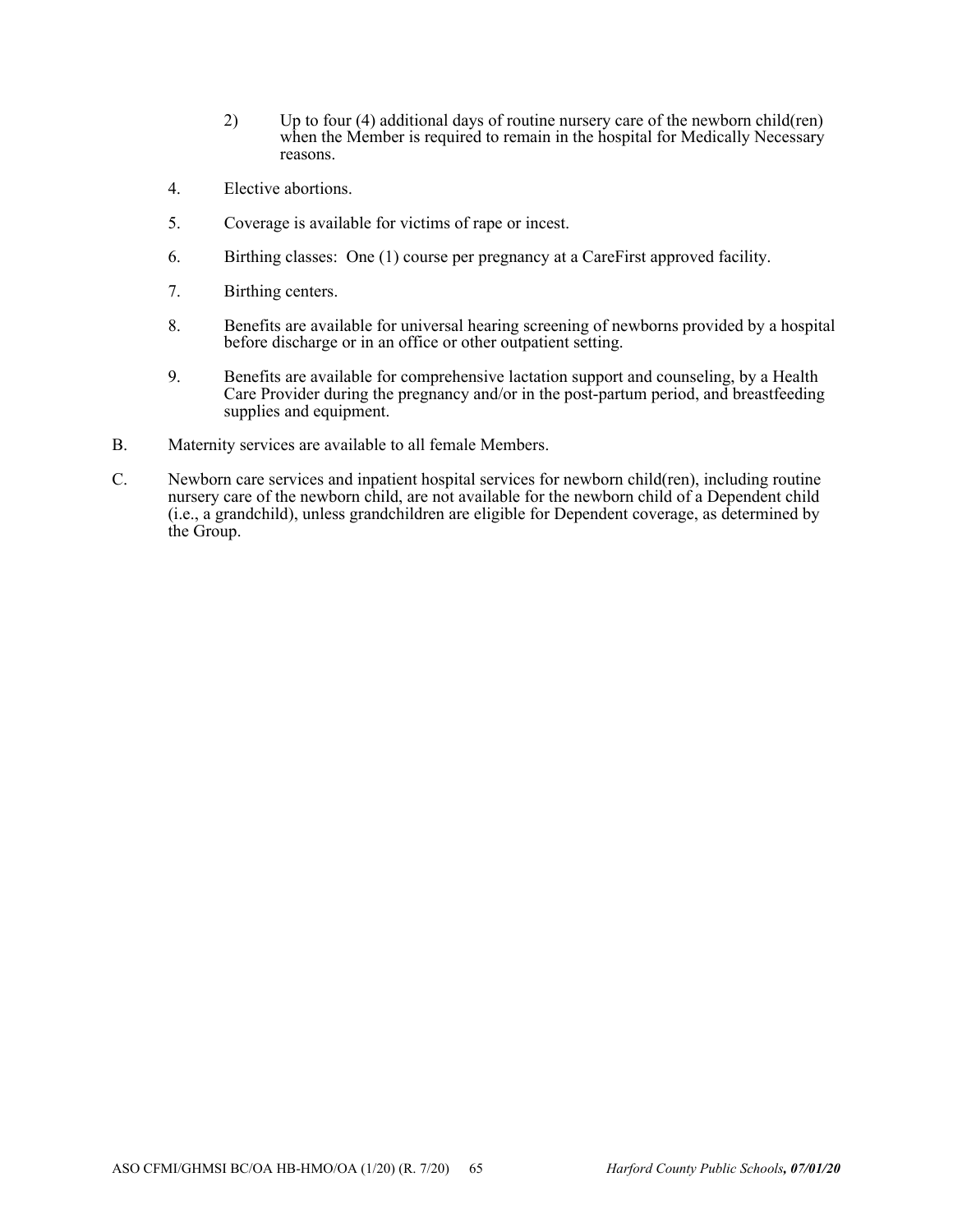# **MEDICAL DEVICES AND SUPPLIES**

# A. Definitions

Durable Medical Equipment means equipment which:

- 1. Is primarily and customarily used to serve a medical purpose;
- 2. Is not useful to a person in the absence of illness or injury;
- 3. Is ordered or prescribed by a physician or other qualified practitioner;
- 4. Is consistent with the diagnosis;
- 5. Is appropriate for use in the home;
- 6. Is reusable; and
- 7. Can withstand repeated use.

Hearing Aid means a device that is of a design and circuitry to optimize audibility and listening skills in the environment commonly experienced by Members and is non-disposable.

## Medical Device means:

- 1. Durable Medical Equipment.
- 2. Hearing Aids.
- 3. Medical Supplies.
- 4. Orthotic Devices.
- 5. Prosthetic Devices.

Medical Supplies means items that:

- 1. Are primarily and customarily used to serve a medical purpose;
- 2. Are not useful to a person in the absence of illness or injury;
- 3. Are ordered or prescribed by a physician or other qualified practitioner;
- 4. Are consistent with the diagnosis;
- 5. Are appropriate for use in the home;
- 6. Cannot withstand repeated use; and
- 7. Are usually disposable in nature.

Orthotic Device means orthoses and braces which:

- 1. Are primarily and customarily used to serve a therapeutic medical purpose;
- 2. Are prescribed by a Health Care Provider;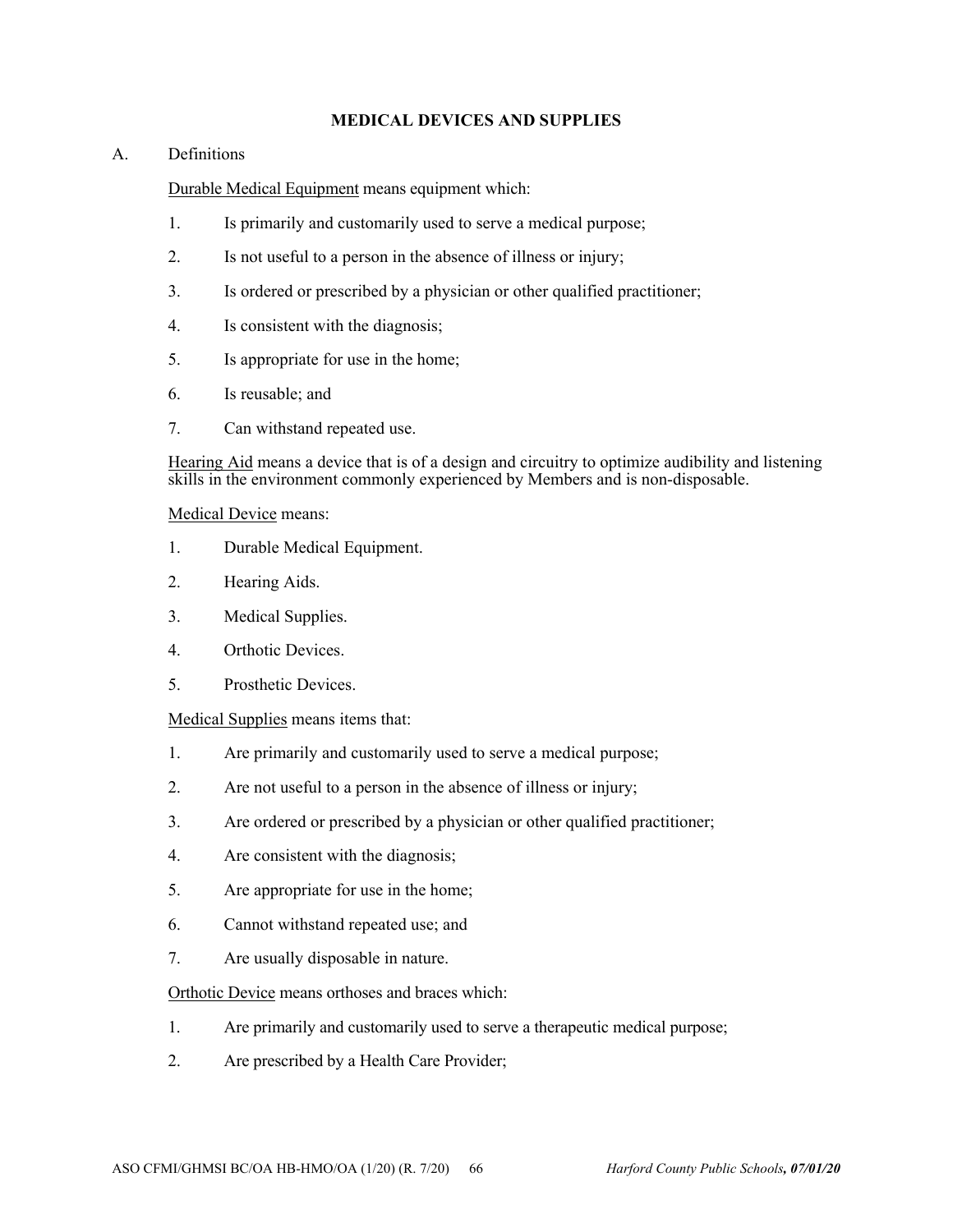- 3. Are corrective appliances that are applied externally to the body, to limit or encourage its activity, to aid in correcting or preventing deformity, or to provide mechanical support;
- 4. May be purely passive support or may make use of spring devices;
- 5. Include devices necessary for post-operative healing.

Prosthetic Device means a device which:

- 1. Is primarily intended to replace all or part of an organ or body part that has been lost due to disease or injury; or
- 2. Is primarily intended to replace all or part of an organ or body part that was absent from birth; or
- 3. Is intended to anatomically replace all or part of a bodily function which is permanently inoperative or malfunctioning; and
- 4. Is prescribed by a Health Care Provider; and
- 5. Is removable and attached externally to the body.
- B. Covered Services

## 1. **Durable Medical Equipment**

Rental, or, (at CareFirst's option), purchase and replacements or repairs of Medically Necessary Durable Medical Equipment prescribed by a Health Care Provider for therapeutic use for a Member's medical condition.

Durable Medical Equipment or supplies associated or used in conjunction with Medically Necessary medical foods and nutritional substances.

CareFirst's payment for rental will not exceed the total cost of purchase. CareFirst's payment is limited to the least expensive Medically Necessary Durable Medical Equipment, adequate to meet the Member's medical needs. CareFirst's payment for Durable Medical Equipment includes related charges for handling, delivery, mailing and shipping, and taxes.

### 2. **Hair Prosthesis**

Benefits are available for a hair prosthesis when prescribed by a treating oncologist and the hair loss is a result of chemotherapy or radiation treatment for cancer.

# 3. **Hearing Aids**

- a. Covered Services for a minor Dependent child, as follows:
	- 1) One Hearing Aid, prescribed, fitted and dispensed by a licensed audiologist for each hearing-impaired ear;
	- 2) Non-routine services related to the dispensing of a covered Hearing Aid, such as assessment, fitting, orientation, conformity and evaluation.
- b. Covered Services for adult Members, as follows:
	- 1) Hearing Aids if:
		- a) The prescription is based upon the most recent audiometric exam and Hearing Aid Evaluation test; and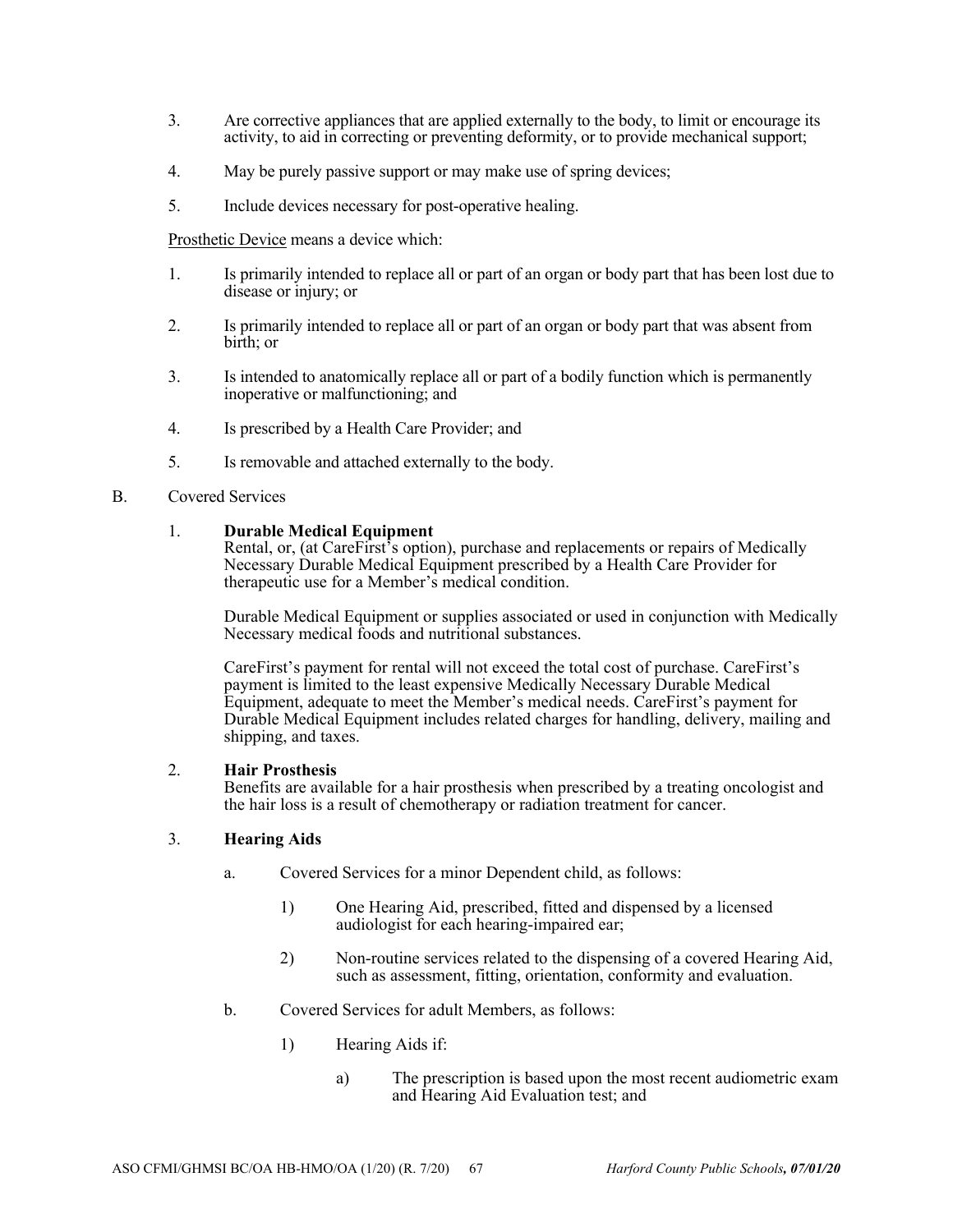b) A physician or audiologist certifies that the Hearing Aid provided by the hearing aid specialist conforms to the prescription.

CareFirst's payment for Hearing Aids is limited to the Hearing Aid Allowed Benefit. Due to the wide variation in Hearing Aid device technology, the Hearing Aid Allowed Benefit amount does not always cover the full cost of the hearing aid device(s) the Member selects. If the Member selects a Hearing Aid device(s) where the full cost is not covered by the Hearing Aid Allowed Benefit, the Member will be fully responsible for paying the remaining balance for the Hearing Aid device(s) up to the provider's charge.

2) Non-routine services related to the dispensing of a covered Hearing Aid, such as assessment, fitting, orientation, conformity and evaluation, within six (6) months of audiometric testing.

## 4. **Medical foods and nutritional substances**

Medically Necessary medical foods and nutritional therapy for the treatment of disorders when ordered and supervised by a Health Care Provider qualified to provide the diagnosis and treatment in the field of the disorder/disease, as determined by CareFirst.

## 5. **Medical Supplies**

Benefits are available for Medical Supplies as such supplies are defined above.

## 6. **Orthotic and Prosthetic Devices**

- a. Benefits for Prosthetic Devices except for prosthetic leg(s),  $arm(s)$  or eye(s), are as follows:
	- 1) Medically Necessary Prosthetic Devices
	- 2) Supplies and accessories necessary for effective functioning of a covered Prosthetic Device.
	- 3) Repairs or adjustments to Medically Necessary Prosthetic Devices that are required due to bone growth or change in medical condition, reasonable weight loss or reasonable weight gain, and normal wear and tear during normal usage of the device.
	- 3) Replacement of covered Prosthetic Devices when repairs or adjustments fail and/or are not possible.
	- 4) Repair of covered Prosthetic Devices.
- b. Benefits for Prosthetic leg(s), arm(s) or eyes, are as follows:
	- 1) Coverage shall be provided for Prosthetic Devices which replace, in whole or in part, a leg, an arm or an eye.
	- 2) Coverage includes:
		- a) Components of prosthetic leg, arm or eye; and
		- b) Repairs to prosthetic leg, arm or eye.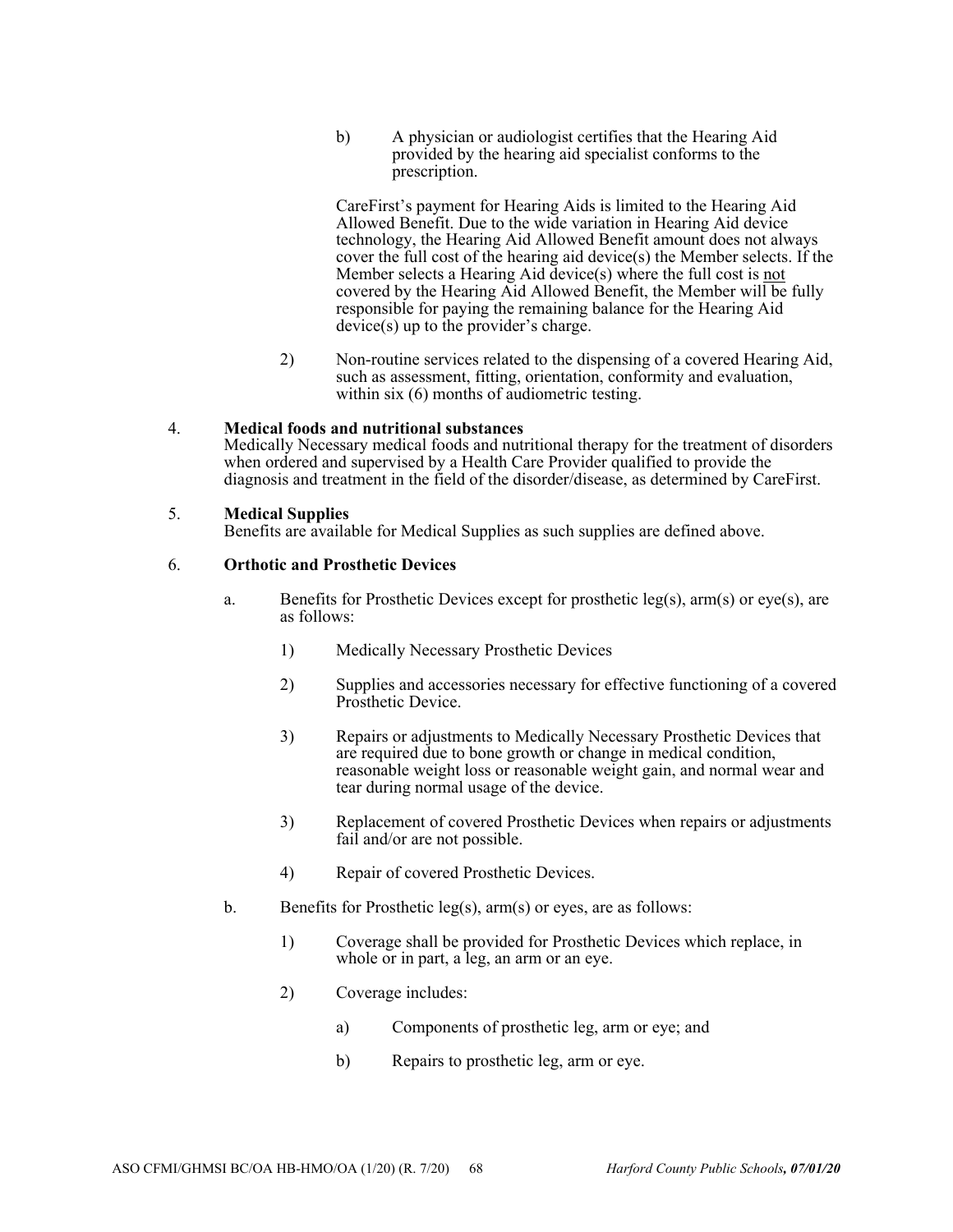- 3) Requirements for Medical Necessity for coverage of a prosthetic leg, arm or eye will not be more restrictive that the indications and limitations of coverage and medical necessity established under the Medicare Coverage Database.
- c. Benefits for Orthotic Devices, are as follows:
	- 1) Medically Necessary Orthotic Devices.
	- 2) Supplies and accessories necessary for effective functioning of a covered Orthotic Device.
	- 3) Repairs or adjustments to Medically Necessary Orthotic Devices that are required due to bone growth or change in medical condition, reasonable weight loss or reasonable weight gain, and normal wear and tear during normal usage of the device.
	- 4) Replacement of covered Orthotic Devices when repairs or adjustments fail and/or are not possible.
	- 5) Repair of covered Orthotic Devices.
- d. Limitations:
	- 1) Benefits for the repair, maintenance or replacement of a covered Device require authorization or approval by CareFirst.
	- 2) Coverage of maintenance costs is limited to routine servicing such as testing, cleaning, regulating and checking of equipment.
	- 3) Coverage of repair costs is limited to adjustment required by normal wear or by a change in the Member's condition and repairs necessary to make the Device serviceable. Repair will not be authorized if the repair costs exceed the market value of the Device.
	- 4) Replacement coverage is limited to once every two (2) benefit years due to irreparable damage and/or normal wear or a significant change in medical condition. Replacement costs necessitated as a result of malicious damage, culpable neglect, or wrongful disposition of the Device on the part of the Member or of a family member are not covered.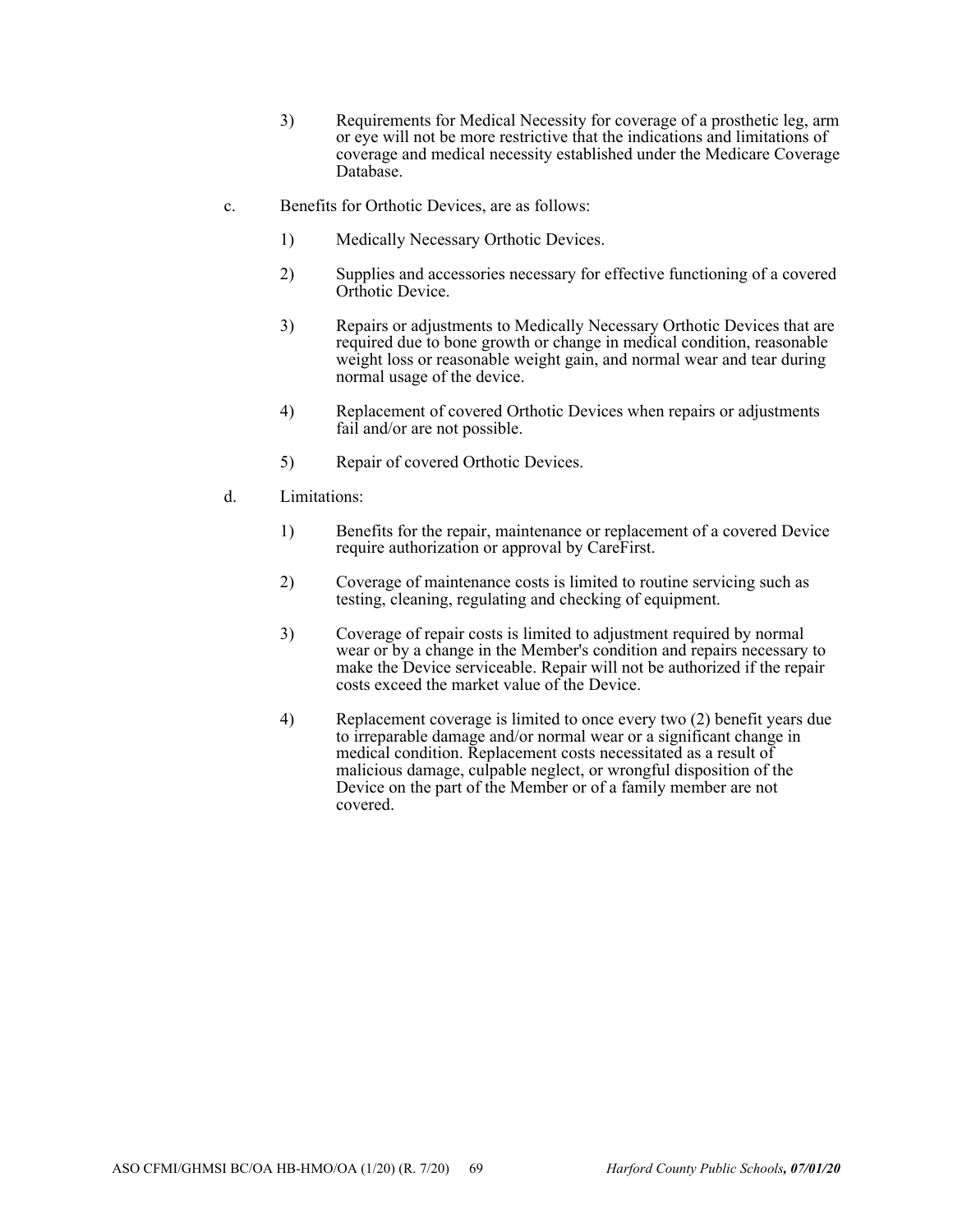### **MENTAL HEALTH AND SUBSTANCE USE DISORDER SERVICES, INCLUDING BEHAVIORAL HEALTH TREATMENT**

### A. Covered Services

## 1. **Inpatient services**

Benefits are provided when the Member is admitted as an inpatient to a hospital or other health care facility for the treatment of mental illness, emotional or behavioral disorders, or substance use disorders, as follows:

a. Hospital or inpatient facility benefits, as described in the "Inpatient/Outpatient Health Care Provider Services" section of this Description of Covered Services.

#### 2. **Residential Crisis Services**

Benefits are provided Medically Necessary Residential Crisis Services.

#### 3. **Outpatient services**

Benefits are available for outpatient treatment of mental illness, emotional or behavioral disorders, or substance use disorder, including:

- a. Outpatient services for the diagnosis, care, and treatment of mental health and substance use disorders, including behavioral health treatment.
- b. Partial Hospitalization services.
- c. Psychological and neuropsychological testing for diagnostic purposes.
- d. Methadone maintenance treatment.
- e. Visits with a Health Care Provider for prescription, use, and review of medication that include no more than minimal psychotherapy.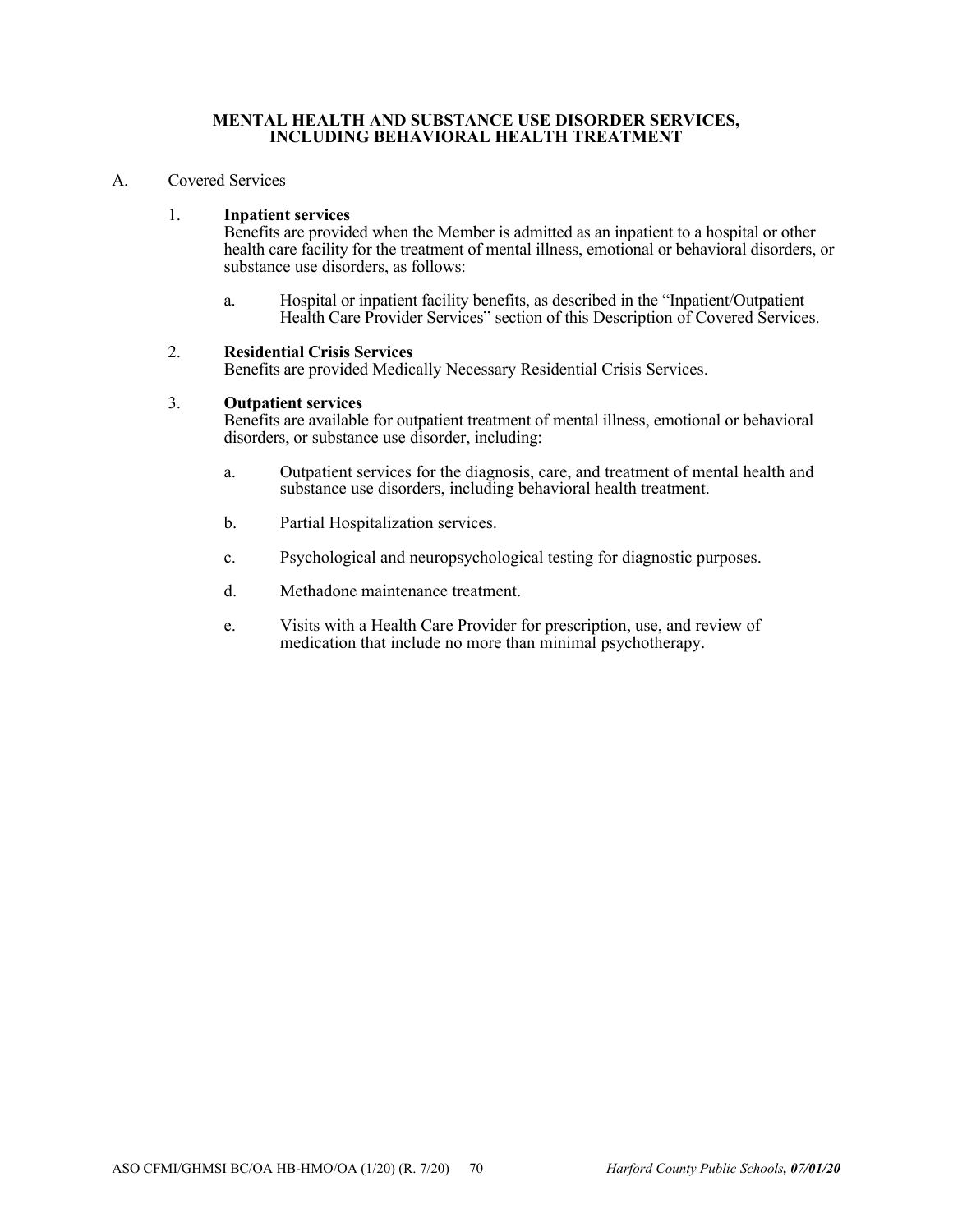## **ORGAN AND TISSUE TRANSPLANTS**

A. Definitions

Donor Services consist of services covered under the Evidence of Coverage which are related to the transplant surgery, including evaluating and preparing the actual donor, regardless of whether the transplant is attempted or completed, and recovery services after the donor procedure, which are directly related to donating the organ or tissue.

Related Services means services or supplies for, or related to organ/tissue transplant procedures, including, but not limited to: diagnostic services, inpatient/outpatient Health Care Provider services, Prescription Drugs, surgical services, Occupational Therapy, Physical Therapy, and Speech Therapy.

B. Recipient/Donor Services

| If a Member under<br>this Evidence of<br>Coverage is: | Services are available as follows:                                                                                                                                                                                              |
|-------------------------------------------------------|---------------------------------------------------------------------------------------------------------------------------------------------------------------------------------------------------------------------------------|
|                                                       | Benefits are available for both the Member recipient and the non-<br>Member donor.                                                                                                                                              |
| The organ transplant<br>recipient                     | Donor Services benefits are available under this Evidence of Coverage<br>only to the extent that benefits are not available from another source,<br>such as other group health plan coverage or health insurance plan.          |
| The organ transplant<br>donor                         | No transplant benefits are available for non-Member recipients.<br>No Donor Services benefits are available under this Evidence of<br>Coverage for the Member-donor, unless the organ transplant recipient is<br>also a Member. |

#### C. Covered Services

1. Medically Necessary, non-Experimental/Investigational solid organ transplant procedures and bone marrow or other non-solid organ transplant procedures, and Related Services.

Benefits will be provided for high dose chemotherapy/bone marrow or stem cell transplant treatment that is not Experimental/ Investigational as determined by CareFirst.

- 2. Donor Services, limited to the extent stated above.
- 3. Clinical evaluation at the organ transplant hospital just prior to the scheduled organ transplant.
- 4. Immunosuppressant maintenance drugs when prescribed for a covered transplant.
- 5. Organ transplant procurement benefits for the recipient, as follows:
	- a. Health services and supplies used by the surgical team to remove the donor organ.
	- b. Travel of a hospital surgical team to and from a hospital (other than the organ transplant hospital) where the organ is to be removed from the donor.
	- c. Transport and storage of the organ, at the organ transplant hospital, in accordance with approved practices.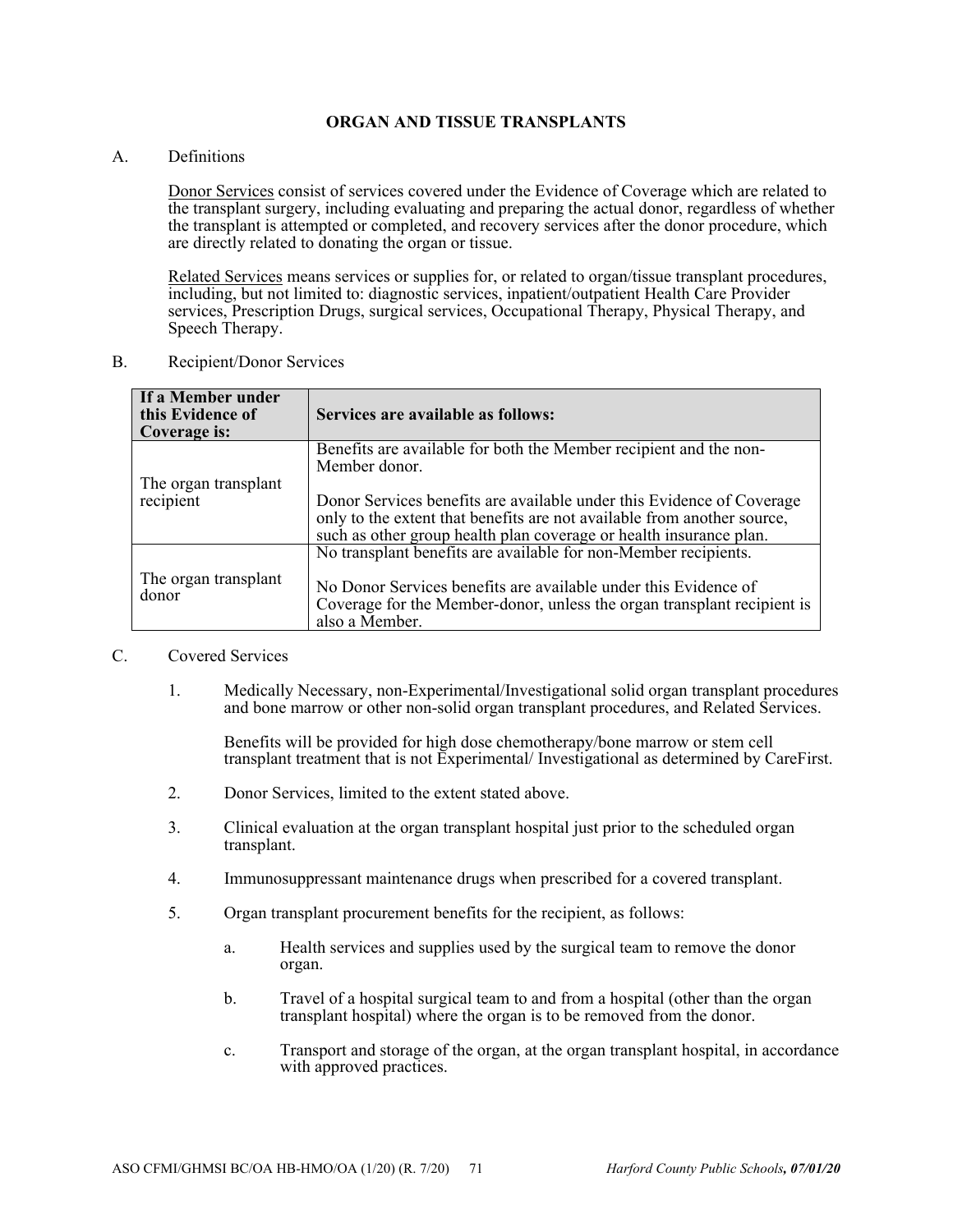- 6. Travel for the recipient and companion(s), including lodging expense (and meals), when the organ transplant hospital is over fifty  $(50)$  miles from the recipient's home. Travel is limited to transport by a common carrier, including airplane, ambulance services, or personal automobile directly to and from the organ transplant hospital where the organ transplant is performed. In order to receive travel benefits, a companion must be at least eighteen (18) years of age and be the recipient's spouse, parent, legal guardian, brother, sister, or child of the first degree. When the recipient is under eighteen (18) years of age, there may be two companions.
- D. Additional requirements

The organ transplant hospital must:

- 1. Have fair and practical rules for choosing recipients and a written contract with someone that has the legal right to procure donor organs;
- 2. Conform to all laws that apply to organ transplants; and
- 3. Be approved by CareFirst.

At least thirty (30) days before the start of a planned organ transplant the recipient's physician must give CareFirst written notice including:

- 1. Proof of Medical Necessity;
- 2. Diagnosis;
- 3. Type of surgery; and
- 4. Prescribed treatment.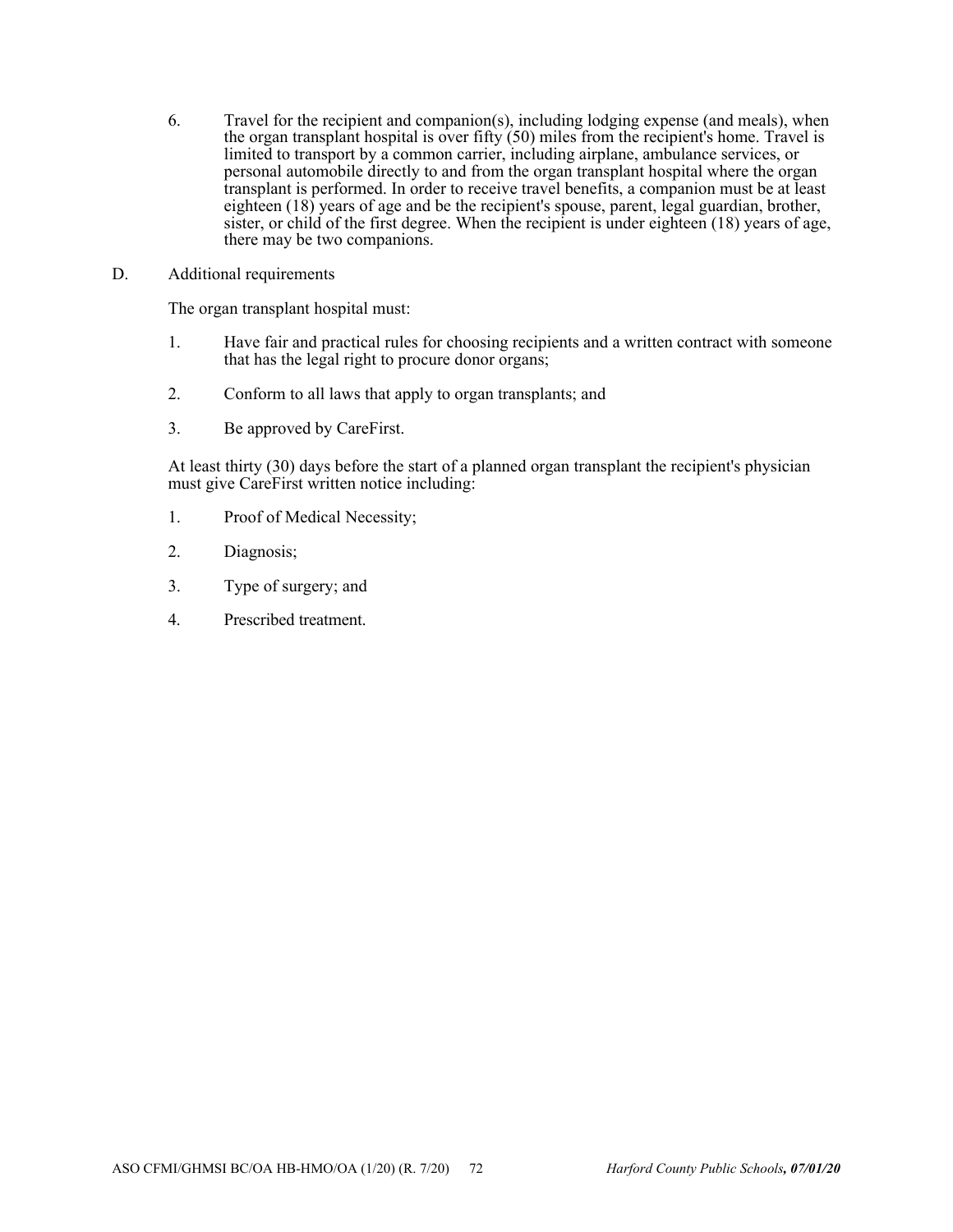## **PRESCRIPTION DRUGS**

- A. Covered Services
	- 1. Prescription Drugs dispensed in the office/place of service of a Health Care Provider.
		- a. Benefits are available for injectable Prescription Drug contraceptives and contraceptive devices approved by the FDA for use as a contraceptive, prescribed by a Health Care Provider, and dispensed in the office/place of service of a Health Care Provider.
		- b. Injectable Prescription Drugs that require administration by a Health Care Provider.
		- c. Allergenic extracts (allergy sera).
	- 2. Pharmacy-dispensed Prescription Drugs:
		- a. Benefits for Pharmacy-dispensed Prescription Drugs, intended for outpatient use, are stated in the Prescription Drug Benefits Rider.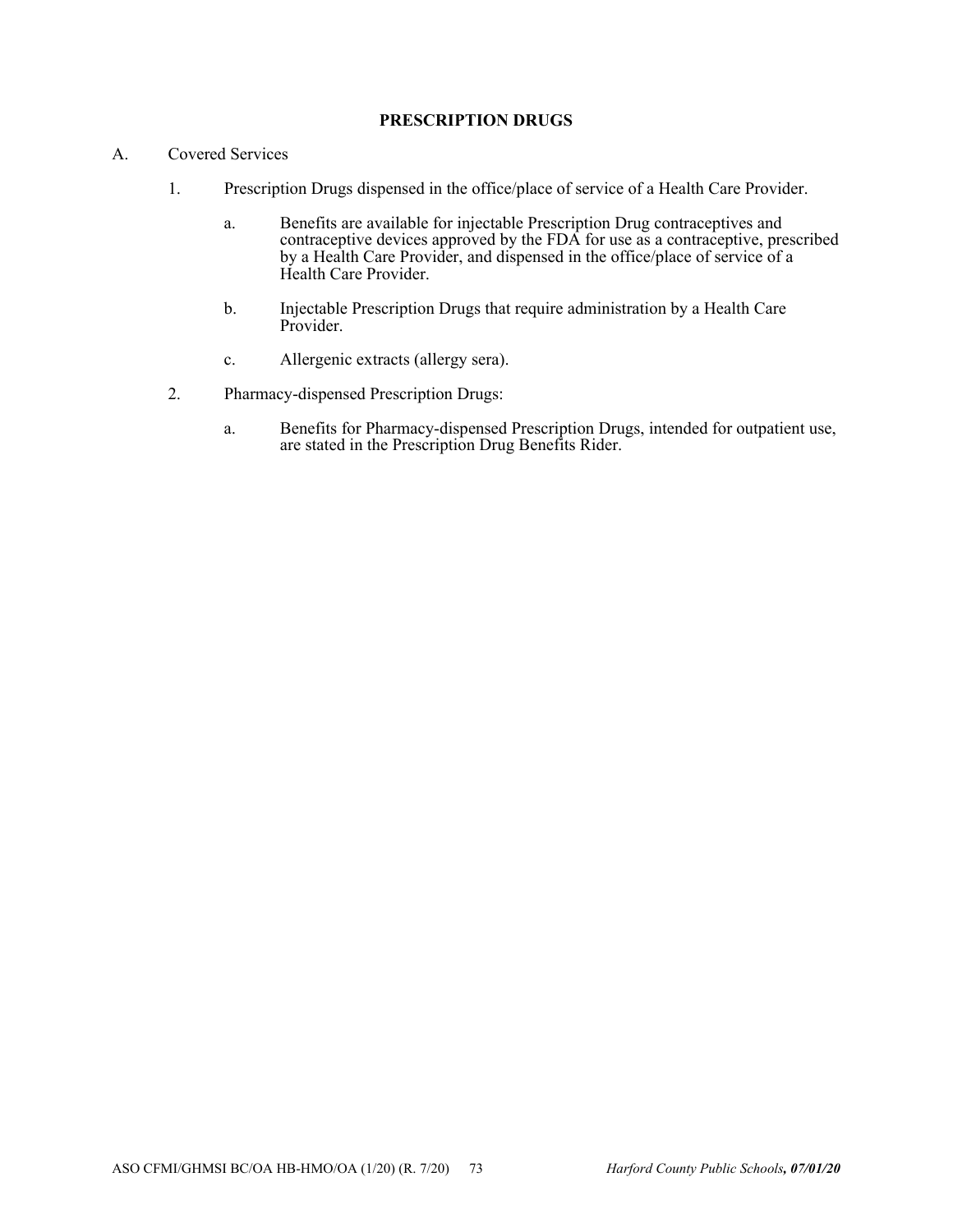## **REHABILITATIVE AND HABILITATIVE SERVICES**

## A. Covered Services

1. **Inpatient Rehabilitative Services** 

Benefits are available for inpatient Rehabilitative Services.

## 2. **Outpatient Rehabilitative Services**

Benefits are available for the following outpatient Rehabilitative Services:

- a. Occupational Therapy;
- b. Physical Therapy; and
- c. Speech Therapy.

## 3. **Cardiac Rehabilitation**

Benefits for Cardiac Rehabilitation are provided to a Member who has been diagnosed with significant cardiac disease, as defined by CareFirst, or, who, immediately preceding referral for Cardiac Rehabilitation, suffered a myocardial infarction or has undergone invasive cardiac treatment, as defined by CareFirst. All services must be Medically Necessary as determined by CareFirst in order to be covered. Services must be provided at a place of service equipped and approved to provide Cardiac Rehabilitation.

Benefits will not be provided for maintenance programs.

#### 4. **Habilitative Services (Dependent child through the end of the month in which the Member turns 19 years old)**

- a. Benefits for Habilitative services will be provided for Members until at least the end of the month in which the Member turns nineteen (19) years old.
- b. Benefits for Habilitative Services will be provided for Members, including:
	- 1) Occupational Therapy, Physical Therapy, and Speech Therapy.
	- 2) Applied Behavior Analysis services for autism or an autism spectrum disorder.

## 5. **Applied Behavior Analysis services**

Benefits are available for Applied Behavior Analysis services.

## 6. **Pulmonary Rehabilitation**

Benefits are provided to Members who have been diagnosed with significant pulmonary disease, as defined by CareFirst, or, who have undergone certain surgical procedures of the lung, as defined by CareFirst. Coverage is provided for all Medically Necessary services, as determined by CareFirst. Services must be provided at a place of service equipped and approved to provide pulmonary rehabilitation.

Benefits will not be provided for maintenance programs.

## 7. **Visual Therapy**

Benefits are available for outpatient visual therapy.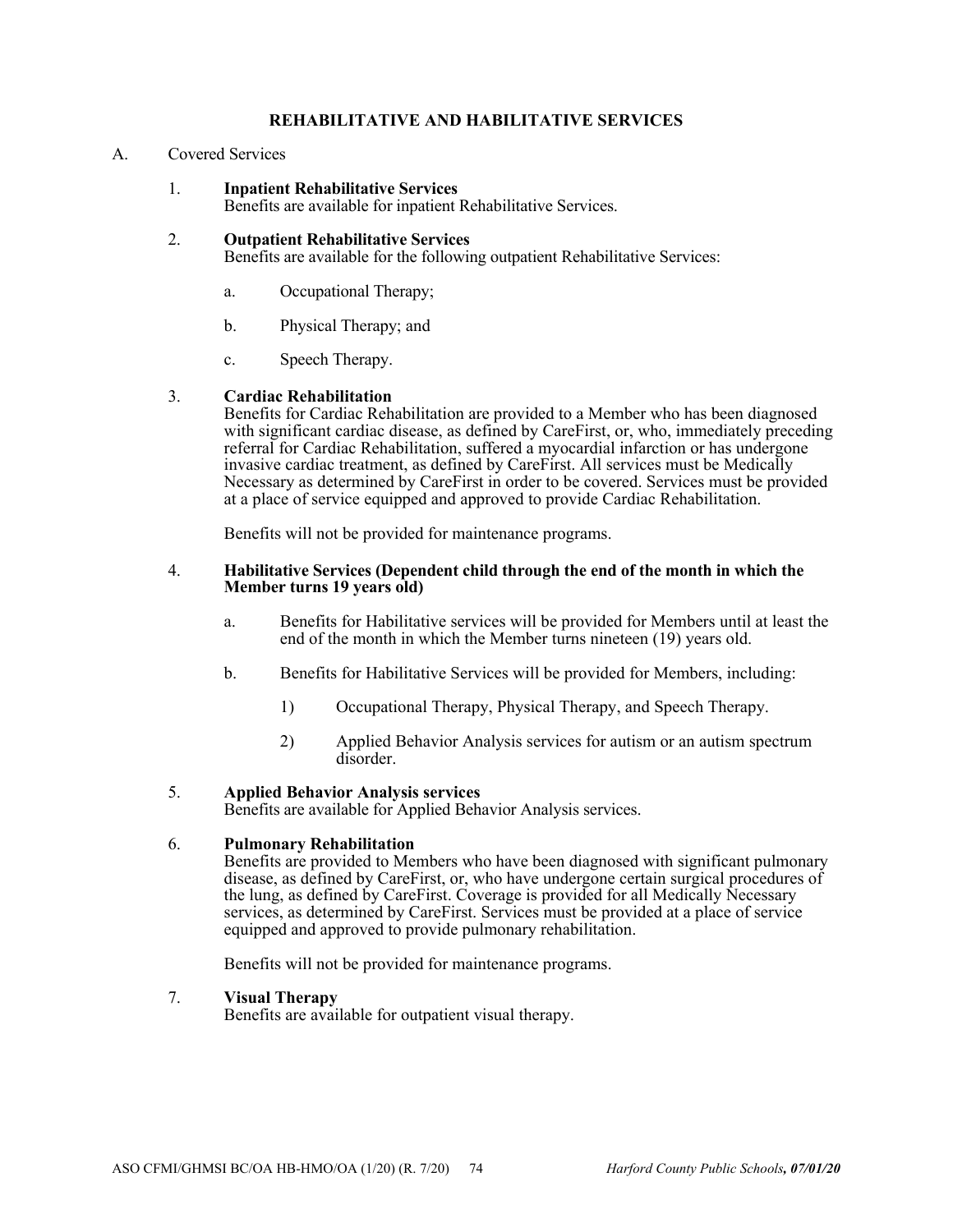## **SURGICAL TREATMENT OF MORBID OBESITY**

A. Definitions

Body Mass Index (BMI) means a practical marker used to assess the degree of obesity and is calculated by dividing the weight in kilograms by the height in meters squared.

Morbid Obesity means:

- 1. A body mass index that is greater than forty (40) kilograms per meter squared; or
- 2. Equal to or greater than thirty-five (35) kilograms per meter squared with a co-morbid medical condition, including hypertension, a cardiopulmonary condition, sleep apnea, or diabetes.

NIH means the National Institutes of Health.

B. Covered Services

Benefits are provided for the surgical treatment of Morbid Obesity, limited to adjustable gastric banding. The procedure must be recognized by the NIH as effective for the long-term reversal of Morbid Obesity and consistent with guidelines approved by the NIH and deemed Medically Necessary by CareFirst.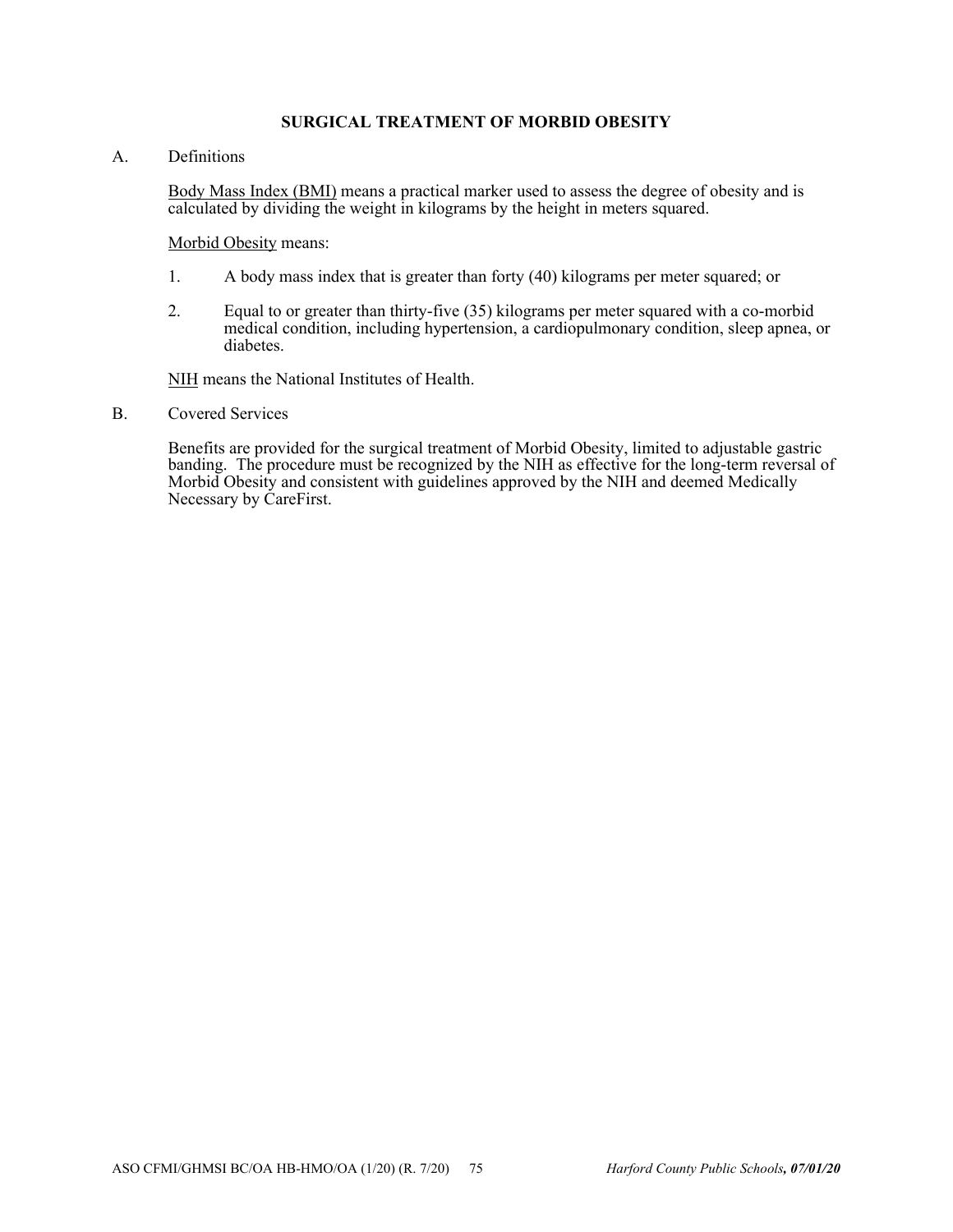#### **GENDER REASSIGNMENT SERVICES**

- A. Covered Services
	- 1. Benefits are available in accordance with recognized professional standard of medical care for transgender individuals requiring treatment for gender dysphoria, as enumerated in the most recent edition of the World Professional Association for Transgender Health Standards of Care ("WPATH Standards"), including but not limited to:
		- a. Medically Necessary gender reassignment surgical services:
			- 1) Gender reassignment surgical services are available when all the following criteria are met:
				- a) The Member is eighteen (18) years of age or older.
				- b) The Member has a confirmed diagnosis of gender dysphoria including all of the following:
					- (1) Clinically significant distress or impairment in social and occupational areas of functioning.
					- (2) The gender dysphoria is not a symptom of another mental disorder.
					- (3) The Member desires to live and be accepted as a member of the opposite sex, accompanied by the wish to make his or her body as congruent as possible with the Member's preferred gender through surgery or hormone treatment.
					- (4) A transsexual identity has been persistently present for at least two (2) years.
				- c) The Member has undergone a minimum of twelve (12) continuous months of hormone therapy recommended by a mental/behavioral Health Care Provider and under the supervision of a medical Health Care Provider over the entire twelve (12) month period (unless hormone therapy is medically contraindicated for the Member).

To satisfy this requirement, the hormone therapy may not be a prerequisite for mastectomy and the creation of a male to female chest in female-to-male Members.

- d) Documentation that the Member has completed a minimum of twelve (12) months of successful continuous full-time, real-life experience in the desired gender, across a wide span of life experiences and events that may occur throughout the period.
- e) The Member has received the following referrals for surgery:
	- (1) One (1) letter of referral from licensed mental/behavioral Health Care Provider, if the Member is seeking breast/chest surgery.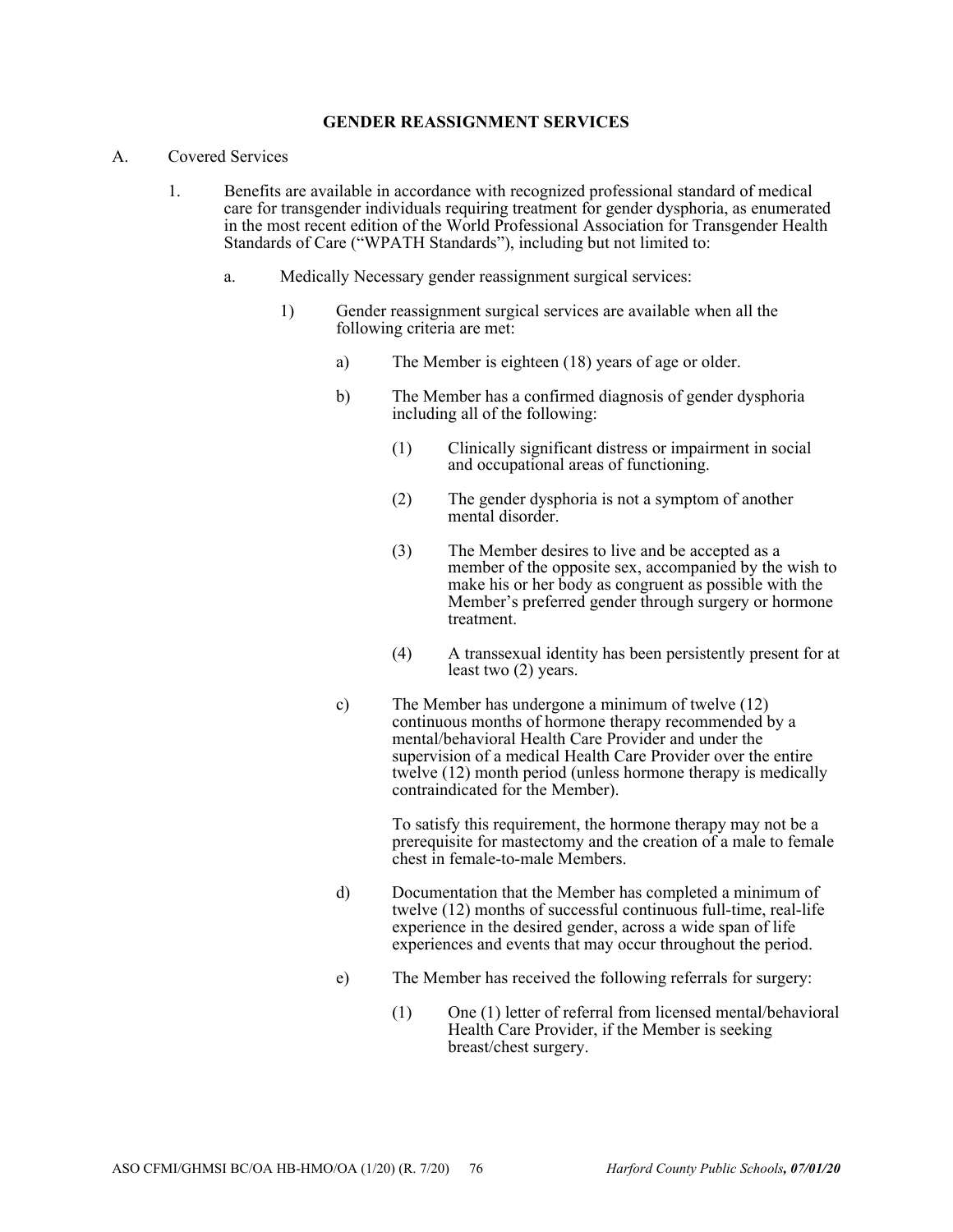- (2) Two (2) letters from qualified mental/behavioral Health Care Providers who have independently assessed the individual if the individual is seeking genital surgery.
- b. Hormone therapy.
- 2. Benefits otherwise available under this Evidence of Coverage, as appropriate to the Member's anatomy, including but not limited to, gender-specific cancer screenings, preventive services, diagnostic services, and medical care and consultations.
- B. Limitations
	- 1. Benefits are not available for Cosmetic surgery.
	- 2. Benefits are not available for reversal of gender reassignment surgery.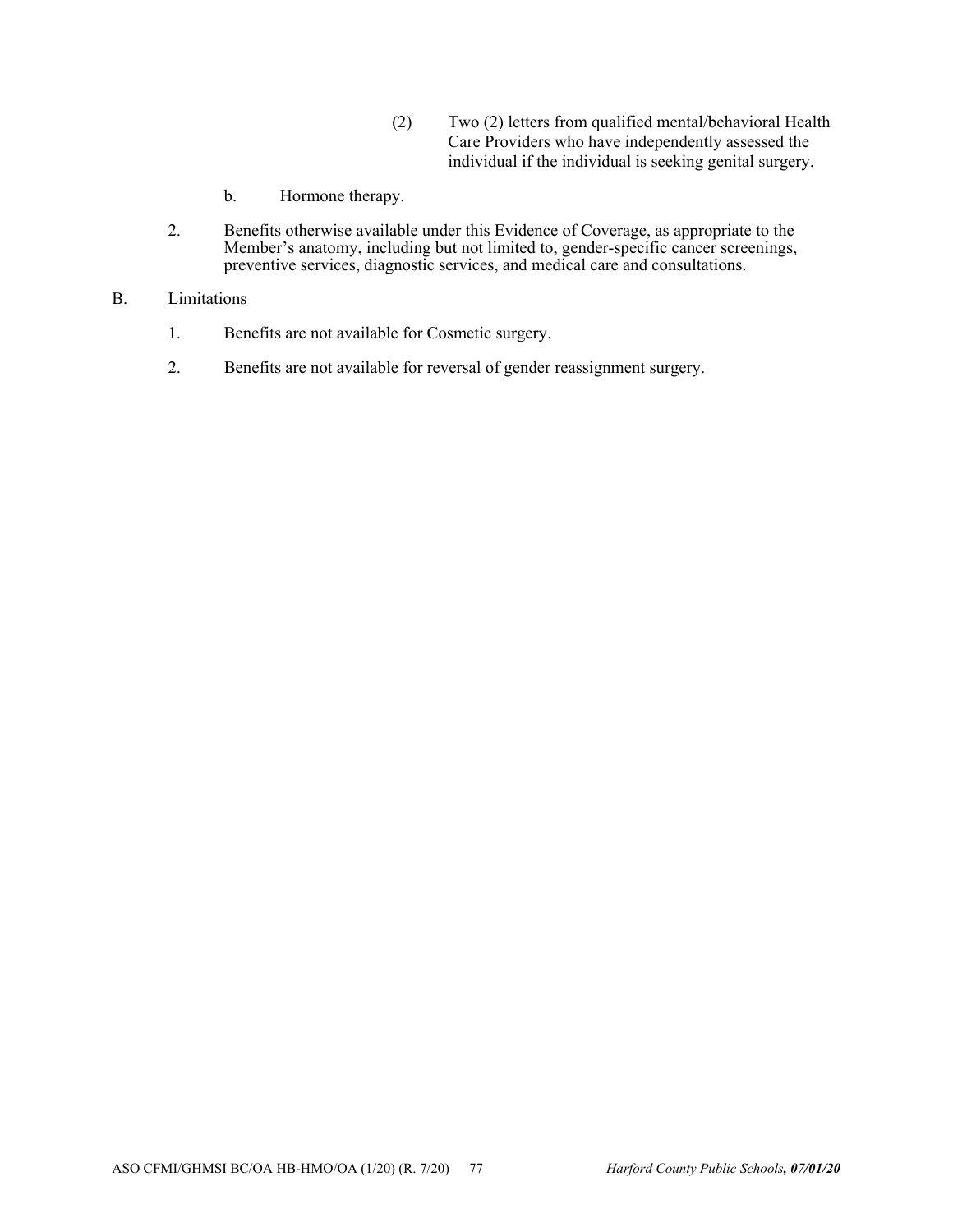## **VISION CARE SERVICES: Routine Vision Exam**

CareFirst has contracted with Davis Vision, Inc., a national provider of Vision Care services, to administer Vision Care benefits. Davis Vision, Inc. is an independent company and administers Vision Care services on behalf of CareFirst.

Davis Vision, Inc. has special agreements with optometrists and ophthalmologists to provide Vision Care benefits to Members. These optometrists and ophthalmologists are Contracting Providers. If a Member chooses to obtain Vision Care from a Contracting Provider, the cost to the Member is lower than if the Member chooses a Non-Contracting Provider for which out-of-network benefits are provided.

Hereafter, for purposes of Vision Care, references to CareFirst shall also include Davis Vision, Inc.

#### A. Definitions

Allowed Benefit, for purposes of Vision Care, means:

- 1. For a Contracting Provider, the Allowed Benefit for a covered service is the lesser of:
	- a. The actual charge; or
	- b. The amount allowed for the service in effect on the date that the service is rendered.

The benefit is payable to the Contracting Provider and is accepted as payment in full, except for any applicable Member payment amounts, as stated in the Schedule of Benefits.

2. For a Non-Contracting Provider, the Allowed Benefit for a covered service will be determined in the same manner as the Allowed Benefit to a Contracting Provider.

The benefit is payable to the Subscriber or to the Non-Contracting Provider, at the discretion of CareFirst. If CareFirst pays the Subscriber, it is the Member's responsibility to pay the Non-Contracting Provider. Additionally, the Member is responsible for any applicable Member payment amounts, as stated in the Schedule of Benefits, and for the difference between the Allowed Benefit and the Non-Contracting Provider's actual charge.

Benefit Period means the period of time during which covered Vision Care benefits are eligible for payment. The Benefit Period is on a contract year basis.

Contracting Provider means any optometrist or ophthalmologist licensed as such by the duly constituted authority in the jurisdiction in which Vision Care is rendered when acting within the scope of such license; and that has contracted with Davis Vision, Inc. to provide Vision Care services on behalf of CareFirst. The Member should contact Davis Vision, Inc. for the current list of Contracting Providers.

Non-Contracting Provider means any optometrist or ophthalmologist licensed as such by the duly constituted authority in the jurisdiction in which Vision Care is rendered when acting within the scope of such license; and who does not have an agreement with Davis Vision, Inc. for the rendering of Vision Care services on behalf of CareFirst. A Non-Contracting Provider under this section may or may not have contracted with CareFirst.

Vision Care means those services for which benefits are provided under this section.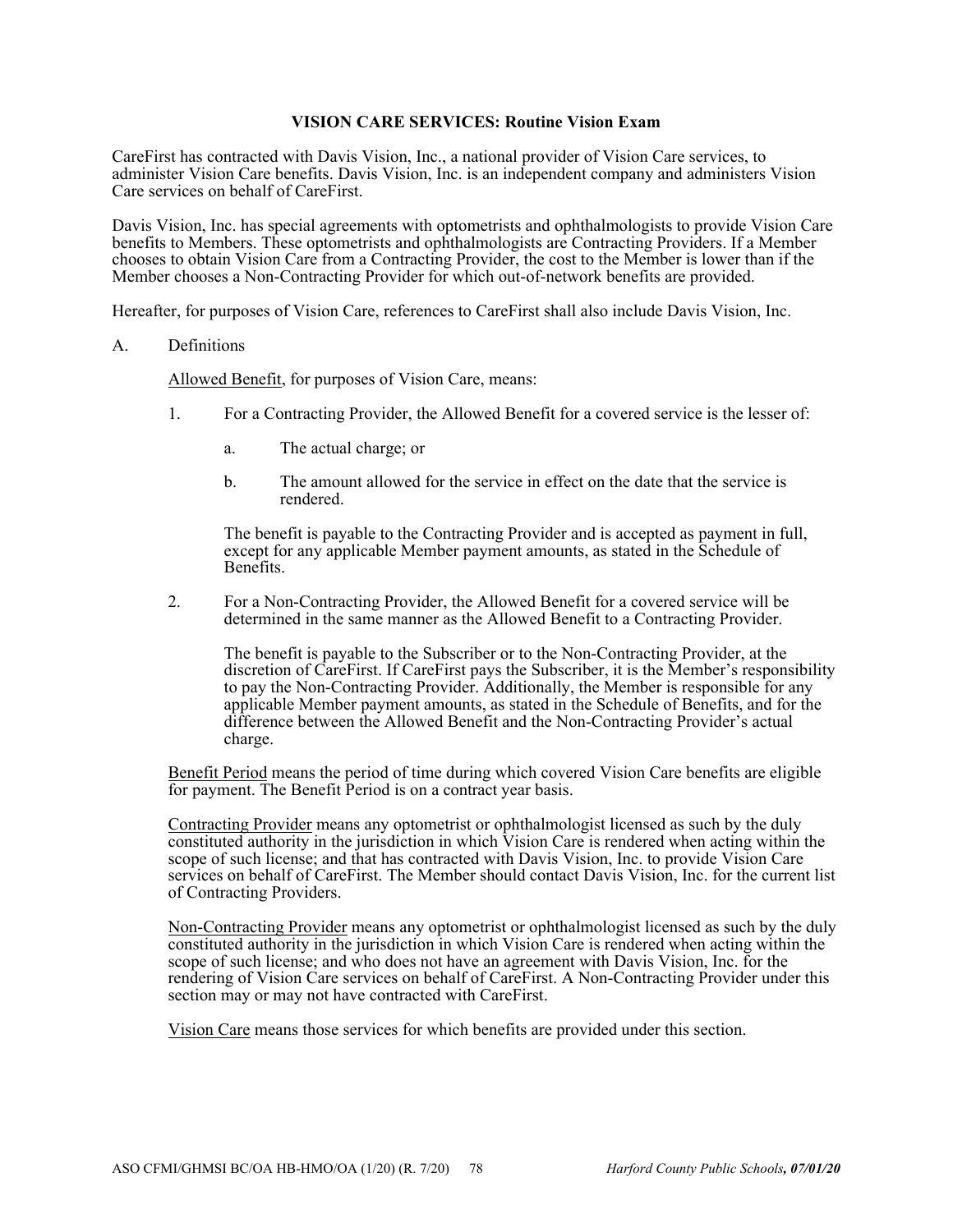## B. Covered Services

One vision examination per Benefit Period which may include, but is not limited to:

- 1. Case history;
- 2. External examination of the eye and adnexa;
- 3. Ophthalmoscopic examination;
- 4. Determination of refractive status;
- 5. Binocular balancing test;
- 6. Tonometry test for glaucoma;
- 7. Gross visual field testing;
- 8. Color vision testing;
- 9. Summary finding; and
- 10. Recommendation, including prescription of corrective lenses.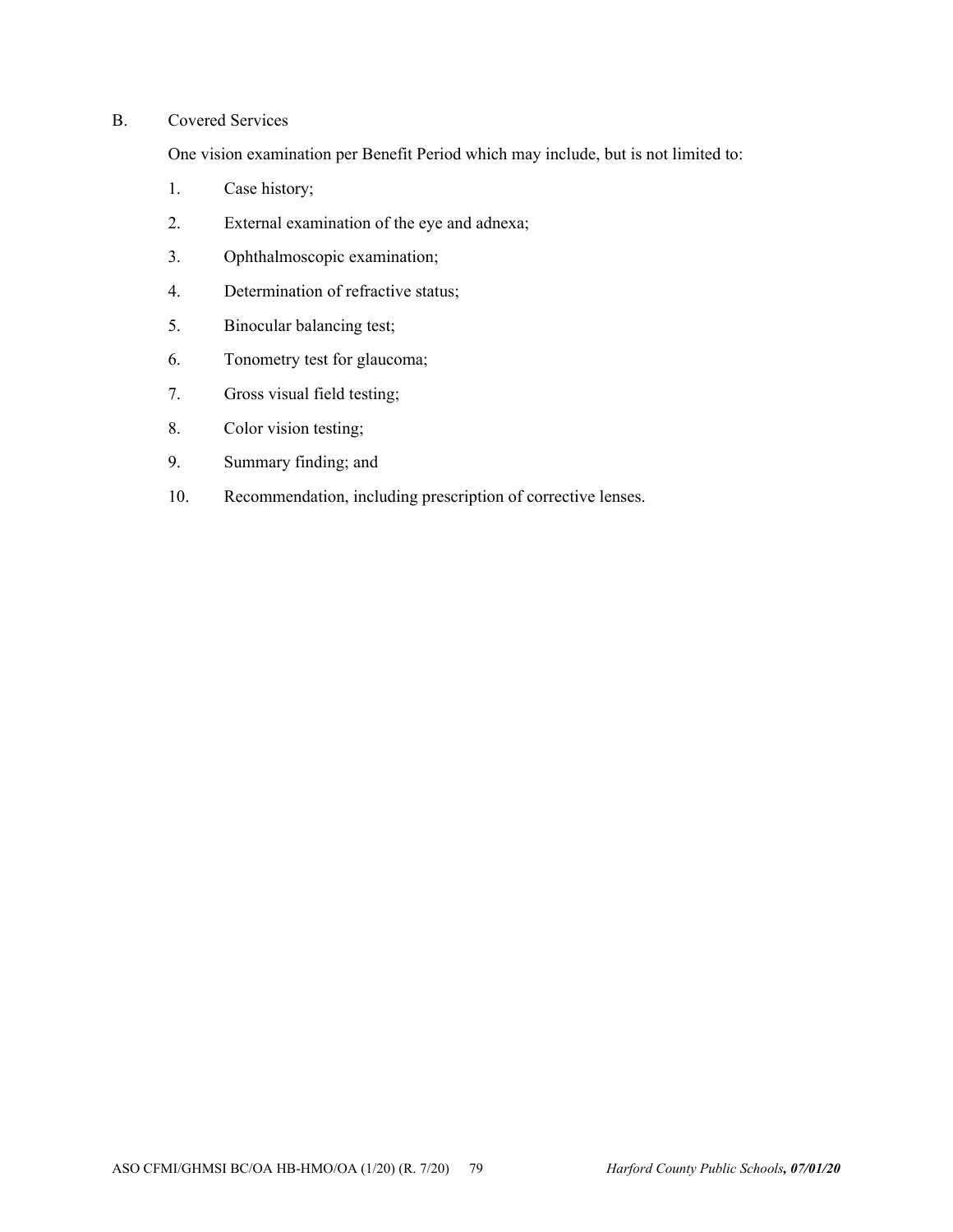## **EXCLUSIONS**

This section lists services or conditions for which benefits are not available under this Evidence of Coverage.

CareFirst will not provide a benefit for:

- Any service, supply or item that is not Medically Necessary. Although a service may be listed as covered, benefits will be provided only if the service is Medically Necessary as determined by CareFirst.
- Any care and/or services provided to a Member by a Provider who is not a Contracting Provider, unless the Member is referred by a Contracting Provider or written prior authorization is specifically obtained from CareFirst. This exclusion does not apply to Emergency Services, Urgent Care, followup care after Emergency Services.
- Any mental health and substance use disorder services not rendered by the mental health and Substance Use administrator.
- Services that are not described as Covered Services or that do not meet all other conditions and criteria for coverage, as determined by CareFirst.
- Services that are Experimental/Investigational or not in accordance with accepted medical or psychiatric practices and standards in effect at the time the service in question is rendered, as determined by CareFirst.
- Services or supplies received at no charge to a Member in any federal hospital, or through any federal, state or local governmental agency or department, or not the legal obligation of the Member, or where the charge is made only to insured persons.

This exclusion does not apply to:

- 1. Medicaid;
- 2. Benefits provided in any state, county, or municipal hospital in or out of the state of Maryland;
- 3. Care received in a Veteran's hospital unless the care is rendered for a condition that is a result of a Member's military service.
- Routine, palliative, or cosmetic foot care (except for conditions determined by CareFirst to be Medically Necessary), including: flat foot conditions, supportive devices for the foot, treatment of subluxations of the foot, care of corns, bunions (except capsular or bone surgery), calluses, toe nails, fallen arches, weak feet, chronic foot strain, and symptomatic complaints of the feet.
- Routine dental care such as services, supplies, or charges directly related to the care, restoration, removal or replacement of teeth, the treatment of disease of the teeth, gums or structures directly supporting or attached to the teeth. These services may be covered under a separate rider purchased by the Group and attached to the Evidence of Coverage.
- Cosmetic services (except for Mastectomy—Related Services and services for cleft lip or cleft palate or both).
- Treatment rendered by a Health Care Provider who is the Member's parent, child, grandparent, grandchild, sister, brother, great grandparent, great grandchild, aunt, uncle, niece, or nephew or resides in the Member's home.
- All non-prescription drugs, medications, and biologicals, routinely obtained and self-administered by the Member, unless otherwise a Covered Service.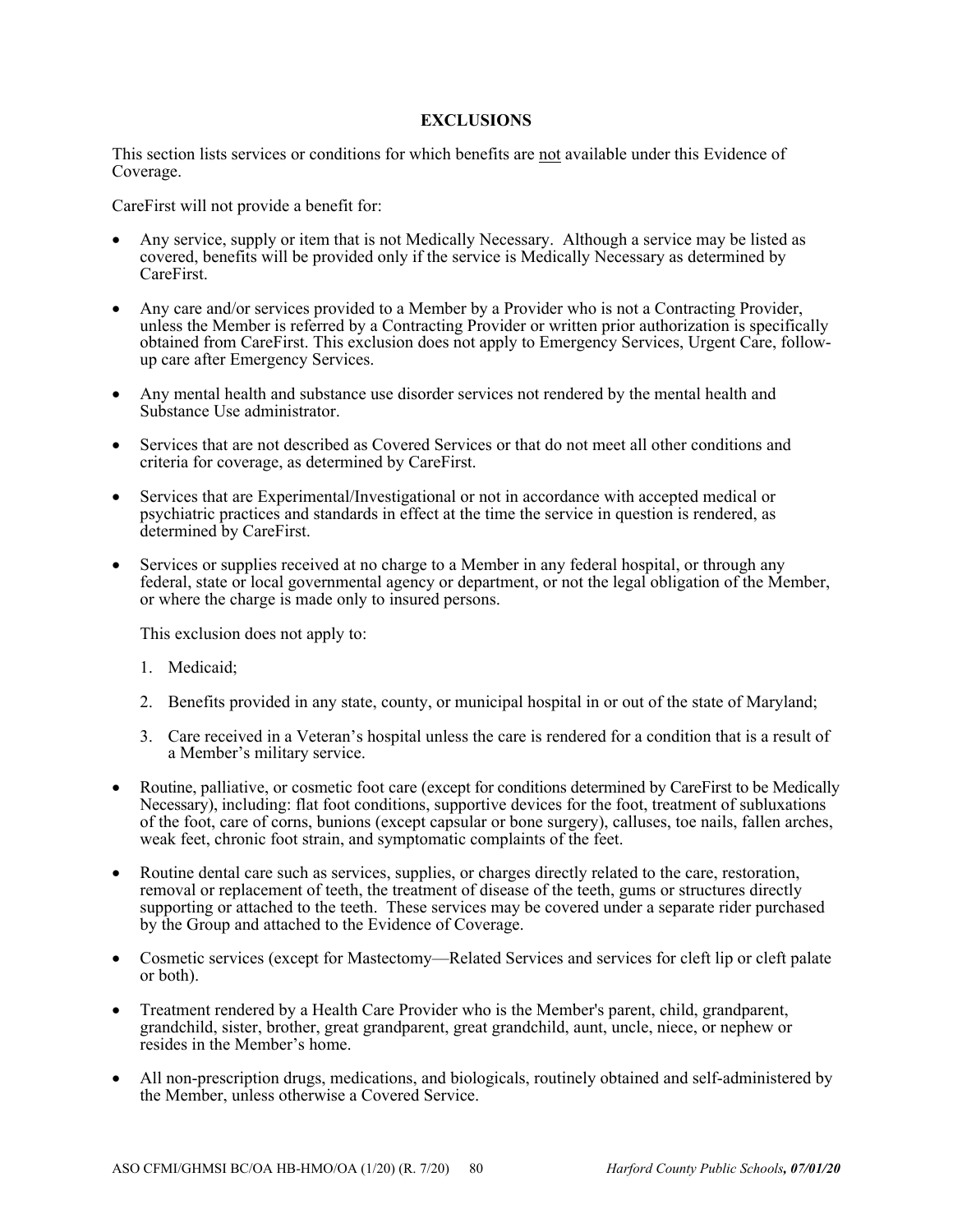- All Over-the-Counter items and supplies, routinely obtained and self-administered by the Member including, but not limited to: non-prescription eye wear; cosmetics or health and beauty aids; food and nutritional items; support devices; non-medical items; first aid and miscellaneous medical supplies (whether disposable or durable); personal hygiene supplies; incontinence supplies; and Overthe-Counter solutions, except for Over-the-Counter medication or supply dispensed under a written prescription by a health care provider that is identified in the current recommendations of the United States Preventive Services Task Force that have in effect a rating of "A" or "B".
- Lifestyle improvements, including, but not limited to health education classes and self-help programs, except as stated in the Description of Covered Services.
- Fees or charges relating to fitness programs, weight loss or weight control programs, physical conditioning, exercise programs, use of passive or patient-activated exercise equipment other than Medically Necessary and approved pulmonary rehabilitation programs.
- Medical or surgical treatment or regimen for reducing or controlling weight for morbid obesity, unless otherwise specified in the Description of Covered Services.

These exclusions do not apply to the treatment of childhood obesity, as required by the Patient Protection and Affordable Care Act.

- Routine eyeglasses or contact lenses. These services may be covered under a separate rider purchased by the Group and attached to the Evidence of Coverage.
- Medical or surgical treatment of myopia or hyperopia. Coverage is not provided for radial keratotomy and any other forms of refractive keratoplasty, or any complications.
- Services furnished as a result of a referral prohibited by law.
- Any recreational activity intended as a rehabilitative service. This includes, but is not limited to: sports, games, horseback riding, and athletic training, even though such services may have therapeutic value or be provided by a Health Care Provider.
- Non-medical Health Care Provider services, including, but not limited to:
	- 1. Telephone consultations, charges for failure to keep a scheduled visit, completion of forms, copying charges or other administrative services provided by the Health Care Provider or his/her staff.
	- 2. Administrative fees charges by a Health Care Provider to a Member to retain the Health Care Provider's medical practices services, e.g., "concierge fees" or boutique medical practice membership fees. Benefits under this Evidence of Coverage are limited to Covered Services rendered to a Member by a Health Care Provider.
- Educational therapies intended to improve academic performance.
- Vocational rehabilitation and employment counseling.
- Services related to an excluded service (even if those services or supplies would otherwise be Covered Services) except General Anesthesia & Associated Hospital or Ambulatory Surgical Facility Services for Dental Care.
- Separate billings for health care services or supplies furnished by an employee of a Contracted Health Care Provider which are normally included in the Contracted Health Care Provider's charges and billed for by them.
- Services that are non-medical in nature, including, but not limited to personal hygiene, Cosmetic and convenience items, including, but not limited to, air conditioners, humidifiers, exercise equipment, elevators or ramps.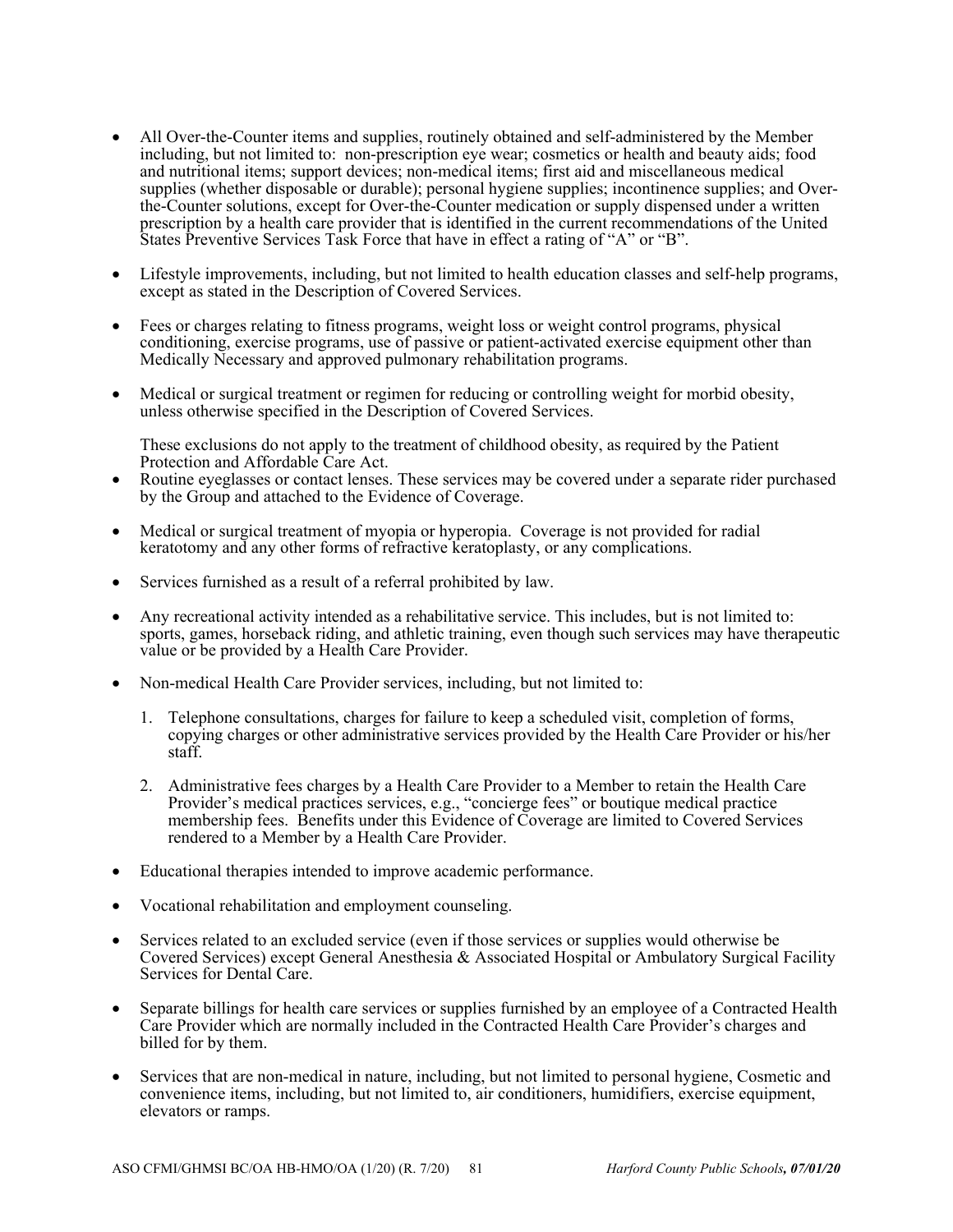- Personal comfort items, even when used by a member in an inpatient hospital setting, such as telephones, televisions, guest trays, or laundry charges.
- Custodial, personal, or domiciliary care that is provided to meet the activities of daily living; e.g., bathing, toileting, and eating (care which may be provided by persons without professional medical skills or training).
- Treatment of sexual dysfunctions or inadequacies, including, but not limited to surgical implants for impotence, medical therapy and psychiatric treatment.
- Self-care or self-help training designed to enable a member to cope with a health problem or to modify behavior for improvement of general health unless otherwise stated.
- Services intended to increase the intelligence quotient (IQ) of Members with an intellectual disability or to provide cure for primary developmental disabilities, if such services do not fall within generally accepted standards of medical care.
- Services for the purpose of controlling or overcoming delinquent, criminal, or socially unacceptable behavior unless deemed Medically Necessary by CareFirst.
- Milieu care or in-vivo therapy: care given to change or control the environment, supervision to overcome or control socially unacceptable behavior, or supervised exposure of a phobic individual to the situation or environment to which an abnormal aversion is related.
- Services related to human reproduction other than specifically described in this Evidence of Coverage including, but not limited to maternity services for surrogate motherhood or surrogate uterine insemination, unless the surrogate mother is a Member.
- Blood products and whole blood when donated or replaced.
- Oral surgery, dentistry or dental processes unless otherwise stated, including removal or replacement of teeth, crowns, bridges, implants, orthodontics except cleft palate, the operation or treatment for the fitting or wearing of dentures, periodontal therapy, direct or indirect restorations (fillings) root canal therapy, treatment of dental cysts and abscesses.
- Premarital exams.
- Services performed or prescribed by or under the direction of a person who is not a Health Care Provider.
- Services performed or prescribed by or under the direction of a person who is acting beyond his/her scope of practice.
- Services provided through a dental or medical department of an employer; a mutual benefit association, a labor union, a trust, or a similar entity.
- Services rendered or available under any Workers' Compensation or occupational disease, or employer's liability law, or any other similar law, even if a Member fails to claim benefits. Exclusions to these laws exist for partnerships, sole proprietorships and officers of closed corporations. If a Member is exempt from the above laws, the benefits of this Evidence of Coverage will be provided for Covered Services.
- Services provided or available through an agent of a school system in response to the requirements of the Individuals With Disabilities Education Act and Amendments, or any similar state or federal legislation mandating direct services to disabled students within the educational system, even when such services are of the nature that they are Covered Services when provided outside the educational domain.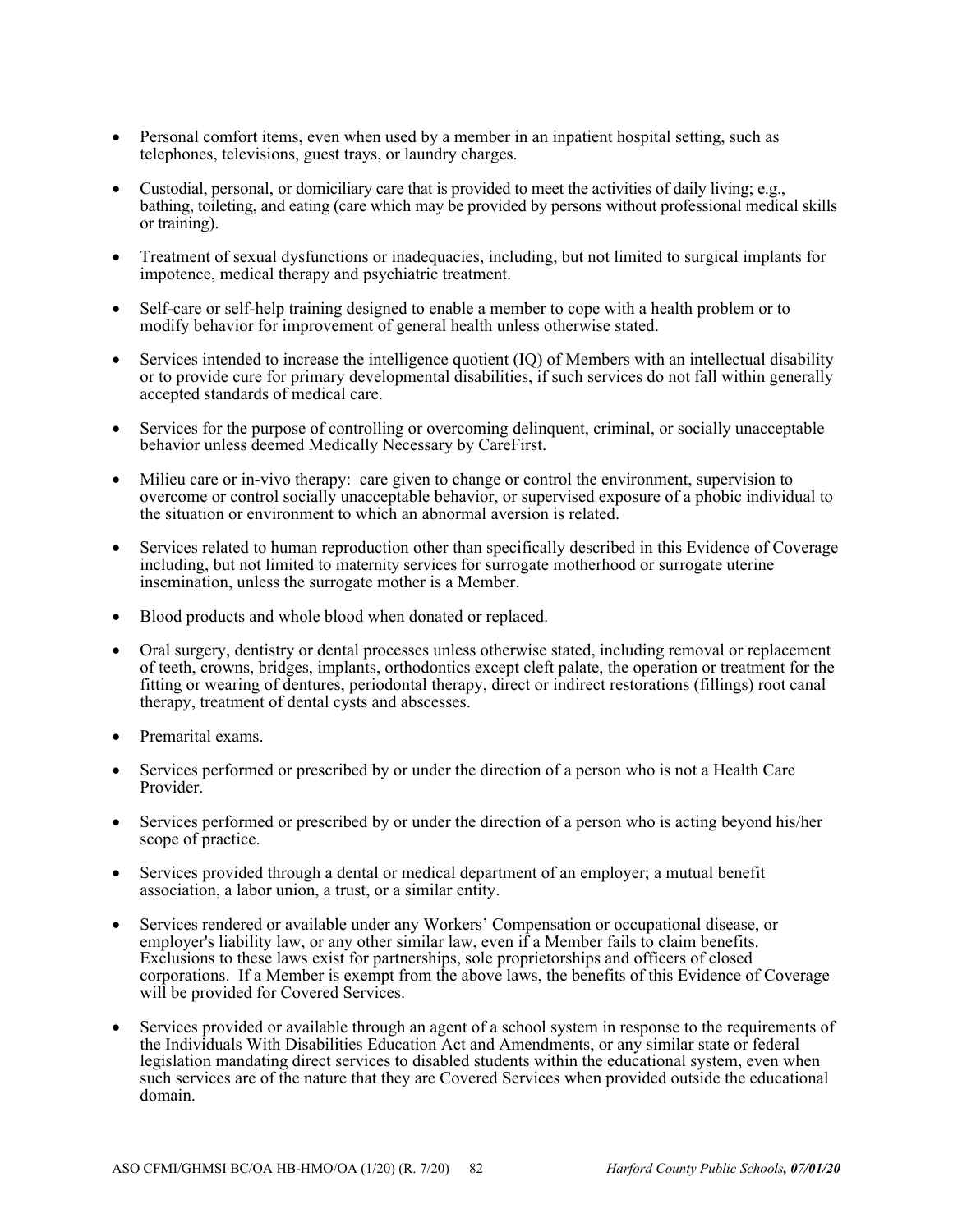- Any illness or injury caused by war (a conflict between nation states), declared or undeclared, including armed aggression.
- Exams and related services, and completion of forms, required solely for: employment, preemployment screening, insurance, foreign travel, travel requirements, school, camp admissions/scouting programs, participation in sports activities (sports physicals), pre-adoption, adoption, pre-foster parenting, foster parenting, admission to old age home, driving license including commercial driving license, handicapped tag documentation, immigration and naturalization, marriage, prison, disability examination, FMLA verification, Workers' Compensation, attorney forms, or attendance for issue of medical certificates.
- Immunizations solely for foreign travel.
- Charges used to satisfy a Member's dental care, Prescription Drug, or vision care benefits deductible, if applicable, or balances from any such programs.
- Financial and/or legal services.
- Dietary or nutritional counseling.
- Hearing care, except as stated in the Description of Covered Services.
- Tinnitus maskers, purchase, examination, or fitting of Hearing Aids, except as stated in the Description of Covered Services.
- Services solely required or sought on the basis of a court order or as a condition of parole or probation unless authorized or approved by CareFirst.
- Work Hardening Programs. Work Hardening Programs are highly specialized rehabilitation programs designed to simulate workplace activities and surroundings in a monitored environment with the goal of conditioning the participant for a return to work.

## **The following exclusions are specific to the corresponding services listed in the Description of Covered Services.**

CareFirst will not provide a benefit for:

## **Ambulance (Non-Emergency) Services**

 Except Medically Necessary, non-emergency ambulance services, travel whether or not recommended by a Health Care Provider. Additional limited travel benefits related to an organ transplant may be covered, if stated in the Description of Covered Services.

## **Emergency Services and Urgent Care**

 Except for covered ambulance services, travel, including travel required to return to the Service Area, whether or not recommended by a Health Care Provider. Additional limited travel benefits related to an organ transplant may be covered, if stated in the Description of Covered Services.

# General anesthesia and associated hospital or ambulatory surgical facility services for dental care<br>
• Dental care for which general anesthesia is provided.

## **Home Health Care**

- Rental or purchase of renal dialysis equipment and supplies.
- "Meals-on-Wheels" type food plans.
- Domestic or housekeeping services.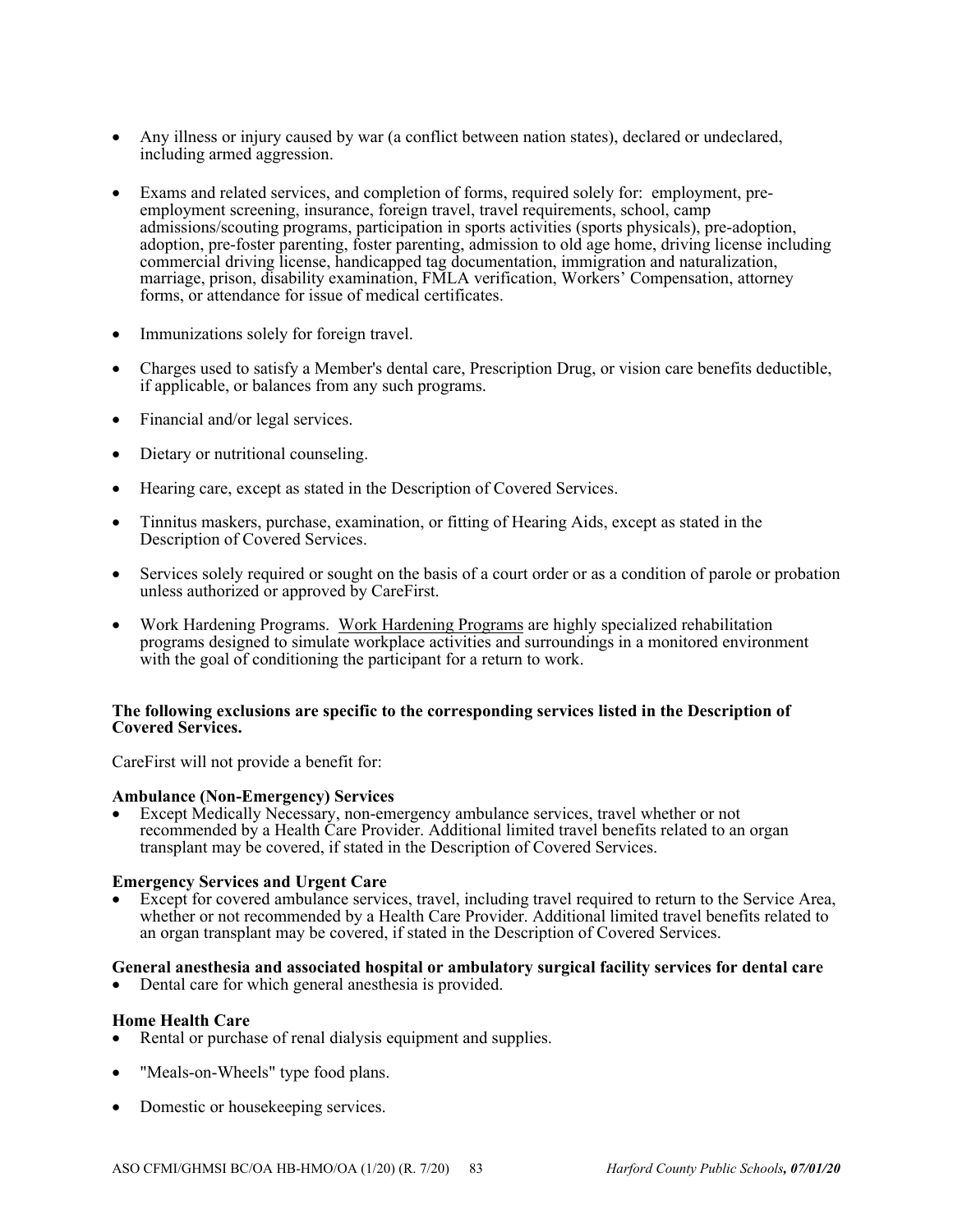- Care that, after training by skilled personnel, can be rendered by a non-Health Care Provider, such as one of the Member's family or a friend (changing dressings for a wound is an example of such care).
- Services in the Member's home if it is outside the Service Area.

## **Hospice care**

- Any services other than palliative treatment.
- Rental or purchase of renal dialysis equipment and supplies.
- Domestic or housekeeping services.
- "Meals on Wheels" or similar food arrangements.
- Services in the Member's home if it is outside the Service Area.

## **Infertility Services: Artificial Insemination and Intrauterine Insemination (AI/IUI)**

- For all Members, no AI/IUI benefits are available when the Member or spouse has undergone elective sterilization with or without reversal.
- For all Members, no AI/IUI benefits are available when a surrogate or gestational carrier is used.
- For all Members, no AI/IUI benefits are available when the service involves the use of donor embryo(s).
- For all Members, no benefits are available for the cryopreservation, storage, and/or thawing of sperm, oocytes, or embryo(s) related to AI/IUI.
- For all Members, no benefits are available for the cost of donor sperm or donor oocytes.
- For a Member whose spouse is of the opposite sex, no AI/IUI benefits are available when the service involves the use of donor oocytes or donor sperm.
- For a Member whose spouse is of the opposite sex, no benefits are available for the collection of the Member's spouse's sperm if the Member's spouse is not a Member.
- For a Member whose spouse is of the same sex, no AI/IUI benefits are available when the service involves the use of donor oocytes.
- For AI/IUI, benefits will not be provided for any self-administered fertility drug (including Over-the-Counter medications) that are neither covered under the Prescription Drug Benefits Rider (if one is attached to this Evidence of Coverage) nor listed as a Covered Service in the Description of Covered Services.

## **Infertility Services: In-Vitro Fertilization (IVF)**

- For all Members, no IVF benefits are available when the Member or spouse has undergone elective sterilization with or without reversal.
- For all Members, no IVF benefits are available when any surrogate or gestational carrier is used.
- For all Members, no IVF benefits are available when the service involves the use of donor embryo(s).
- For all Members, no benefits are available for the cryopreservation, storage, and/or thawing of sperm, oocytes, or embryo(s) related to IVF.
- For all Members, no benefits are available for the cost of donor sperm or donor oocytes.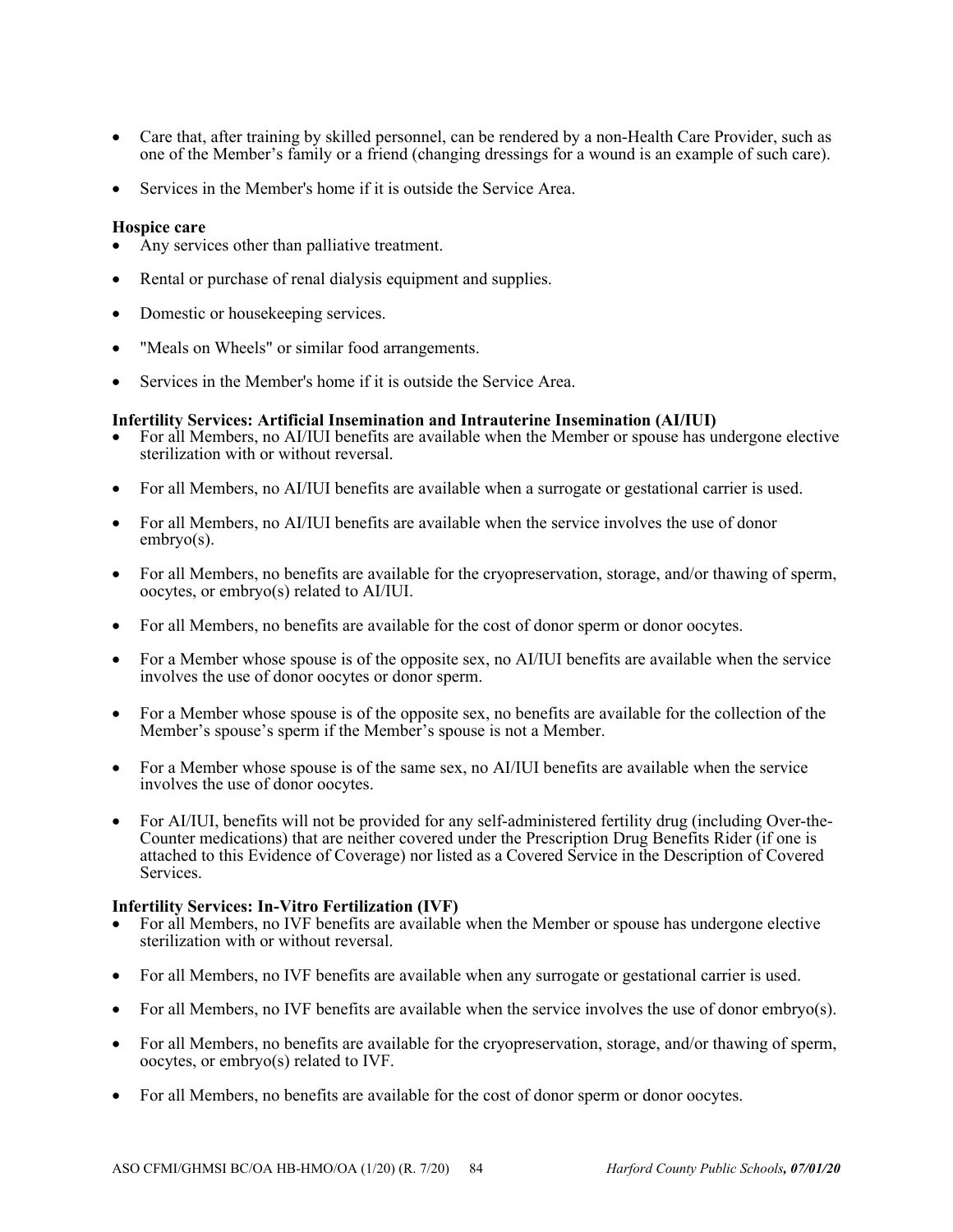- For a Member whose spouse is of the opposite sex, no IVF benefits are available when the service involves the use of donor oocytes or donor sperm, except as stated in the Description of Covered Services.
- For a Member whose spouse is of the opposite sex, no benefits are available for the collection of the Member's spouse's sperm if the Member's spouse is not a Member.
- For a Member whose spouse is of the same sex, no IVF benefits are available when the service involves the use of donor oocytes, except as stated in the Description of Covered Services.
- For IVF, benefits will not be provided for any self-administered fertility drug (including Over-the-Counter medications) that are neither covered under the Prescription Drug Benefits Rider (if one is attached to this Evidence of Coverage) nor listed as a Covered Service in the Description of Covered Services.

## **Inpatient/outpatient Health Care Provider services**

- Medical care for inpatient stays that are primarily for any diagnostic service and/or observation.
- Medical care for inpatient stays that are primarily for Rehabilitative Services, except as stated in the Description of Covered Services.
- A private room, when the hospital has semi-private rooms (CareFirst will base payment on the average semi-private room rate).
- Acupuncture
- Private Duty Nursing.
- Procedures to reverse sterilization.

## **Medical Devices and Supplies**

- Cranial molding orthoses for positional/deformational/non-synostotic plagiocephaly or brachycephaly.
- Durable Medical Equipment or supplies associated or used in conjunction with non-covered items or services.
- Food and formula consumed as sole source or supplemental nutrition except as stated in the Description of Covered Services.

## **Mental health and substance use disorder services, including behavioral health treatment**

- Marital counseling.
- Wilderness programs.
- Boarding schools.

## **Organ and tissue transplants**

- Any and all services for or related to any organ transplants except those deemed Medically Necessary and non-Experimental/Investigational by CareFirst.
- Any organ transplant or procurement done outside the continental United States.
- An organ transplant relating to a condition arising from and in the course of employment.
- Organ and tissue transplant Covered Services if there are research funds to pay for the Covered Services.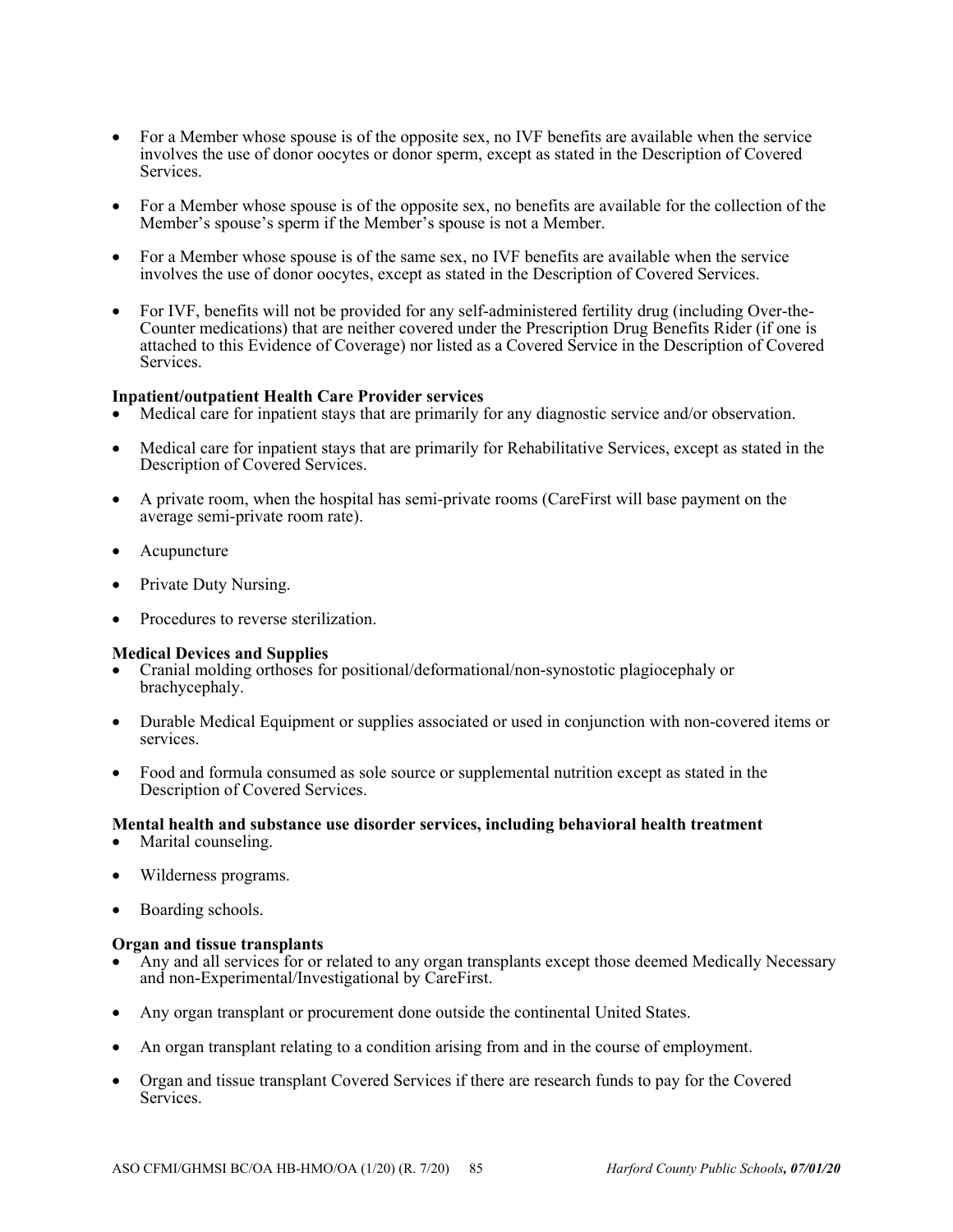Expenses Incurred for the location of a suitable donor; e.g., search of a population or mass screening.

## **Prescription Drugs**

- Outpatient Prescription Drugs. Prescription Drug benefits for a Member may be covered under a separate rider purchased by the Group and attached to the Evidence of Coverage.
- Routine immunizations and boosters (except as stated in the Description of Covered Services, Preventive and Wellness Services).
- Administration of injectable Prescription Drugs by a Health Care Provider (see Description of Covered Services, Inpatient/Outpatient Health Care Provider Services).

## **Rehabilitative and Habilitative Services**

- Services delivered through early intervention and school services.
- Habilitative Services for a Member after the last day the month in which the Member turns 19 years old.

## **Transgender Services**

- Cosmetic surgery.
- Reversal of gender reassignment surgery.

#### **Vision Care services: routine vision exam**

- Diagnostic services, except as stated in the Description of Covered Services.
- Prescription Drugs except as may be necessary for a vision exam.
- Orthoptics, vision training and low vision aids.
- Vision Care services for cosmetic use.
- Frames, lenses, sunglasses, or contact lenses.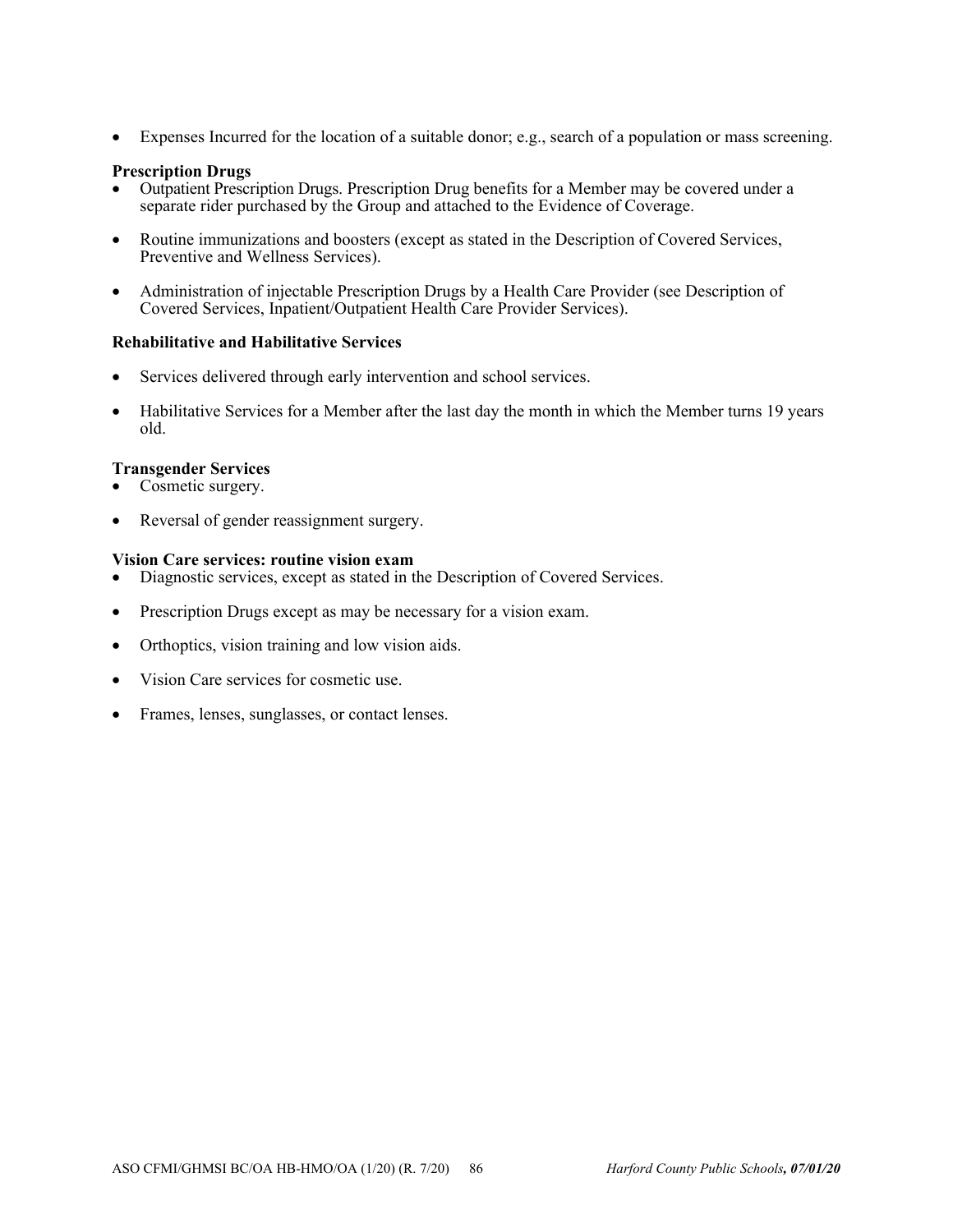| <b>ELIGIBILITY</b>                                                                                                                                |                                                                                                                                                                                                                                                                                                                                                                                                                                                                                                                                                                                                                                                                                                                                                                                                                                             |                                       |
|---------------------------------------------------------------------------------------------------------------------------------------------------|---------------------------------------------------------------------------------------------------------------------------------------------------------------------------------------------------------------------------------------------------------------------------------------------------------------------------------------------------------------------------------------------------------------------------------------------------------------------------------------------------------------------------------------------------------------------------------------------------------------------------------------------------------------------------------------------------------------------------------------------------------------------------------------------------------------------------------------------|---------------------------------------|
| The following persons meeting the eligibility requirements established by the Group are eligible for benefits under<br>this Evidence of Coverage: |                                                                                                                                                                                                                                                                                                                                                                                                                                                                                                                                                                                                                                                                                                                                                                                                                                             |                                       |
| Subscriber                                                                                                                                        | A person eligible under guidelines defined by the Group including Medicare-eligible retiree<br>under the terms of the Group's retirement program, as amended from time to time who was<br>covered as a wage-earning employee before retirement.                                                                                                                                                                                                                                                                                                                                                                                                                                                                                                                                                                                             |                                       |
| Spouse                                                                                                                                            | Coverage for a Dependent spouse is available.                                                                                                                                                                                                                                                                                                                                                                                                                                                                                                                                                                                                                                                                                                                                                                                               |                                       |
| Domestic<br>Partner                                                                                                                               | Coverage for Domestic Partners is not available.                                                                                                                                                                                                                                                                                                                                                                                                                                                                                                                                                                                                                                                                                                                                                                                            |                                       |
| Dependent<br>children                                                                                                                             | Coverage for Dependent children, excluding children of a Domestic<br>Partner, is available.                                                                                                                                                                                                                                                                                                                                                                                                                                                                                                                                                                                                                                                                                                                                                 | <b>Limiting Age</b><br>Up to age 26   |
| Unmarried,<br>incapacitated<br>Dependent<br>children                                                                                              | A Dependent child covered under this Evidence of Coverage will be<br>eligible for coverage past the Limiting Age if:<br>The Dependent child is chiefly dependent for support upon the<br>1.<br>Subscriber or the Subscriber's Dependent spouse; and<br>2.<br>At the time of reaching the Limiting Age, is incapable of self-support<br>because of mental or physical incapacity that started before the<br>Dependent child attained the Limiting Age.<br>3.<br>The Subscriber provides the Group (or CareFirst if the Group so<br>elects) with proof of the Dependent child's mental or physical<br>incapacity within thirty (30) days after the Dependent child's<br>coverage would otherwise terminate. The Group has the right to<br>determine whether the child is and continues to qualify as mentally or<br>physically incapacitated. | <b>Limiting Age</b><br>Not applicable |
| Individuals<br>covered under                                                                                                                      | Coverage for a person whose coverage was being continued under a continuation provision of the<br>Group's prior health insurance plan is available.                                                                                                                                                                                                                                                                                                                                                                                                                                                                                                                                                                                                                                                                                         |                                       |
| prior<br>continuation<br>provision                                                                                                                | Coverage for a person whose coverage was being continued under a continuation provision of the<br>Subscriber's prior health insurance plan is available.                                                                                                                                                                                                                                                                                                                                                                                                                                                                                                                                                                                                                                                                                    |                                       |

# **ELIGIBILITY SCHEDULE**

٦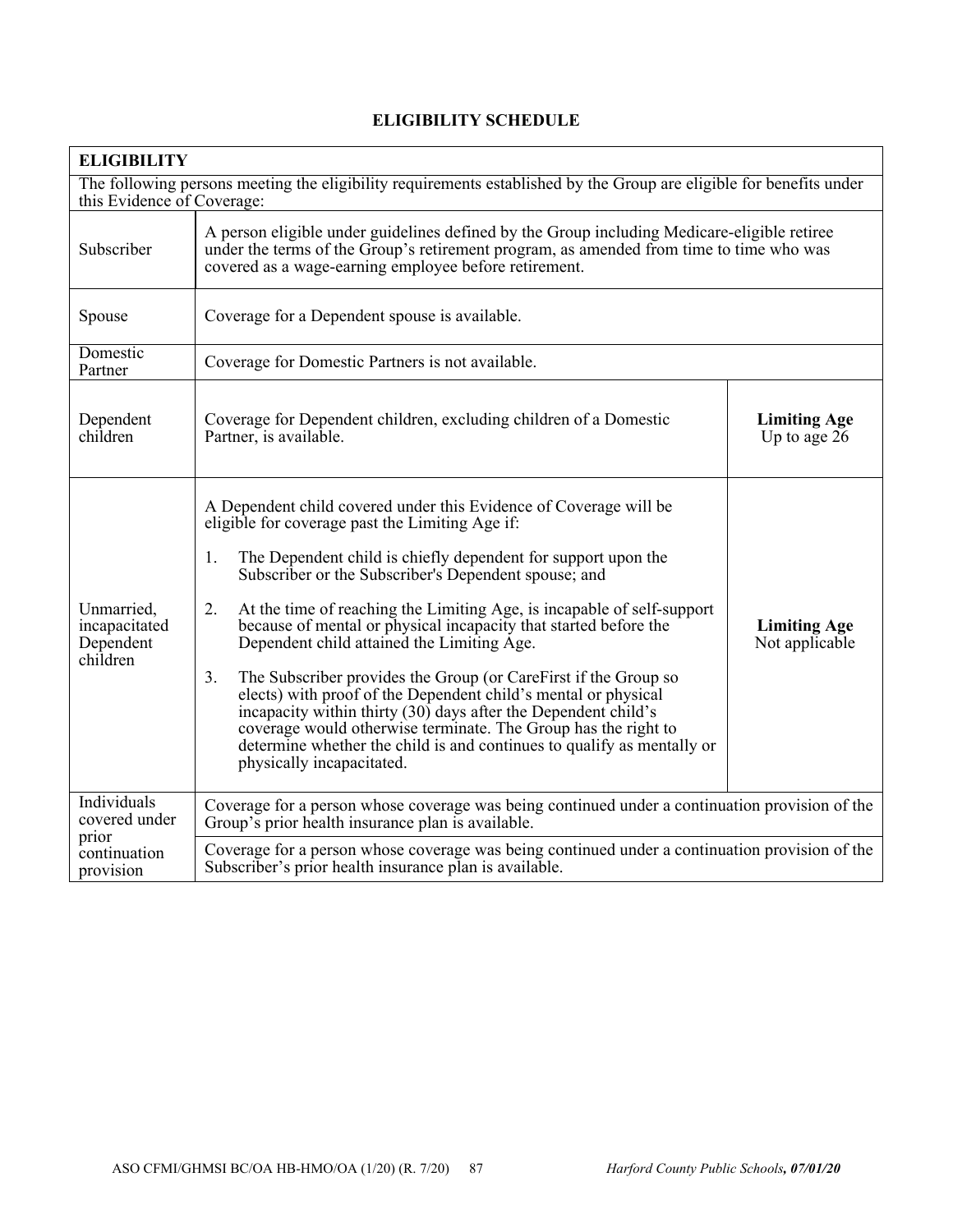|                                                 | <b>EFFECTIVE DATES OF COVERAGE</b>                                                                                                                                                                                                                                                                                                                                                                                                                                                                                                                                                                                                                                                                                                                                                                                                                                    |  |  |
|-------------------------------------------------|-----------------------------------------------------------------------------------------------------------------------------------------------------------------------------------------------------------------------------------------------------------------------------------------------------------------------------------------------------------------------------------------------------------------------------------------------------------------------------------------------------------------------------------------------------------------------------------------------------------------------------------------------------------------------------------------------------------------------------------------------------------------------------------------------------------------------------------------------------------------------|--|--|
| Open Enrollment                                 | The Group's Contract Date is the effective date of Coverage.                                                                                                                                                                                                                                                                                                                                                                                                                                                                                                                                                                                                                                                                                                                                                                                                          |  |  |
| Newly eligible                                  | A newly eligible Subscriber must apply for coverage under this Evidence of Coverage during<br>the enrollment period defined by the Group and is effective on the date defined by the Group.                                                                                                                                                                                                                                                                                                                                                                                                                                                                                                                                                                                                                                                                           |  |  |
| Subscriber                                      | A Subscriber who is not enrolled when the Group receives a QMSO is eligible for coverage<br>effective on the date specified in the MCSO.                                                                                                                                                                                                                                                                                                                                                                                                                                                                                                                                                                                                                                                                                                                              |  |  |
| Dependents of a<br>newly eligible<br>Subscriber | Dependents of a newly eligible Subscriber must apply for coverage under this Evidence of<br>Coverage during the enrollment period defined by the Group and is effective on the date<br>defined by the Group.                                                                                                                                                                                                                                                                                                                                                                                                                                                                                                                                                                                                                                                          |  |  |
|                                                 | For a newborn Dependent, newly adopted Dependent child, newly eligible Dependent<br>1.<br>child, a minor Dependent child for whom Guardianship is granted by Court or<br>Testamentary Appointment, coverage is effective as follows:                                                                                                                                                                                                                                                                                                                                                                                                                                                                                                                                                                                                                                  |  |  |
|                                                 | If the Subscriber's Type of Coverage is "Family" Type of Coverage on the<br>a.<br>Dependent child's First Eligibility Date, the Dependent child will be covered<br>automatically effective as of the child's First Eligibility Date, stated below.                                                                                                                                                                                                                                                                                                                                                                                                                                                                                                                                                                                                                    |  |  |
| Newly eligible<br>Dependents of a<br>Subscriber | If the Subscriber's Type of Coverage is "Individual" Type of Coverage as of<br>b.<br>the Dependent child's First Eligibility Date stated below, the Dependent child<br>will be covered automatically only for the first thirty- (30) days following the<br>Dependent child's First Eligibility Date. However, if the Subscriber wishes to<br>continue the child's coverage beyond the automatic thirty (30) day period, the<br>Subscriber must enroll the Dependent child within thirty (30) days of the child's<br>First Eligibility Date.                                                                                                                                                                                                                                                                                                                           |  |  |
|                                                 | If the Subscriber's Type of Coverage is "Individual and Adult" or "Individual<br>c.<br>and child" Type of Coverage as of the Dependent child's First Eligibility Date<br>stated below, the Dependent child will be covered automatically as of the<br>Dependent child's First Eligibility Date. However, if the addition of the<br>Dependent child results in a change in the Subscriber's Type of Coverage (e.g.,<br>from "Individual and Adult" or "Individual and Child" coverage to "Family"<br>coverage), the Dependent child's automatic coverage will end on the thirty-first<br>$(31st)$ day following the child's First Eligibility Date. If the Subscriber wishes<br>to continue coverage beyond the automatic thirty (30) day period, the<br>Subscriber must enroll the Dependent child within thirty $(30)$ days following<br>the First Eligibility Date. |  |  |
|                                                 | d.<br>"First Eligibility Date" means:                                                                                                                                                                                                                                                                                                                                                                                                                                                                                                                                                                                                                                                                                                                                                                                                                                 |  |  |
|                                                 | 1)<br>For a newborn Dependent child, the child's date of birth.                                                                                                                                                                                                                                                                                                                                                                                                                                                                                                                                                                                                                                                                                                                                                                                                       |  |  |
|                                                 | 2)<br>For a newly adopted Dependent child, the earlier of:                                                                                                                                                                                                                                                                                                                                                                                                                                                                                                                                                                                                                                                                                                                                                                                                            |  |  |
|                                                 | A judicial decree of adoption; or<br>a)                                                                                                                                                                                                                                                                                                                                                                                                                                                                                                                                                                                                                                                                                                                                                                                                                               |  |  |
|                                                 | b)<br>Placement of the Dependent child in the Subscriber's home as<br>the legally recognized proposed adoptive parent.                                                                                                                                                                                                                                                                                                                                                                                                                                                                                                                                                                                                                                                                                                                                                |  |  |
|                                                 | 3)<br>For newly eligible Dependent child, the date the Dependent child<br>became a dependent of Subscriber or the Subscriber's Dependent<br>spouse.                                                                                                                                                                                                                                                                                                                                                                                                                                                                                                                                                                                                                                                                                                                   |  |  |
|                                                 | 4)<br>For a minor Dependent child for whom guardianship has been granted<br>by court or testamentary appointment the date of the appointment.                                                                                                                                                                                                                                                                                                                                                                                                                                                                                                                                                                                                                                                                                                                         |  |  |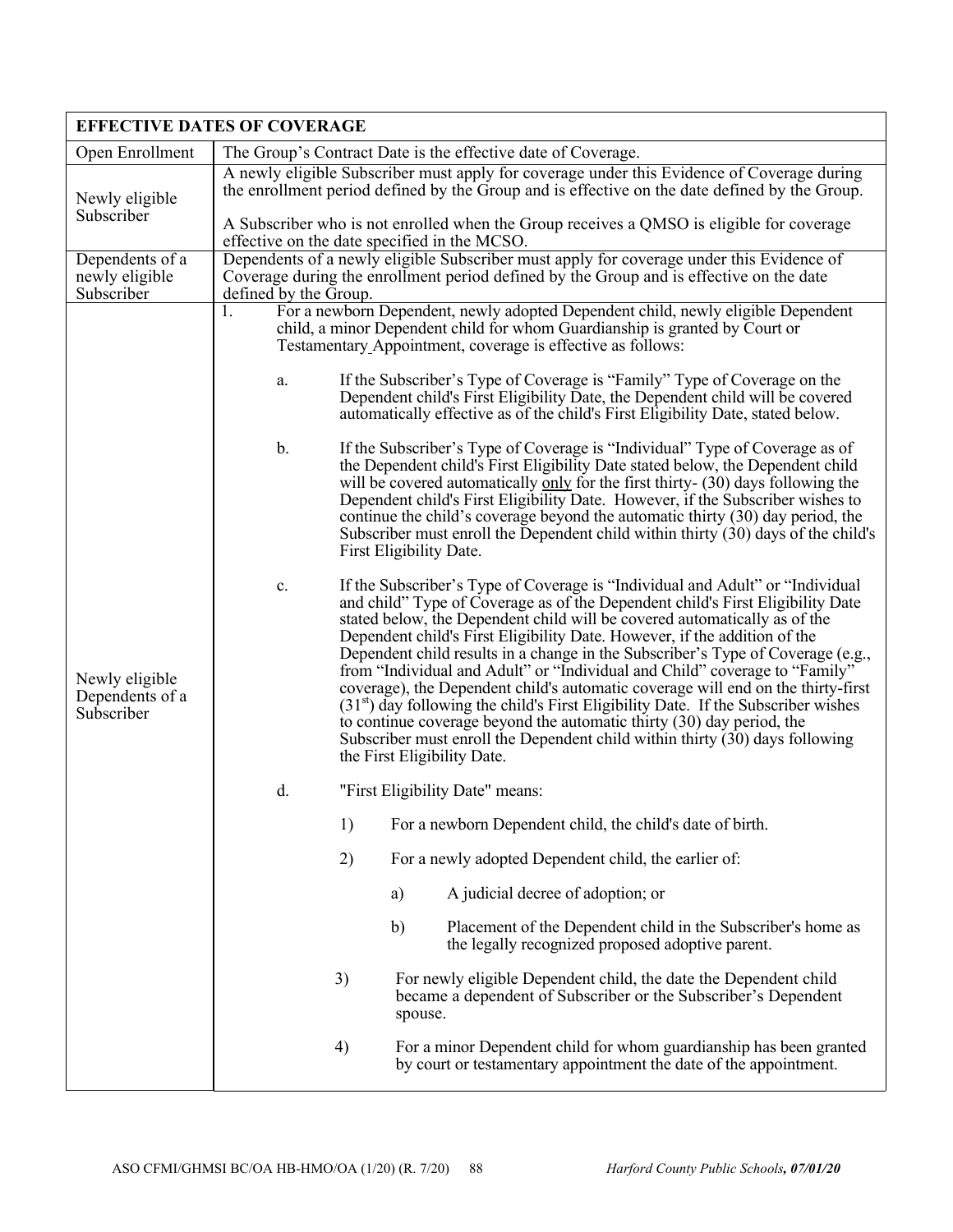| <b>EFFECTIVE DATES OF COVERAGE</b>                                                                             |                                                                                                                                                                                                                                                                                                                                                  |  |
|----------------------------------------------------------------------------------------------------------------|--------------------------------------------------------------------------------------------------------------------------------------------------------------------------------------------------------------------------------------------------------------------------------------------------------------------------------------------------|--|
|                                                                                                                | All other newly eligible Dependents of a Subscriber must apply for coverage under this<br>2.<br>Evidence of Coverage as stated in the Special Enrollment Periods section of this<br>Eligibility Schedule. Coverage for such newly eligible Dependents will be effective as<br>stated in the Special Enrollment Periods section of this schedule. |  |
| Individuals whose<br>coverage was<br>being continued<br>under the Group's<br>prior health<br>insurance plan    | The Group's Contract Date                                                                                                                                                                                                                                                                                                                        |  |
| Dependents of the<br>individual being<br>continued under<br>the individual's<br>prior health<br>insurance plan | An individual will be effective as stated in "Dependents of a newly eligible Subscriber."                                                                                                                                                                                                                                                        |  |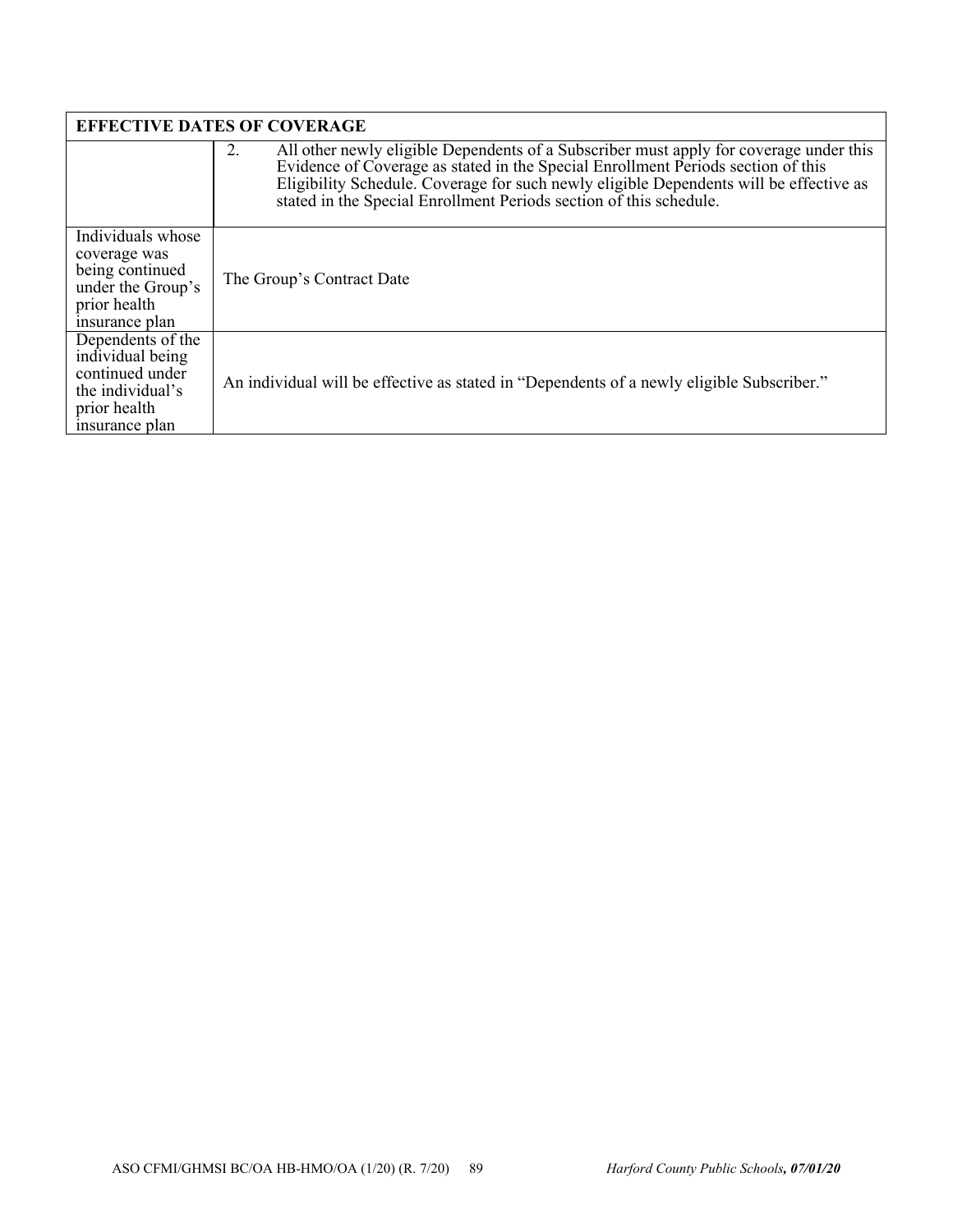| <b>SPECIAL ENROLLMENT PERIODS</b>                                                                            |                                                                                                                                                                                                                                                                                                                                                                                                                                                                                                                                                                                                                                                                                                                                                                                                                            |  |
|--------------------------------------------------------------------------------------------------------------|----------------------------------------------------------------------------------------------------------------------------------------------------------------------------------------------------------------------------------------------------------------------------------------------------------------------------------------------------------------------------------------------------------------------------------------------------------------------------------------------------------------------------------------------------------------------------------------------------------------------------------------------------------------------------------------------------------------------------------------------------------------------------------------------------------------------------|--|
| Special<br>enrollment for<br>certain<br>individuals who<br>lose coverage<br>(not applicable)<br>to retirees) | The employee must notify the Group, and the Group must notify CareFirst no later than thirty<br>(30) days after the exhaustion of the other coverage described or termination of the other<br>coverage as a result of the loss of eligibility for the other coverage described or following the<br>termination of employer contributions toward that other coverage. However, in the case of loss<br>of eligibility for coverage due to the operation of a lifetime limit on all benefits, the Group and<br>Care First will allow the employee a period of at least thirty $(30)$ days after a claim is denied<br>due to the operation of a lifetime limit on all benefits.<br>A new Subscriber and/or his/her Dependent(s) is effective on the first of the month following<br>acceptance of the enrollment by CareFirst. |  |
|                                                                                                              | The employee must notify the Group, and the Group must notify CareFirst during the thirty-<br>$(30)$ day special enrollment period beginning, as follows:                                                                                                                                                                                                                                                                                                                                                                                                                                                                                                                                                                                                                                                                  |  |
| Special<br>enrollment for<br>certain<br>dependent                                                            | In the case of marriage: the date of marriage (or, if Dependent coverage is not generally<br>available at the time of the marriage, a period of thirty (30) days after Dependent coverage is<br>made generally available by the Group).                                                                                                                                                                                                                                                                                                                                                                                                                                                                                                                                                                                    |  |
| beneficiaries                                                                                                | In the case of a newborn Dependent, newly adopted Dependent child, newly eligible Dependent<br>child, a minor Dependent child for whom Guardianship is granted by Court or Testamentary<br>Appointment: the enrollment period will be effective as stated in the Effective Dates of<br>Coverage section of this schedule.                                                                                                                                                                                                                                                                                                                                                                                                                                                                                                  |  |
|                                                                                                              | The employee must notify the Group, and the Group must notify CareFirst no later than sixty<br>(60) days after the date the employee or dependent is terminated as a result of loss of eligibility<br>for coverage under title XIX of the Social Security Act or under a State child health plan under<br>title XXI of such Act.                                                                                                                                                                                                                                                                                                                                                                                                                                                                                           |  |
| Special<br>enrollment<br>regarding<br>Medicaid and<br><b>CHIP</b><br>termination or                          | The employee must notify the Group, and the Group must notify CareFirst no later than sixty<br>(60) days after the date the employee or dependent is determined to be eligible for premium<br>assistance, with respect to coverage under this Evidence of Coverage, under Medicaid or a<br>State child health plan (including under any waiver or demonstration project conducted under<br>or in relation to such a plan).                                                                                                                                                                                                                                                                                                                                                                                                 |  |
| eligibility                                                                                                  | A new Subscriber and/or his/her dependents are effective on the date coverage terminated as a<br>result of loss of eligibility for coverage under title XIX of the Social Security Act or under a<br>State child health plan under title XXI of such Act; or the date eligible for premium assistance<br>with respect to coverage under this Evidence of Coverage, under Medicaid or a State child<br>health plan.                                                                                                                                                                                                                                                                                                                                                                                                         |  |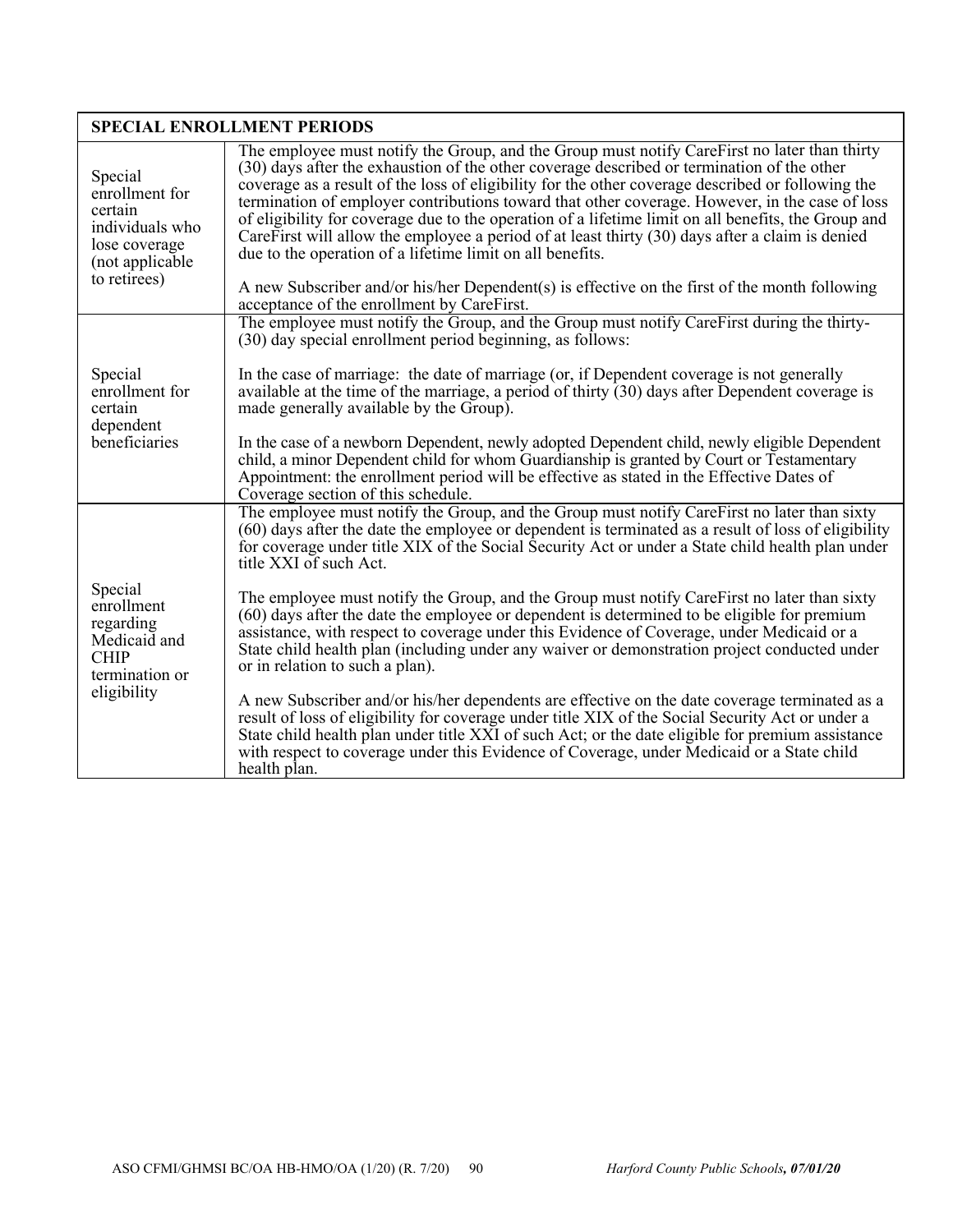| <b>TERMINATION OF COVERAGE</b>                                                                                                                                                                                             |                                                                                                                                                                                                                                                 |  |
|----------------------------------------------------------------------------------------------------------------------------------------------------------------------------------------------------------------------------|-------------------------------------------------------------------------------------------------------------------------------------------------------------------------------------------------------------------------------------------------|--|
| Subscriber no<br>longer eligible                                                                                                                                                                                           | A Subscriber and his/her Dependents will remain covered until the end of the month the<br>Subscriber's eligibility ceases as determined by the Group.                                                                                           |  |
| Dependent child                                                                                                                                                                                                            | If the Subscriber enrolled the Dependent child within thirty (30) days of the child's First<br><b>Eligibility Date:</b>                                                                                                                         |  |
|                                                                                                                                                                                                                            | The Dependent child will remain covered until the end of the month when eligibility ceases as<br>determined by the Group.                                                                                                                       |  |
|                                                                                                                                                                                                                            | If the Subscriber did not enroll the Dependent child within thirty (30) days of the child's First<br><b>Eligibility Date:</b>                                                                                                                   |  |
|                                                                                                                                                                                                                            | The Dependent child will remain covered until the end of the thirty-first (30th <sup>t</sup> ) day following<br>the Dependent child's First Eligibility Date, as such is stated in the Effective Dates of Coverage<br>section of this schedule. |  |
| Dependent spouse<br>no longer eligible                                                                                                                                                                                     | A Dependent spouse will remain covered until the end of the month eligibility ceases as<br>determined by the Group.                                                                                                                             |  |
| Nonpayment by the<br>Group                                                                                                                                                                                                 | Coverage will terminate on the date stated in CareFirst's written notice of termination.                                                                                                                                                        |  |
| Fraud or intentional<br>misrepresentation<br>of material fact                                                                                                                                                              | Coverage will terminate on the date stated in CareFirst's and/or the Group's written notice of<br>termination.                                                                                                                                  |  |
| Subscriber changes<br>the Type of<br>Coverage to an<br>Individual or other<br>non-family contract<br>(except in the case<br>of a Dependent<br>child enrolled<br>pursuant to a court<br>or administrative<br>order or QMSO) | Coverage will terminate at the end of the month the Subscriber changes the Type of Coverage<br>to an Individual or other non-family contract.                                                                                                   |  |
| Death of a<br>Subscriber                                                                                                                                                                                                   | Coverage of any Dependents will terminate on the date determined by the Group.                                                                                                                                                                  |  |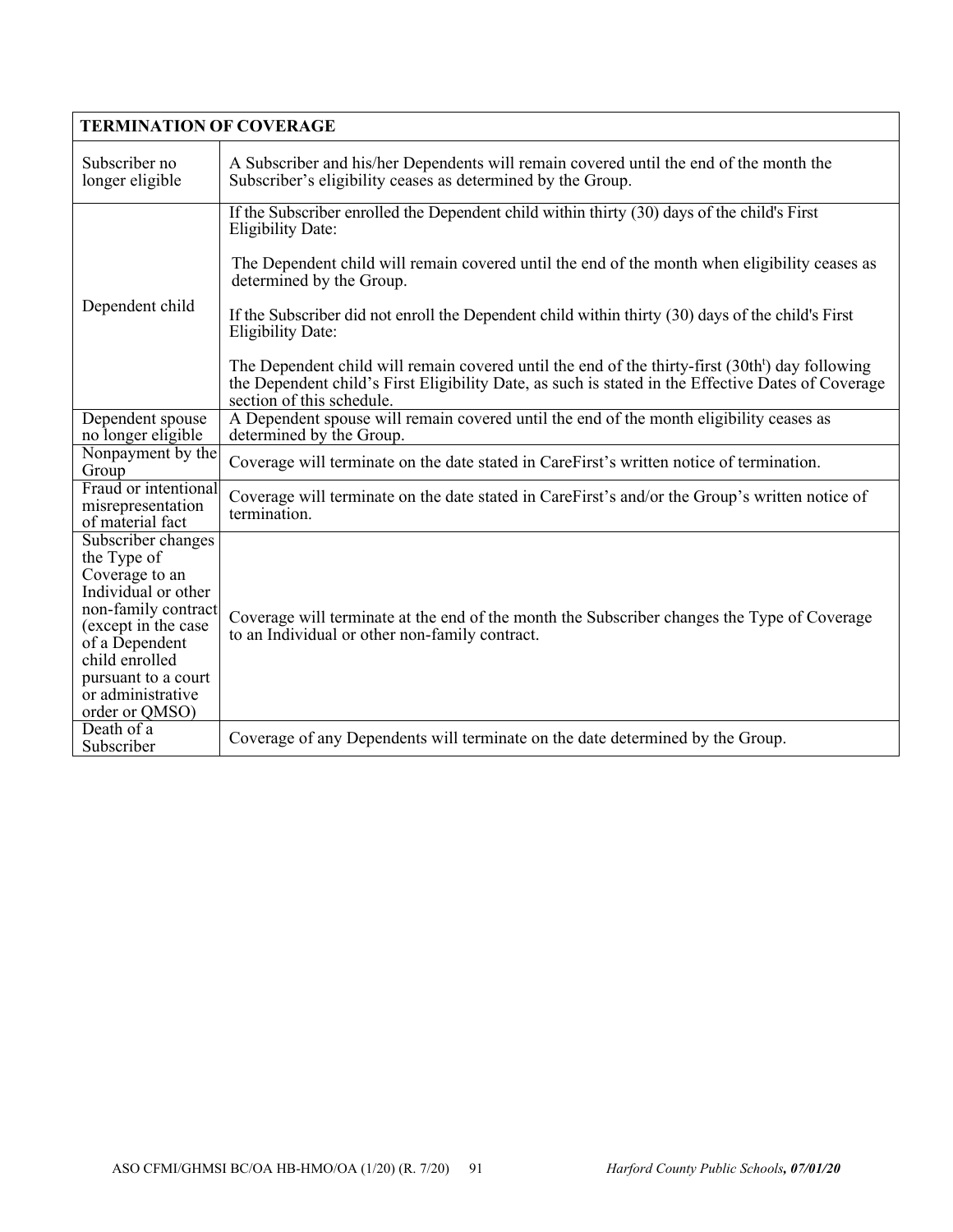## **SCHEDULE OF BENEFITS**

CareFirst pays (on the Plan's behalf) only for Covered Services. Services that are not listed in the Description of Covered Services, or are listed in Exclusions, are not Covered Services.

The Member pays for services, supplies or care which is not covered. The Member pays any applicable Deductible, and Coinsurance or Copayment.

When determining the benefits a Member may receive, CareFirst considers all provisions of this Evidence of Coverage, its medical policies, and its operating procedures. Certain Utilization Management Requirements may apply. When these rules are not met, payments may be denied or reduced. See Utilization Management Requirements for these rules.

CareFirst has designed the below Schedule of Benefits to identify CareFirst's payment for Covered Services. Such payments typically depend on:

- Type of Health Care Provider (e.g., hospital/facility vs. professional practitioner);
- Covered Service(s); and
- Place of service (e.g., inpatient/outpatient, emergency room/department, hospital/facility, office).

Generally, services rendered in a hospital/facility place of service result in claims both from the hospital/facility and from professional practitioners rendering care in the hospital/facility setting.

Additionally, certain Covered Services may result in claims for multiple services. For example, claims for mastectomy-related services could include, at minimum, diagnostic services and surgery. Instead of repeating the CareFirst Payment for diagnostic services and surgery, the CareFirst payment for mastectomy-related services indicates "Benefits are available to the same extent as benefits provided for other illnesses."

| <b>COPAYS</b>                                                                                                                             |                                                                                                                                                  |  |
|-------------------------------------------------------------------------------------------------------------------------------------------|--------------------------------------------------------------------------------------------------------------------------------------------------|--|
| <b>Primary Care Provider (PCP)</b>                                                                                                        | <b>Specialist</b>                                                                                                                                |  |
| A \$15 per visit Copay<br>applies to Covered Services by a PCP,<br>as defined in the Definitions section of this Evidence of<br>Coverage. | A \$20 per visit Copay applies to Covered Services by a<br>Specialist,<br>as defined in the Definitions section of this Evidence of<br>Coverage. |  |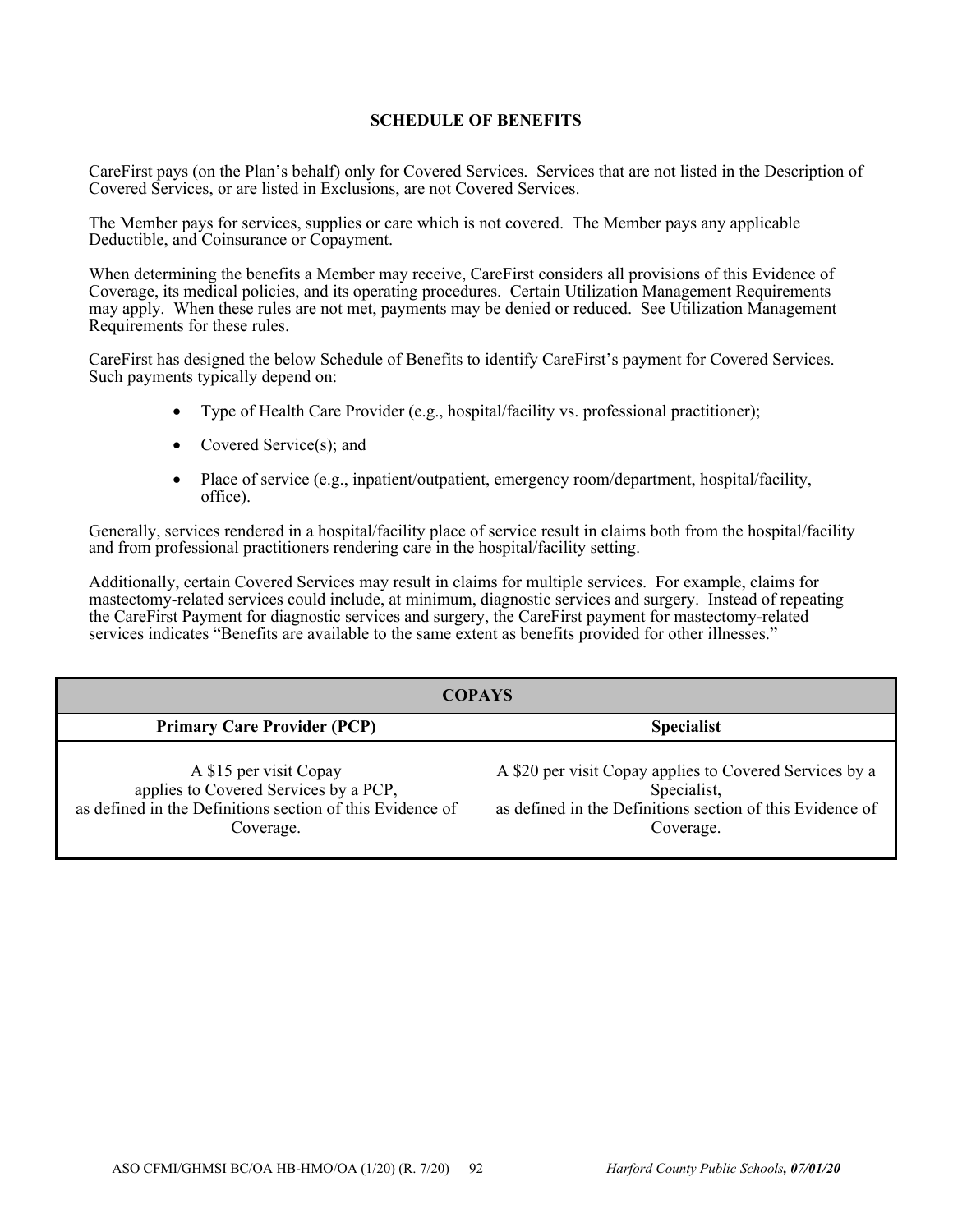| <b>DEDUCTIBLE</b>                                                                                                                                                                            |                                                                                |                                                                                                                                                                                                                      |
|----------------------------------------------------------------------------------------------------------------------------------------------------------------------------------------------|--------------------------------------------------------------------------------|----------------------------------------------------------------------------------------------------------------------------------------------------------------------------------------------------------------------|
| <b>Type of Coverage</b>                                                                                                                                                                      |                                                                                | (Applicable to all benefits, except as stated in the Schedule of Benefits)                                                                                                                                           |
| <b>Individual</b>                                                                                                                                                                            |                                                                                | \$150                                                                                                                                                                                                                |
| <b>Individual and Child</b><br><b>Or</b><br><b>Individual and Adul</b>                                                                                                                       |                                                                                | \$300                                                                                                                                                                                                                |
| Family                                                                                                                                                                                       | \$300                                                                          |                                                                                                                                                                                                                      |
|                                                                                                                                                                                              | The Deductible is calculated based on the Allowed Benefit of Covered Services. |                                                                                                                                                                                                                      |
| When the Type of Coverage is Individual, CareFirst will pay for all or part of remaining Covered Services when the<br>Member reaches the Individual Deductible amount.                       |                                                                                |                                                                                                                                                                                                                      |
| When the Type of Coverage is Family, the Family Deductible amount is calculated by combining the amounts<br>contributed by all the family members covered under the family Type of Coverage. |                                                                                |                                                                                                                                                                                                                      |
| CareFirst pays benefits for a family Member in a Family Type of Coverage who reaches the Individual Deductible<br>amount before the Family Deductible amount is reached.                     |                                                                                |                                                                                                                                                                                                                      |
| A family Member may not contribute more than the Individual Deductible amount to the Family Deductible amount.                                                                               |                                                                                |                                                                                                                                                                                                                      |
| The following amounts apply to the Deductible:                                                                                                                                               |                                                                                | The following amounts may not be used to satisfy the<br>Deductible:                                                                                                                                                  |
| 100% of the Allowed Benefit for Covered<br>$\bullet$<br>Services that are subject to the Deductible.                                                                                         |                                                                                | Charges in excess of the Allowed Benefit.<br>Charges for services which are not covered under<br>$\bullet$<br>the Evidence of Coverage or which exceed the<br>maximum number of covered visits/days listed<br>below. |
|                                                                                                                                                                                              |                                                                                | Charges for Covered Services not subject to the<br>Deductible.                                                                                                                                                       |
|                                                                                                                                                                                              |                                                                                | Amounts paid by the Members for the Covered<br>$\bullet$<br>Services provided under the Prescription Drug<br>Benefits Rider.                                                                                         |

# **CARRY-OVER DEDUCTIBLE**

Covered Services Incurred in the last 3 months of the Benefit Period which were applied to such Benefit Period's Deductible will be applied to the next Benefit Period's Deductible.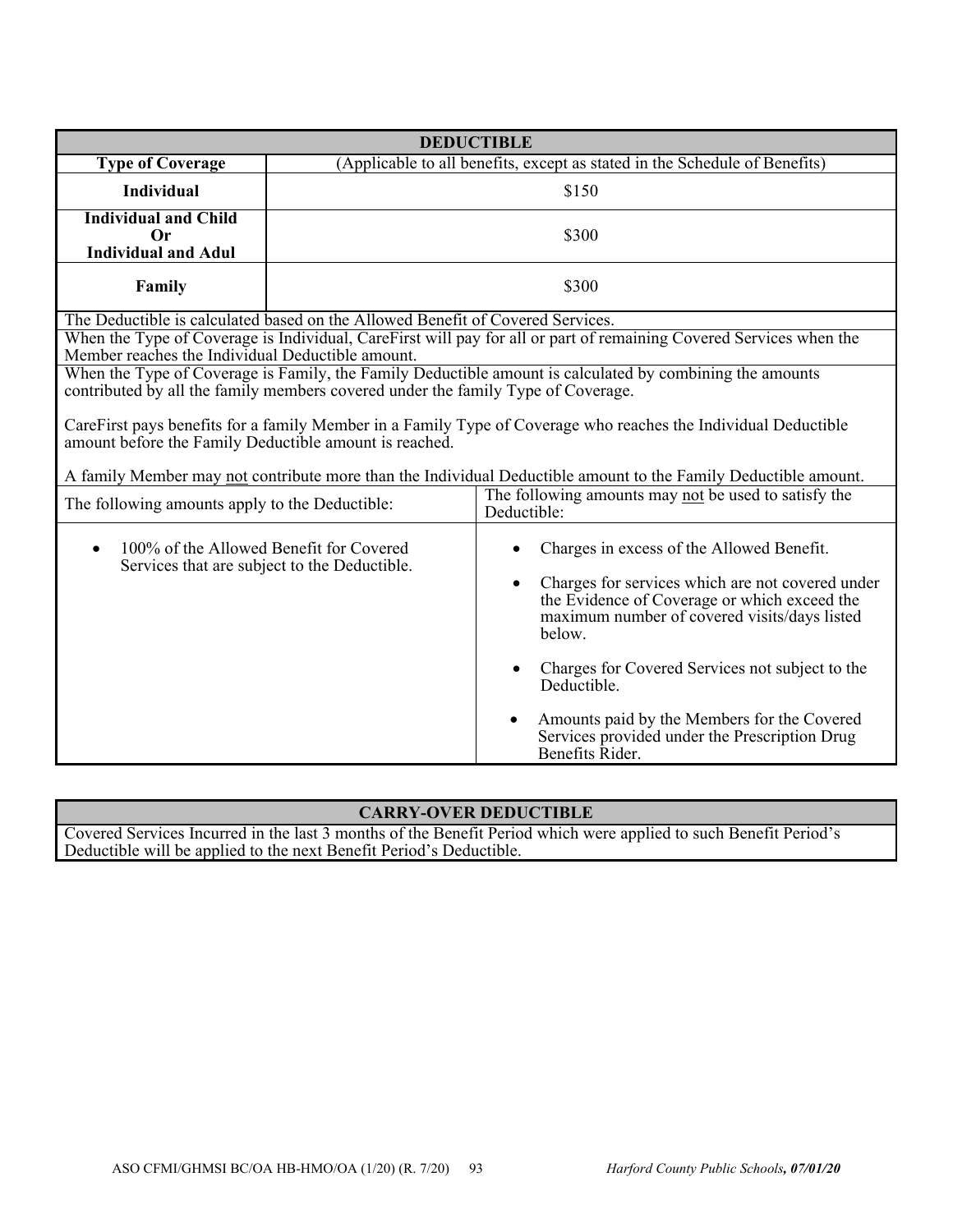| <b>OUT-OF-POCKET MAXIMUM</b>                                                                                                                                            |                                               |                                                                                                                    |
|-------------------------------------------------------------------------------------------------------------------------------------------------------------------------|-----------------------------------------------|--------------------------------------------------------------------------------------------------------------------|
| <b>Type of Coverage</b>                                                                                                                                                 |                                               |                                                                                                                    |
| <b>Individual</b>                                                                                                                                                       |                                               | \$6,600                                                                                                            |
| <b>Individual and Child</b>                                                                                                                                             |                                               |                                                                                                                    |
| $\bf{Or}$                                                                                                                                                               |                                               | \$13,200                                                                                                           |
| <b>Individual and Adult</b>                                                                                                                                             |                                               |                                                                                                                    |
| Family                                                                                                                                                                  |                                               | \$13,200                                                                                                           |
|                                                                                                                                                                         |                                               | When the Type of Coverage is Individual, CareFirst will pay for all or part of remaining Covered Services when the |
| Member reaches the Individual Out-of-Pocket amount.                                                                                                                     |                                               |                                                                                                                    |
|                                                                                                                                                                         |                                               | When the Type of Coverage is Family, the Family Out-of-Pocket Maximum amount is calculated by combining the        |
|                                                                                                                                                                         |                                               | amounts contributed by all the family members covered under the Family Type of Coverage.                           |
|                                                                                                                                                                         |                                               |                                                                                                                    |
|                                                                                                                                                                         |                                               | A family Member may not contribute more than the Individual Out-of-Pocket Maximum amount to the Family Out-of-     |
| Pocket Maximum amount.                                                                                                                                                  |                                               |                                                                                                                    |
| CareFirst's payment for Covered Services will increase to 100% of the Allowed Benefit for the remainder of the Benefit<br>Period when the Out-of-Pocket Maximum is met. |                                               |                                                                                                                    |
|                                                                                                                                                                         |                                               | Once the Out-of-Pocket Maximum is met, the Member's cost-share for Covered Services (e.g., Coinsurance, Copays,    |
|                                                                                                                                                                         |                                               | and Inpatient Copay (if applicable)) will be waived for the remainder of the Benefit Period.                       |
| The following amounts apply to the Out-of-Pocket                                                                                                                        |                                               | The following amounts do not apply to the Out-of-Pocket                                                            |
| Maximum:                                                                                                                                                                |                                               | Maximum:                                                                                                           |
| Coinsurance (Member's share).<br>$\bullet$                                                                                                                              |                                               | Charges in excess of the Allowed Benefit.                                                                          |
| Copays.                                                                                                                                                                 |                                               |                                                                                                                    |
| Deductible.                                                                                                                                                             |                                               |                                                                                                                    |
| Amounts paid by the Member for the benefits                                                                                                                             |                                               |                                                                                                                    |
|                                                                                                                                                                         | provided under the Prescription Drug Benefits |                                                                                                                    |
| Rider.                                                                                                                                                                  |                                               |                                                                                                                    |
|                                                                                                                                                                         |                                               |                                                                                                                    |

# **LIFETIME MAXIMUM**

The Lifetime Maximum for Essential Health Benefits Covered Services and for Covered Services that are **not** Essential Health Benefits is unlimited per Member.

This Lifetime Maximum creates no rights to benefits after a Member loses entitlement to coverage or is no longer covered under this Evidence of Coverage.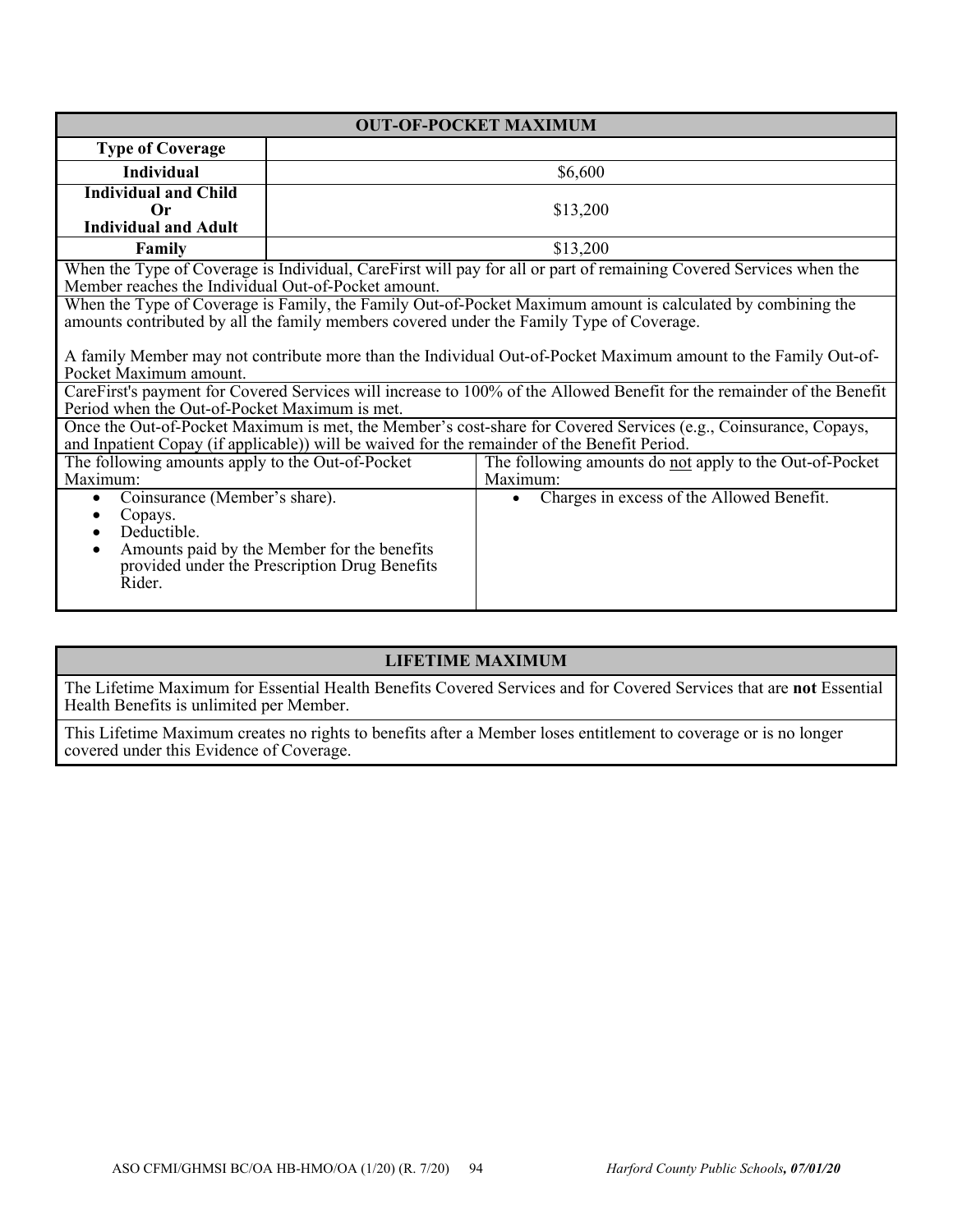| <b>Covered Services</b>                                                                                       | <b>CareFirst Payment</b>                                                               |
|---------------------------------------------------------------------------------------------------------------|----------------------------------------------------------------------------------------|
| <b>Preventive and wellness services</b>                                                                       |                                                                                        |
| Primary purpose of the office visit<br>is preventive and wellness services                                    |                                                                                        |
| Infant, child, and adolescent<br>preventive and wellness services                                             |                                                                                        |
| Office visit                                                                                                  | No Deductible required<br>100% of Allowed Benefit                                      |
| Immunizations                                                                                                 | No Deductible required<br>100% of Allowed Benefit                                      |
| Diagnostic services (including<br>preventive screenings)                                                      | No Deductible required<br>100% of Allowed Benefit                                      |
| Adult preventive and wellness<br>services                                                                     |                                                                                        |
| Office visit                                                                                                  | No Deductible required<br>100% of Allowed Benefit                                      |
| Immunizations                                                                                                 | No Deductible required<br>100% of Allowed Benefit                                      |
| Diagnostic services (including<br>preventive screenings)                                                      | No Deductible required<br>100% of Allowed Benefit                                      |
| Primary purpose of the office visit<br>is not the delivery of preventive<br>and wellness services             |                                                                                        |
| Office visit and, if not billed<br>separately, preventive and wellness<br>services                            | 100% of Allowed Benefit<br>after \$15 PCP Copay or \$20 Specialist Copay               |
| Subsequent treatment of a<br>condition diagnosed during a<br>preventive and wellness services<br>office visit | Benefits are available to the same extent as benefits provided for other<br>illnesses. |

| <b>Covered Service</b>                                     | <b>CareFirst Payment</b>                                                                                                                                                                                                 |
|------------------------------------------------------------|--------------------------------------------------------------------------------------------------------------------------------------------------------------------------------------------------------------------------|
| <b>Ambulance Services</b><br>(Emergency and Non-Emergency) | Limitations<br>Ambulance services are limited, as follows:<br>Licensed private ambulance firms or a municipal department or<br>division authorized to provide such services pursuant to an existing<br>law or ordinance. |
| <b>Ambulance Services</b>                                  | 100% of Allowed Benefit                                                                                                                                                                                                  |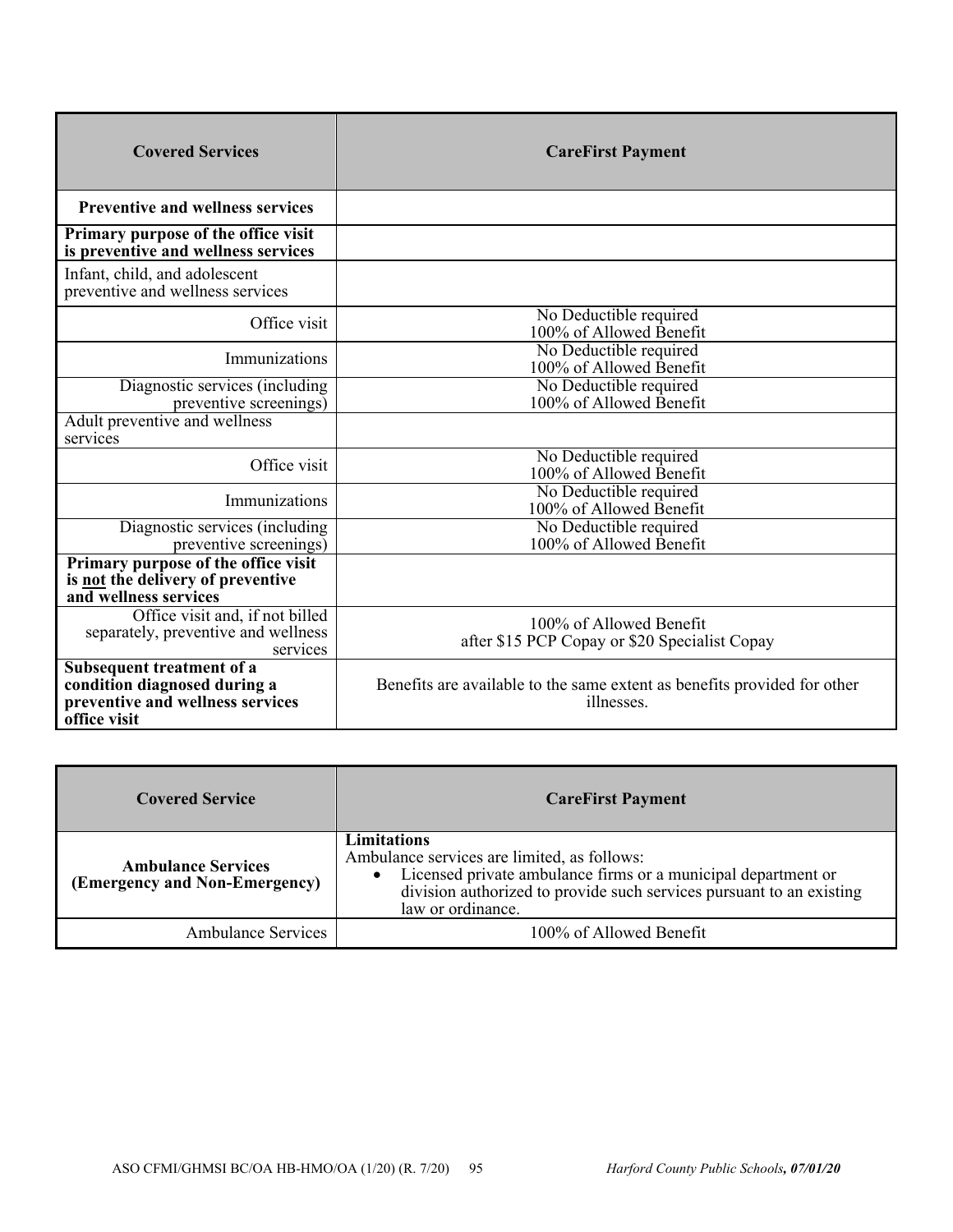| <b>Covered Service</b>               | <b>CareFirst Payment</b>                                                               |
|--------------------------------------|----------------------------------------------------------------------------------------|
| Controlled                           | Limitations<br>Hospital Pre-Certification and Review is required.                      |
| <b>Clinical Trials Patient Costs</b> | Benefits are available to the same extent as benefits provided for other<br>illnesses. |

| <b>Covered Service</b>                                                                           | <b>CareFirst Payment</b>                                                                                                                                        |
|--------------------------------------------------------------------------------------------------|-----------------------------------------------------------------------------------------------------------------------------------------------------------------|
| Diabetes-related                                                                                 |                                                                                                                                                                 |
| services                                                                                         |                                                                                                                                                                 |
| Diabetes equipment                                                                               | 100% of Allowed Benefit                                                                                                                                         |
| Diabetes Supplies (except urine and<br>blood testing strips for glucose<br>monitoring equipment) | No Deductible required<br>100% of Allowed Benefit                                                                                                               |
| Urine and blood testing strips for<br>glucose monitoring equipment                               | No Deductible required                                                                                                                                          |
|                                                                                                  | 100% of Allowed Benefit                                                                                                                                         |
| Diabetes self-management training                                                                | 100% of Allowed Benefit<br>after \$15 PCP Copay or \$20 Specialist Copay                                                                                        |
| Pharmacy-Dispensed insulin syringes<br>and other Diabetes Supplies                               | Benefits for Pharmacy-dispensed insulin syringes and other Diabetes Supplies<br>intended for outpatient use are stated in the Prescription Drug Benefits Rider. |
|                                                                                                  |                                                                                                                                                                 |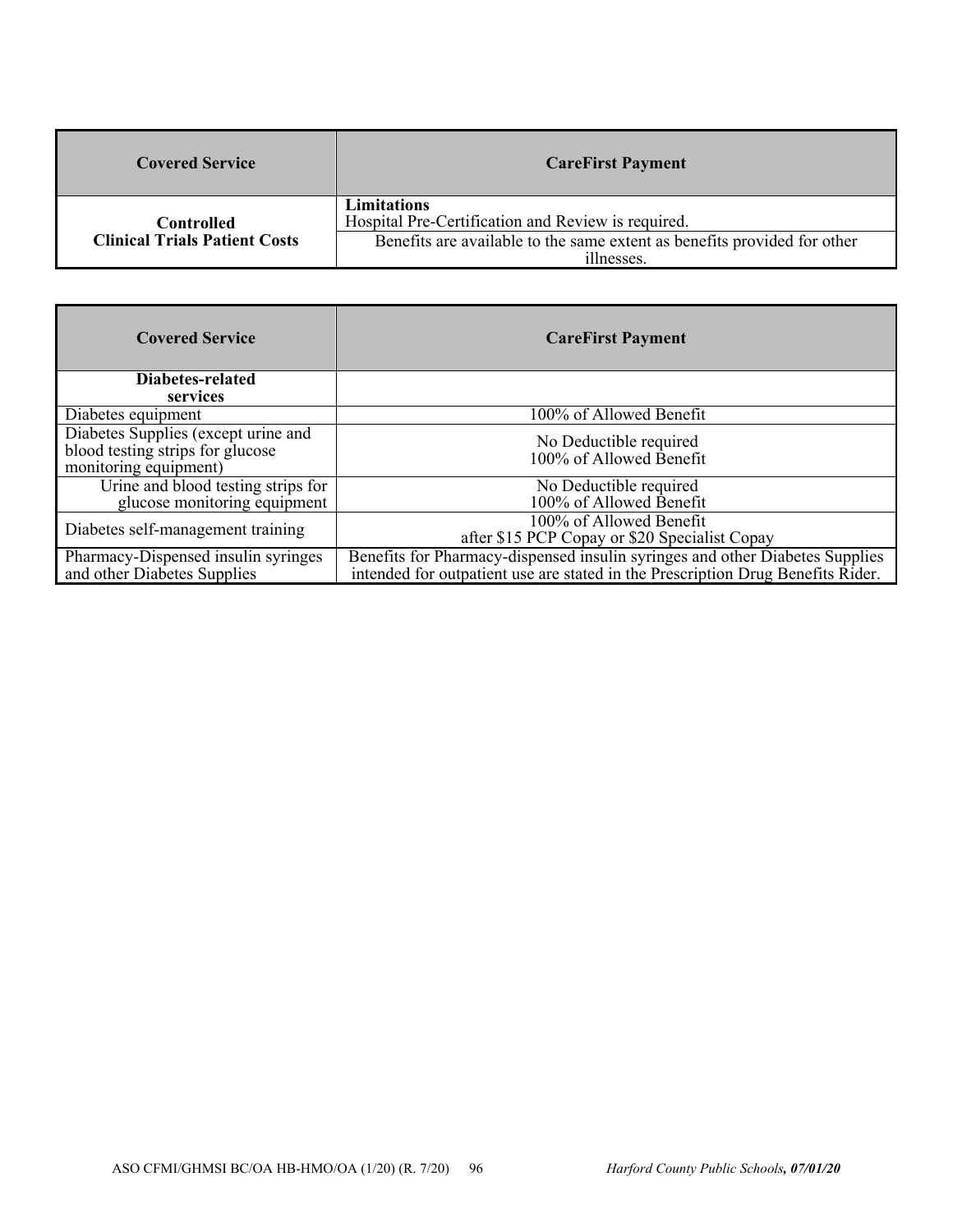| <b>CareFirst Payment</b>                                                                                                                                                                                                                                                                         |
|--------------------------------------------------------------------------------------------------------------------------------------------------------------------------------------------------------------------------------------------------------------------------------------------------|
|                                                                                                                                                                                                                                                                                                  |
|                                                                                                                                                                                                                                                                                                  |
| 100% of Allowed Benefit<br>after \$75 Copay*<br>The Member is responsible for one (1) Copay for all hospital emergency<br>room/department visits made in a consecutive three (3) day period (including<br>observation stays), regardless of condition.<br>Copay is waived if Member is admitted. |
| 100% of Allowed Benefit                                                                                                                                                                                                                                                                          |
| Benefits are available to the same extent as other Inpatient Health Care<br>Provider services.                                                                                                                                                                                                   |
|                                                                                                                                                                                                                                                                                                  |
| 100% of Allowed Benefit<br>after \$15 PCP Copay or \$20 Specialist Copay<br>Copay applies to the office exam only.                                                                                                                                                                               |
| 100% of Allowed Benefit<br>after \$35 Copay                                                                                                                                                                                                                                                      |
| <b>Limitations</b><br>Treatment must begin within sixty (60) days of the accident.                                                                                                                                                                                                               |
| 100% of Allowed Benefit<br>100% of Allowed Benefit<br>after \$75 Copay                                                                                                                                                                                                                           |
|                                                                                                                                                                                                                                                                                                  |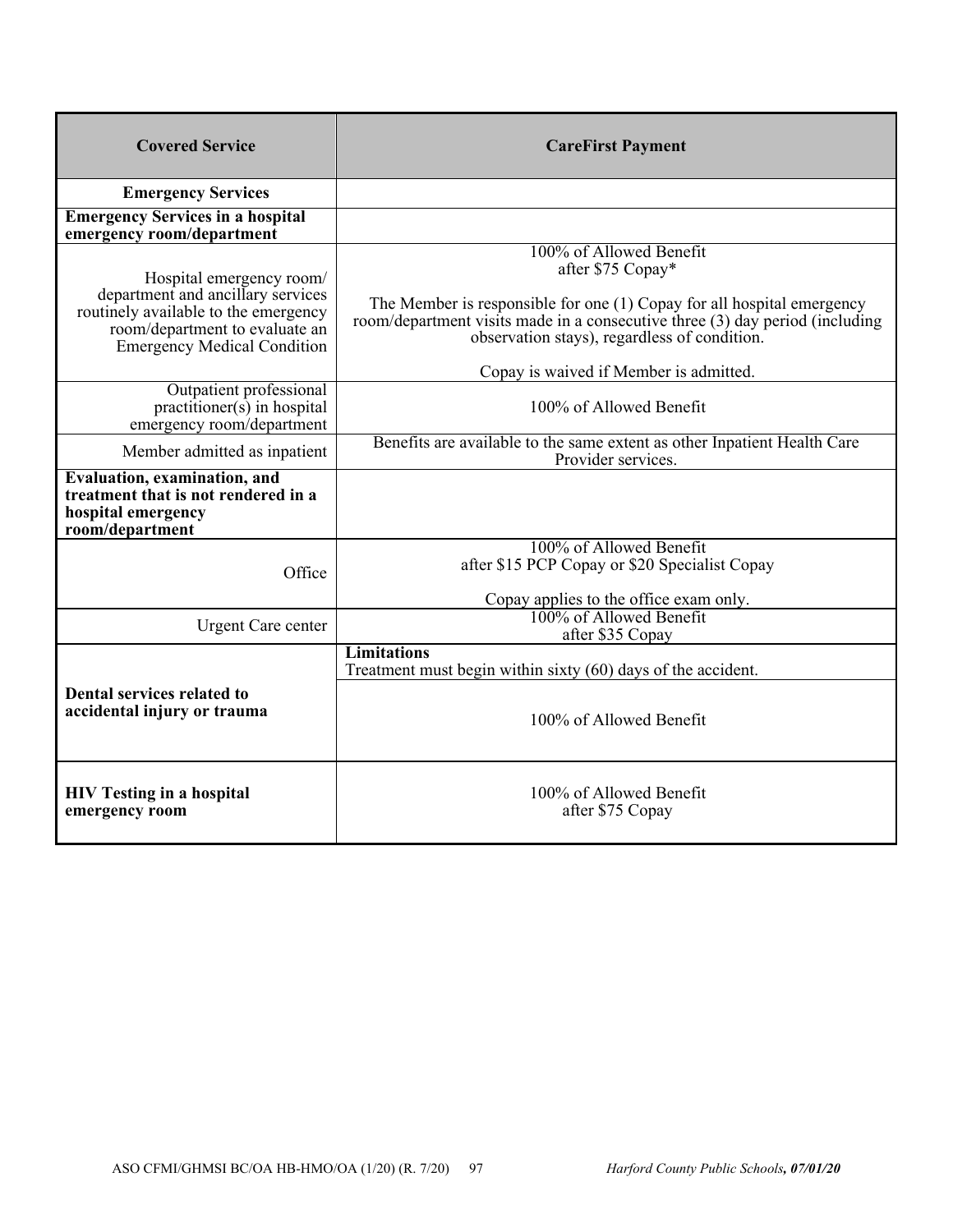| <b>Covered Service</b>             | <b>CareFirst Payment</b>                                                               |
|------------------------------------|----------------------------------------------------------------------------------------|
| General anesthesia for dental care | Limitations<br>An approved Plan of Treatment may be required.                          |
|                                    | Benefits are available to the same extent as benefits provided for other<br>illnesses. |

| <b>Covered Service</b>                                      | <b>CareFirst Payment</b>                                                                                                                                                                |
|-------------------------------------------------------------|-----------------------------------------------------------------------------------------------------------------------------------------------------------------------------------------|
|                                                             | <b>Limitations</b><br>An approved Plan of Treatment is required for Home Health Care.                                                                                                   |
| <b>Home Health Care</b>                                     | Home Health Care hospital/home health agency visit limit, if any, does not<br>apply to Home-Based Services Program (HBS) provided under the Total Care<br>and Cost Improvement Program. |
|                                                             | Hospital/home health agency: Ninety (90) days of unlimited Home Health Care<br>Visits.                                                                                                  |
| Hospital/home health agency                                 | 100% of Allowed Benefit                                                                                                                                                                 |
| Home visits following childbirth                            | Home Health Care Visit limits, if applicable, do not apply.                                                                                                                             |
|                                                             | No Deductible required<br>100% of Allowed Benefit                                                                                                                                       |
|                                                             | Home Health Care Visit limits, if applicable, do not apply.                                                                                                                             |
| Home visits following mastectomy                            | No Deductible required<br>100% of Allowed Benefit                                                                                                                                       |
| Home visits following the surgical<br>removal of a testicle | Home Health Care Visit limits, if applicable, do not apply.                                                                                                                             |
|                                                             | No Deductible required<br>100% of Allowed Benefit                                                                                                                                       |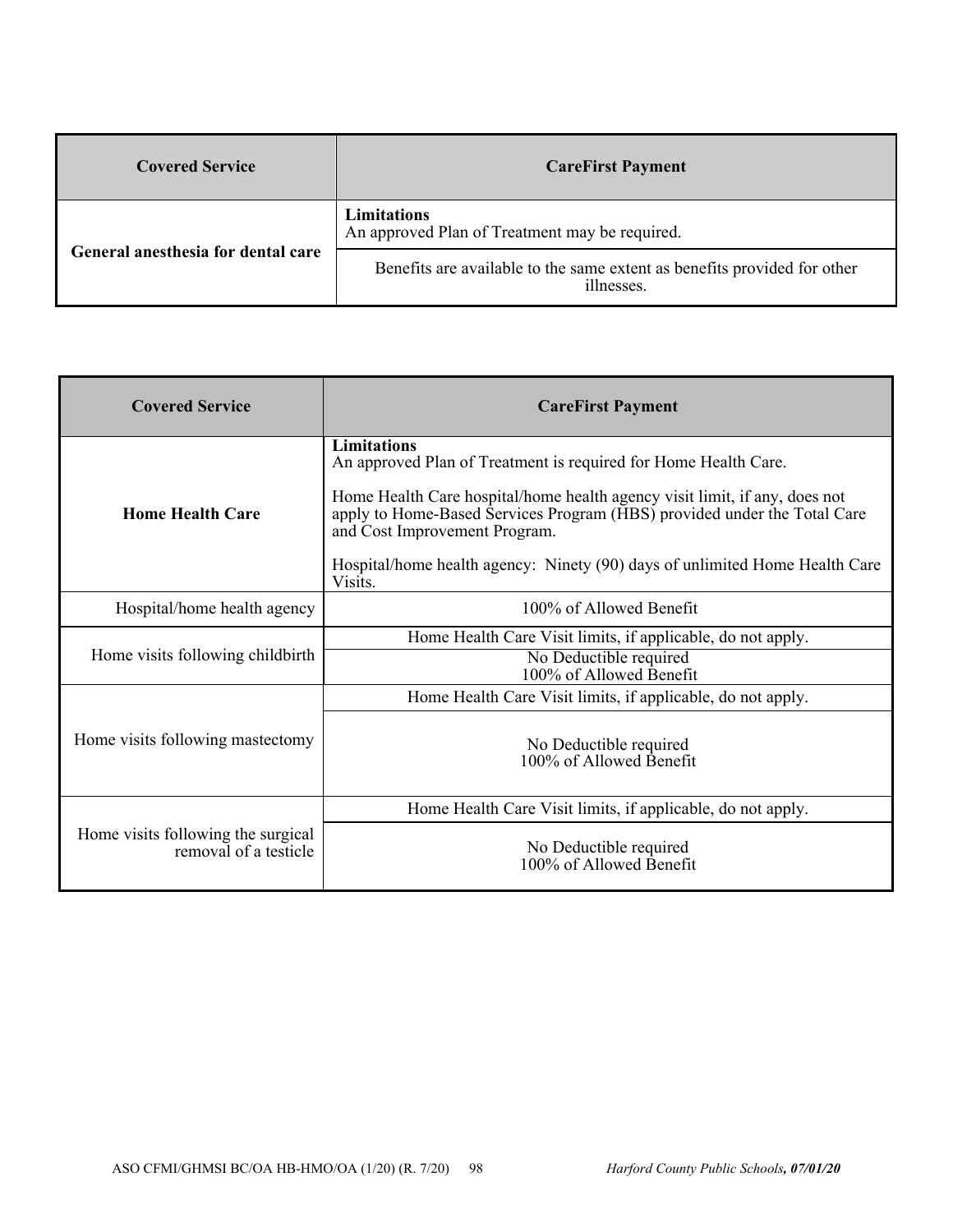| <b>Covered Service</b> | <b>CareFirst Payment</b>                                                                                                                                                                                                                                                                                                                                                                                   |
|------------------------|------------------------------------------------------------------------------------------------------------------------------------------------------------------------------------------------------------------------------------------------------------------------------------------------------------------------------------------------------------------------------------------------------------|
| Hospice care           | <b>Limitations</b><br>An approved Plan of Treatment is required for hospice care; the Plan of<br>Treatment must be accepted in writing by the Member and/or family.<br>Inpatient benefits are limited to a maximum thirty (30) days per lifetime.<br>Respite Care is limited to a maximum of fourteen (14) days per Benefit<br>Period. At the discretion of CareFirst, Respite Care may be limited to five |
|                        | (5) consecutive days for each inpatient stay.<br>Bereavement counseling is limited to the six month period following the<br>Member's death or fifteen (15) visits, whichever occurs first.                                                                                                                                                                                                                 |
| Facility/agency        | 100% of Allowed Benefit                                                                                                                                                                                                                                                                                                                                                                                    |
| Respite care           | 100% of Allowed Benefit                                                                                                                                                                                                                                                                                                                                                                                    |
| Bereavement counseling | 100% of Allowed Benefit                                                                                                                                                                                                                                                                                                                                                                                    |
| Family counseling      | 100% of Allowed Benefit                                                                                                                                                                                                                                                                                                                                                                                    |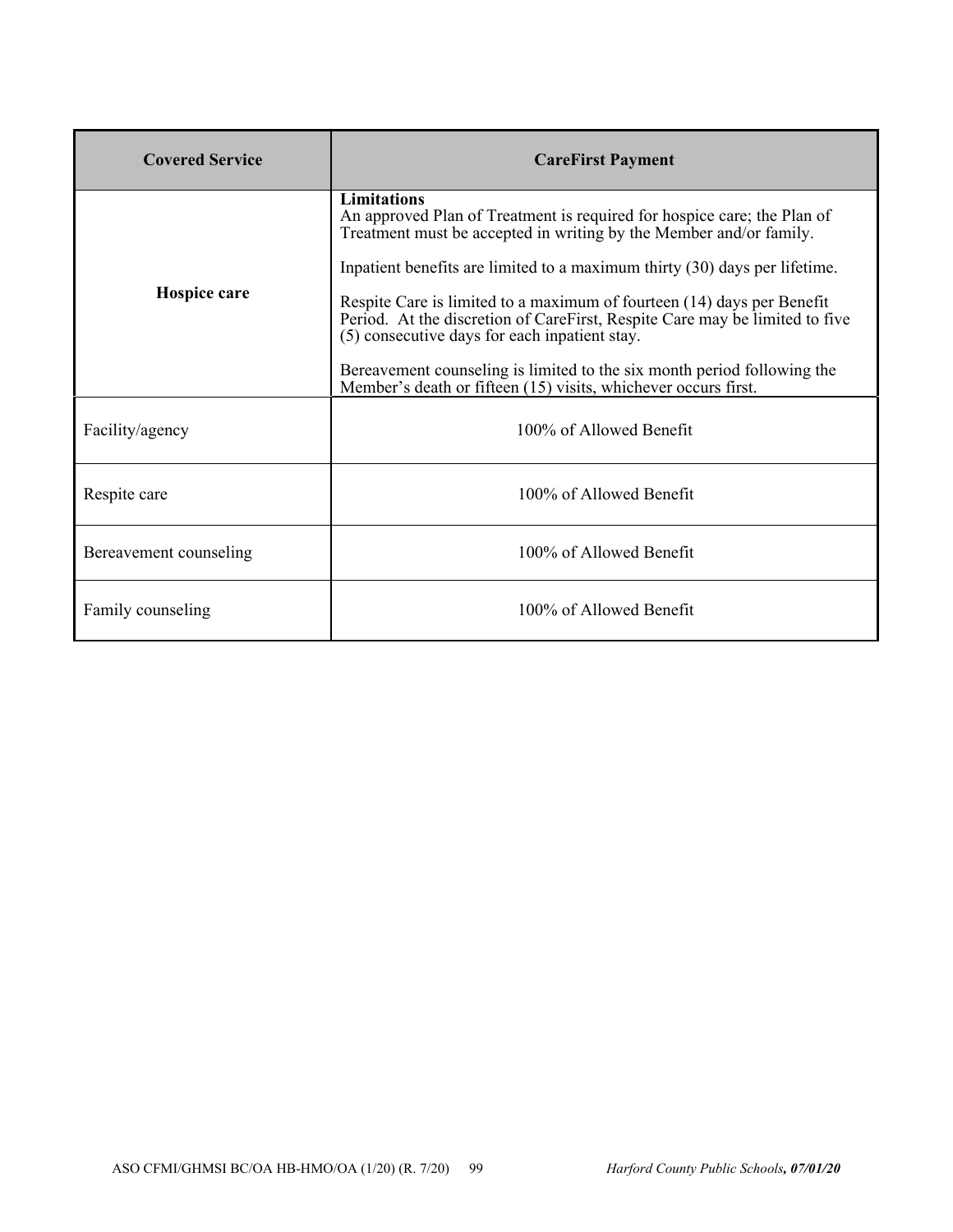| <b>Covered Service</b>                                           | <b>CareFirst Payment</b>                                                                                                                                                                                                                                                                   |
|------------------------------------------------------------------|--------------------------------------------------------------------------------------------------------------------------------------------------------------------------------------------------------------------------------------------------------------------------------------------|
| <b>Infertility services</b>                                      |                                                                                                                                                                                                                                                                                            |
| Artificial insemination (AI)/<br>intrauterine insemination (IUI) | <b>Limitations</b><br>An approved Plan of Treatment is required.<br>Benefits for artificial insemination (AI) and/or intrauterine insemination (IUI)<br>are limited to $six(6)$ attempts per live birth.                                                                                   |
| Hospital/Outpatient facility                                     | 50% of Allowed Benefit                                                                                                                                                                                                                                                                     |
| Outpatient professional<br>practitioner                          | 50% of Allowed Benefit                                                                                                                                                                                                                                                                     |
| Office                                                           | 50% of Allowed Benefit                                                                                                                                                                                                                                                                     |
| In-vitro fertilization (IVF)                                     | <b>Limitations</b><br>An approved Plan of Treatment is required.<br>Benefits for in vitro fertilization (IVF) are limited to three $(3)$ attempts per<br>live birth; and a lifetime maximum benefit of \$100,000. This maximum in no<br>way creates a right to benefits after termination. |
| Hospital/Outpatient facility                                     | 50% of Allowed Benefit                                                                                                                                                                                                                                                                     |
| Outpatient professional<br>practitioner                          | 50% of Allowed Benefit                                                                                                                                                                                                                                                                     |
| Office                                                           | 50% of Allowed Benefit                                                                                                                                                                                                                                                                     |

| <b>Covered Service</b>                                              | <b>CareFirst Payment</b>                                                                                                                                                                                         |
|---------------------------------------------------------------------|------------------------------------------------------------------------------------------------------------------------------------------------------------------------------------------------------------------|
| Inpatient<br><b>Health Care Provider Services</b>                   | Subject to the requirements of PPACA, the CareFirst payment for Members<br>receiving inpatient benefits when the Group Contract renews will be the<br>benefits in effect at the date of the inpatient admission. |
| Inpatient hospital or health<br>care facility                       | Limitations<br>Hospital Pre-Certification and Review is required.<br>No prior authorization required for maternity admissions.                                                                                   |
|                                                                     | 100% of Allowed Benefit                                                                                                                                                                                          |
| <b>Skilled Nursing Facility</b>                                     | <b>Limitations</b><br>Hospital Pre-Certification and Review is required.<br>Skilled Nursing Facility services are limited to 60 days per Benefit Period.                                                         |
|                                                                     | 100% of Allowed Benefit                                                                                                                                                                                          |
| Health care practitioner -<br><b>Inpatient medical care/surgery</b> | 100% of Allowed Benefit                                                                                                                                                                                          |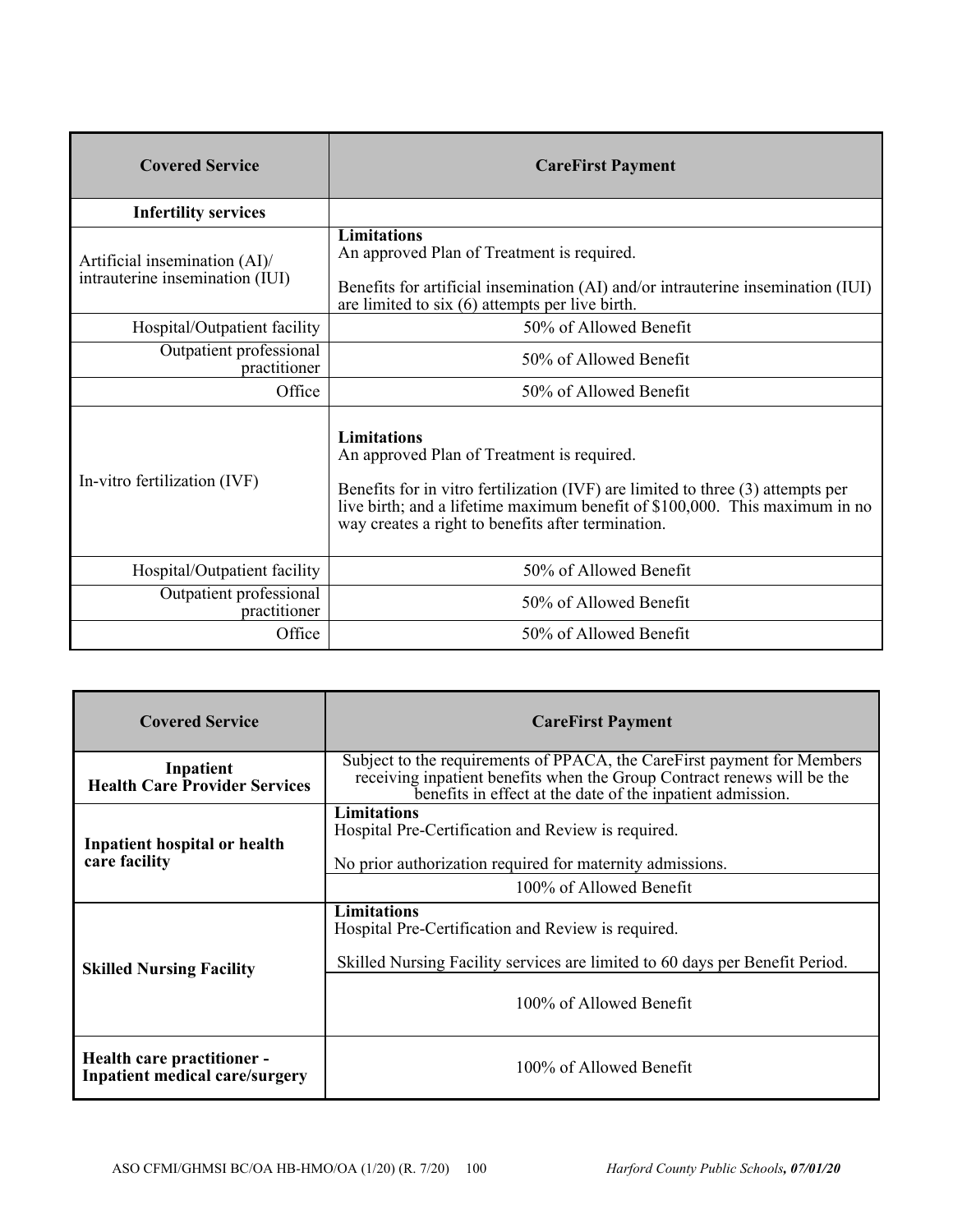| <b>Covered Service</b>                                              | <b>CareFirst Payment</b>                                                                                                     |
|---------------------------------------------------------------------|------------------------------------------------------------------------------------------------------------------------------|
| <b>Inpatient/Outpatient</b><br><b>Health Care Provider Services</b> |                                                                                                                              |
| Contraceptive exam, insertion and<br>removal                        | No Deductible required<br>100% of Allowed Benefit                                                                            |
| Fertility Awareness-Based<br>Methods contraceptive counseling       | No Deductible required<br>100% of Allowed Benefit                                                                            |
|                                                                     |                                                                                                                              |
| Cleft lip or cleft palate, or both<br>Oral surgery                  |                                                                                                                              |
| Outpatient facility                                                 | 100% of Allowed Benefit                                                                                                      |
| Outpatient professional<br>practitioner                             | 100% of Allowed Benefit                                                                                                      |
| Office                                                              | 100% of Allowed Benefit<br>after \$15 PCP Copay or \$20 Specialist Copay                                                     |
| Orthodontics (office)                                               | 100% of Allowed Benefit                                                                                                      |
| Otological, audiological and<br>speech/language treatment           | Rehabilitative Services visit limits and Utilization Management<br>Requirements for Speech Therapy, if any,<br>do not apply. |
| Outpatient facility                                                 | 100% of Allowed Benefit<br>after \$20 Copay                                                                                  |
| Outpatient professional<br>practitioner                             | 100% of Allowed Benefit                                                                                                      |
| Office                                                              | 100% of Allowed Benefit<br>after \$20 Copay                                                                                  |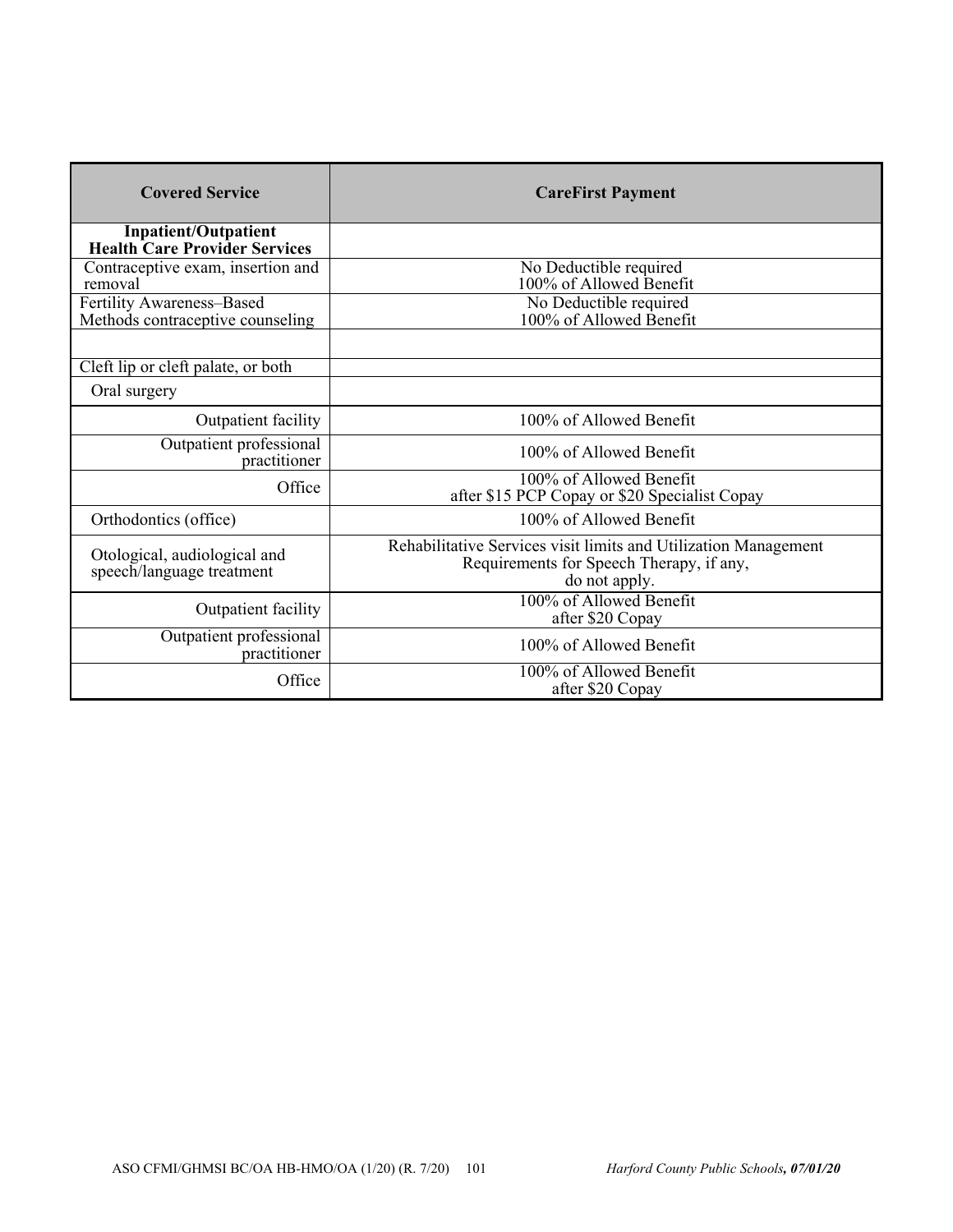| <b>Covered Service</b>             | <b>CareFirst Payment</b>                                                               |
|------------------------------------|----------------------------------------------------------------------------------------|
| <b>Mastectomy-Related Services</b> | Benefits are available to the same extent as benefits provided for other<br>illnesses. |

| <b>Covered Service</b>                | <b>CareFirst Payment</b>                                                         |
|---------------------------------------|----------------------------------------------------------------------------------|
| <b>Maternity services and newborn</b> | <b>Limitations</b>                                                               |
| care                                  | No prior authorization required for maternity admissions.                        |
| Maternity services and newborn care   | Benefits are available to the same extent as benefits provided for inpatient and |
| except preventive prenatal services   | outpatient medical care in a hospital, facility, or office.                      |
| <b>Preventive Prenatal Services</b>   | No Deductible required<br>100% of Allowed Benefit                                |
| Lactation support and counseling;     | No Deductible required                                                           |
| Breastfeeding supplies and equipment  | 100% of Allowed Benefit                                                          |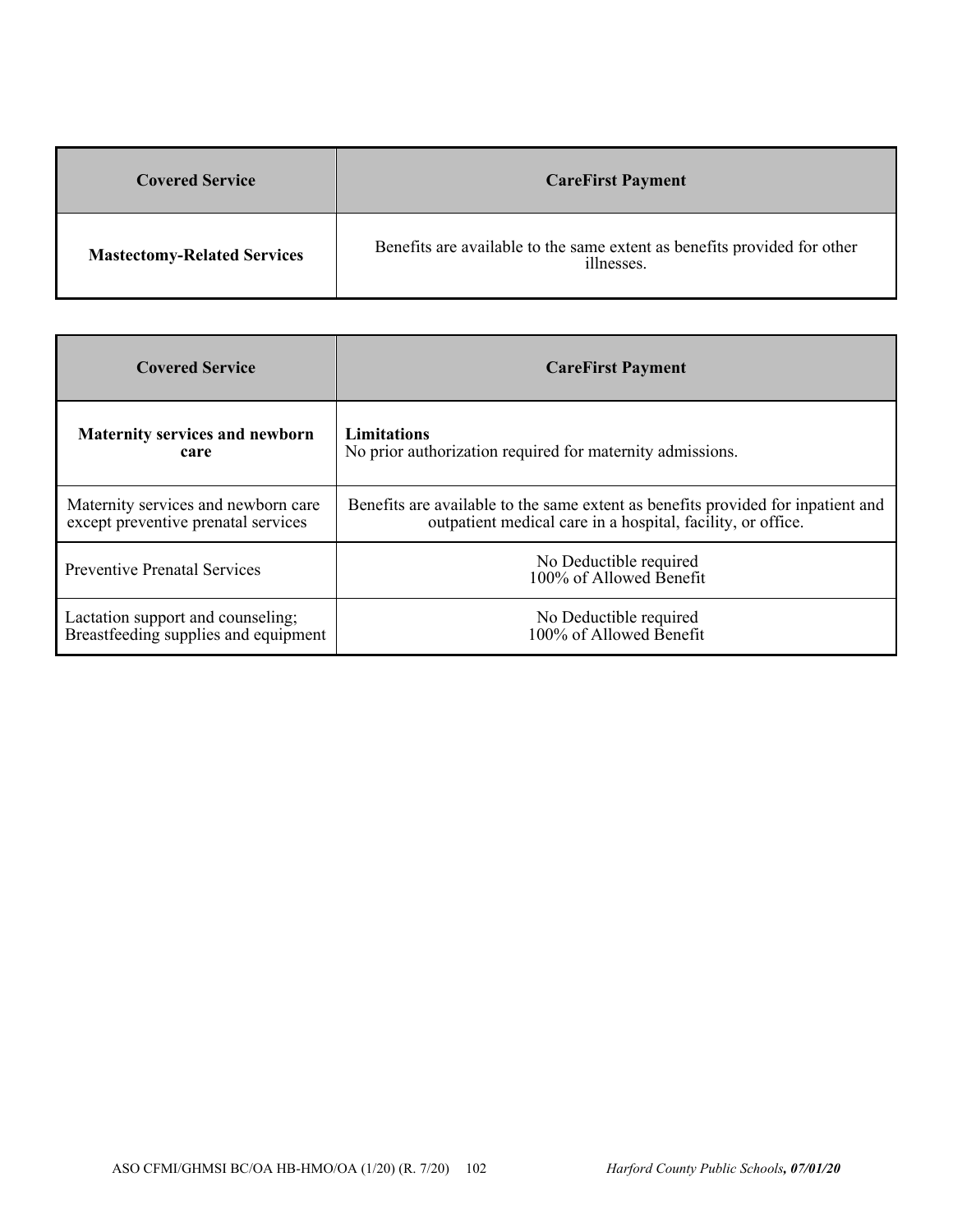| <b>Covered Service</b>                                           | <b>CareFirst Payment</b>                                                                                                                |
|------------------------------------------------------------------|-----------------------------------------------------------------------------------------------------------------------------------------|
| <b>Medical Devices and Supplies</b>                              |                                                                                                                                         |
| Durable Medical Equipment                                        | 100% of Allowed Benefit                                                                                                                 |
| Hair prosthesis                                                  | Limitation<br>Benefits are limited to one (1) hair prosthesis per Benefit Period.                                                       |
|                                                                  | No Deductible required<br>100% of the Allowed Benefit up to \$350                                                                       |
| Hearing Aids for a minor Dependent<br>child                      | <b>Limitations</b><br>Benefits are limited to minor Dependent children.                                                                 |
|                                                                  | No Deductible required<br>100% of the Allowed Benefit every thirty-six (36) months for one Hearing<br>Aid for each hearing-impaired ear |
| Non-routine services<br>related to the Hearing Aid<br>dispensing | Benefits are available to the same extent as benefits provided for other<br>illnesses.                                                  |
| Medical foods and nutritional<br>substances                      | 100% of Allowed Benefit                                                                                                                 |
| <b>Medical Supplies</b>                                          | 100% of Allowed Benefit                                                                                                                 |
| <b>Orthotic Devices</b>                                          | 100% of Allowed Benefit                                                                                                                 |
| <b>Prosthetic Devices</b>                                        | 100% of Allowed Benefit                                                                                                                 |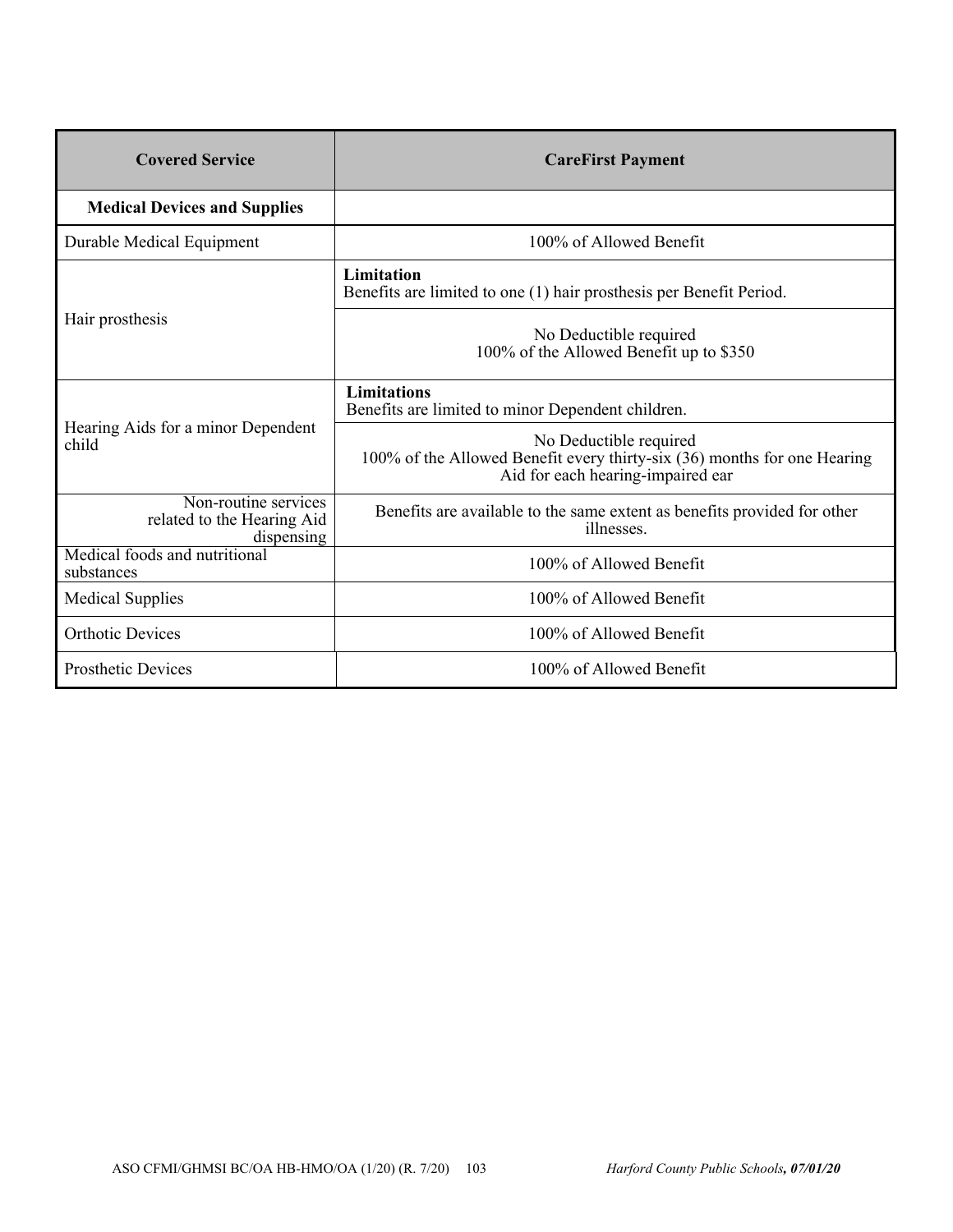| <b>Covered Service</b>                                                                         | <b>CareFirst Payment</b>                                                                                                                                                                                         |
|------------------------------------------------------------------------------------------------|------------------------------------------------------------------------------------------------------------------------------------------------------------------------------------------------------------------|
| Mental health and substance use<br>disorder services, including<br>behavioral health treatment | Subject to the requirements of PPACA, the CareFirst payment for Members<br>receiving inpatient benefits when the Group Contract renews will be the<br>benefits in effect at the date of the inpatient admission. |
| Inpatient<br><b>Health Care Provider Services</b>                                              | <b>Limitations</b><br>Hospital Pre-Certification and Review is required.                                                                                                                                         |
| Hospital/Facility                                                                              | 100% of Allowed Benefit                                                                                                                                                                                          |
| Inpatient facility practitioner                                                                | 100% of Allowed Benefit                                                                                                                                                                                          |
| <b>Residential Crisis Services</b>                                                             | 100% of Allowed Benefit                                                                                                                                                                                          |
| Outpatient<br><b>Health Care Provider Services</b>                                             |                                                                                                                                                                                                                  |
| Hospital                                                                                       | 100% of Allowed Benefit                                                                                                                                                                                          |
| Outpatient professional practitioner                                                           | 100% of Allowed Benefit                                                                                                                                                                                          |
| Office                                                                                         | 100% of Allowed Benefit<br>after \$15 Copay                                                                                                                                                                      |
| <b>Methadone Maintenance treatment</b>                                                         | 100% of Allowed Benefit<br>after \$15 Copay                                                                                                                                                                      |
| Outpatient psychological and<br>neuropsychological testing for<br>diagnostic purposes          | 100% of Allowed Benefit                                                                                                                                                                                          |
| <b>Emergency Services</b>                                                                      | Benefits are available to the same extent as Emergency Services benefits<br>for other illnesses.                                                                                                                 |
| <b>Prescription Drugs</b>                                                                      | Benefits are available to the same extent as Prescription Drug benefits<br>for other illnesses.                                                                                                                  |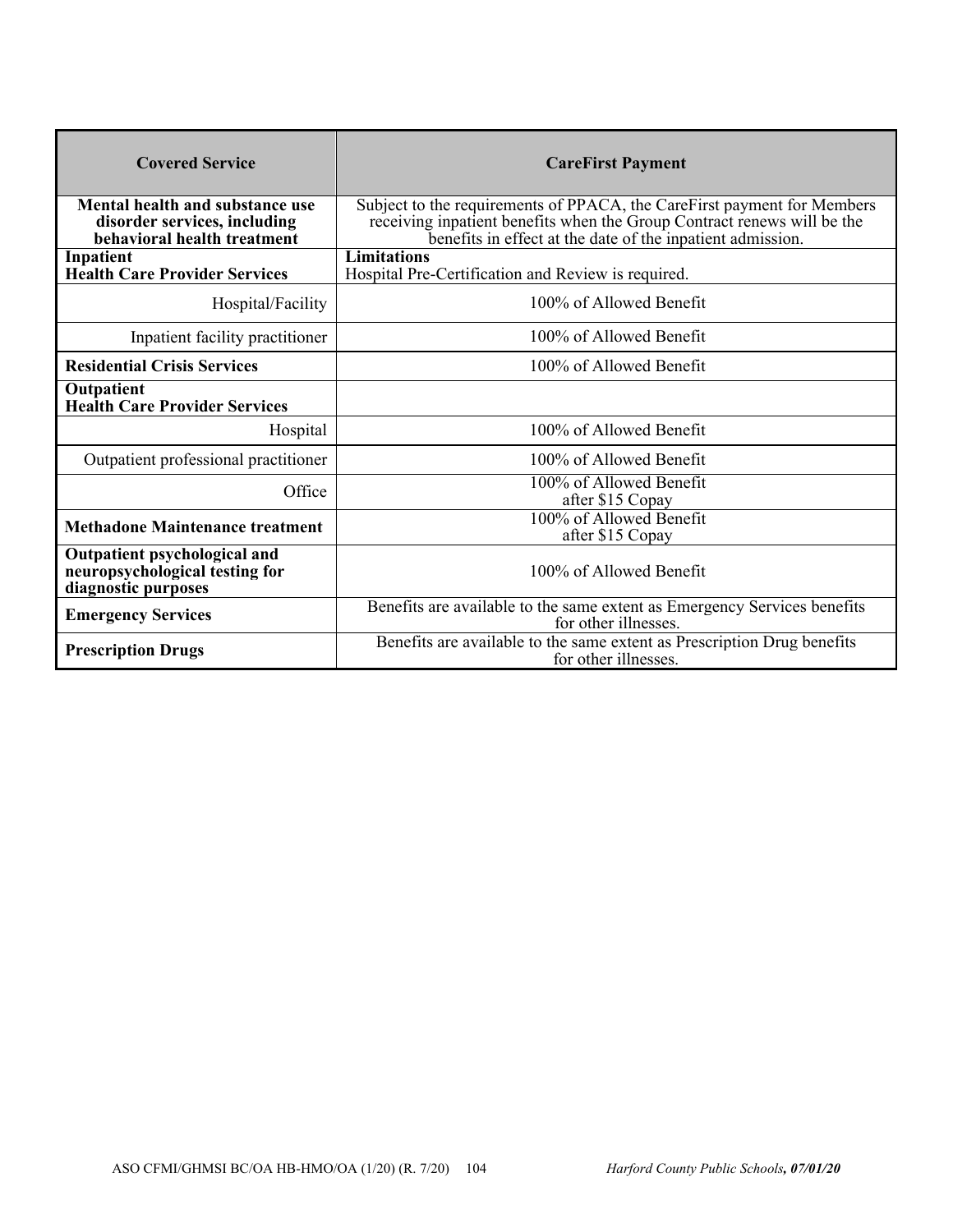| <b>Covered Service</b>                                         | <b>CareFirst Payment</b> |
|----------------------------------------------------------------|--------------------------|
| <b>Non-Preventive Outpatient</b><br><b>Diagnostic Services</b> |                          |
| Laboratory tests                                               |                          |
| Hospital/Outpatient facility                                   | 100% of Allowed Benefit  |
| Outpatient<br>professional practitioner                        | 100% of Allowed Benefit  |
| Office/Freestanding facility                                   | 100% of Allowed Benefit  |
| X-ray and radiology services                                   |                          |
| Hospital/Outpatient facility                                   | 100% of Allowed Benefit  |
| Outpatient<br>professional practitioner                        | 100% of Allowed Benefit  |
| Office/Freestanding facility                                   | 100% of Allowed Benefit  |
| Specialty imaging services                                     |                          |
| Hospital/Outpatient facility                                   | 100% of Allowed Benefit  |
| Outpatient<br>professional practitioner                        | 100% of Allowed Benefit  |
| Office/Freestanding facility                                   | 100% of Allowed Benefit  |

| <b>Covered Service</b>              | <b>CareFirst Payment</b>                                                                                                                                 |
|-------------------------------------|----------------------------------------------------------------------------------------------------------------------------------------------------------|
| Organ and tissue transplants        | <b>Limitations</b><br>Benefits are limited to the extent stated in the Organ and Tissue Transplant<br>subsection of the Description of Covered Services. |
|                                     | Hospital Pre-Certification and Review is not applicable to admissions for<br>cornea and kidney transplants.                                              |
| Organ and tissue transplants        | Benefits are available to the same extent as benefits provided for other<br>illnesses.                                                                   |
| Organ transplant procurement        | Benefits are available to the same extent as benefits provided for other<br>illnesses.                                                                   |
| Organ transplant travel and lodging | Benefits are available to the same extent as benefits provided for other<br>illnesses.                                                                   |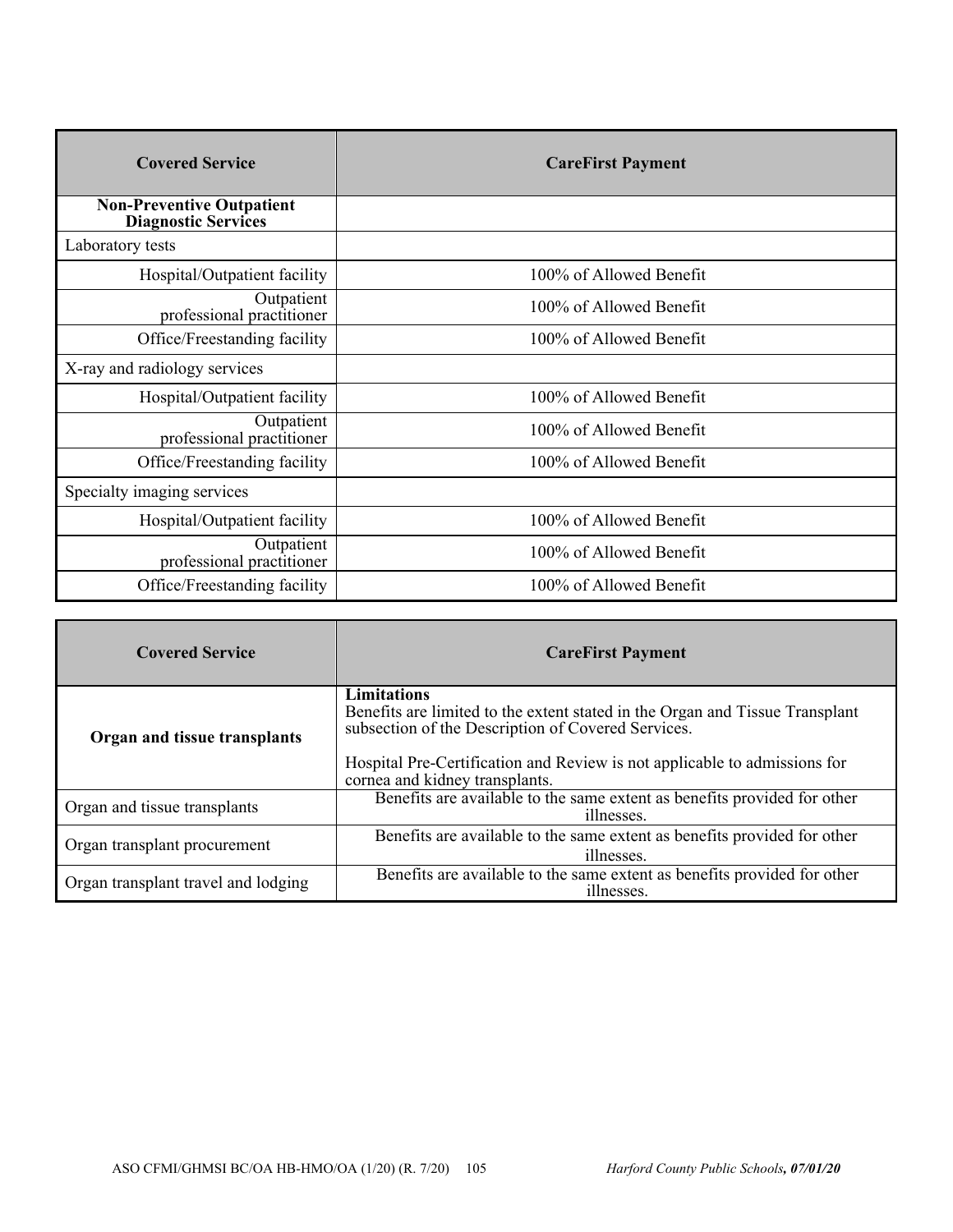| <b>Covered Service</b>                                    | <b>CareFirst Payment</b>                                                 |
|-----------------------------------------------------------|--------------------------------------------------------------------------|
| Outpatient<br><b>Health Care Provider Services</b>        |                                                                          |
| <b>Medical care and consultations</b><br>(illness visits) |                                                                          |
| Outpatient hospital/facility                              | 100% of Allowed Benefit                                                  |
| Outpatient professional practitioner                      | 100% of Allowed Benefit<br>after \$15 PCP Copay or \$20 Specialist Copay |
| Office/home                                               | 100% of Allowed Benefit<br>after \$15 PCP Copay or \$20 Specialist Copay |
| Urgent Care center                                        | 100% of Allowed Benefit<br>after \$35 Copay                              |
| Telemedicine Services                                     | 100% of Allowed Benefit<br>after \$15 PCP Copay or \$20 Specialist Copay |

| <b>Covered Service</b>                             | <b>CareFirst Payment</b>                                                                                   |
|----------------------------------------------------|------------------------------------------------------------------------------------------------------------|
| Outpatient<br><b>Health Care Provider Services</b> |                                                                                                            |
| <b>Outpatient Surgical Services</b>                |                                                                                                            |
| Surgery                                            |                                                                                                            |
| Outpatient hospital/facility                       | 100% of Allowed Benefit                                                                                    |
| Outpatient professional<br>practitioner            | 100% of Allowed Benefit                                                                                    |
| Office                                             | 100% of Allowed Benefit<br>after \$15 PCP Copay or \$20 Specialist Copay                                   |
| Ambulatory surgical facility<br>services           | 100% of Allowed Benefit                                                                                    |
| Anesthesia                                         | 100% of Allowed Benefit                                                                                    |
| Surgical assistant                                 | 100% of Allowed Benefit                                                                                    |
| Female elective sterilization                      | No Deductible required<br>100% of Allowed Benefit                                                          |
| Male elective sterilization                        | Benefits are available to the same extent as benefits provided for<br>outpatient medical care and surgery. |
| Surgical removal of impacted teeth                 | Benefits are available to the same extent as benefits provided for other surgical<br>services.             |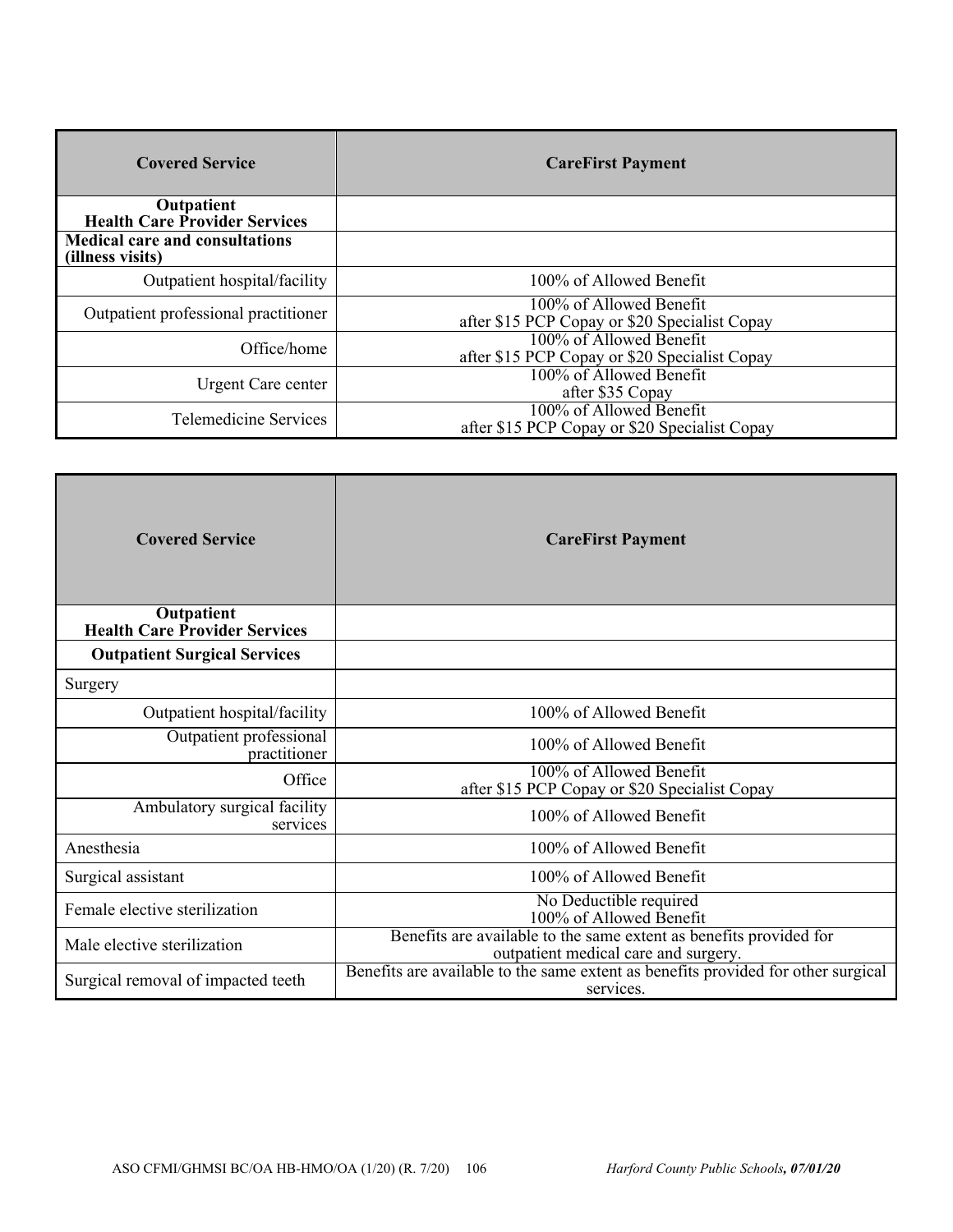| <b>Covered Service</b>                                       | <b>CareFirst Payment</b>                                                                                      |
|--------------------------------------------------------------|---------------------------------------------------------------------------------------------------------------|
| Outpatient<br><b>Health Care Provider Services</b>           |                                                                                                               |
| Administration of injectable                                 | 100% of Allowed Benefit                                                                                       |
| <b>Prescription Drugs</b><br>Allergen immunotherapy (allergy | after \$15 PCP Copay or \$20 Specialist Copay<br>100% of Allowed Benefit                                      |
| injections)                                                  | after \$15 PCP Copay or \$20 Specialist Copay                                                                 |
| Allergenic extracts (sera)                                   | 100% of Allowed Benefit                                                                                       |
| Allergy testing                                              | 100% of Allowed Benefit<br>after \$15 PCP Copay or \$20 Specialist Copay                                      |
| Chemotherapy                                                 |                                                                                                               |
| Hospital/outpatient facility                                 | 100% of Allowed Benefit<br>after \$20 Copay                                                                   |
| Outpatient professional practitioner                         | 100% of Allowed Benefit                                                                                       |
| Office                                                       | 100% of Allowed Benefit<br>after \$20 Copay                                                                   |
| Chiropractic spinal manipulation<br>(office)                 | <b>Limitations</b><br>Chiropractic spinal manipulation is limited to sixty $(60)$ days per Benefit<br>Period. |
|                                                              | 100% of Allowed Benefit<br>after \$20 Copay                                                                   |
| Infusion therapy                                             |                                                                                                               |
| Home                                                         | 100% of Allowed Benefit                                                                                       |
| Inhalation therapy                                           |                                                                                                               |
| Hospital/facility                                            | 100% of Allowed Benefit<br>after \$20 Copay                                                                   |
| Outpatient professional practitioner                         | 100% of Allowed Benefit                                                                                       |
| Office                                                       | 100% of Allowed Benefit<br>after \$20 Copay                                                                   |
| Radiation therapy                                            |                                                                                                               |
| Hospital/facility                                            | 100% of Allowed Benefit<br>after \$20 Copay                                                                   |
| Outpatient professional<br>practitioner                      | 100% of Allowed Benefit                                                                                       |
| Office                                                       | 100% of Allowed Benefit<br>after \$20 Copay                                                                   |
| Renal dialysis                                               |                                                                                                               |
| Hospital/facility                                            | 100% of Allowed Benefit                                                                                       |
| Outpatient professional practitioner                         | 100% of Allowed Benefit                                                                                       |
| Office                                                       | 100% of Allowed Benefit                                                                                       |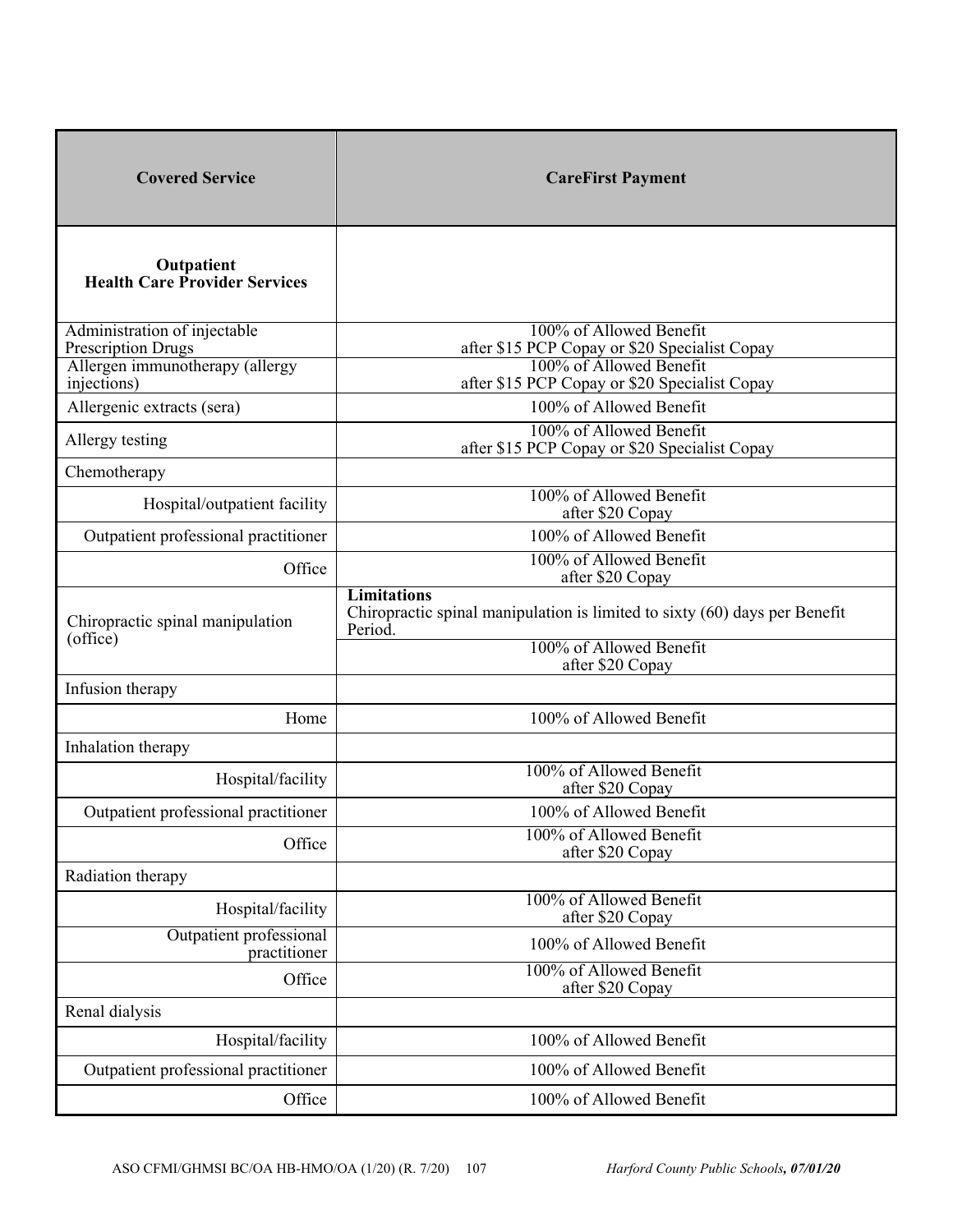| <b>Covered Service</b>                                                                                                                                       | <b>CareFirst Payment</b>                                                                                                                                                                                                                                                                                                                                                                                                                                                                                                                                                                                        |
|--------------------------------------------------------------------------------------------------------------------------------------------------------------|-----------------------------------------------------------------------------------------------------------------------------------------------------------------------------------------------------------------------------------------------------------------------------------------------------------------------------------------------------------------------------------------------------------------------------------------------------------------------------------------------------------------------------------------------------------------------------------------------------------------|
| <b>Prescription Drugs</b>                                                                                                                                    |                                                                                                                                                                                                                                                                                                                                                                                                                                                                                                                                                                                                                 |
| <b>Prescription Drugs</b>                                                                                                                                    | <b>Limitations</b><br>Benefits for Pharmacy-dispensed Prescription Drugs, intended for outpatient<br>use, are stated in the Prescription Drug Benefits Rider; otherwise, benefits for<br>Prescription Drugs, intended for outpatient use, are limited to injectable<br>Prescription Drugs that require administration by a Health Care Provider.<br>Benefits are also available for injectable Prescription Drug contraceptives and<br>contraceptive devices approved by the FDA for use as a contraceptive,<br>prescribed by a Health Care Provider, and dispensed in the office of a Health<br>Care Provider. |
| <b>Prescription Drugs</b><br>(except Prescription Drug)<br>contraceptives and contraceptive<br>devices dispensed in the office of a<br>Health Care Provider) | No Deductible required<br>100% of Allowed Benefit                                                                                                                                                                                                                                                                                                                                                                                                                                                                                                                                                               |
| Prescription Drug contraceptives and<br>contraceptive devices dispensed in<br>the office of a Health Care Provider)                                          | No Deductible required<br>100% of Allowed Benefit                                                                                                                                                                                                                                                                                                                                                                                                                                                                                                                                                               |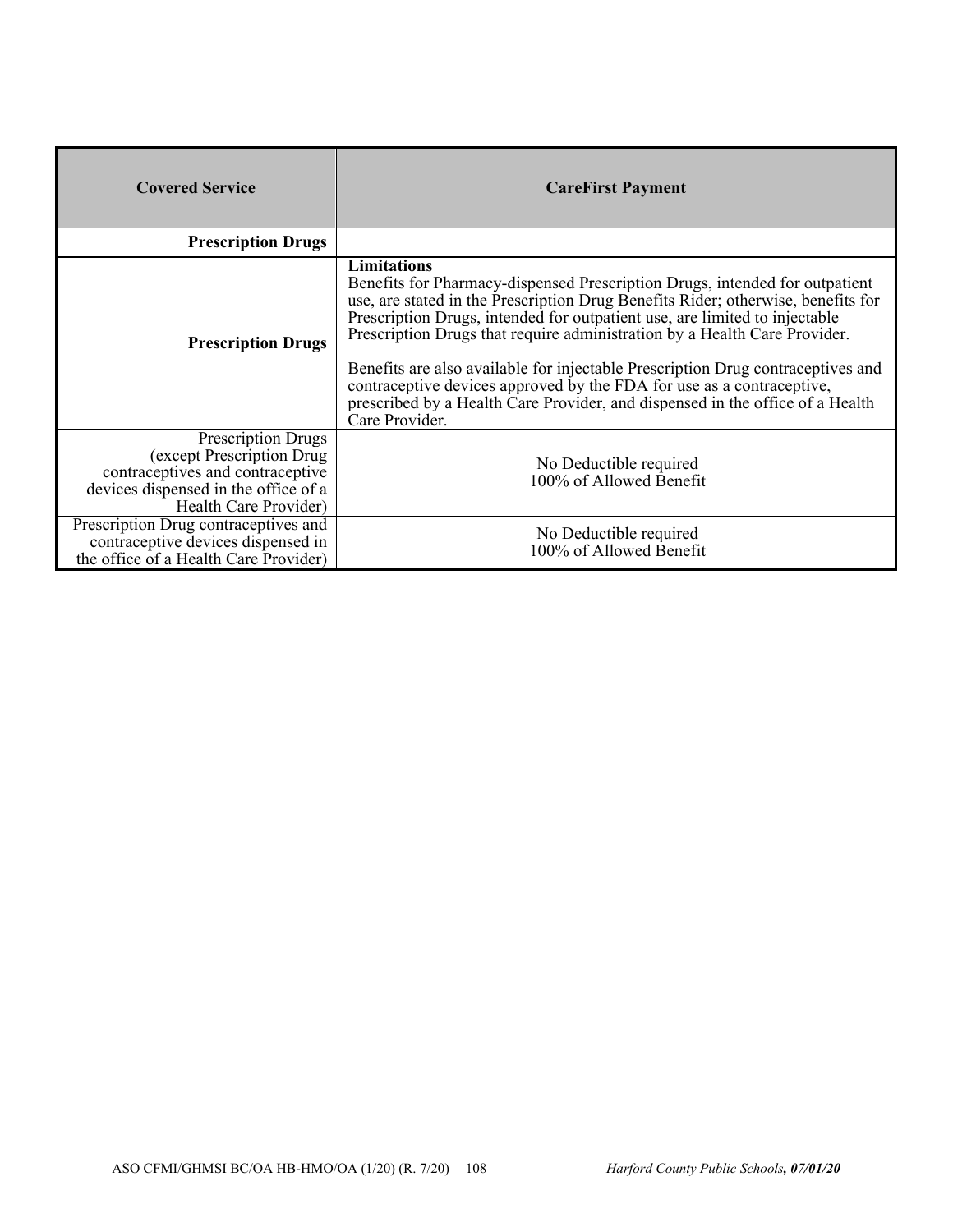| <b>Covered Service</b>                                    | <b>CareFirst Payment</b>                                                                                                                                                                                                                                                                                                                                                                                          |  |  |
|-----------------------------------------------------------|-------------------------------------------------------------------------------------------------------------------------------------------------------------------------------------------------------------------------------------------------------------------------------------------------------------------------------------------------------------------------------------------------------------------|--|--|
| <b>Rehabilitative and Habilitative</b><br><b>Services</b> |                                                                                                                                                                                                                                                                                                                                                                                                                   |  |  |
| Inpatient                                                 | <b>Limitations</b><br>Hospital Pre-Certification and Review is required.                                                                                                                                                                                                                                                                                                                                          |  |  |
| <b>Rehabilitative Services</b>                            | Inpatient Rehabilitation Services are limited to 90 days per Benefit Period.<br>Benefits are available to the same extent as inpatient benefits provided for<br>other illnesses.                                                                                                                                                                                                                                  |  |  |
| <b>Outpatient Rehabilitative</b><br><b>Services</b>       |                                                                                                                                                                                                                                                                                                                                                                                                                   |  |  |
| Occupational Therapy                                      | <b>Limitations</b><br>Benefits for Occupational Therapy are limited to 60 days per illness per<br>Benefit Period combined with:<br>Physical Therapy<br>Speech Therapy.<br>Occupational Therapy visit limit does not apply to Habilitative Services                                                                                                                                                                |  |  |
| Hospital/facility                                         | Covered Services.<br>100% of Allowed Benefit                                                                                                                                                                                                                                                                                                                                                                      |  |  |
| Outpatient professional                                   | after \$20 Copay<br>100% of Allowed Benefit                                                                                                                                                                                                                                                                                                                                                                       |  |  |
| practitioner<br>Office                                    | 100% of Allowed Benefit<br>after \$20 Copay                                                                                                                                                                                                                                                                                                                                                                       |  |  |
| Physical Therapy                                          | <b>Limitations</b><br>Benefits for Physical Therapy are limited to limited to 60 days per illness<br>per Benefit Period combined with:<br>Occupational Therapy<br>Speech Therapy.<br>Physical Therapy visit limit does not apply to Habilitative Services Covered                                                                                                                                                 |  |  |
| Hospital/facility                                         | Services.<br>100% of Allowed Benefit<br>after \$20 Copay                                                                                                                                                                                                                                                                                                                                                          |  |  |
| Outpatient professional<br>practitioner                   | 100% of Allowed Benefit                                                                                                                                                                                                                                                                                                                                                                                           |  |  |
| Office                                                    | 100% of Allowed Benefit<br>after \$20 Copay                                                                                                                                                                                                                                                                                                                                                                       |  |  |
| Speech Therapy                                            | Limitations<br>Benefits for Speech Therapy are limited to 60 days per illness per Benefit<br>Period combined with:<br>Occupational Therapy<br>Physical Therapy.<br>٠<br>Speech Therapy visit limit does not apply to Habilitative Services Covered<br>Services.<br>Speech Therapy visit limit does not apply to otological, audiological and<br>speech/language treatment for cleft lip or cleft palate, or both. |  |  |
| Hospital/facility                                         | 100% of Allowed Benefit<br>after \$20 Copay                                                                                                                                                                                                                                                                                                                                                                       |  |  |
| Outpatient professional<br>practitioner                   | 100% of Allowed Benefit                                                                                                                                                                                                                                                                                                                                                                                           |  |  |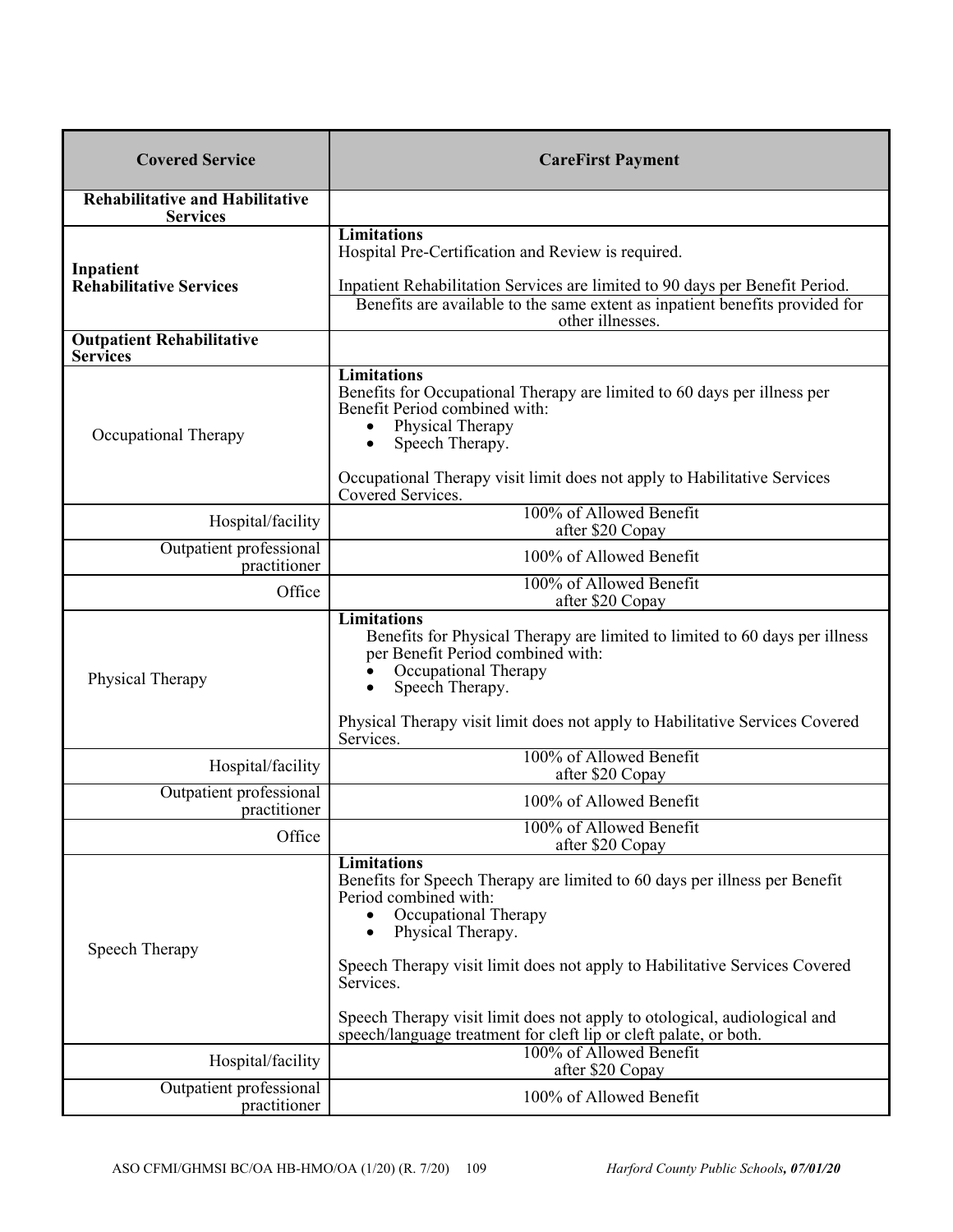| <b>Covered Service</b>                                    | <b>CareFirst Payment</b>                                                                                                                                                                                                                                                                                                                                                                                                                                         |  |  |
|-----------------------------------------------------------|------------------------------------------------------------------------------------------------------------------------------------------------------------------------------------------------------------------------------------------------------------------------------------------------------------------------------------------------------------------------------------------------------------------------------------------------------------------|--|--|
| <b>Rehabilitative and Habilitative</b><br><b>Services</b> |                                                                                                                                                                                                                                                                                                                                                                                                                                                                  |  |  |
| Office                                                    | 100% of Allowed Benefit<br>after \$20 Copay                                                                                                                                                                                                                                                                                                                                                                                                                      |  |  |
| <b>Cardiac Rehabilitation</b>                             |                                                                                                                                                                                                                                                                                                                                                                                                                                                                  |  |  |
| Hospital/facility                                         | 100% of Allowed Benefit                                                                                                                                                                                                                                                                                                                                                                                                                                          |  |  |
| Outpatient professional<br>practitioner                   | 100% of Allowed Benefit                                                                                                                                                                                                                                                                                                                                                                                                                                          |  |  |
| <b>Habilitative Services</b>                              | <b>Limitations</b><br>An approved Plan of Treatment is required for Habilitative Services.<br>Benefits are available for Dependent children until the end of the month in<br>which the Dependent child turns nineteen (19) years old.<br>Outpatient rehabilitative services visit limits, if any, do not apply to<br>Habilitative Services Covered Services.<br>Benefits are available to the same extent as benefits provided for other<br>outpatient services. |  |  |
| <b>Pulmonary Rehabilitation</b>                           | <b>Limitations</b><br>Pulmonary Rehabilitation benefits are limited to one (1) program per lifetime.                                                                                                                                                                                                                                                                                                                                                             |  |  |
| Hospital/facility                                         | 100% of Allowed Benefit<br>after \$20 Copay                                                                                                                                                                                                                                                                                                                                                                                                                      |  |  |
| Outpatient professional<br>practitioner                   | 100% of Allowed Benefit                                                                                                                                                                                                                                                                                                                                                                                                                                          |  |  |
| Office                                                    | 100% of Allowed Benefit<br>after \$20 Copay                                                                                                                                                                                                                                                                                                                                                                                                                      |  |  |

| <b>Covered Service</b>              | <b>CareFirst Payment</b>                                                                        |  |
|-------------------------------------|-------------------------------------------------------------------------------------------------|--|
| <b>Surgical treatment of Morbid</b> | Limitations<br>Limited to adjustable gastric banding                                            |  |
| <b>Obesity</b>                      | Benefits are available to the same extent as surgical benefits provided for<br>other illnesses. |  |

| <b>Covered Service</b>      | <b>CareFirst Payment</b>                                                                                       |
|-----------------------------|----------------------------------------------------------------------------------------------------------------|
| <b>Transgender Services</b> | Benefits are available to the same extent as benefits provided for other<br>inpatient and outpatient services. |

| <b>Covered Service</b>                              | <b>CareFirst Payment</b>                                              |
|-----------------------------------------------------|-----------------------------------------------------------------------|
| <b>Vision Care services:</b><br>routine vision exam | No Deductible required<br>100% of Allowed Benefit after<br>\$10 Copay |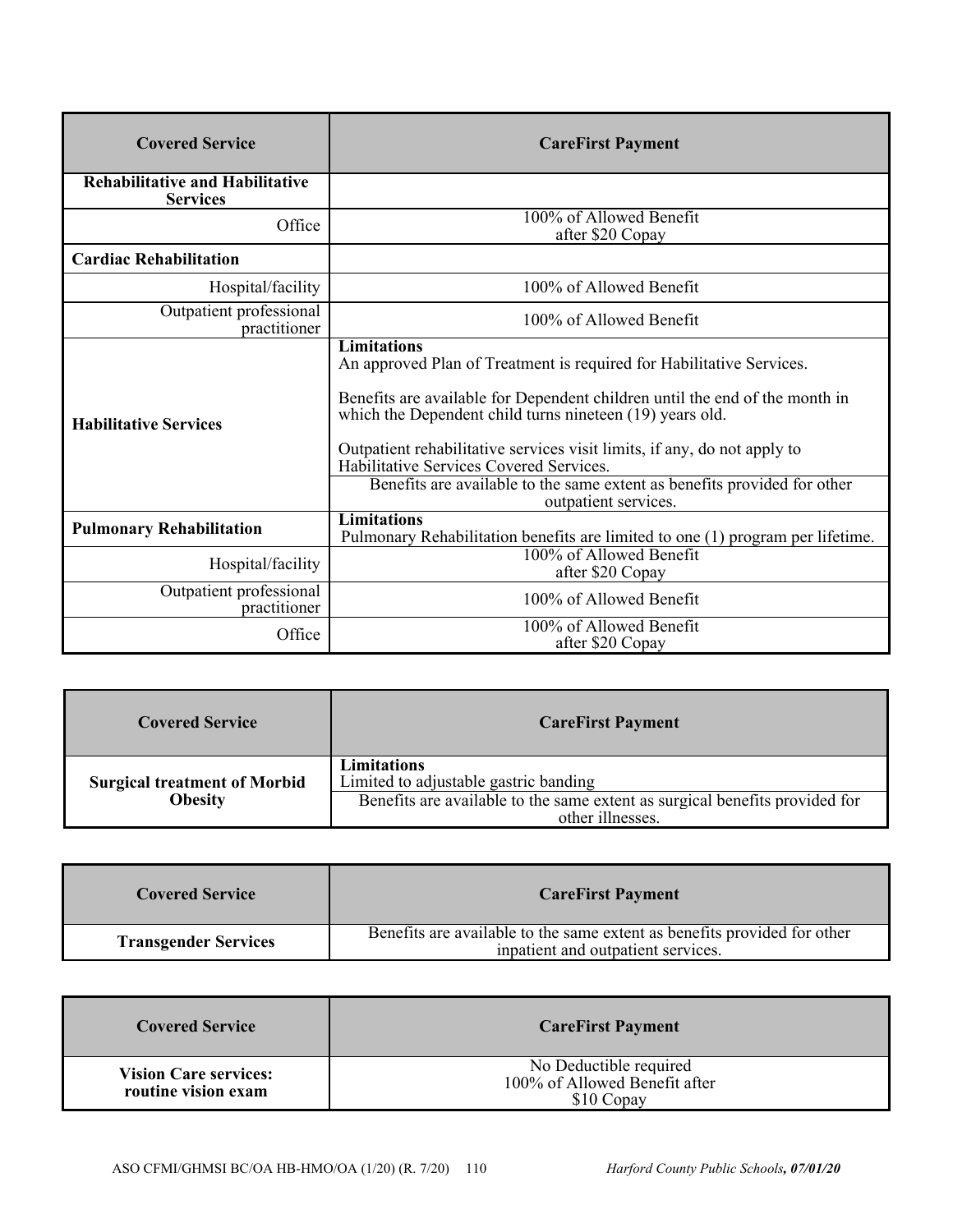# **CareFirst of Maryland, Inc.**

doing business as **CareFirst BlueCross BlueShield**  10455 Mill Run Circle Owings Mills, MD 21117-5559

A private not-for-profit health service plan incorporated under the laws of the State of Maryland

An independent licensee of the Blue Cross and Blue Shield Association

#### **CARE SUPPORT PROGRAMS, SUBSTANCE USE DISORDER PROGRAM, AND DISEASE MANAGEMENT PROGRAM ADDENDUM**

#### **TABLE OF CONTENTS**

# **SECTION A DEFINITIONS**

- **SECTION B DESCRIPTION OF COVERED SERVICES** 
	- 1. Care Support Programs
	- 2. Substance Use Disorder Program
	- 3. Health Promotion and Wellness Covered Services
	- 4. Disease Management Covered Services

This Addendum is issued by CareFirst to be attached to and become a part of the Evidence of Coverage. The effective date of coverage and termination date of coverage under this Addendum are the same as the effective date and termination date stated in the Group's Administrative Services Agreement for the benefits described herein.

# **SECTION A. DEFINITIONS**

In addition to the definitions contained in the Evidence of Coverage, for purposes of this Addendum, the underlined terms, below, when capitalized, have the following meaning:

Care Support Programs are health care and wellness programs designed to promote the collaborative process of assessment, planning, and facilitation, and advocacy for options and services to meet a Qualified Individual's health needs through communication and available resources to promote quality cost-effective outcomes. Care Support Programs include but are not limited to; care coordination, case management, condition specific support, and enhanced monitoring.

Designated Provider means a provider or vendor contracted with CareFirst to provide services under CareFirst's Care Support Programs, and who has agreed to participate in Care Support Programs in cooperation with CareFirst for Members with complex chronic disease, high risk acute conditions or lifestyle behavior change.

Health Care Provider, for purposes of the Patient-Centered Medical Home Program, means a physician, health care professional or health care facility licensed or otherwise authorized by law to provide Covered Services described in this section.

Qualifying Individual, for purposes of the Care Support Program and Patient-Centered Medical Home Program, means a Member with certain conditions or complex health care needs, as determined by CareFirst, requiring care support and coordination of health services. The Member agrees to participate and comply with any and all elements in any given Care Support Program and Patient-Centered Medical Home Program.

Specialist, for purposes of this Addendum, means a licensed health care provider who is certified or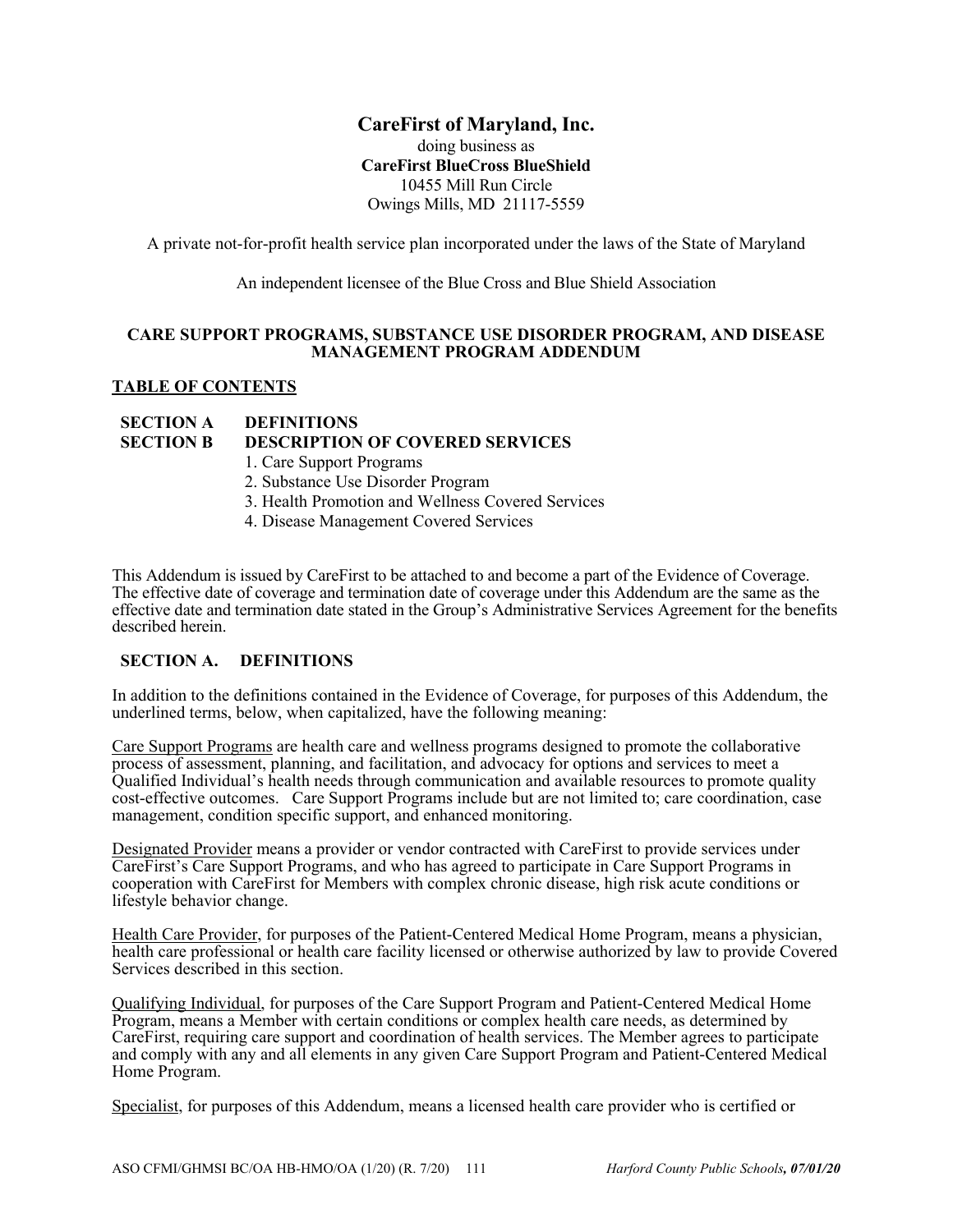trained in a specified field of medicine.

#### Substance Use Disorder means:

- 1. Alcohol Use Disorder means a disease that is characterized by a pattern of pathological use of alcohol with repeated attempts to control its use, and with negative consequences in at least one of the following areas of life: medical, legal, financial, or psycho-social; or
- 2. Drug Use Disorder means a disease that is characterized by a pattern of pathological use of a drug with repeated attempts to control the use, and with negative consequences in at least one of the following areas of life: medical, legal, financial, or psycho-social.

Substance Use Disorder Program means the CareFirst program for Members with a diagnosed Substance Use Disorder. The program includes ambulatory/outpatient detoxification, individual therapy, group therapy and medication assisted therapy.

# **SECTION B. DESCRIPTION OF COVERED SERVICES**

Benefits are available for:

#### 1. **Care Support Programs**

- a. Benefits are available to Qualifying Individuals to manage the care of certain complex chronic or high-risk acute diseases when provided by Designated Providers or through CareFirst and are covered at no cost to the Qualifying Individual. Covered Services provided under Care Support Programs can include but are not limited to Telemedicine Services; case management services; expert consultation services; medication review services; Medical Equipment and monitoring services; and Home Health Care services.
	- 1) Covered Services received as part of a Care Support Program are subject to applicable contract limits, Deductibles, Copayments, and/or Coinsurance as stated in the Schedule of Benefits.
	- 2) If the Qualified Individual's Evidence of Coverage is compatible with a federally-qualified Health Savings Account and the Qualified Individual has funded his/her HSA account during the Benefit Period, then the Qualified Individual will be responsible for any fees associated with the Member's participation in a Care Support Program until the annual Deductible has been met.
- b. Exclusions and Limitations. Coverage will not be provided for the services listed in this amendment when rendered by non-Designated Providers.

#### 2. **Substance Use Disorder Program**

- a. Program benefits will be provided for outpatient treatment of Substance Use Disorder in accordance with the Substance Use Disorder Program if:
	- 1) The Member qualifies for the Substance Use Disorder Program, as determined by CareFirst.
	- 2) The Member receives treatment from a Designated Provider, as determined by CareFirst;
	- 3) Treatment is rendered though an intensive outpatient program (IOP) or an outpatient program at a Designated Provider as determined by CareFirst.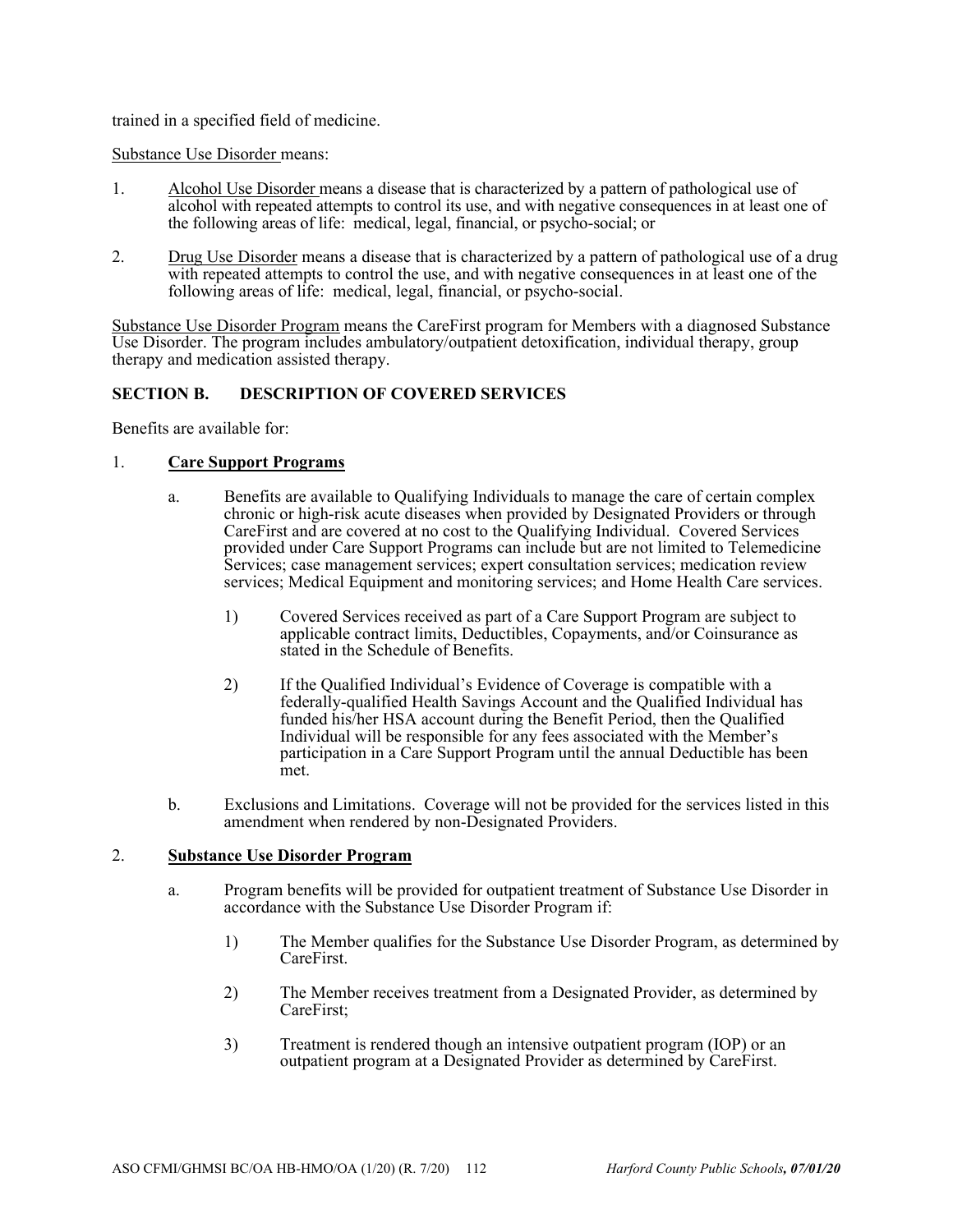b. There is no Copayment and/or Coinsurance associated with services provided under this program. The Deductible, if any, does not apply to Covered Service provided under this provision unless the Member's health benefit plan is a Health Savings Account (HSA) compatible plan to which the Member has contributed to his/her HSA during the Benefit Period.

# 3. **Health Promotion and Wellness Covered Services**

- a. Health Assessments are available for all adult Members.
- b. Benefits are available for Biometric Screening of Members, as defined above.
- c. Lifestyle Coaching Session services are available as follows:
	- 1) With the Member's consent, an initial discussion with a lifestyle coach to establish defined goal(s) for wellness coaching, and to determine the frequency of future coaching sessions in order to best meet the goal(s) established.
	- 2) After the initial discussion, Coaching Sessions to track, support, and advance the Member's wellness/lifestyle goal(s).
- d. Other Wellness Program benefits are available, which may include tobacco-cessation, well-being challenges, and financial well-being improvement programs.
- e. Weight Loss Services are available to clinically obese Members, as follows:
	- 1) A clinically obese Member is a Member whose Body Measurement Index (BMI) score is greater than thirty  $(30)$ .
	- 2) A dedicated, CareFirst approved coach is assigned to the Member to assist the Member in the development of healthy eating habits, physical activity habits, and to address the emotional, social, and environmental aspects shown to be important for sustained weight loss.
	- 3) The Members receive one-on-one telephonic interventions with the coach and online educational resources, robust food, exercise trackers, recipes, peer-to-peer communication, and group community features for complete social support and accountability.
- f. There is no Copayment and/or Coinsurance associated with services provided under this program. The Deductible, if any, does not apply to Covered Service provided under this provision unless the Member's health benefit plan is a Health Savings Account (HSA) compatible plan to which the Member has contributed to his/her HSA during the Benefit Period.

# 4. **Disease Management Covered Services**

- a. Disease Management services, which may include a Disease Management Program to help the Member understand his/her disease and health status and physician treatment plans, individual and family education regarding the disease, treatment compliance and self-care techniques, and help to organize care for the disease, including arranging for needed services and supplies.
- b. Disease Management Coaching Session services are available as follows:
	- 1) With the Member's consent, an initial discussion with a coach to establish defined goal(s) for disease management coaching, and to determine the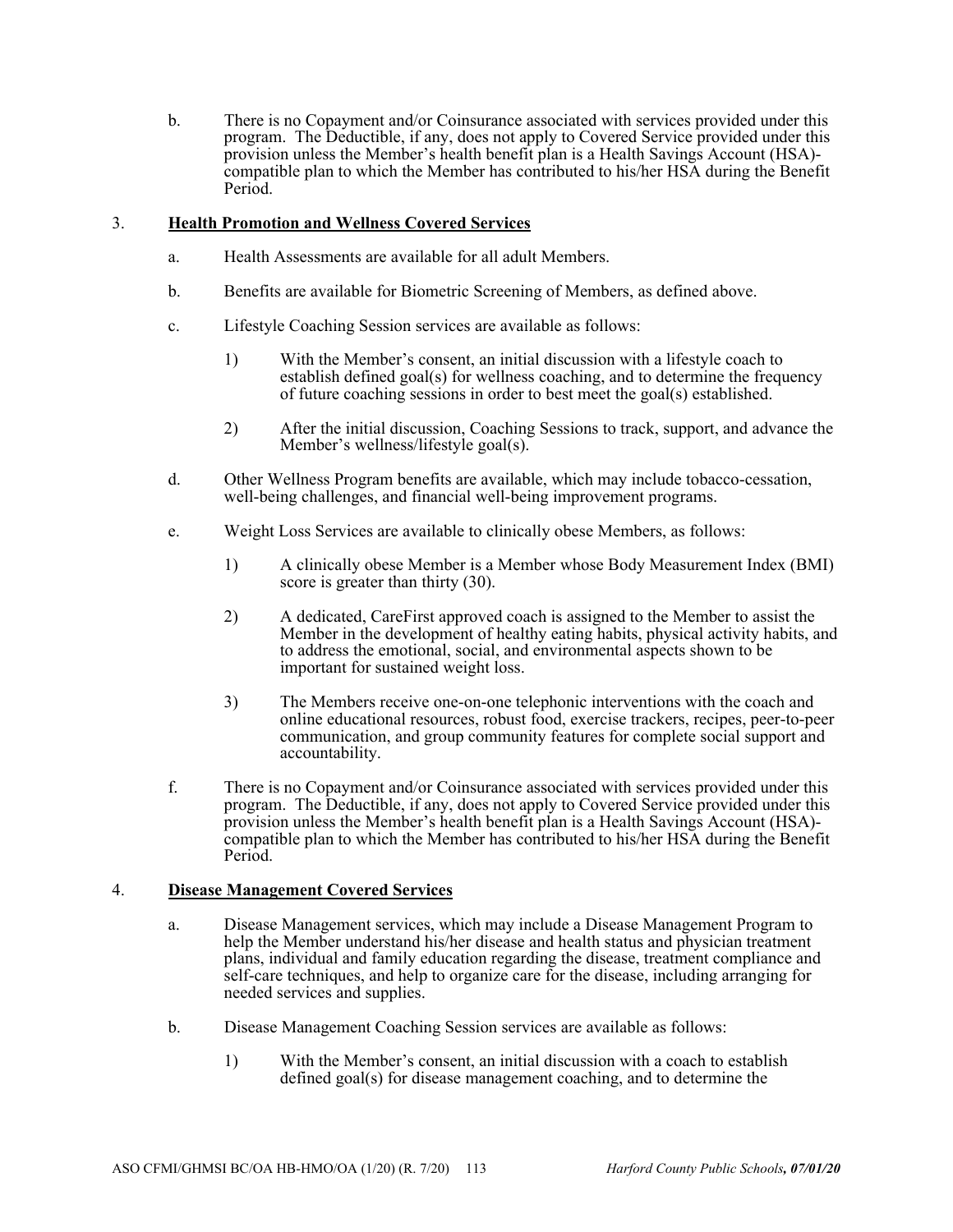frequency of future coaching sessions in order to best meet the established goal(s) and manage the disease.

- 2) After the initial discussion, Disease Management Coaching Sessions to track, support, and advance the Member's disease management goal(s).
- c. There is no Copayment and/or Coinsurance associated with services provided under this program. The Deductible, if any, does not apply to Covered Service provided under this provision unless the Member's health benefit plan is a Health Savings Account (HSA) compatible plan to which the Member has contributed to his/her HSA during the Benefit Period.

This Addendum is issued to be attached to the Evidence of Coverage.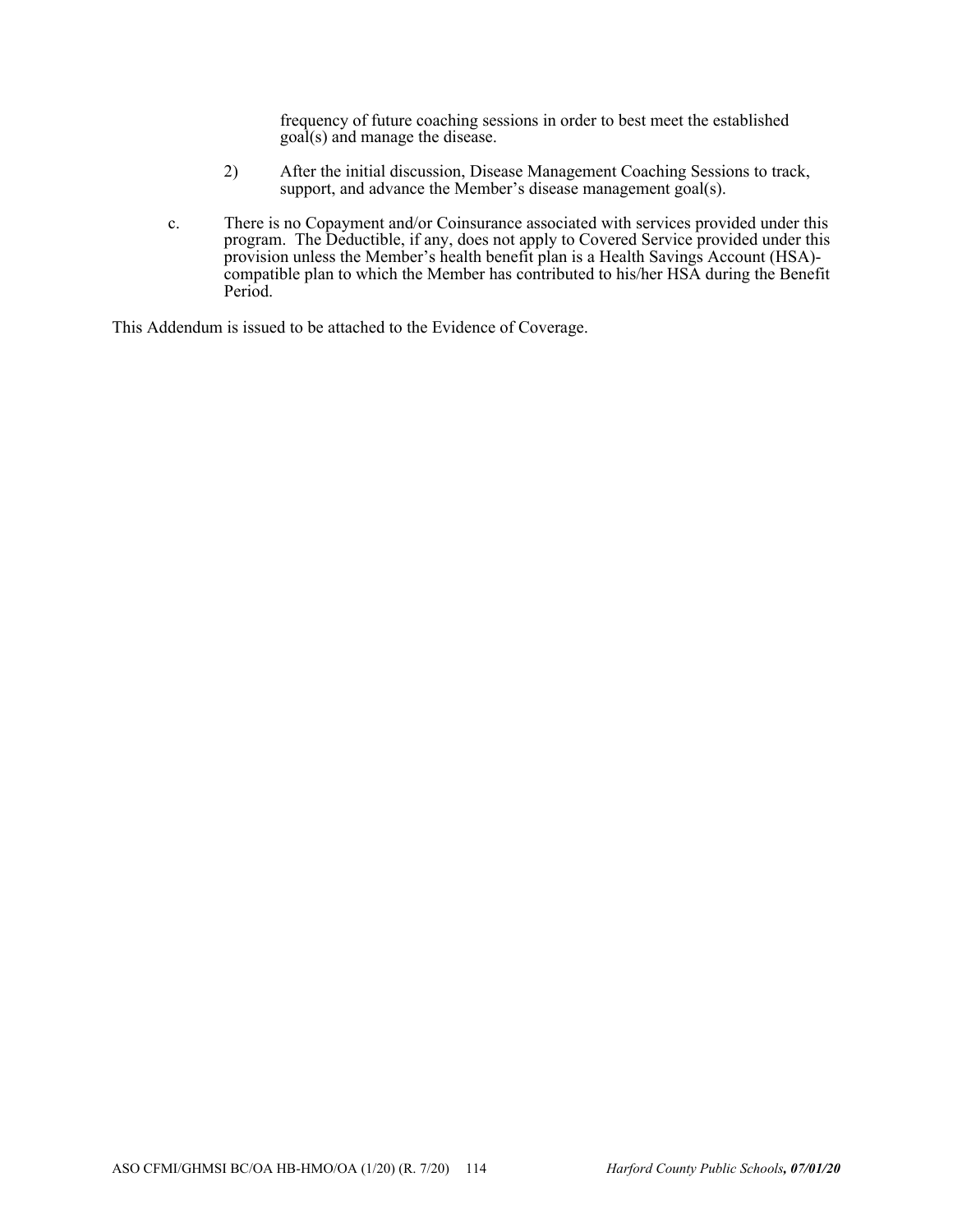# **CareFirst of Maryland, Inc.**

# doing business as **CareFirst BlueCross BlueShield**  10455 Mill Run Circle Owings Mills, MD 21117-5559

A private not-for-profit health service plan incorporated under the laws of the State of Maryland

An independent licensee of the Blue Cross and Blue Shield Association

#### **ADULT HEARING CARE RIDER**

This rider is issued by CareFirst to be attached to and become a part of the Evidence of Coverage. A Member's effective date of coverage under this rider and termination date of coverage under this rider are the same as the Member's effective date and termination date under the Evidence of Coverage.

Hearing Aid Allowed Benefit means the dollar amount CareFirst allows for the particular hearing device in effect on the date that the service is rendered.

Benefits are available for:

- 1. Screening examination to diagnose hearing loss.
- 2. Medically Necessary audiometric testing by a physician or an audiologist, if the physician who performs the screening exam refers the Member to an audiologist;
- 3. Non-routine services related to the dispensing of a covered hearing aid, such as assessment, fitting, orientation, conformity and evaluation, within six months of the audiometric testing;
- 4. Hearing aids if:
	- a. The prescription is based upon the most recent audiometric exam and hearing aid evaluation test; and;
	- b. The physician or audiologist certifies that the hearing aid provided by the hearing aid specialist conforms to the prescription.

CareFirst's payment for hearing aids is limited to the Hearing Aid Allowed Benefit. Due to the wide variation in hearing aid device technology, the Hearing Aid Allowed Benefit amount does not always cover the full cost of the hearing aid device(s) the Member selects. If the Member selects a hearing aid device(s) where the full cost is not covered by the Hearing Aid Allowed Benefit, the Member will be fully responsible for paying the remaining balance for the hearing aid device(s) up to the provider's charge.

Benefits are not provided for:

- 1. Hearing aids delivered more than 60 days after the Member's coverage ends under this hearing care benefit;
- 2. Hearing care after the date a Member's coverage under this Evidence of Coverage terminates.

Adult Hearing Care Rider benefits are not provided for a minor Dependent child (see Description of Covered Services, Medical Devices and Supplies).

CareFirst pays only for Covered Services. The Member pays for services, supplies or care which are not covered. The Member pays any applicable Deductible, and Coinsurance or Copayment. Services that are not listed in the Description of Covered Services, or are listed in Exclusions, are not Covered Services.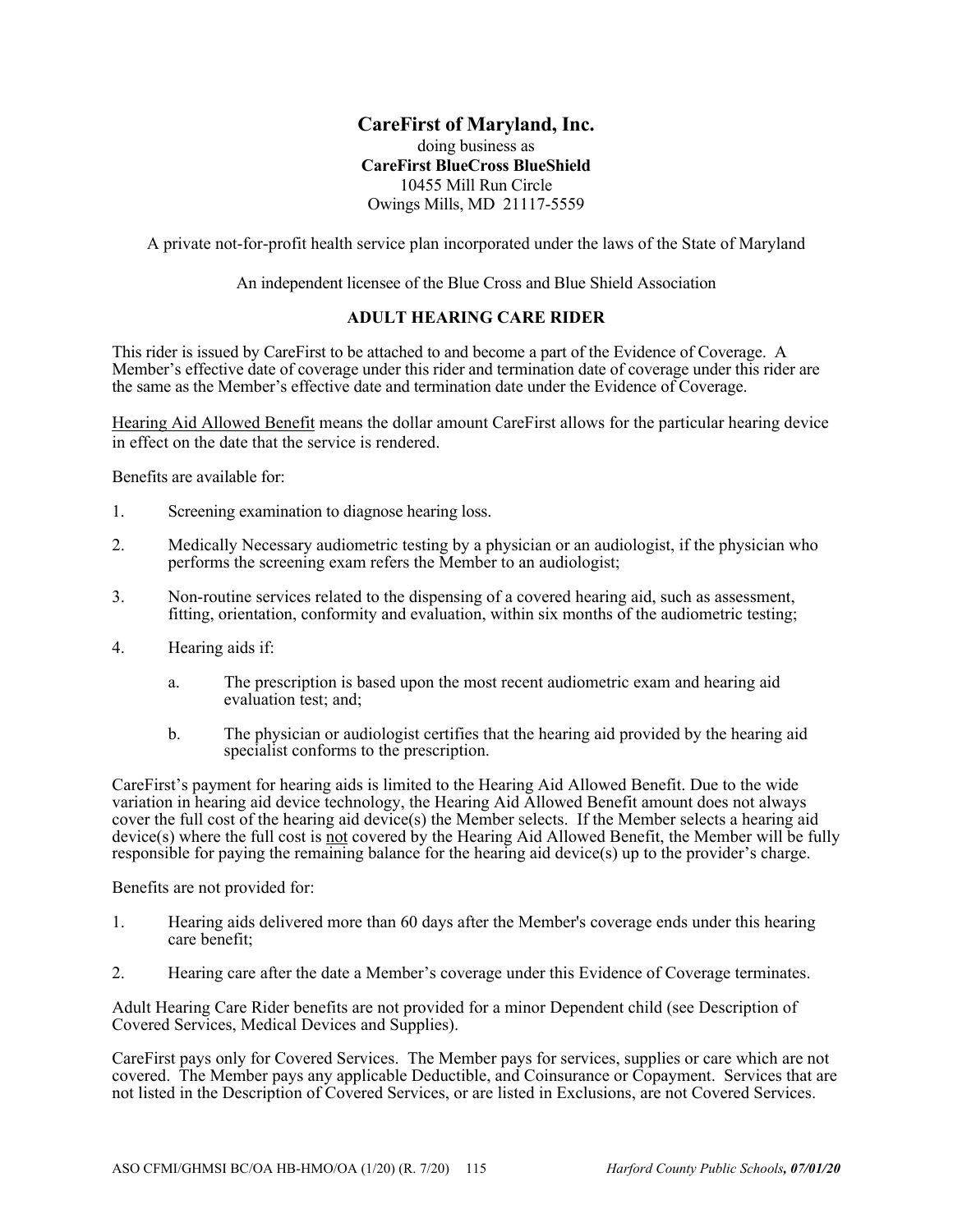When determining the benefits a Member may receive, CareFirst considers all provisions of this Evidence of Coverage, its medical policies, and its operating procedures. Certain Utilization Management Requirements may apply. When these rules are not met, payments may be denied or reduced. See Utilization Management Requirements for these rules.

| <b>Covered Service</b>        | <b>CareFirst Payment</b>                                                                                                      |  |  |
|-------------------------------|-------------------------------------------------------------------------------------------------------------------------------|--|--|
| <b>Hearing care</b>           |                                                                                                                               |  |  |
| Screening examination         |                                                                                                                               |  |  |
| Outpatient professional       | 100% of Allowed Benefit                                                                                                       |  |  |
| practitioner                  | \$20 Specialist Copay                                                                                                         |  |  |
| Office                        | 100% of Allowed Benefit                                                                                                       |  |  |
|                               | \$20 Specialist Copay                                                                                                         |  |  |
| Audiometric testing           |                                                                                                                               |  |  |
| Outpatient professional       | 100% of Allowed Benefit                                                                                                       |  |  |
| practitioner                  | \$20 Specialist Copay                                                                                                         |  |  |
| Office                        | 100% of Allowed Benefit                                                                                                       |  |  |
|                               | \$20 Specialist Copay                                                                                                         |  |  |
| Non-routine services related  | Benefits are available to the same extent as benefits provided for other illnesses.                                           |  |  |
| to the Hearing Aid dispensing |                                                                                                                               |  |  |
|                               | <b>Limitations</b><br>Benefits are limited to one Hearing Aid for each hearing-impaired ear every<br>thirty-six $(36)$ months |  |  |
| Hearing aids                  | 100% of Allowed Benefit                                                                                                       |  |  |

This rider is issued to be attached to the Evidence of Coverage.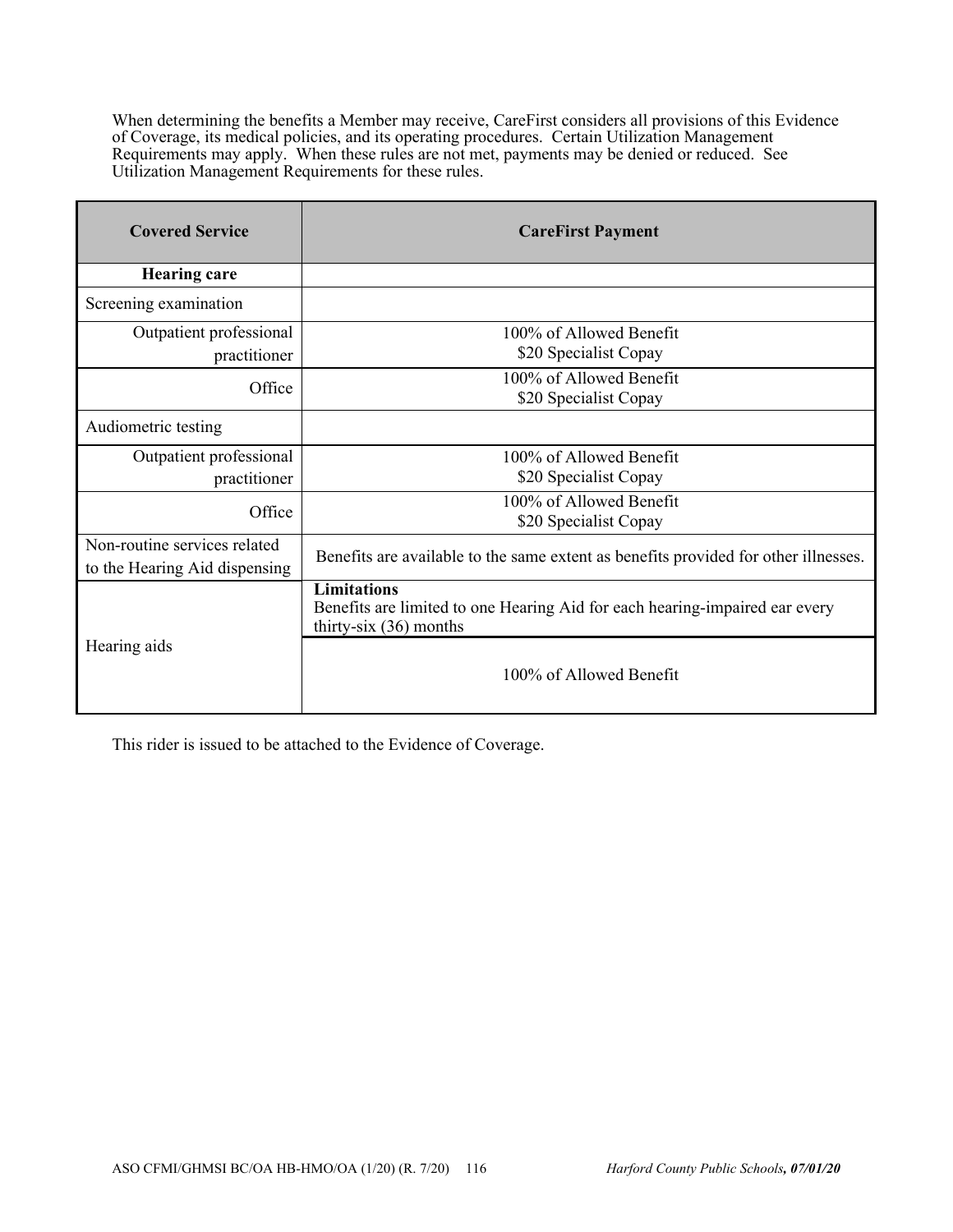# **CareFirst of Maryland, Inc.**

doing business as **CareFirst BlueCross BlueShield**  10455 Mill Run Circle Owings Mills, MD 21117-5559

A private not-for-profit health service plan incorporated under the laws of the State of Maryland

An independent licensee of the Blue Cross and Blue Shield Association

# **PRESCRIPTION DRUG BENEFITS RIDER**

This rider is issued by CareFirst to be attached to and become a part of the Evidence of Coverage. A Member's effective date of coverage under this rider and termination date of coverage under this rider are the same as the Member's effective date and termination date under the Evidence of Coverage.

#### **TABLE OF CONTENTS**

|                  | <b>SECTION A DEFINITIONS</b>                                          |
|------------------|-----------------------------------------------------------------------|
| <b>SECTION B</b> | DESCRIPTION OF COVERED SERVICES                                       |
|                  | <b>SECTION C DISPENSING OF A PARTIAL SUPPLY OF PRESCRIPTION DRUGS</b> |
|                  | <b>SECTION D MAIL ORDER PROGRAM</b>                                   |
|                  | <b>SECTION E STEP THERAPY OR FAIL-FIRST PROTOCOL</b>                  |
|                  | <b>SECTION F EXCLUSIONS</b>                                           |
|                  | <b>SECTION G SCHEDULE OF BENEFITS</b>                                 |

# **SECTION A DEFINITIONS**

In addition to the definitions contained in the Evidence of Coverage, for purposes of Prescription Drug Benefits, the underlined terms, below, when capitalized, have the following meaning:

Allowed Benefit means, for a Prescription Drug Covered Service, the lesser of:

- 1. The Pharmacy's actual charge; or
- 2. The benefit amount, according to the CareFirst fee schedule, for Prescription Drug Covered Service that applies on the date that the service is rendered.

Contracting Pharmacy: If the Member purchases a Prescription Drug Covered Service or Diabetic Supply from a Contracting Pharmacy, the benefit payment is made directly to the Contracting Pharmacy and is accepted as payment in full, except for any applicable Member payment amounts, as stated in the Schedule of Benefits.

Non-Contracting Pharmacy: If the Member purchases a Prescription Drug Covered Service or Diabetic Supply from a Non-Contracting Pharmacy, the Member is responsible for paying the total cost of the Prescription Drug. There are **no** benefits for Prescription Drugs dispensed by Non-Contracting Pharmacies under this Prescription Drug Benefits Rider.

Brand Name Drug means a Prescription Drug that has been given a name by a manufacturer or distributor to distinguish it as produced or sold by a specific manufacturer or distributor and that may be used and protected by a trademark.

Contracting Pharmacy means the separate independent Pharmacist or Pharmacy that has contracted with CareFirst or its designee to be paid directly for a Prescription Drug Covered Service.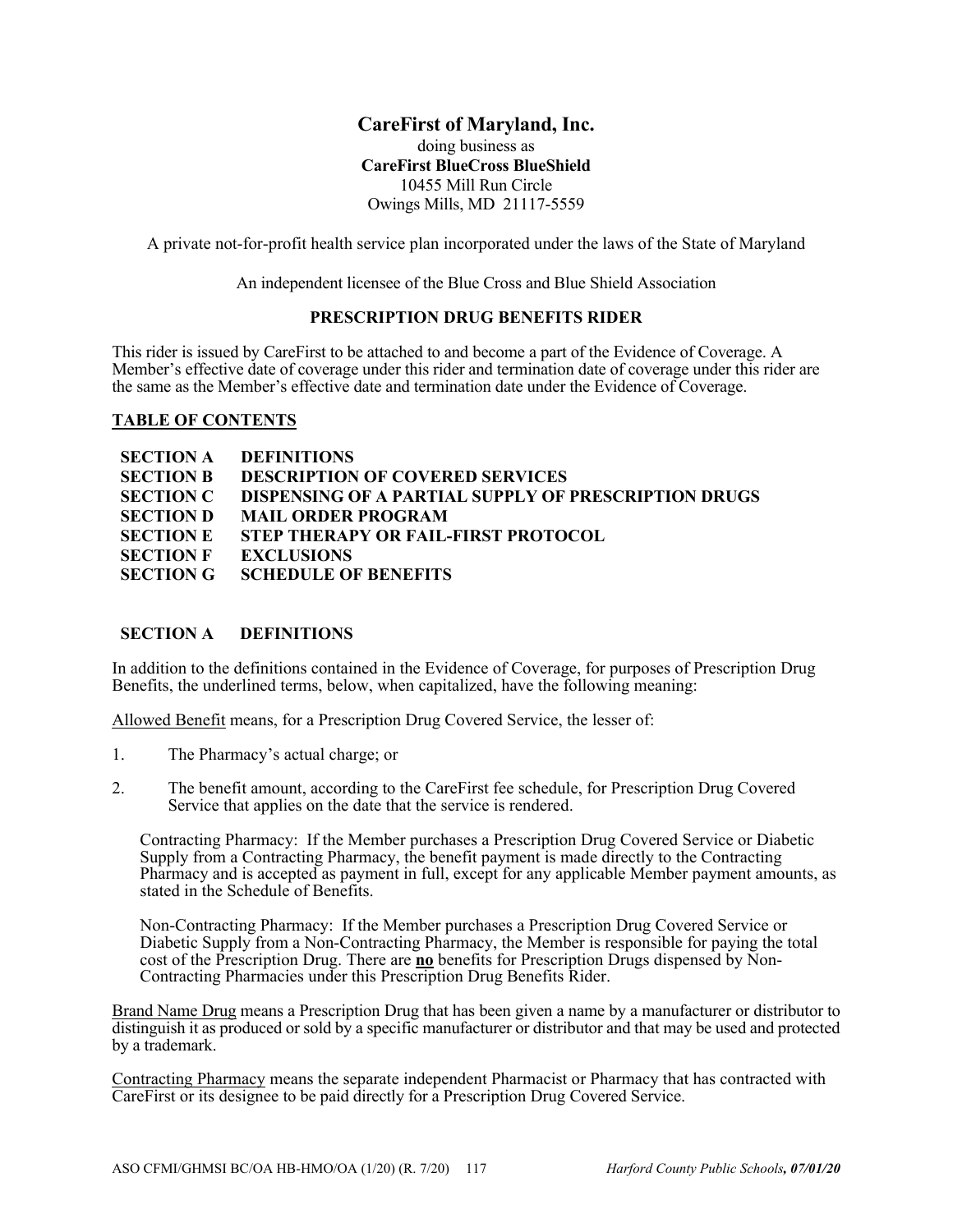Copayment (Copay) means a fixed dollar amount that a Member must pay for a Prescription Drug/Diabetes Supplies.

Diabetes Supplies means:

- 1. Medically Necessary and appropriate supplies prescribed by a Health Care Provider for the treatment of diabetes.
- 2. Insulin syringes and needles and testing strips for glucose monitoring equipment.

Designated Maintenance Drug Pharmacy means a Contracting Pharmacy that has been designated as a "Designated Maintenance Drug Pharmacy" by CareFirst where Members may obtain Maintenance Drug benefits to the extent stated below. Members may contact CareFirst for a list of Designated Maintenance Drug Pharmacies.

Formulary means the list of Prescription Drugs issued by CareFirst and used by health care providers when writing, and Pharmacists, when filling, prescriptions for which coverage will be provided under this Evidence of Coverage. CareFirst may change this list periodically without notice to Members. A copy of the Formulary is available to the Member upon request.

Generic Drug means any Prescription Drug approved by the FDA that has the same bio-equivalency as a specific Brand Name Drug.

Maintenance Drug means a Prescription Drug anticipated to be required for six (6) months or more to treat a chronic condition.

Nicotine Replacement Therapy means a product that:

- 1. Is used to deliver nicotine to an individual attempting to cease the use of tobacco products; and
- 2. Is approved by the FDA as an aid for the cessation of the use of tobacco products; and
- 3. Is obtained under a prescription written by an authorized prescriber.

Nicotine Replacement Therapy does not include any Over-the-Counter product that may be obtained without a prescription.

Non-Contracting Pharmacy means a Pharmacist or Pharmacy that does not contract with CareFirst or its designee.

Non-Preferred Brand Name Drug means a Brand Name Drug that is not included on the CareFirst Preferred Drug List.

Over-the-Counter, as used in this rider, means medications and supplies that may be purchased without a prescription.

Pharmacist means an individual who practices Pharmacy regardless of the location where the activities of practice are performed.

Pharmacy means an establishment in which prescription or nonprescription drugs or devices are compounded, dispensed, or distributed.

Preferred Brand Name Drug means a Brand Name Drug that is included on the CareFirst Preferred Drug List.

Preferred Drug List means the list of Brand Name and Generic Drugs issued by CareFirst and used by Health Care Providers when writing, and Pharmacists when filling, prescriptions. Not all Generic Drugs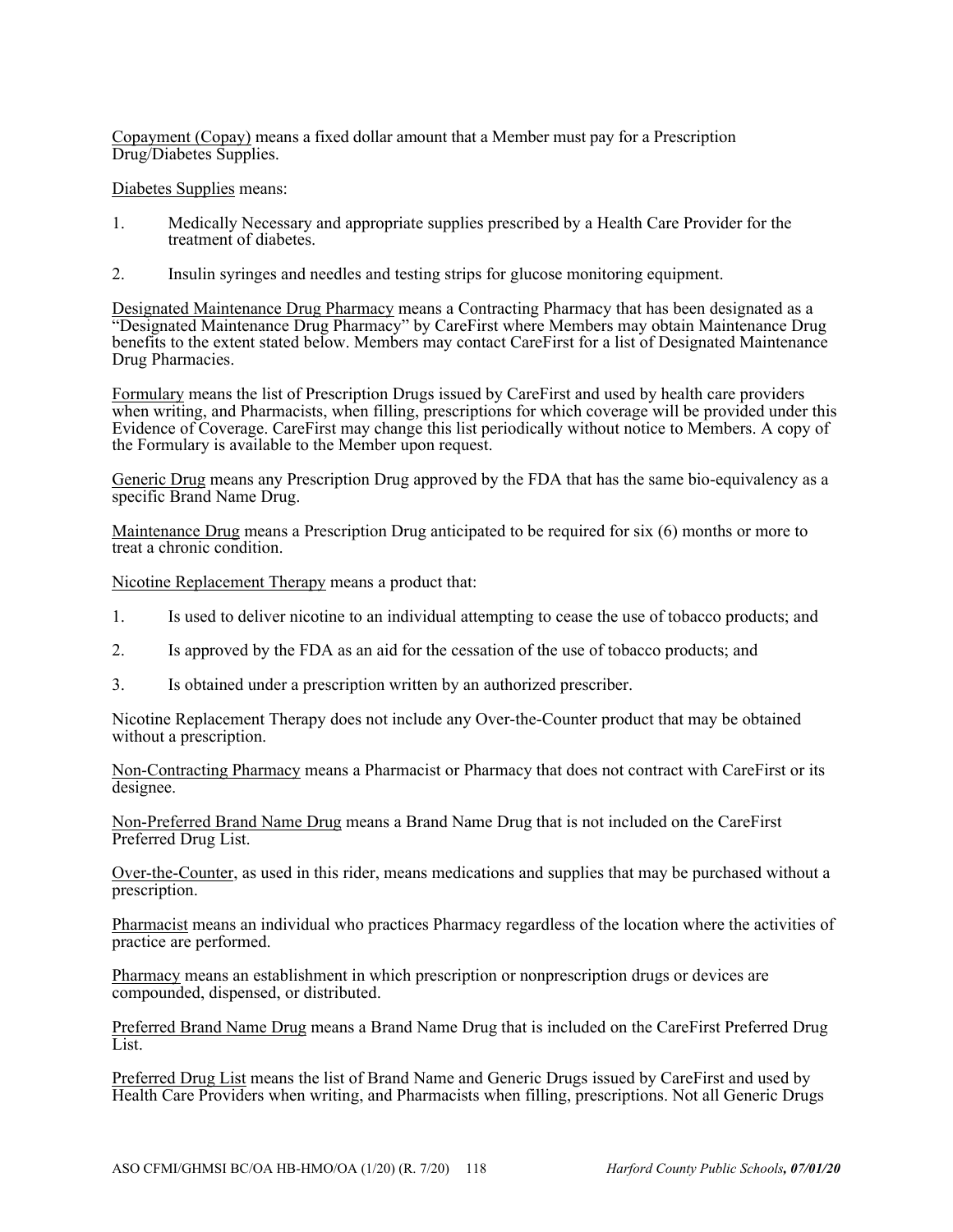and Brand Name Drugs are included on the Preferred Drug List. CareFirst may change this list periodically, without notice to Members, to provide the most cost-effective and comprehensive Prescription Drug benefits to Members. A copy of the Preferred Drug List is available to the Member upon request.

Prescription Guidelines means the limited list of Prescription Drugs issued by CareFirst for which providers, when writing, and Pharmacists, when filling prescriptions, must obtain prior authorization from CareFirst, the quantity limits that CareFirst has placed on certain drugs and Prescription Drugs which require Step Therapy. CareFirst may change the requirements contained in the guidelines periodically without notice to Members. CareFirst may change the requirements contained in the guidelines periodically without notice to Members. A copy of the Prescription Guidelines is available to the Member upon request.

Preventive Drug means a Prescription Drug including an Over-the-Counter medication or supply dispensed under a written prescription by a Health Care Provider that is included on the CareFirst Preventive Drug List.

Preventive Drug List means the Prescription Drugs, including Over-the-Counter medications or supplies, dispensed under a written prescription by a Health Care Provider that are included on the list issued by CareFirst of the items identified in the current recommendations of the United States Preventive Services Task Force that have in effect a rating of "A" or "B" or as provided in comprehensive guidelines for women's preventive health supported by the Health Resources and Services Administration. CareFirst may change this list periodically without notice to Members. A copy of the Preventive Drug List is available to the Member upon request.

Step Therapy or Fail-First Protocol means a protocol established by CareFirst that requires a Prescription Drug or sequence of Prescription Drugs to be used by a Member before a Prescription Drug ordered by the Member's provider is covered.

Step Therapy Drug means a Prescription Drug or sequence of Prescription Drugs required to be used under a Step Therapy or Fail-First Protocol.

Supporting Medical Information, with respect to Step Therapy or Fail-First Protocol, means:

- 1. A paid claim for a Member from CareFirst or another insurer, nonprofit health service plan or health maintenance organization;
- 2. A Pharmacy record that documents that a prescription has been filled and delivered to the Member or representative of the Member; or,
- 3. Other information mutually agreed to by CareFirst and the provider prescribing the Step Therapy Drug.

#### **SECTION B DESCRIPTION OF COVERED SERVICES**

Benefits are available for:

- 1. Non-Maintenance Prescription Drugs, as follows:
	- a. Up to a 34-day supply of a Non-Maintenance Prescription Drug at a retail Pharmacy.
	- b. Up to a 90-day supply of a Non-Maintenance Prescription Drug via mail order.

For a partial supply of a Non-Maintenance Prescription Drug, the Member Payment will be prorated on a daily basis not to exceed the amount due for the day-supply stated above.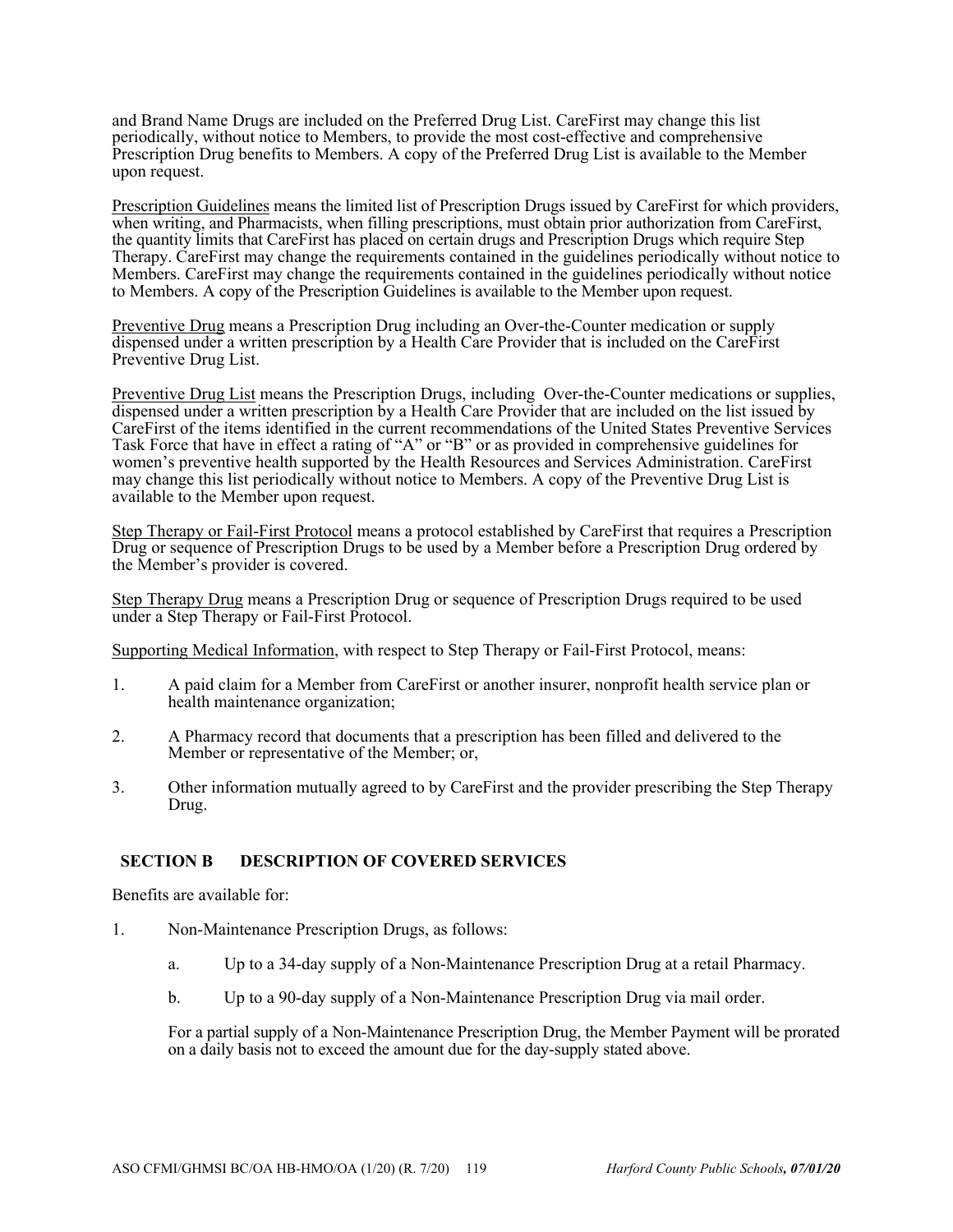- 2. Maintenance Drugs, as follows:
	- a. Up to a 90-day supply at a retail Designated Maintenance Drug Pharmacy.
	- b. Up to a 90-day supply via mail order from a Designated Maintenance Drug Pharmacy.

For a partial supply of a Maintenance Prescription Drug, the Member Payment will be prorated on a daily basis not to exceed the amount due for the day-supply stated above.

- 3. Up to a one-hundred (100) day supply of allergy sera (serum).
- 4. Insulin, insulin syringes, and other Diabetic Supplies.
- 5. Nicotine Replacement Therapy.
- 6. Prescription Drug vitamins, limited to:
	- a. Prenatal vitamins;
	- b. Fluoride and fluoride-containing vitamins;
	- c. Single entity vitamins, such as Rocaltrol and DHT.
- 7. Any contraceptive drug or device on the Preferred Preventive Drug List that is obtained under a prescription written by a Health Care Provider.
- 8. Growth hormones.
- 9. Self-administered injectable Prescription Drugs and the prescribed syringes.
- 10. Fertility drugs or agents. Fertility drugs or agents may also be covered under the medical portion of this Evidence of Coverage in connection with Infertility services or treatments covered under the under the medical portion of the Evidence of Coverage.
- 11. Preferred Preventive Drugs, including Over-the-Counter Preventive Drugs.
- 12. Specialty Pharmacy Prescription Drugs.

#### **SECTION C DISPENSING OF A PARTIAL SUPPLY OF PRESCRIPTION DRUGS**

- 1. When a partial supply of a Prescription Drug is dispensed by a Contracting Pharmacy, a prorated daily Member payment for the partial supply of the Prescription Drug shall be applied if:
	- a. The prescribing provider or the Pharmacist determines the dispensing of a partial supply of the Prescription Drug to be in the best interest of the Member;
	- b. The Prescription Drug is anticipated to be required for more than three (3) months;
	- c. The Member request or agrees to a partial supply for the purpose of synchronizing the dispensing of the Member's Prescription Drugs; and
	- d. The supply and dispensing of the Prescription Drug meets all prior authorization and utilization management requirements specific to the Prescription Drug at the time of the synchronized dispensing.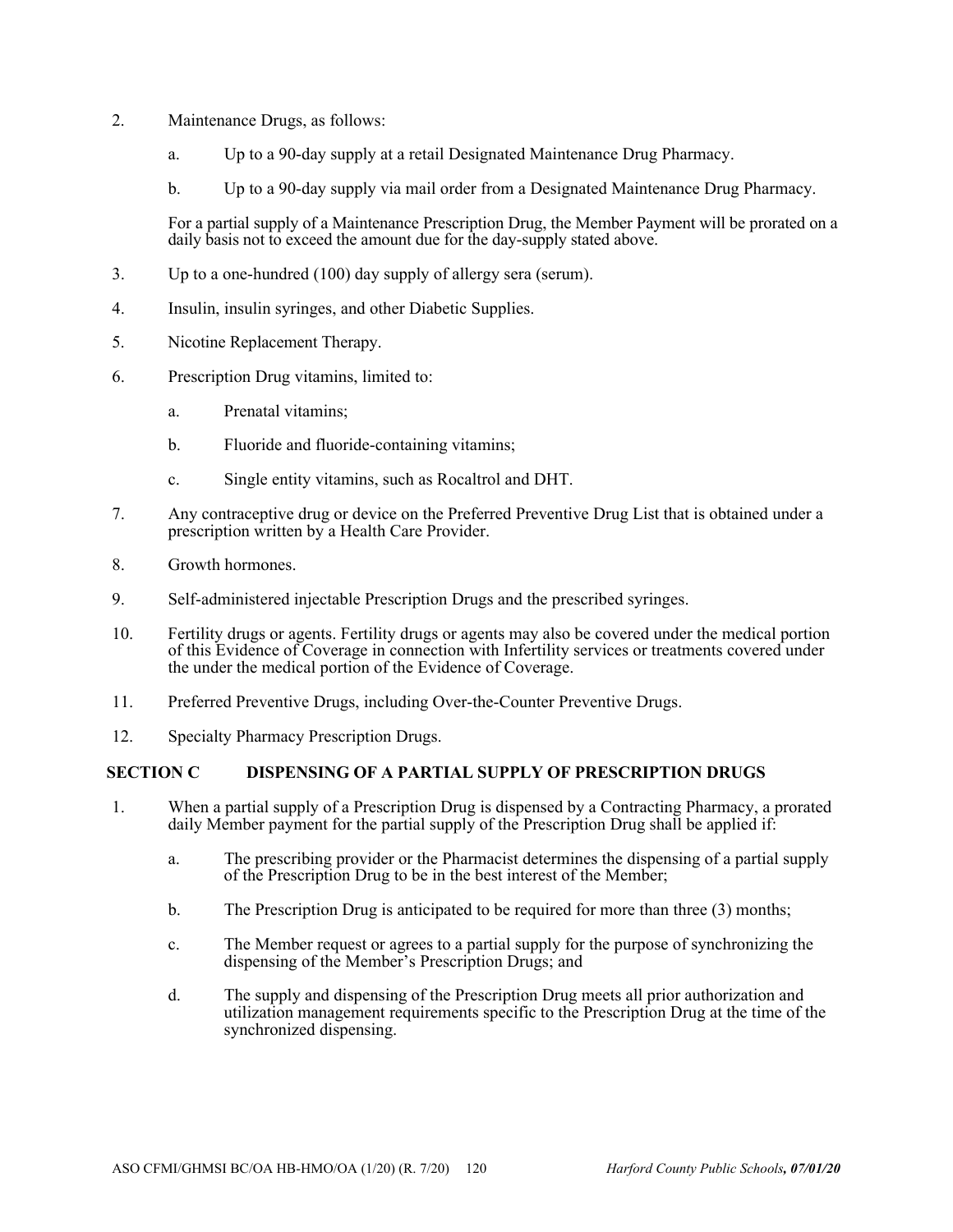# **SECTION D MAIL ORDER PROGRAM**

Members have the option of ordering Prescription Drugs via mail order. The mail order program provides Members with a Pharmacy that has an agreement with CareFirst or its designee, to provide mail service for Covered Prescription Drugs in accordance with the terms of this provision.

#### **SECTION E STEP THERAPY OR FAIL-FIRST PROTOCOL**

Prescription Drugs subject to Step Therapy or Fail-First Protocols are listed in the Prescription Guidelines.

CareFirst will not impose a Step Therapy or Fail-First Protocol on a Member if:

- 1. The Step Therapy Drug has not been approved by the FDA for the medical condition being treated; or
- 2. The Member's prescribing provider provides Supporting Medical Information to CareFirst that a covered Prescription Drug:
	- a. Was ordered for the Member by a prescriber within the past one hundred eighty (180) days; and
	- b. Based on the professional judgment of the Member's prescribing provider, was effective in treating the Member's disease or medical condition.
- 3. CareFirst will not impose a Step Therapy or Fail-First Protocol on a Member for a Prescription Drug approved by the FDA if:
	- a. The Prescription Drug is used to treat the Member's Stage 4 advanced metastatic cancer; and
	- b. Use of the Prescription Drug is:
		- 1) Consistent with the FDA-approved indication or the National Comprehensive Cancer Network Drugs & Biologics Compendium indication for the treatment of Stage 4 advanced metastatic cancer; and
		- 2) Supported by peer-reviewed medical literature.

#### **SECTION F EXCLUSIONS**

Note: these exclusions are in addition to the exclusions in the attached Evidence of Coverage.

Benefits are not provided for:

- Prescription Drugs administered or dispensed by a health care facility for a Member who is a patient in the health care facility. This exclusion does not apply to Prescription Drugs that are dispensed by a Pharmacy on the health care facility's premises for a Member who is not an inpatient in the health care facility.
- Prescription Drugs dispensed by a Non-Contracting Pharmacy.
- Brand Name Drugs that are subject to the Generic Step Therapy Program protocol, if all the Generic Step Therapy Program requirements are not satisfied.
- Prescription Drugs for cosmetic use.
- Prescription Drugs for weight loss.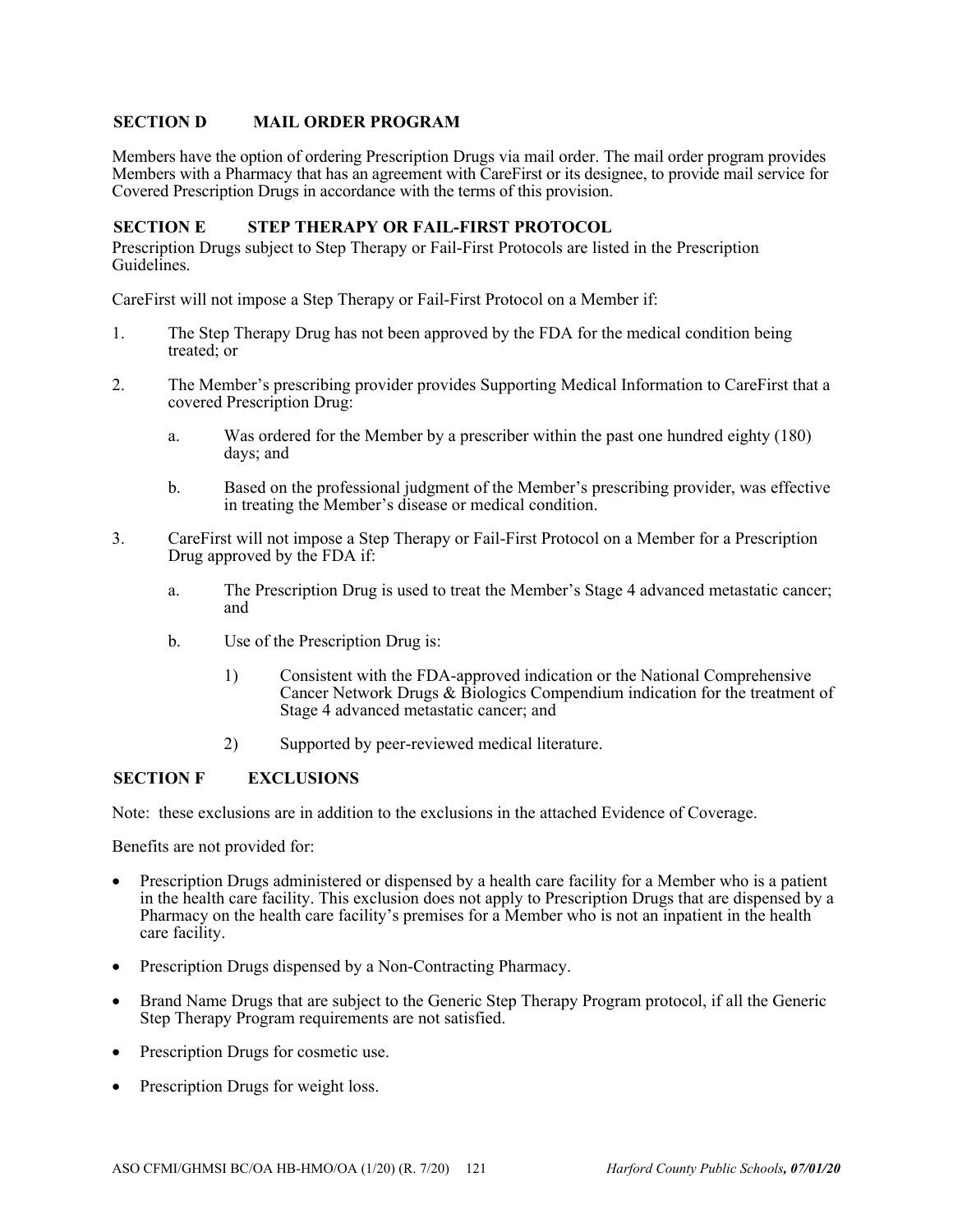- Prescription Drug vitamins, except as listed herein.
- Injectable Prescription Drugs that require administration by a Health Care Provider, including, but not limited to routine immunizations and boosters.
- Prescription Drugs administered or dispensed in a Health Care Provider's office except allergy sera (serum).
- Biologicals, except biologics which are classified as Specialty Drugs.

# **SECTION G SCHEDULE OF BENEFITS**

CareFirst pays (on the Plan's behalf) only for Covered Services. Services that are not listed in the Description of Covered Services, or are listed in Exclusions, are not Covered Services.

The Member pays for services, supplies, or care which is not covered. The Member pays any applicable Deductible, and Coinsurance or Copayment.

When determining which benefits a Member may receive, CareFirst considers all provisions of this Evidence of Coverage, its medical policies, and its operating procedures.

Only Pharmacy-dispensed Prescription Drugs intended for outpatient use are covered, unless otherwise stated.

#### **Unless otherwise stated for a particular Covered Service during a Benefit Period:**

#### **PRESCRIPTION DRUG OUT-OF-POCKET MAXIMUM**

Covered Services are subject to the Out-of-Pocket Maximum set forth in the Schedule of Benefits for the medical portion of the Evidence of Coverage.

#### **LIFETIME MAXIMUM**

The Lifetime Maximum for all Prescription Drug Covered Services is unlimited per person. This Lifetime Maximum creates no rights to benefits after a Member loses entitlement to coverage or is no longer covered under the Evidence of Coverage.

# **Important note regarding CareFirst/Member Payments**

If the cost of the Prescription Drug is less than the Member payment, then the cost of the Prescription Drug will be payable by the Member at the time the prescription is filled.

Member Payments are waived for the following:

Preventive Drugs.

Breast cancer Prescription Drugs (Tamoxifen and Raloxifene).

Oral chemotherapy Prescription Drugs.

Insulin syringes and other Diabetic Supplies including testing strips for glucose monitoring equipment.

Contraceptive drugs or devices on the Preventive Drug List that are obtained under a prescription written by a Health Care Provider.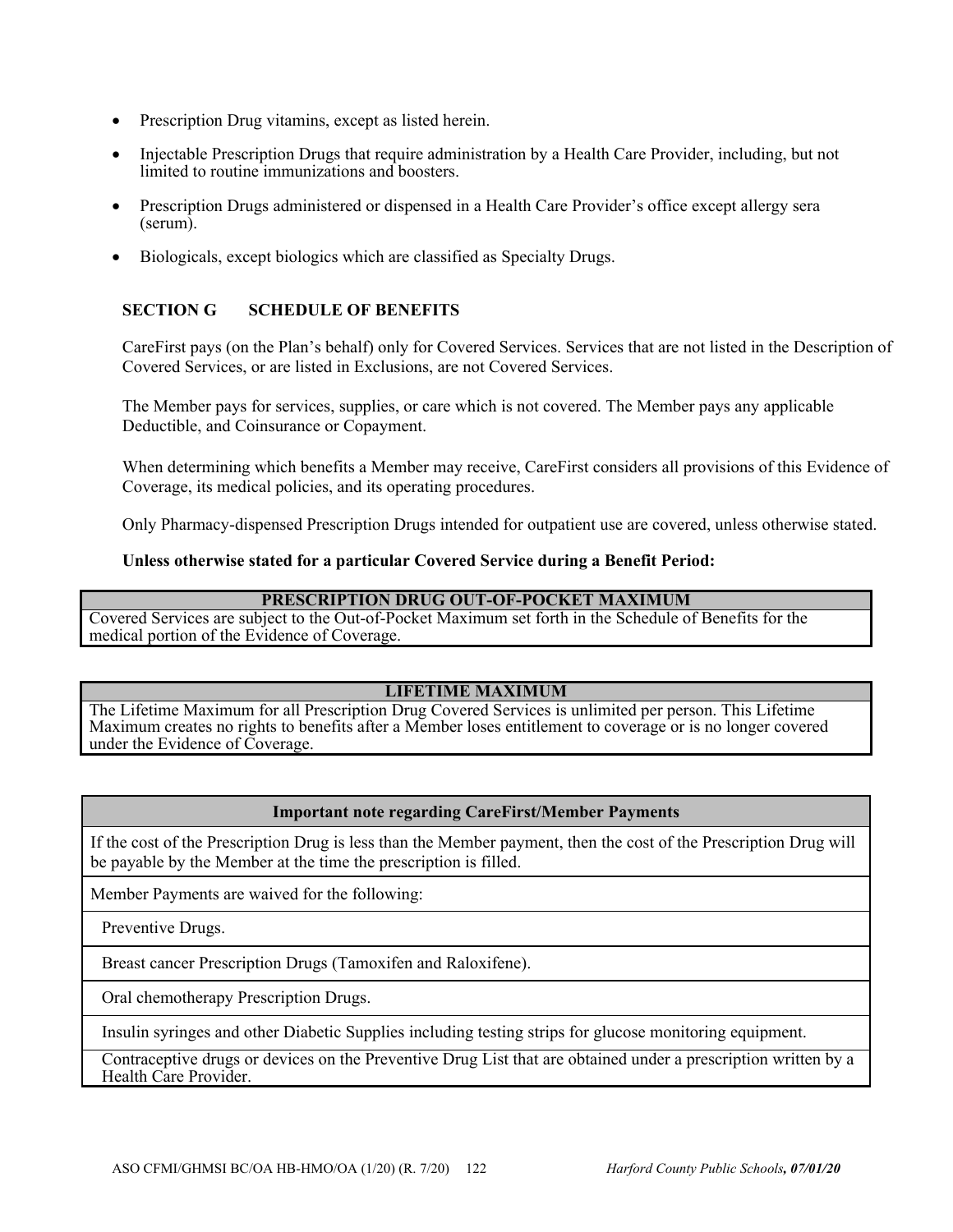| Copays shall be applied as shown in the below table: |                                                                                                                      |  |  |
|------------------------------------------------------|----------------------------------------------------------------------------------------------------------------------|--|--|
| Non-Maintenance Drug at a retail                     | Up to a 90-day supply                                                                                                |  |  |
| Pharmacy                                             | The Member pays 1 copay                                                                                              |  |  |
| Non-Maintenance Drug via Mail                        | Up to a 90-day supply                                                                                                |  |  |
| Order                                                | The Member pays 1 copay                                                                                              |  |  |
| Maintenance Drug                                     | Up to a 90-day supply at a<br>Designated Maintenance Drug<br>Pharmacy, or via mail order.<br>The Member pays 1 copay |  |  |

\*The Member Payment amount is the Copay stated in the table below.

| If a Member selects a:                                                                                                                                     | When a:                      | The Member will pay:                                                                                                                                                           |
|------------------------------------------------------------------------------------------------------------------------------------------------------------|------------------------------|--------------------------------------------------------------------------------------------------------------------------------------------------------------------------------|
| Non-Preferred Brand<br>Name Drug                                                                                                                           | Generic Drug is<br>available | Non-Preferred Brand Name Drug Copay.<br>Plus, the difference in cost between the Non-Preferred<br>Brand Name Drug and the Generic Drug (up to the cost of<br>the prescription) |
| The Member Payment of the difference in cost between the Generic Drug and the Brand Name Drug will not<br>apply to the Member's Benefit Period Deductible. |                              |                                                                                                                                                                                |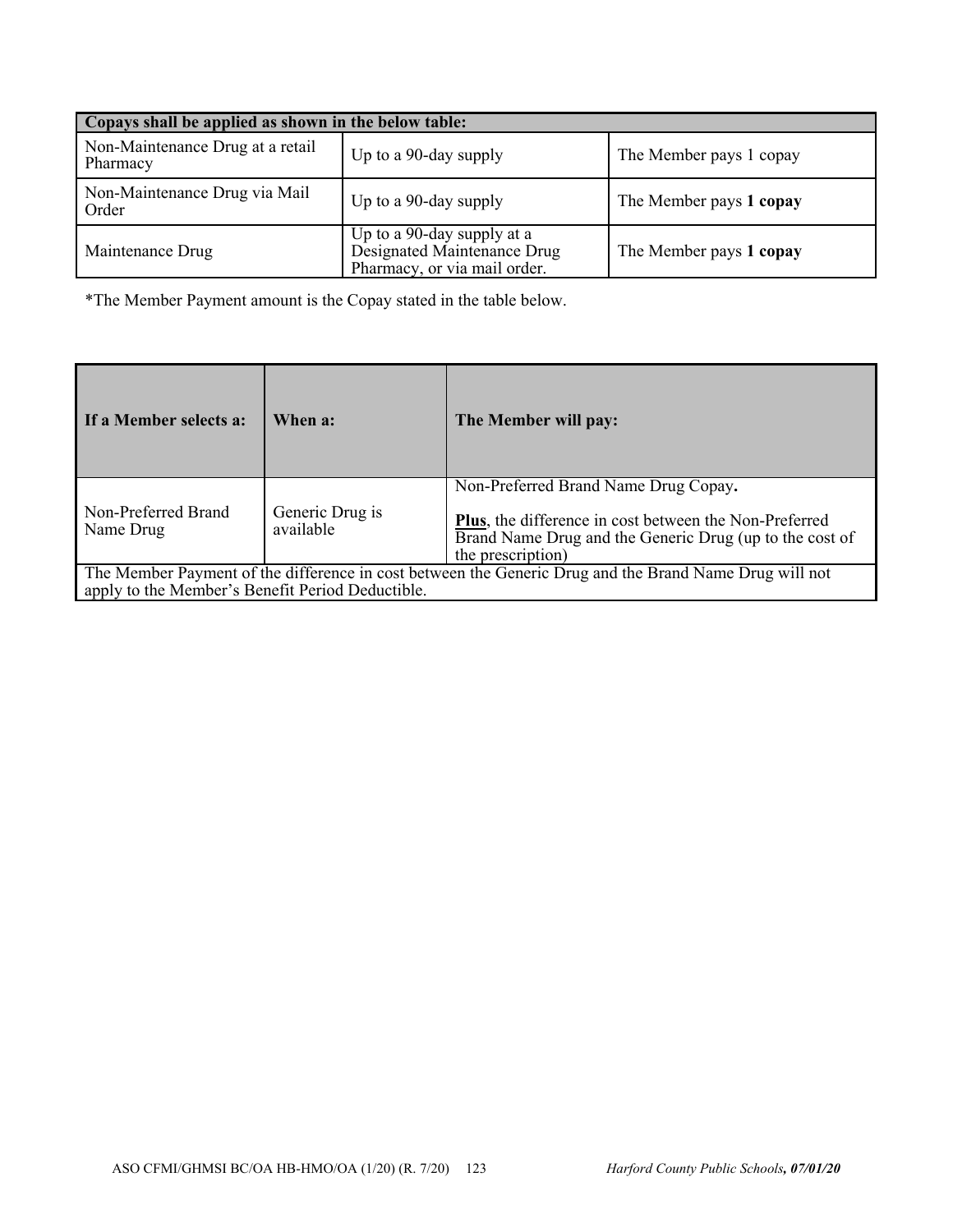| <b>Covered Service</b>                                                                                                                   | CareFirst Payment                               | <b>Member Payment</b>                                                                                                                   |             |
|------------------------------------------------------------------------------------------------------------------------------------------|-------------------------------------------------|-----------------------------------------------------------------------------------------------------------------------------------------|-------------|
|                                                                                                                                          |                                                 | Retail                                                                                                                                  | <b>Mail</b> |
| No benefits are available for Prescription Drugs dispensed by Non-Contracting Pharmacies under this Prescription<br>Drug Benefits Rider. |                                                 |                                                                                                                                         |             |
| Generic Drug                                                                                                                             |                                                 | \$10 Copay                                                                                                                              | \$10 Copay  |
| Preferred Brand Name Drug                                                                                                                | 100% of Allowed Benefit<br>after Member Payment | \$20 Copay                                                                                                                              | \$20 Copay  |
| Non-Preferred Brand Name Drug                                                                                                            |                                                 | \$40 Copay                                                                                                                              | \$40 Copay  |
|                                                                                                                                          |                                                 |                                                                                                                                         |             |
| Allergy sera (serum)                                                                                                                     | 100% of Allowed Benefit<br>after Member Payment | The Member pays one (1) Member Payment                                                                                                  |             |
| Insulin                                                                                                                                  | 100% of Allowed Benefit<br>after Member Payment | Benefits are available to same extent as benefits<br>provided for Generic, Preferred Brand Name,<br>and Non-Preferred Brand Name Drugs. |             |
| Diabetes Supplies<br>(including testing strips for glucose<br>monitoring equipment)                                                      | 100% of Allowed Benefit                         | No Member Payment                                                                                                                       |             |
| Prescription Drug contraceptives                                                                                                         | 100% of Allowed Benefit                         | No Member Payment                                                                                                                       |             |

This rider is issued to be attached to the Evidence of Coverage.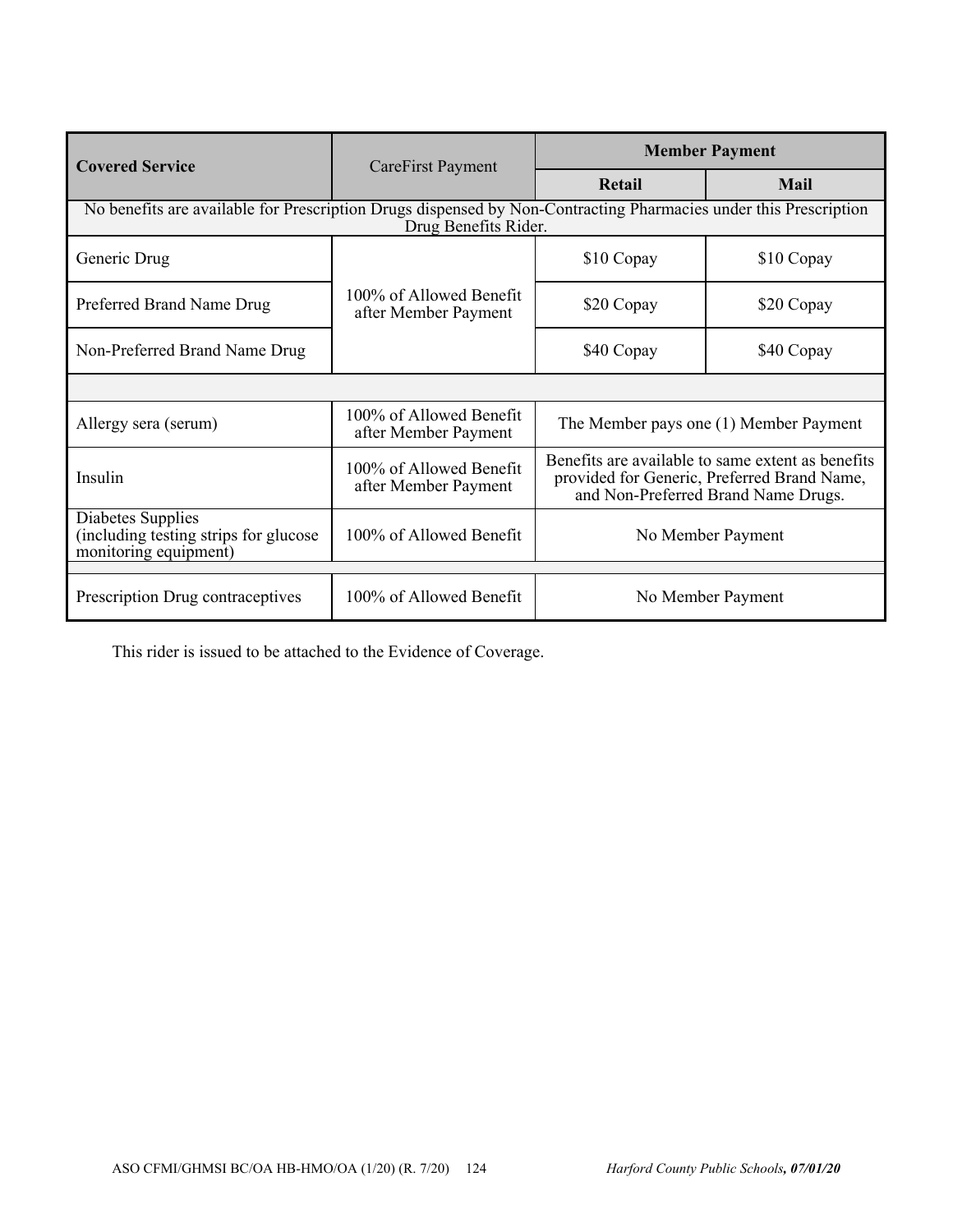#### **CLAIMS PROCEDURES Internal claims and Appeals and External Review processes**

The Plan's Claims Procedures were developed in accordance with section 503 of the Employee Retirement Income Security Act of 1974 (ERISA or the Act), 29 U.S.C. 1133, 1135, which sets forth minimum requirements for employee benefit plan procedures pertaining to Claims for Benefits by Members as required by 29 CFR 2560.503-1 (the DOL claims procedure regulation), and the Public Health Service Act (PHS Act) requirements with respect to internal claims and Appeals and External Review processes for Group Health Plans that are not grandfathered health plans under §2590.715–1251 as set forth in §2590.715-2719. Except as otherwise specifically provided, these requirements apply to every employee benefit plan described in section 4(a) and not exempted under section 4(b) of the Act. Notwithstanding this provision, nothing herein shall be construed to mean or imply that a non-ERISA Group Health Plan has deemed itself subject to ERISA.

- **A. DEFINITIONS**
- **B. CLAIMS PROCEDURES**
- **C. CLAIMS PROCEDURES COMPLIANCE**
- **D. CLAIM FOR BENEFITS**<br>**E. TIMING OF NOTIFICAT**
- **TIMING OF NOTIFICATION OF BENEFIT DETERMINATION (Internal claims and Appeal process)**
- **F. MANNER AND CONTENT OF NOTIFICATION OF BENEFIT DETERMINATION**
- **G. APPEAL OF ADVERSE BENEFIT DETERMINATIONS**
- **H. TIMING OF NOTIFICATION OF DETERMINATION OF APPEAL**
- **I. MANNER AND CONTENT OF NOTIFICATION OF BENEFIT DETERMINATION ON APPEAL**
- **J. NOTICE**<br>**K. EXTERN**
- **K. EXTERNAL REVIEW PROCESS**

#### **A. DEFINITIONS**

The following terms shall have the meaning ascribed to such terms whenever such terms are used in these Claims Procedures.

Adverse Benefit Determination means any of the following: a denial, reduction, or termination of, or a failure to provide or make payment (in whole or in part) for, a benefit, including any such denial, reduction, termination, or failure to provide or make payment that is based on a determination of a Claimant's eligibility to participate in a Plan, and including, a denial, reduction, or termination of, or a failure to provide or make payment (in whole or in part) for, a benefit resulting from the application of any utilization review, as well as a failure to cover an item or service for which benefits are otherwise provided because it is determined to be Experimental/Investigational or not Medically Necessary or appropriate. An Adverse Benefit Determination also includes any Rescission of coverage (whether or not, in connection with the Rescission, there is an adverse effect on any particular benefit at that time).

Appeal (or Internal Appeal) means review by the Plan or the Plan's Designee of an Adverse Benefit Determination, as required in paragraph E. of this section.

Claim Involving Urgent Care is any claim for medical care or treatment with respect to which the application of the time periods for making non-urgent care determinations:

- 1. Could seriously jeopardize the life or health of the Claimant or the ability of the Claimant to regain maximum function, or,
- 2. In the opinion of a physician with knowledge of the Claimant's medical condition, would subject the Claimant to severe pain that cannot be adequately managed without the care or treatment that is the subject of the claim.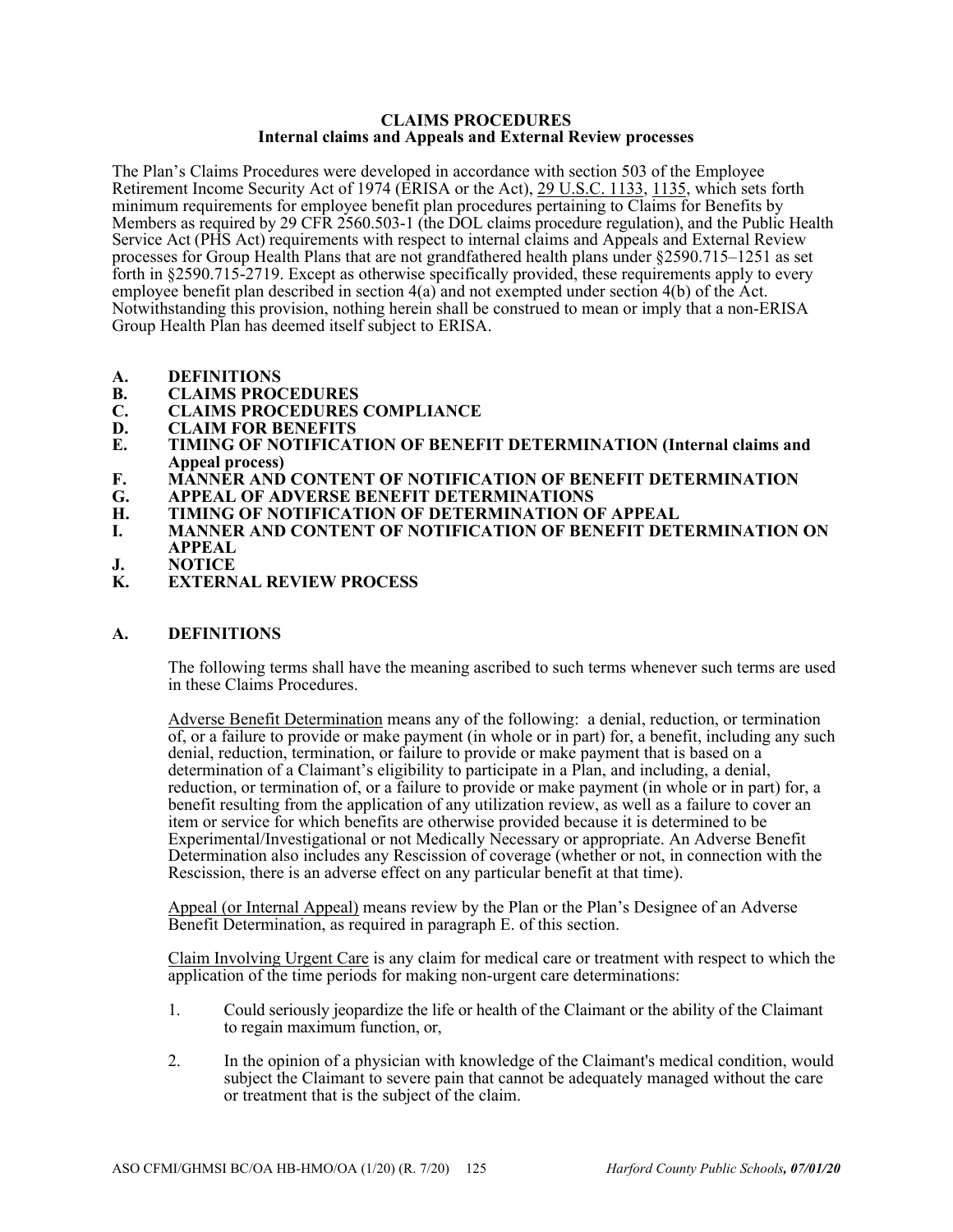Whether a claim is a Claim Involving Urgent Care is to be determined by an individual acting on behalf of the Plan applying the judgment of a prudent layperson who possesses an average knowledge of health and medicine; however, any claim that a physician with knowledge of the Claimant's medical condition determines is a Claim Involving Urgent Care shall be treated as a Claim Involving Urgent Care for purposes of these Claims Procedures.

Claimant means an individual who makes a claim under this section. For purposes of this section, references to claimant include a claimant's authorized representative.

External Review means a review of an Adverse Benefit Determination (including a Final Internal Adverse Benefit Determination) conducted pursuant to the External Review process of paragraph K of this section.

Final External Review Decision, as used in paragraph K. of this section, means a determination by an Independent Review Organization at the conclusion of an External Review.

Final Internal Adverse Benefit Determination means an Adverse Benefit Determination that has been upheld by the Plan or the Plan's Designee at the completion of the Internal Appeals process applicable under paragraph E. of this section (or an Adverse Benefit Determination with respect to which the Internal Appeals process has been exhausted under the deemed exhaustion rules of paragraph E.3 of this section).

Group Health Plan means an employee welfare benefit Plan within the meaning of section 3(1) of the Act to the extent that such Plan provides "medical care" within the meaning of section  $733(a)$ of the Act.

Health Care Professional means a physician or other Health Care Professional licensed, **accredited, or certified to perform specified health services consistent with State law.** 

Independent Review Organization (or IRO) means an entity that conducts independent External Reviews of Adverse Benefit Determinations and Final Internal Adverse Benefit Determinations pursuant to paragraph K. of this section.

NAIC Uniform Model Act means the Uniform Health Carrier External Review Model Act promulgated by the National Association of Insurance Commissioners in place on July 23, 2010.

Notice or Notification means the delivery or furnishing of information to an individual in a manner appropriate with respect to material required to be furnished or made available to an individual.

Plan means that portion of the Group Health Plan established by the Group that provides for health care benefits for which CareFirst is the claims administrator under this Group Contract.

Plan Designee, for purposes of these Claims Procedures, means CareFirst.

Post-Service Claim means any claim for a benefit that is not a Pre-Service Claim.

Pre-Service Claim means any claim for a benefit with respect to which the terms of the Plan condition receipt of the benefit, in whole or in part, on approval of the benefit in advance of obtaining medical care.

Relevant. A document, record, or other information shall be considered Relevant to a Claimant's claim if such document, record, or other information:

1. Was relied upon in making the benefit determination;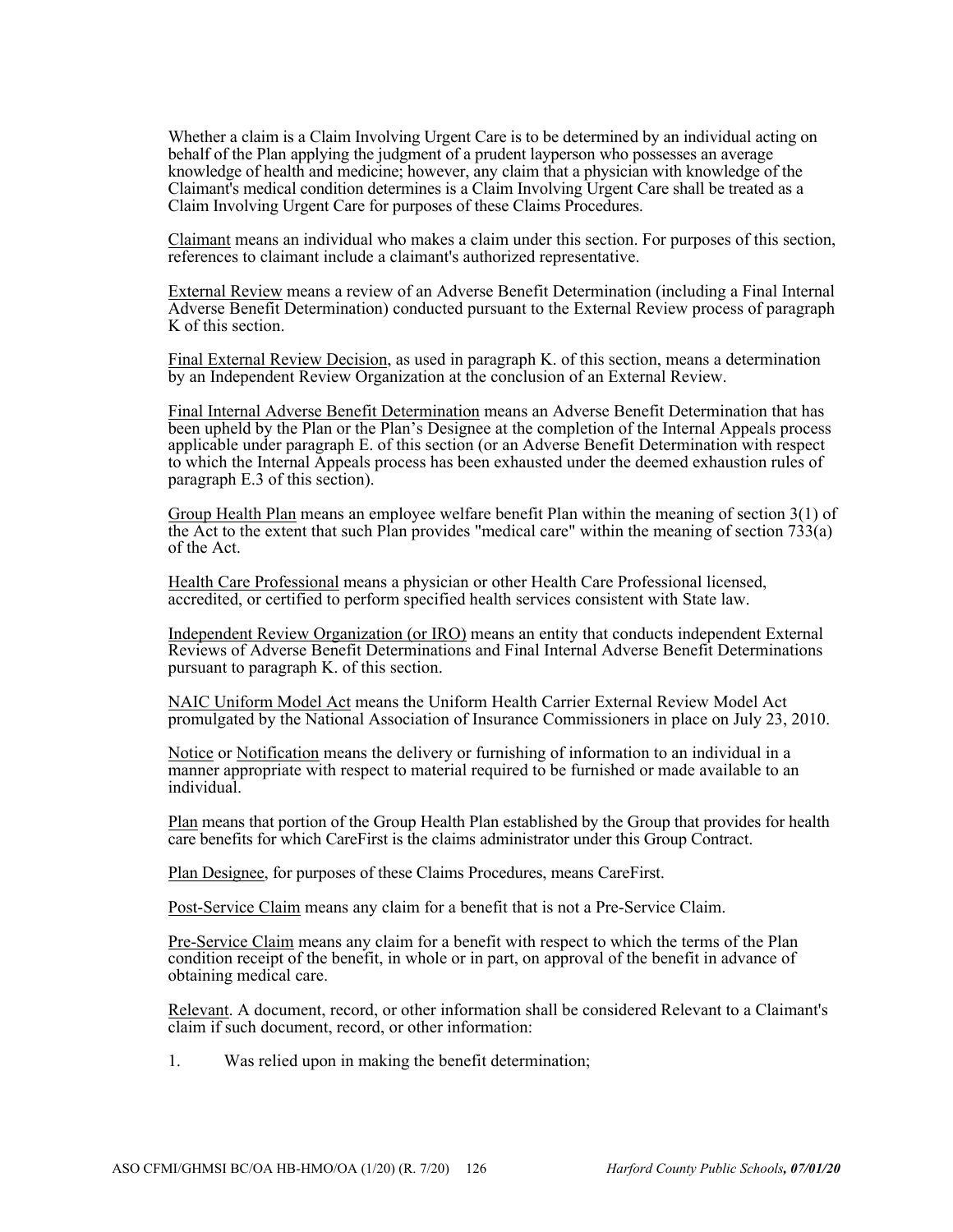- 2. Was submitted, considered, or generated in the course of making the benefit determination, without regard to whether such document, record, or other information was relied upon in making the benefit determination;
- 3. Demonstrates compliance with the administrative processes and safeguards required pursuant to these Claims Procedures in making the benefit determination; or
- 4. Constitutes a statement of policy or guidance with respect to the Plan concerning the denied treatment option or benefit for the Claimant's diagnosis, without regard to whether such advice or statement was relied upon in making the benefit determination.

# **B. CLAIMS PROCEDURES**

These procedures govern the filing of benefit claims, Notification of benefit determinations, and Appeal of Adverse Benefit Determinations (hereinafter collectively referred to as Claims Procedures) for Claimants.

These Claims Procedures do not preclude an authorized representative of a Claimant from acting on behalf of such Claimant in pursuing a benefit claim or Appeal of an Adverse Benefit Determination. Nevertheless, the Plan has established reasonable procedures for determining whether an individual has been authorized to act on behalf of a Claimant, provided that, in the case of a Claim Involving Urgent Care, a Health Care Professional, with knowledge of a Claimant's medical condition shall be permitted to act as the authorized representative of the Claimant.

These Claims Procedures contain administrative processes and safeguards designed to ensure and to verify that benefit claim determinations and Rescissions are made in accordance with governing Plan documents and, where appropriate, Plan provisions have been applied consistently with respect to similarly situated Claimants.

# **C. CLAIMS PROCEDURES COMPLIANCE**

1. Failure to follow Pre-Service Claims Procedures. In the case of a failure by a Claimant or an authorized representative of a Claimant to follow the Plan's procedures for filing a Pre-Service Claim the Claimant or representative shall be notified of the failure and the proper procedures to be followed in filing a Claim for Benefits. This Notification shall be provided to the Claimant or authorized representative, as appropriate, as soon as possible, but not later than five (5) days (24 hours in the case of a failure to file a Claim Involving Urgent Care) following the failure. Notification may be oral, unless written Notification is requested by the Claimant or authorized representative.

The above shall apply only in the case of a failure that:

- a. Is a communication by a Claimant or an authorized representative of a Claimant that is received by the person or organizational unit designated by the Plan or Plan Designee that handles benefit matters; and
- b. Is a communication that names a specific Claimant; a specific medical condition or symptom; and a specific treatment, service, or product for which approval is requested.
- 2. Civil Action. A Claimant is not required to file more than the Appeals process described herein prior to bringing a civil action under ERISA.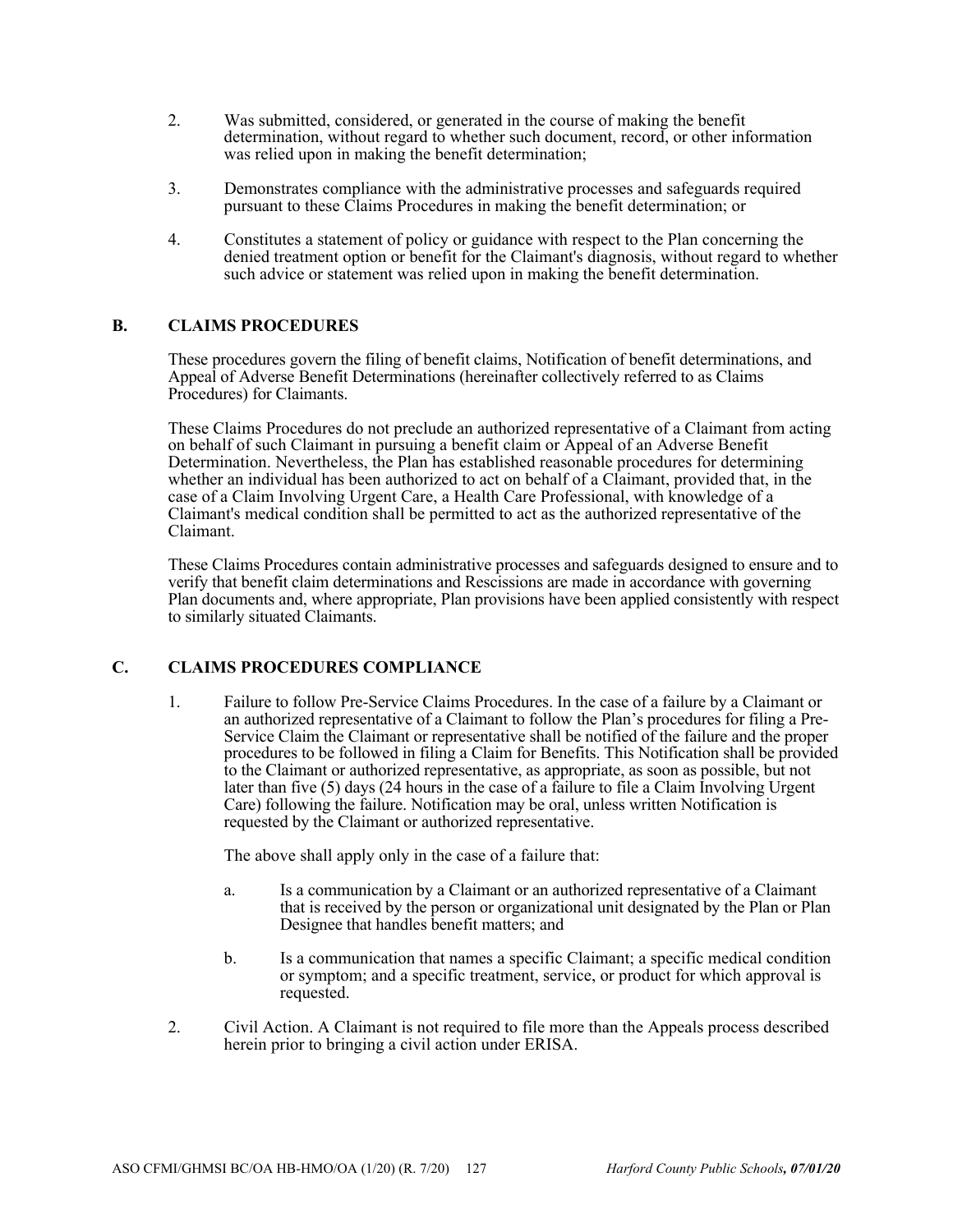# **D. CLAIM FOR BENEFITS**

A Claim for Benefits is a request for a Plan benefit or benefits made by a Claimant in accordance with a Plan's reasonable procedure for filing benefit claims. A Claim for Benefits includes any Pre-Service Claims and any Post-Service Claims.

#### **E. TIMING OF NOTIFICATION OF BENEFIT DETERMINATION (Internal claims and Appeal process)**

- 1. In general. Except as provided in paragraph E.2, if a claim is wholly or partially denied, the Claimant shall be notified in accordance with paragraph F. herein, of the Adverse Benefit Determination within a reasonable period of time, but not later than 90 days after receipt of the claim by the Plan or the Plan's Designee, unless it is determined that special circumstances require an extension of time for processing the claim. If it is determined that an extension of time for processing is required, written Notice of the extension shall be furnished to the Claimant prior to the termination of the initial 90-day period. In no event shall such extension exceed a period of 90 days from the end of such initial period. The extension Notice shall indicate the special circumstances requiring an extension of time and the date by which the benefit determination will be rendered.
- 2. The Claimant shall be notified of the determination in accordance with the following, as appropriate.
	- a. Expedited Notification of benefit determinations involving urgent care. In the case of a Claim Involving Urgent Care, the Claimant shall be notified of the benefit determination (whether adverse or not) as soon as possible, taking into account the medical exigencies, but not later than 72 hours after receipt of the claim unless the Claimant fails to provide sufficient information to determine whether, or to what extent, benefits are covered or payable under the Plan. In the case of such a failure, the Claimant shall be notified as soon as possible, but not later than 24 hours after receipt of the claim, of the specific information necessary to complete the claim. The Claimant shall be afforded a reasonable amount of time, taking into account the circumstances, but not less than 48 hours, to provide the specified information. Notification of any Adverse Benefit Determination pursuant to this paragraph shall be made in accordance with paragraph F. herein. The Claimant shall be notified of the benefit determination as soon as possible, but in no case later than 48 hours after the earlier of:
		- 1) Receipt of the specified information, or
		- 2) The end of the period afforded the Claimant to provide the specified additional information.
	- b. Concurrent care decisions. If an ongoing course of treatment has been approved to be provided over a period of time or number of treatments:
		- 1) Any reduction or termination of such course of treatment (other than by Plan amendment or termination) before the end of such period of time or number of treatments shall constitute an Adverse Benefit Determination. The Claimant shall be notified in accordance with paragraph F. herein, of the Adverse Benefit Determination at a time sufficiently in advance of the reduction or termination to allow the Claimant to Appeal and obtain a determination on review of that Adverse Benefit Determination before the benefit is reduced or terminated.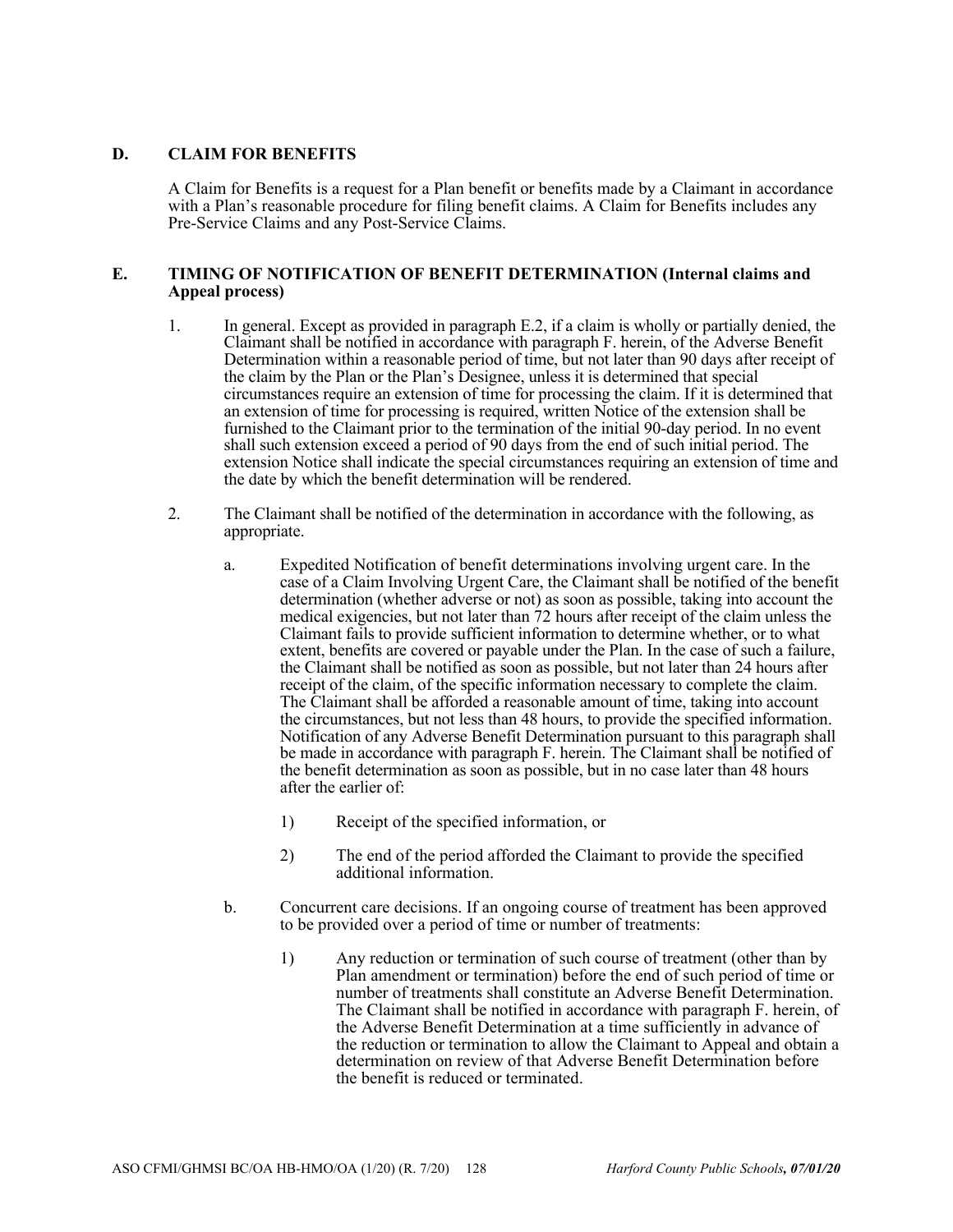- 2) Any request by a Claimant to extend the course of treatment beyond the period of time or number of treatments that is a Claim Involving Urgent Care shall be decided as soon as possible, taking into account the medical exigencies. The Claimant shall be notified of the benefit determination, whether adverse or not, within 24 hours after receipt of the claim, provided that any such claim is made at least 24 hours prior to the expiration of the prescribed period of time or number of treatments. Notification of any Adverse Benefit Determination concerning a request to extend the course of treatment, whether involving urgent care or not, shall be made in accordance with paragraph F. herein, and Appeal shall be governed by paragraphs H.2.a, H.2.b, or H.2.c, herein as appropriate.
- 3) Continued coverage will be provided pending the outcome of an Appeal.
- c. Other claims. In the case of a claim that is not an urgent care claim or a concurrent care decision the Claimant shall be notified of the benefit determination in accordance with the below "Pre-Service Claims" or "Post-Service Claims," as appropriate.
	- 1) Pre-Service Claims. In the case of a Pre-Service Claim, the Claimant shall be notified of the benefit determination (whether adverse or not) within a reasonable period of time appropriate to the medical circumstances, but not later than 15 days after receipt of the claim. This period may be extended one time for up to 15 days, provided that the Plan or the Plan's Designee both determines that such an extension is necessary due to matters beyond its control and notifies the Claimant, prior to the expiration of the initial 15-day period, of the circumstances requiring the extension of time and the date by which a decision is expected to be rendered. If such an extension is necessary due to a failure of the Claimant to submit the information necessary to decide the claim, the Notice of extension shall specifically describe the required information, and the Claimant shall be afforded at least 45 days from receipt of the Notice within which to provide the specified information. Notification of any Adverse Benefit Determination pursuant to this paragraph shall be made in accordance with paragraph F. herein.
	- 2) Post-Service Claims. In the case of a Post-Service Claim, the Claimant shall be notified, in accordance with paragraph F. herein, of the Adverse Benefit Determination within a reasonable period of time, but not later than 30 days after receipt of the claim. This period may be extended one time for up to 15 days, provided that the Plan or the Plan's Designee both determines that such an extension is necessary due to matters beyond its control and notifies the Claimant, prior to the expiration of the initial 30 day period, of the circumstances requiring the extension of time and the date by which a decision is expected to be rendered. If such an extension is necessary due to a failure of the Claimant to submit the information necessary to decide the claim, the Notice of extension shall specifically describe the required information, and the Claimant shall be afforded at least 45 days from receipt of the Notice within which to provide the specified information.
- d. Calculating time periods. For purposes of paragraph E. herein the period of time within which a benefit determination is required to be made shall begin at the time a claim is filed, without regard to whether all the information necessary to make a benefit determination accompanies the filing. In the event that a period of time is extended as permitted pursuant to paragraph E.2.c above due to a Claimant's failure to submit information necessary to decide a claim, the period for making the benefit determination shall be tolled from the date on which the Notification of the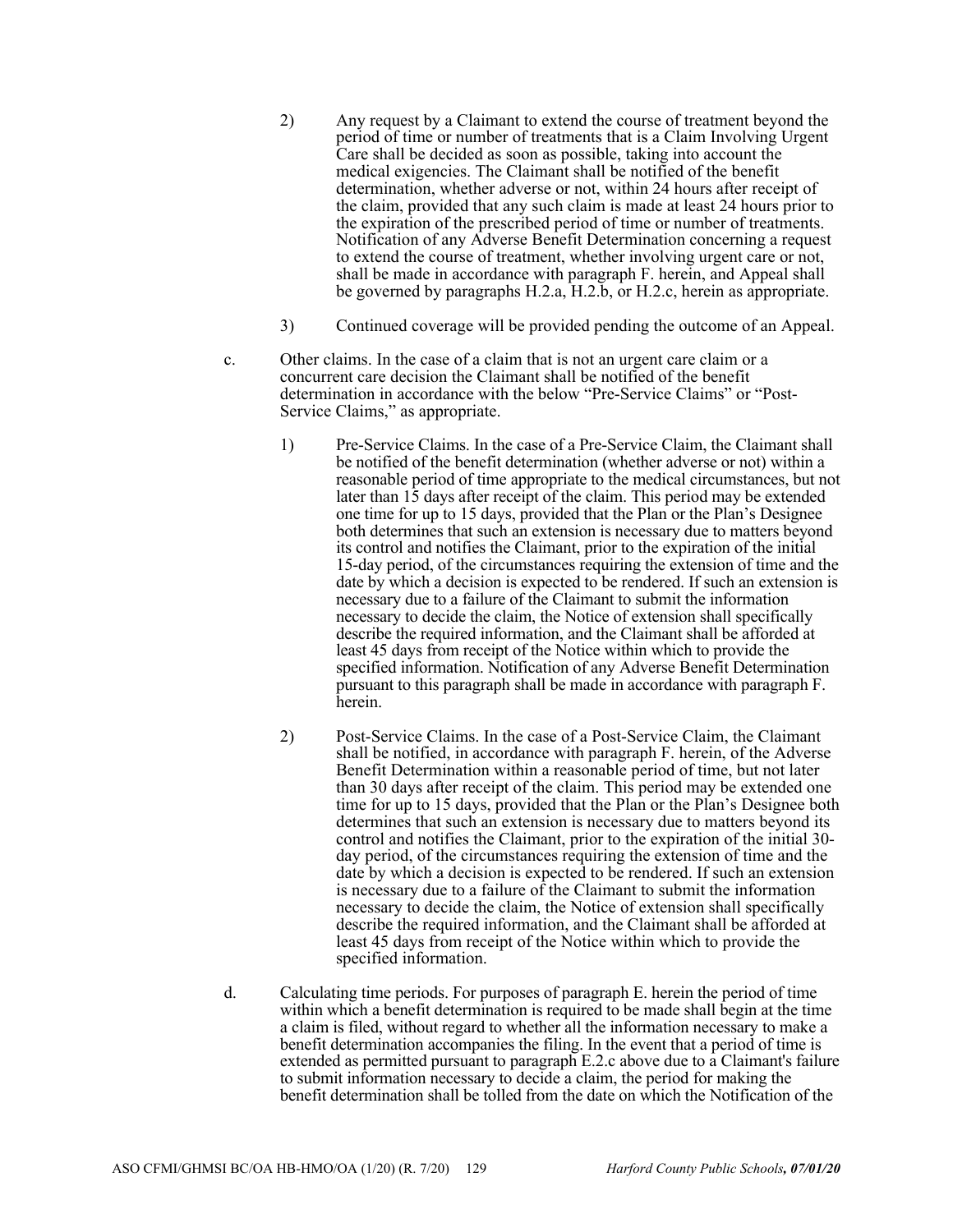extension is sent to the Claimant until the date on which the Claimant responds to the request for additional information.

3. Deemed exhaustion of internal claims and Appeals processes. If the Plan or the Plan's Designee fails to strictly adhere to all the requirements of this paragraph E. with respect to a claim, the Claimant is deemed to have exhausted the internal claims and Appeals process, except as provided in paragraph two below. Accordingly, the Claimant may initiate an External Review under paragraph K. of this section. The Claimant is also entitled to pursue any available remedies under section 502(a) of ERISA or under State law, as applicable, on the basis that the Plan or the Plan's Designee has failed to provide a reasonable internal claims and Appeals process that would yield a decision on the merits of the claim. If a Claimant chooses to pursue remedies under section 502(a) of ERISA under such circumstances, the claim or Appeal is deemed denied on review without the exercise of discretion by an appropriate fiduciary.

Notwithstanding paragraph 3 of this section, the internal claims and Appeals process of this paragraph will not be deemed exhausted based on de minimis violations that do not cause, and are not likely to cause, prejudice or harm to the Claimant so long as the Plan or the Plan's Designee demonstrates that the violation was for good cause or due to matters beyond the control of the Plan or the Plan's Designee and that the violation occurred in the context of an ongoing, good faith exchange of information between the Plan or the Plan's Designee and the Claimant. This exception is not available if the violation is part of a pattern or practice of violations by the Plan or the Plan's Designee. The Claimant may request a written explanation of the violation from the Plan or the Plan's Designee, and the Plan or the Plan's Designee must provide such explanation within 10 days, including a specific description of its bases, if any, for asserting that the violation should not cause the internal claims and Appeals process of this paragraph to be deemed exhausted. If an external reviewer or a court rejects the Claimant's request for immediate review under paragraph 3 of this section on the basis that the Plan or the Plan's Designee met the standards for the exception under this paragraph, the Claimant has the right to resubmit and pursue the internal Appeal of the claim. In such a case, within a reasonable time after the external reviewer or court rejects the claim for immediate review (not to exceed 10 days), the Plan or the Plan's Designee shall provide the Claimant with Notice of the opportunity to resubmit and pursue the internal Appeal of the claim. Time periods for re-filing the claim shall begin to run upon Claimant's receipt of such Notice.

# **F. MANNER AND CONTENT OF NOTIFICATION OF BENEFIT DETERMINATION**

- 1. Except in the case of an Adverse Benefit Determination concerning a Claim Involving Urgent Care, the Plan or the Plan's Designee shall provide a Claimant with written or electronic Notification of any Adverse Benefit Determination. The Notification shall set forth, in a manner calculated to be understood by the Claimant:
	- a. The specific reason or reasons for the adverse determination;
	- b. Reference to the specific Plan provisions on which the determination is based;
	- c. A description of any additional material or information necessary for the Claimant to perfect the claim and an explanation of why such material or information is necessary;
	- d. A description of the Plan's review procedures and the time limits applicable to such procedures, including a statement of the Claimant's right to bring a civil action under section  $502(a)$  of the Act following an Adverse Benefit Determination on review;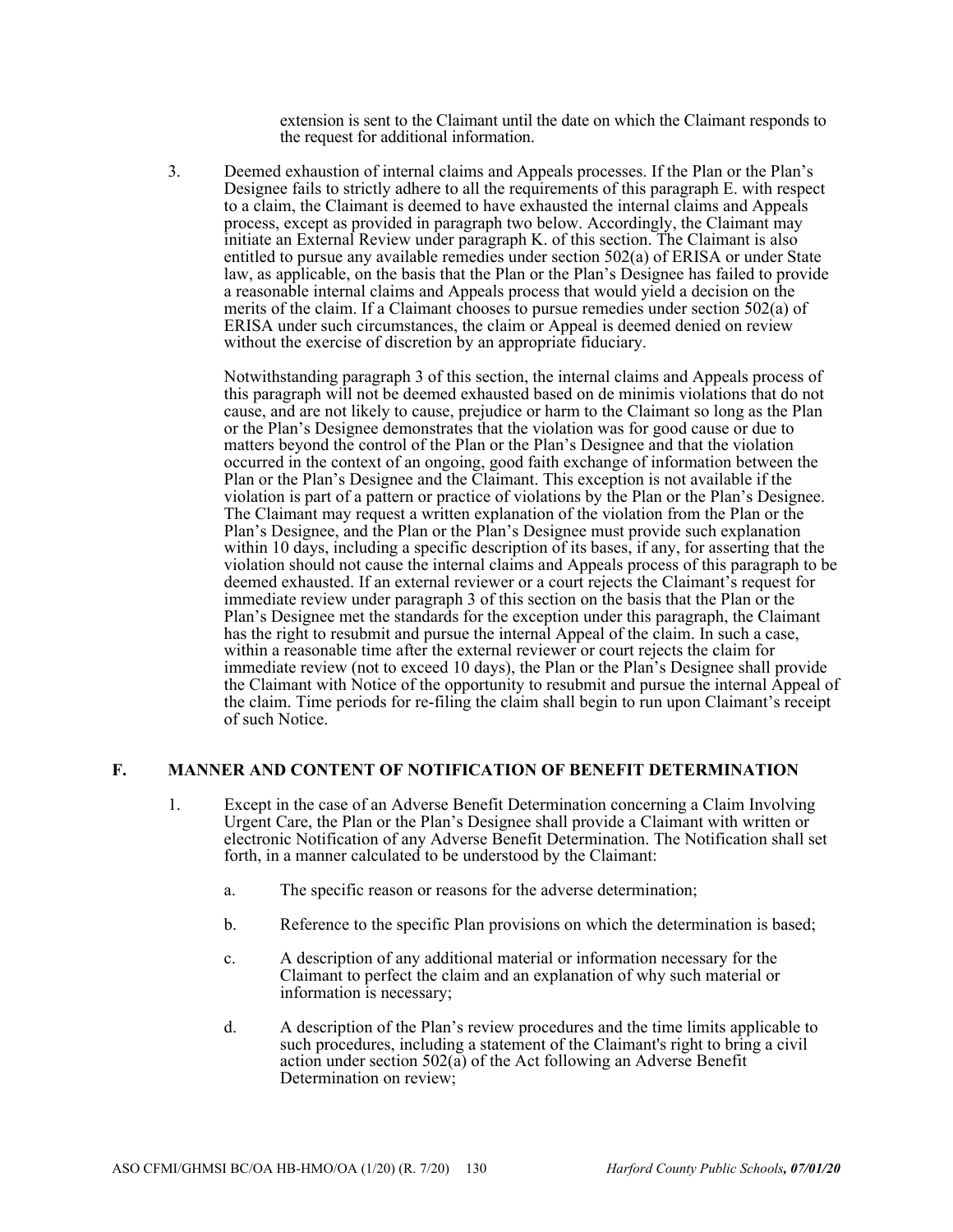- e. In the case of an Adverse Benefit Determination:
	- 1) If an internal rule, guideline, protocol, or other similar criterion was relied upon in making the adverse determination, either the specific rule, guideline, protocol, or other similar criterion; or a statement that such a rule, guideline, protocol, or other similar criterion was relied upon in making the adverse determination and that a copy of such rule, guideline, protocol, or other criterion will be provided free of charge to the Claimant upon request; or
	- 2) If the Adverse Benefit Determination is based on a Medical Necessity or Experimental/Investigational treatment or similar exclusion or limit, either an explanation of the scientific or clinical judgment for the determination, applying the terms of the Plan to the Claimant's medical circumstances, or a statement that such explanation will be provided free of charge upon request.
- f. In the case of an Adverse Benefit Determination by the Plan or the Plan's Designee concerning a Claim Involving Urgent Care, a description of the expedited review process applicable to such claims.
- 2. In the case of an Adverse Benefit Determination by the Plan or the Plan's Designee concerning a Claim Involving Urgent Care, the information described above may be provided to the Claimant orally within the time frame prescribed in paragraph E.2.a herein, provided that a written or electronic Notification in accordance with paragraph F.1 of this section is furnished to the Claimant not later than three (3) days after the oral Notification.

Notice will be provided in accordance with paragraph J., herein.

# **G. APPEAL OF ADVERSE BENEFIT DETERMINATIONS**

- 1. To Appeal a denied claim, a written request and any supporting record of medical documentation must be submitted to the address on the reverse side of your membership card within 180 days of the Adverse Benefit Determination.
- 2. a. A Claimant has the opportunity to submit written comments, documents, records, and other information relating to the Claim for Benefits;
	- b. A Claimant shall be provided, upon request and free of charge, reasonable access to, and copies of, all documents, records, and other information Relevant to the Claimant's Claim for Benefits;
	- c. The Plan or the Plan's Designee shall take into account all comments, documents, records, and other information submitted by the Claimant relating to the claim, without regard to whether such information was submitted or considered in the initial benefit determination.
- 3. In addition to the requirements of paragraphs G.2.a through c herein, the following apply:
	- a. The Plan or the Plan's Designee shall provide for a review that does not afford deference to the initial Adverse Benefit Determination and will be conducted by an appropriate named fiduciary of the Plan who is neither the individual who made the Adverse Benefit Determination that is the subject of the Appeal, nor the subordinate of such individual;
	- b. In deciding an Appeal of any Adverse Benefit Determination that is based in whole or in part on a medical judgment, including determinations with regard to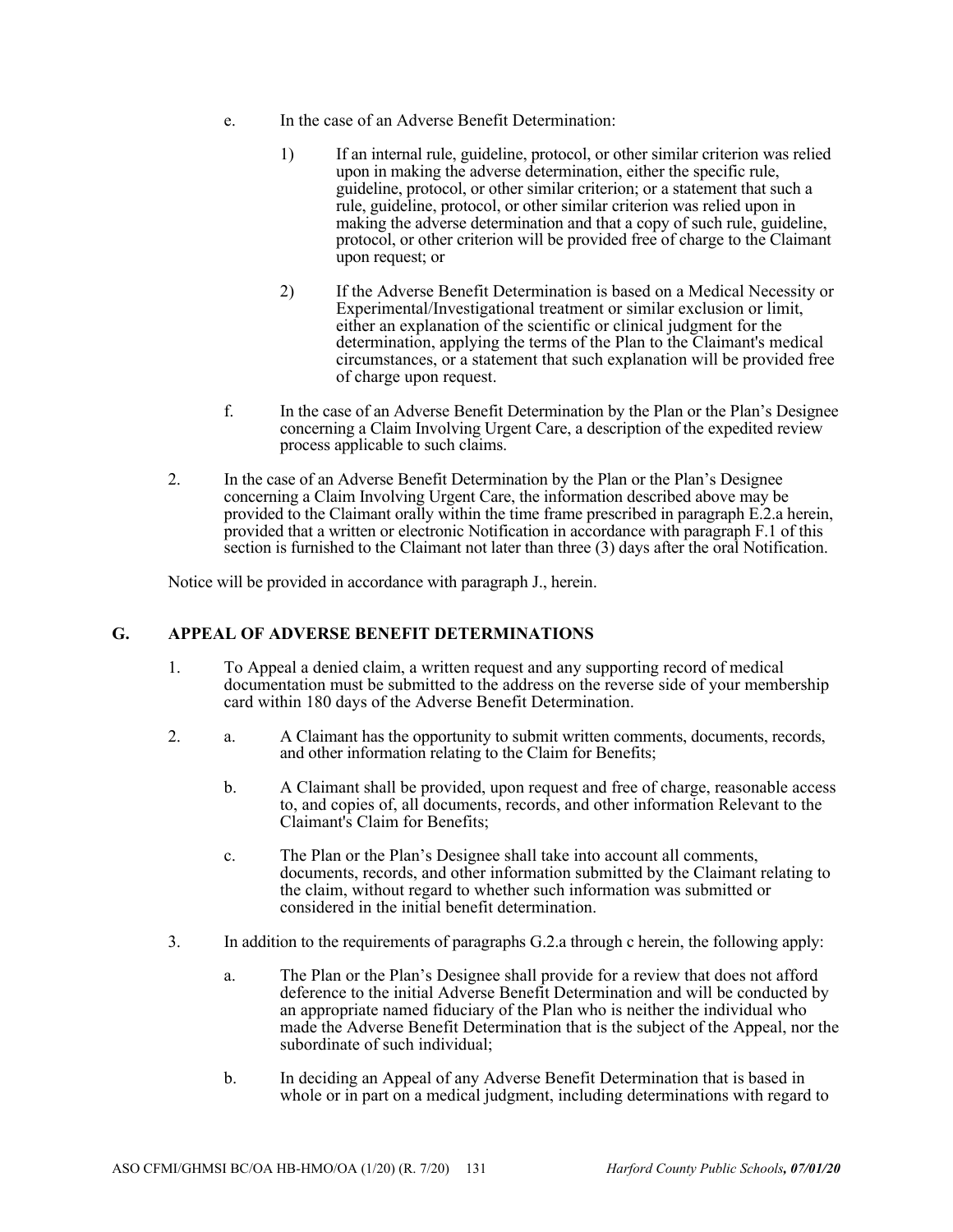whether a particular treatment, drug, or other item is Experimental/ Investigational, or not Medically Necessary or appropriate, the appropriate named fiduciary shall consult with a Health Care Professional who has appropriate training and experience in the field of medicine involved in the medical judgment;

- c. Upon request, the Plan or the Plan's Designee will identify medical or vocational experts whose advice was obtained on behalf of the Plan in connection with a Claimant's Adverse Benefit Determination, without regard to whether the advice was relied upon in making the benefit determination;
- d. Health Care Professionals engaged for purposes of a consultation under paragraph G.3.b herein shall be individuals who were neither consulted in connection with the Adverse Benefit Determination that is the subject of the Appeal, nor subordinates of any such individuals; and
- e. In the case of a Claim Involving Urgent Care, a request for an expedited Appeal of an Adverse Benefit Determination may be submitted orally or in writing by the Claimant; and all necessary information, including the Plan's or the Plan Designee's determination on review, may be transmitted between the Plan or the Plan's Designee and the Claimant by telephone, facsimile, or other available similarly expeditious method.
- 4. Full and fair review. The Plan or the Plan's Designee shall allow a Claimant to review the claim file and to present evidence and testimony as part of the internal claims and Appeals process. Specifically, in addition to the requirements of paragraphs G.2.a through c herein, the following apply:
	- a. The Plan or the Plan's Designee shall provide the Claimant, free of charge, with any new or additional evidence considered, relied upon, or generated by the Plan or the Plan's Designee (or at the direction of the Plan or the Plan's Designee) in connection with the claim; such evidence will be provided as soon as possible and sufficiently in advance of the date on which the Notice of Final Internal Adverse Benefit Determination is required to be provided under paragraph H. herein, to give the Claimant a reasonable opportunity to respond prior to that date; and
	- b. Before the Plan or the Plan's Designee issues a Final Internal Adverse Benefit Determination based on a new or additional rationale, the Claimant shall be provided, free of charge, with the rationale; the rationale shall be provided as soon as possible and sufficiently in advance of the date on which the Notice of Final Internal Adverse Benefit Determination is required to be provided under paragraph H. herein, to give the Claimant a reasonable opportunity to respond prior to that date.
- 5. Avoiding conflicts of interest. In addition to the requirements of paragraphs B. and G. herein, regarding full and fair review, the Plan or the Plan's Designee shall ensure that all claims and Appeals are adjudicated in a manner designed to ensure the independence and impartiality of the persons involved in making the decision. Accordingly, decisions regarding hiring, compensation, termination, promotion, or other similar matters with respect to any individual (such as a claims adjudicator or medical expert) shall not be made based upon the likelihood that the individual will support the denial of benefits.

# **H. TIMING OF NOTIFICATION OF DETERMINATION OF APPEAL**

1. In general. Except as provided below and in paragraph H.2, a Claimant shall be Notified in accordance with paragraph I. herein of the benefit determination on review within a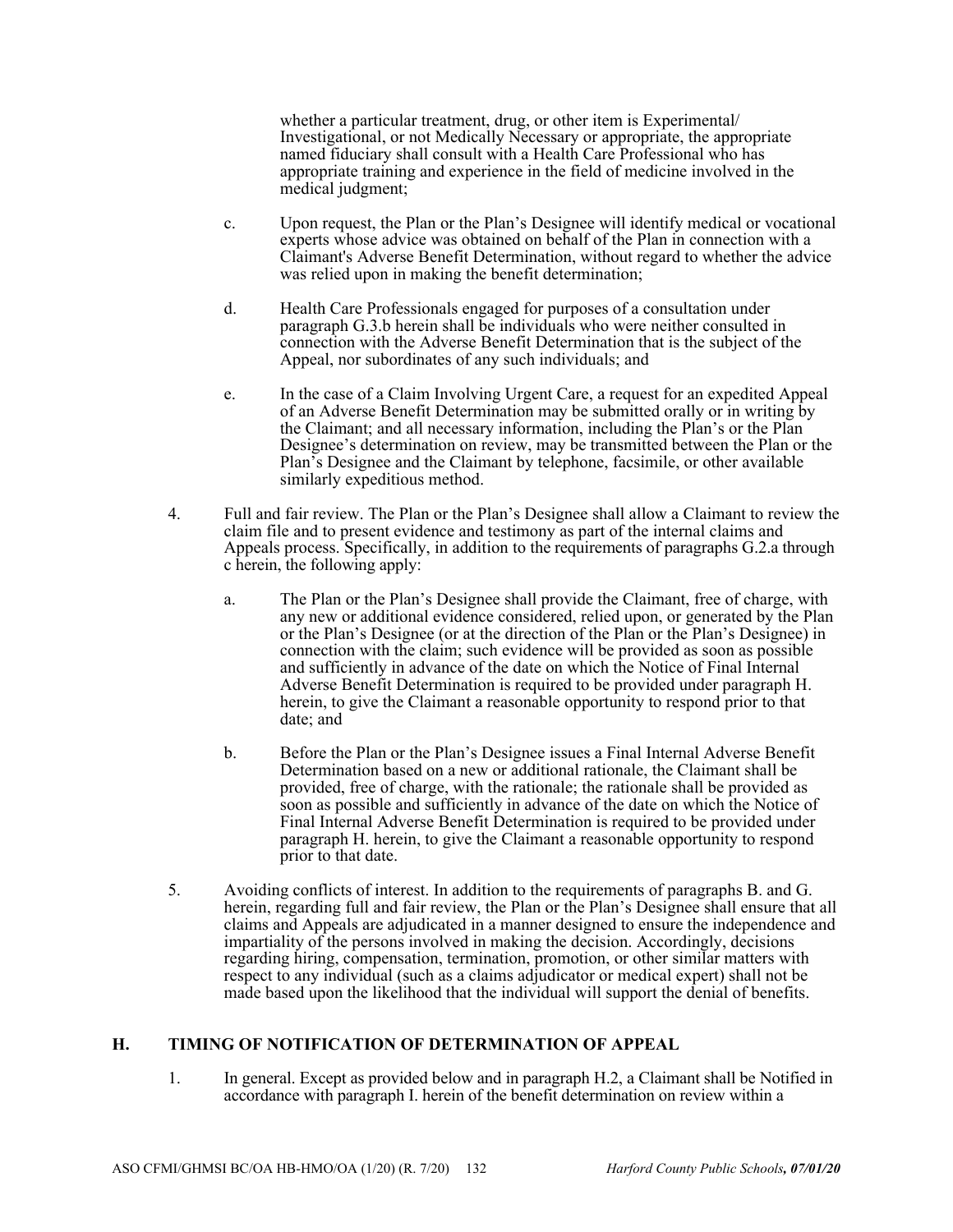reasonable period of time, but not later than 60 days after receipt of the Claimant's request for review, unless it is determined that special circumstances require an extension of time for processing the claim. If it is determined that an extension of time for processing is required, written Notice of the extension shall be furnished to the Claimant prior to the termination of the initial 60-day period. In no event shall such extension exceed a period of 60 days from the end of the initial period. The extension Notice shall indicate the special circumstances requiring an extension of time and the date by which the Plan or the Plan's Designee expects to render the determination on review.

- 2. The Plan or the Plan's Designee shall notify a Claimant of its benefit determination on review in accordance with the following, as appropriate.
	- a. Urgent care claims. In the case of a Claim Involving Urgent Care, the Claimant shall be Notified, in accordance with paragraph I. herein, of the benefit determination on review as soon as possible, taking into account the medical exigencies, but not later than 72 hours after receipt of the Claimant's request for review of an Adverse Benefit Determination.
	- b. Pre-service claims. In the case of a Pre-Service Claim, the Claimant shall be Notified, in accordance with paragraph I. herein, of the benefit determination on review within a reasonable period of time appropriate to the medical circumstances. Such Notification shall be provided not later than 30 days after receipt of the Claimant's request for review of an Adverse Benefit Determination.
	- c. Post-service claims. In the case of a Post-Service Claim, except as provided below, the Claimant shall be Notified, in accordance with paragraph I. herein, of the benefit determination on review within a reasonable period of time. Such Notification shall be provided not later than 60 days after receipt of the Claimant's request for review of an Adverse Benefit Determination.
- 3. Calculating time periods. For purposes of paragraph H. herein, the period of time within which a benefit determination on review shall be made begins at the time an Appeal is received by the Plan or the Plan's Designee, without regard to whether all the information necessary to make a benefit determination on review accompanies the filing. In the event that a period of time is extended as permitted pursuant to paragraph I.1 herein due to a Claimant's failure to submit information necessary to decide a claim, the period for making the benefit determination on review shall be tolled from the date on which the Notification of the extension is sent to the Claimant until the date on which the Claimant responds to the request for additional information.
- 4. In the case of an Adverse Benefit Determination on review, upon request, the Plan or the Plan's Designee shall provide such access to, and copies of Relevant documents, records, and other information described in paragraphs I.3, I.4, and I.5 herein as is appropriate.

#### **I. MANNER AND CONTENT OF NOTIFICATION OF BENEFIT DETERMINATION ON APPEAL**

The Plan or the Plan's Designee shall provide a Claimant with written or electronic Notification of its benefit determination on review. In the case of an Adverse Benefit Determination, the Notification shall set forth, in a manner calculated to be understood by the Claimant:

- 1. The specific reason or reasons for the adverse determination;
- 2. Reference to the specific Plan provisions on which the benefit determination is based;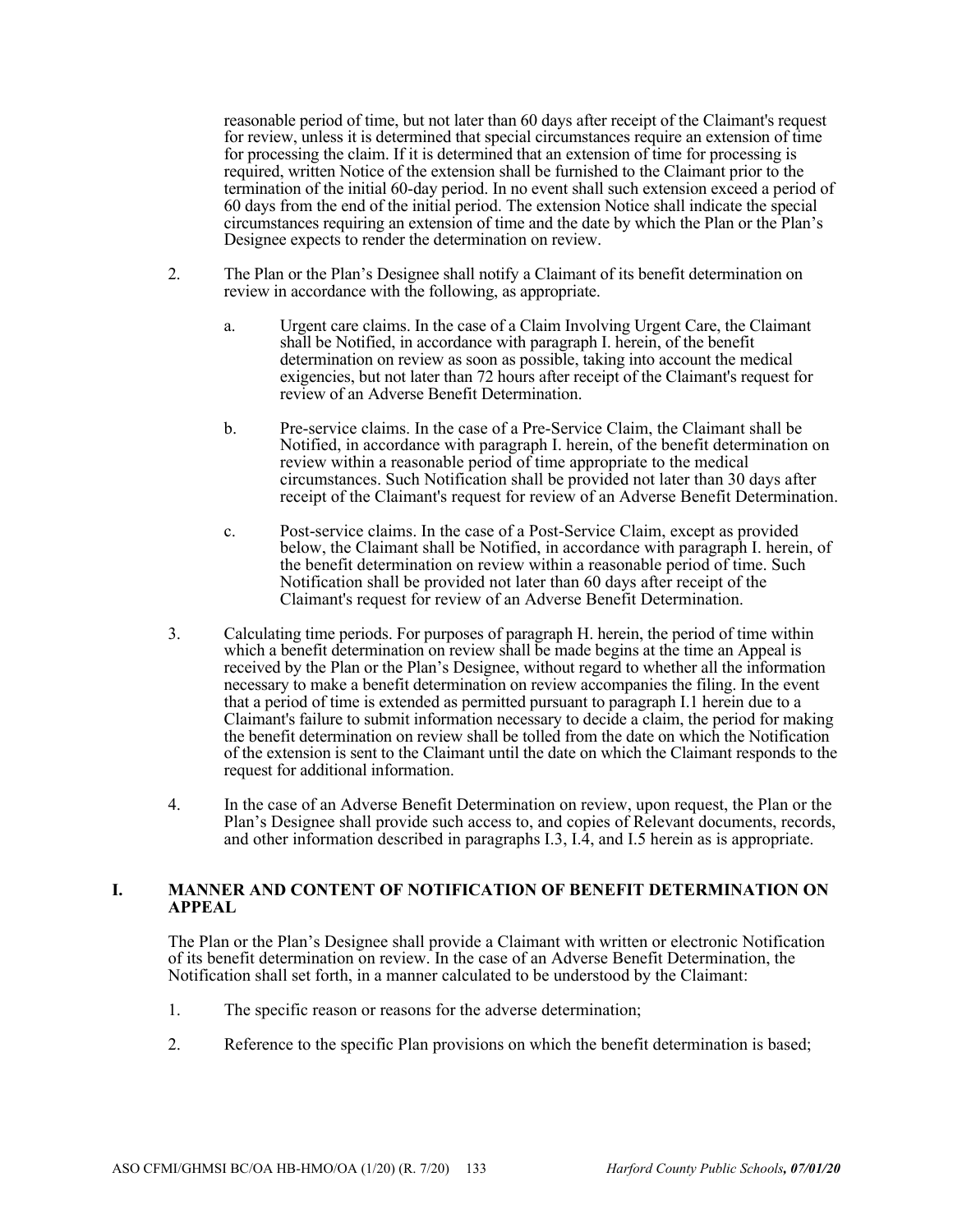- 3. A statement that the Claimant is entitled to receive, upon request and free of charge, reasonable access to, and copies of, all documents, records, and other information Relevant to the Claimant's Claim For Benefits;
- 4. A statement describing any voluntary Appeal procedures offered by the Plan and the Claimant's right to obtain the information about such procedures, and a statement of the Claimant's right to bring an action under section  $502(a)$  of the Act; and
- 5. a. If an internal rule, guideline, protocol, or other similar criterion was relied upon in making the adverse determination, either the specific rule, guideline, protocol, or other similar criterion; or a statement that such rule, guideline, protocol, or other similar criterion was relied upon in making the adverse determination and that a copy of the rule, guideline, protocol, or other similar criterion will be provided free of charge to the Claimant upon request;
	- b. If the Adverse Benefit Determination is based on a Medical Necessity or Experimental/Investigational treatment or similar exclusion or limit, either an explanation of the scientific or clinical judgment for the determination, applying the terms of the Plan to the Claimant's medical circumstances, or a statement that such explanation will be provided free of charge upon request; and
	- c. Other information may be available regarding dispute resolutions through your local U.S. Department of Labor Office and or your State insurance regulatory agency.

Notice will be provided in accordance with paragraph J., herein.

# **J. NOTICE**

- 1. Notice. The Plan or the Plan's Designee shall provide Notice to individuals, in a culturally and linguistically appropriate manner (as described in paragraph 2. of this section) in accordance with paragraphs F. and I. herein. Additionally:
	- a. The Plan or the Plan's Designee shall ensure that any notice of Adverse Benefit Determination or Final Internal Adverse Benefit Determination includes information sufficient to identify the claim involved (including the date of service, the Health Care Provider, the claim amount (if applicable), and a statement describing the availability, upon request, of the diagnosis code and its corresponding meaning, and the treatment code and its corresponding meaning).
	- b. The Plan or the Plan's Designee shall provide to a Claimant, as soon as practicable, upon request, the diagnosis code and its corresponding meaning, and the treatment code and its corresponding meaning, associated with any Adverse Benefit Determination or Final Internal Adverse Benefit Determination. The Plan or the Plan's Designee shall not consider a request for such diagnosis and treatment information, in itself, to be a request for an internal Appeal under this paragraph or an External Review under paragraph K of this section.
	- c. The Plan or the Plan's Designee shall ensure that the reason or reasons for the Adverse Benefit Determination or Final Internal Adverse Benefit Determination includes the denial code and its corresponding meaning, as well as a description of the Plan's or the Plan Designee's standard, if any, that was used in denying the claim. In the case of a Notice of Final Internal Adverse Benefit Determination, this description must include a discussion of the decision.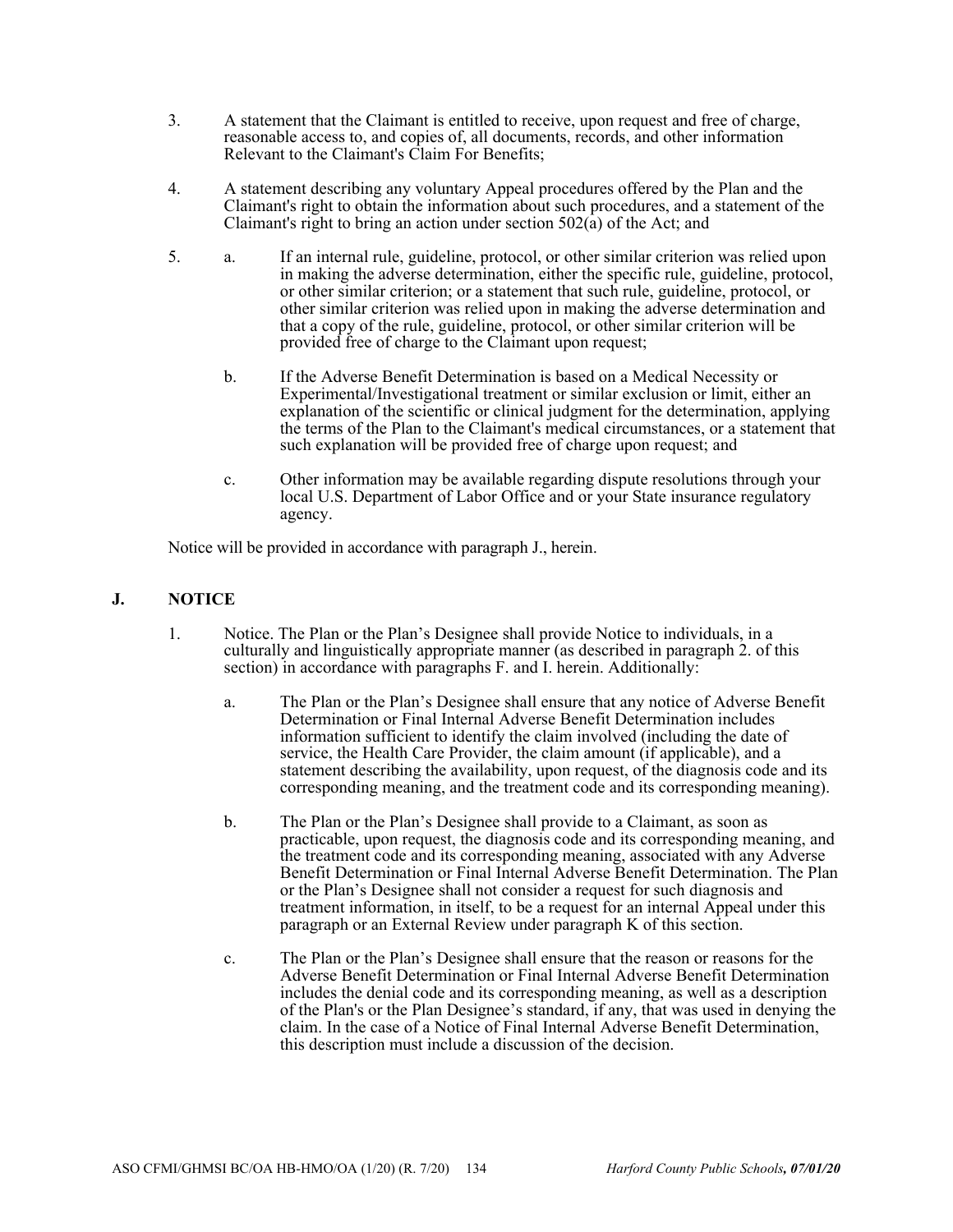- d. The Plan or the Plan's Designee shall provide a description of available Internal Appeals and External Review processes, including information regarding how to initiate an Appeal.
- e. The Plan or the Plan's Designee shall disclose the availability of, and contact information for, any applicable office of health insurance consumer assistance or ombudsman established under PHS Act section 2793 to assist individuals with the internal claims and Appeals and External Review processes.
- 2. Form and manner of Notice.
	- a. In general. For purposes of this section, a Group Health Plan is considered to provide Relevant Notices in a culturally and linguistically appropriate manner if the Plan or the Plan's Designee meets all the requirements of paragraph b. of this section with respect to the applicable non-English languages described in paragraph c. of this section.
	- b. Requirements
		- 1) The Plan or the Plan's Designee shall provide oral language services (such as a telephone customer assistance hotline) that include answering questions in any applicable non English language and providing assistance with filing claims and Appeals (including External Review) in any applicable non-English language;
		- 2) The Plan or the Plan's Designee shall provide, upon request, a Notice in any applicable non-English language; and
		- 3) The Plan or the Plan's Designee shall include in the English versions of all Notices, a statement prominently displayed in any applicable non-English language clearly indicating how to access the language services provided by the Plan or the Plan's Designee.
	- c. Applicable non-English language. With respect to an address in any United States county to which a Notice is sent, a non-English language is an applicable non-English language if ten percent or more of the population residing in the county is literate only in the same non-English language, as determined in guidance published by the Secretary.

# **K. EXTERNAL REVIEW PROCESS**

- 1. When filing a request for an External Review, the Claimant will be required to authorize the release of any medical records of the Claimant that may be required to be reviewed for the purpose of reaching a decision on the External Review.
- 2. If a Claimant is in need of assistance, they may contact the appropriate agency as follows:

Maryland Office of the Attorney General Health Education and Advocacy Unit 200 St. Paul Place, 16th Floor Baltimore, MD 21202 (877) 261-8807 http://www.oag.state.md.us/Consumer/HEAU.htm heau@oag.state.md.us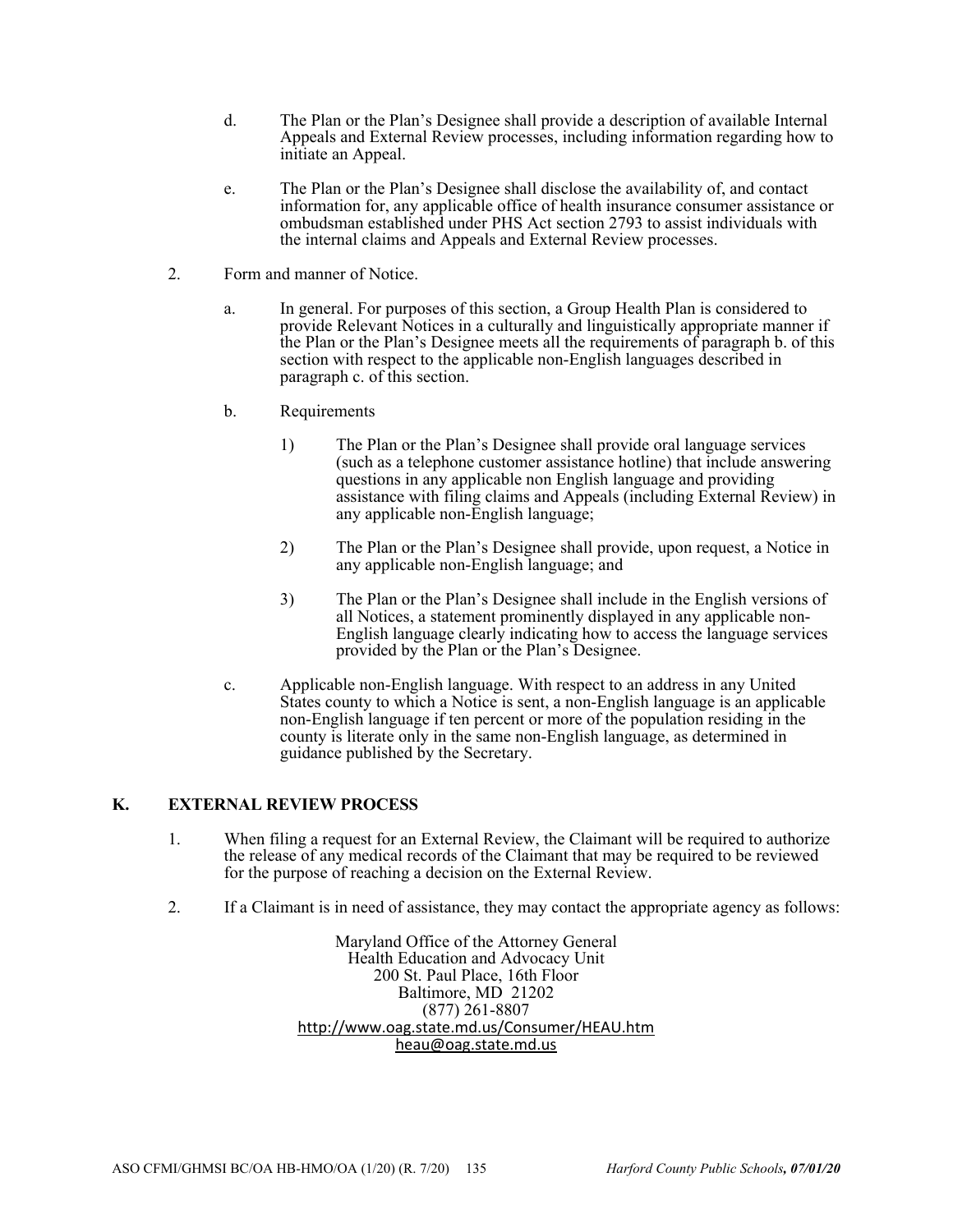Additionally, the U.S. Department of Labor's Employee Benefits Security Administration (EBSA) may also be a helpful resource to a Claimant in need of assistance.

EBSA may be contacted at: 1-866-444-EBSA (3272) or www.askebsa.dol.gov.

- 3. Scope
	- a. In general. Subject to the suspension provision in paragraph b. of this section and except to the extent provided otherwise by the Secretary in guidance, the External Review process established pursuant to this paragraph K. applies to any Adverse Benefit Determination or Final Internal Adverse Benefit Determination, except that a denial, reduction, termination, or a failure to provide payment for a benefit based on a determination that a Claimant fails to meet the requirements for eligibility under the terms of a Group Health Plan is not eligible for the External Review process under this paragraph K.
	- b. Suspension of general rule. Unless or until this suspension is revoked in guidance by the Secretary, with respect to claims for which External Review has not been initiated before September 20, 2011, the External Review process established pursuant to this paragraph K. applies only to:
		- 1) An Adverse Benefit Determination (including a Final Internal Adverse Benefit Determination) by the Plan or the Plan's Designee that involves medical judgment (including, but not limited to, those based on the Plan's or the Plan Designee's requirements for Medical Necessity, appropriateness, health care setting, level of care, or effectiveness of a Covered Service; or its determination that a treatment is Experimental/ Investigational), as determined by the External Reviewer; and
		- 2) A Rescission of coverage (whether or not the Rescission has any effect on any particular benefit at that time).
- 4. Standard External Review for self-insured group health Plans

This section sets forth procedures for standard External Review for self-insured Group Health Plans. Standard External Review is External Review that is not considered expedited (as described in paragraph 5 of this section).

- a. Request for External Review. The Group Health Plan allows a Claimant to file a request for an External Review with the Plan or the Plan's Designee if the request is filed within four months after the date of receipt of a Notice of an Adverse Benefit Determination or Final Internal Adverse Benefit Determination. If there is no corresponding date four months after the date of receipt of such a Notice, then the request must be filed by the first day of the fifth month following the receipt of the Notice. For example, if the date of receipt of the Notice is October 30, because there is no February 30, the request must be filed by March 1. If the last filing date would fall on a Saturday, Sunday, or Federal holiday, the last filing date is extended to the next day that is not a Saturday, Sunday, or Federal holiday.
- b. Preliminary review. Within five business days following the date of receipt of the External Review request, the Group Health Plan or the Plan's Designee shall complete a preliminary review of the request to determine whether:
	- 1) The Claimant is or was covered under the Plan at the time the health care item or service was requested or, in the case of a retrospective review,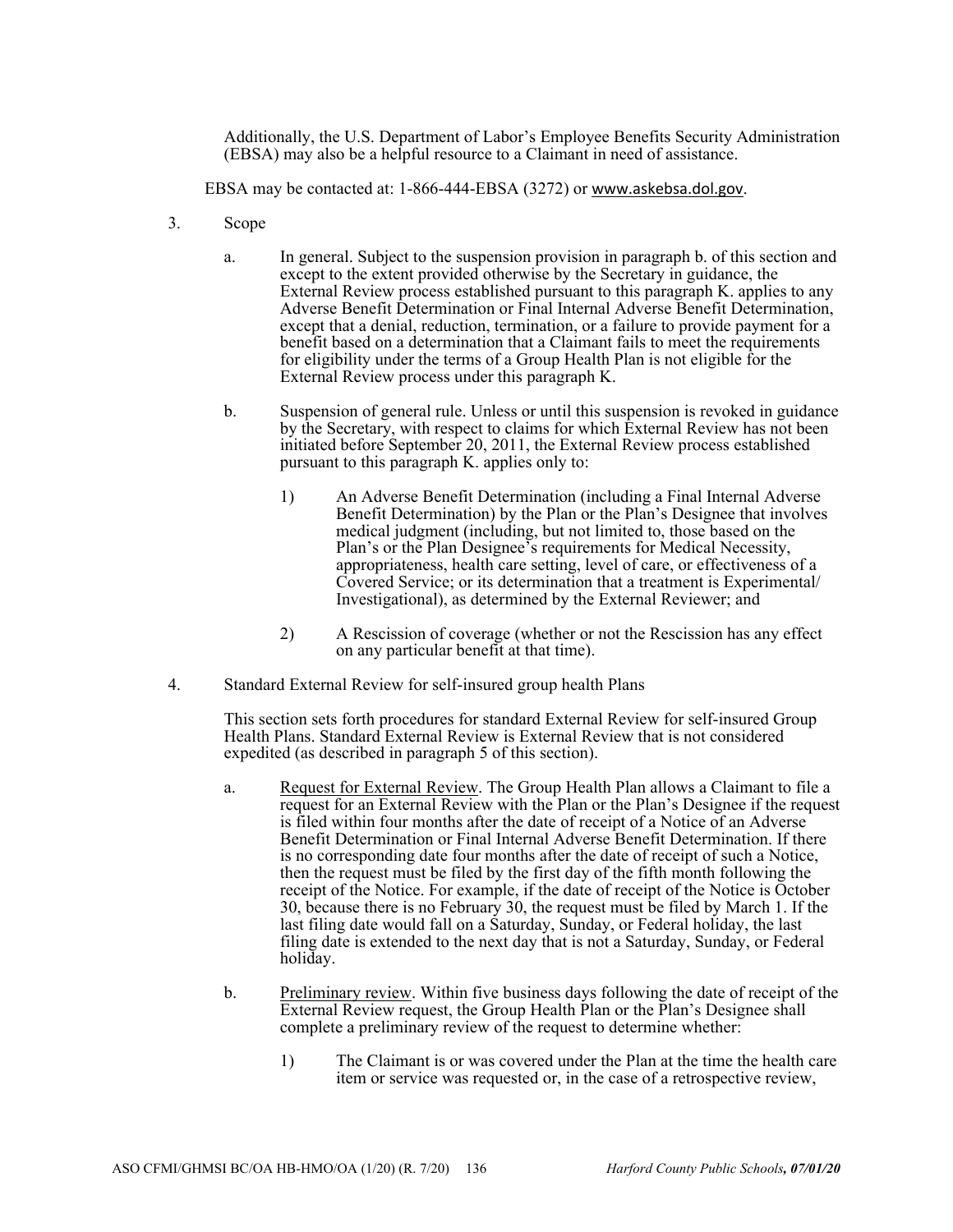was covered under the Plan at the time the health care item or service was provided;

- 2) The Adverse Benefit Determination or the final Adverse Benefit Determination does not relate to the Claimant's failure to meet the requirements for eligibility under the terms of the Group Health Plan (e.g., worker classification or similar determination);
- 3) The Claimant has exhausted the Plan's Internal Appeal process unless the Claimant is not required to exhaust the Internal Appeals process as described under paragraph E.3; and
- 4) The Claimant has provided all the information and forms required to process an External Review.

Within one business day after completion of the preliminary review, the Plan or the Plan's Designee shall issue a Notification in writing to the Claimant. If the request is complete but not eligible for External Review, such Notification shall include the reasons for its ineligibility and contact information for the Employee Benefits Security Administration (toll-free number 866-444-EBS $\vec{A}$  (3272)). If the request is not complete, such Notification shall describe the information or materials needed to make the request complete and the Plan or the Plan's Designee shall allow a Claimant to perfect the request for External Review within the fourmonth filing period or within the 48-hour period following the receipt of the Notification, whichever is later.

c. Referral to Independent Review Organization. The Group Health Plan shall assign an Independent Review Organization (IRO) that is accredited by URAC or by a similar nationally-recognized accrediting organization to conduct the External Review. Moreover, the Plan or the Plan's Designee shall take action against bias and to ensure independence. Accordingly, the Plan or the Plan's Designee shall contract with at least three IROs for assignments under the Plan and rotate claims assignments among them (or incorporate other independent unbiased methods for selection of IROs, such as random selection). In addition, the IRO may not be eligible for any financial incentives based on the likelihood that the IRO will support the denial of benefits.

The contract between the Plan or the Plan's designee and an IRO, shall include the following:

- 1) The assigned IRO will utilize legal experts where appropriate to make coverage determinations under the Plan.
- 2) The assigned IRO will timely notify the Claimant in writing of the request's eligibility and acceptance for External Review. This Notice will include a statement that the Claimant may submit in writing to the assigned IRO within ten business days following the date of receipt of the Notice additional information that the IRO must consider when conducting the External Review. The IRO is not required to, but may, accept and consider additional information submitted after ten business days.
- 3) Within five business days after the date of assignment of the IRO, the Plan or the Plan's Designee shall provide to the assigned IRO the documents and any information considered in making the Adverse Benefit Determination or Final Internal Adverse Benefit Determination. Failure by the Plan or the Plan's Designee to timely provide the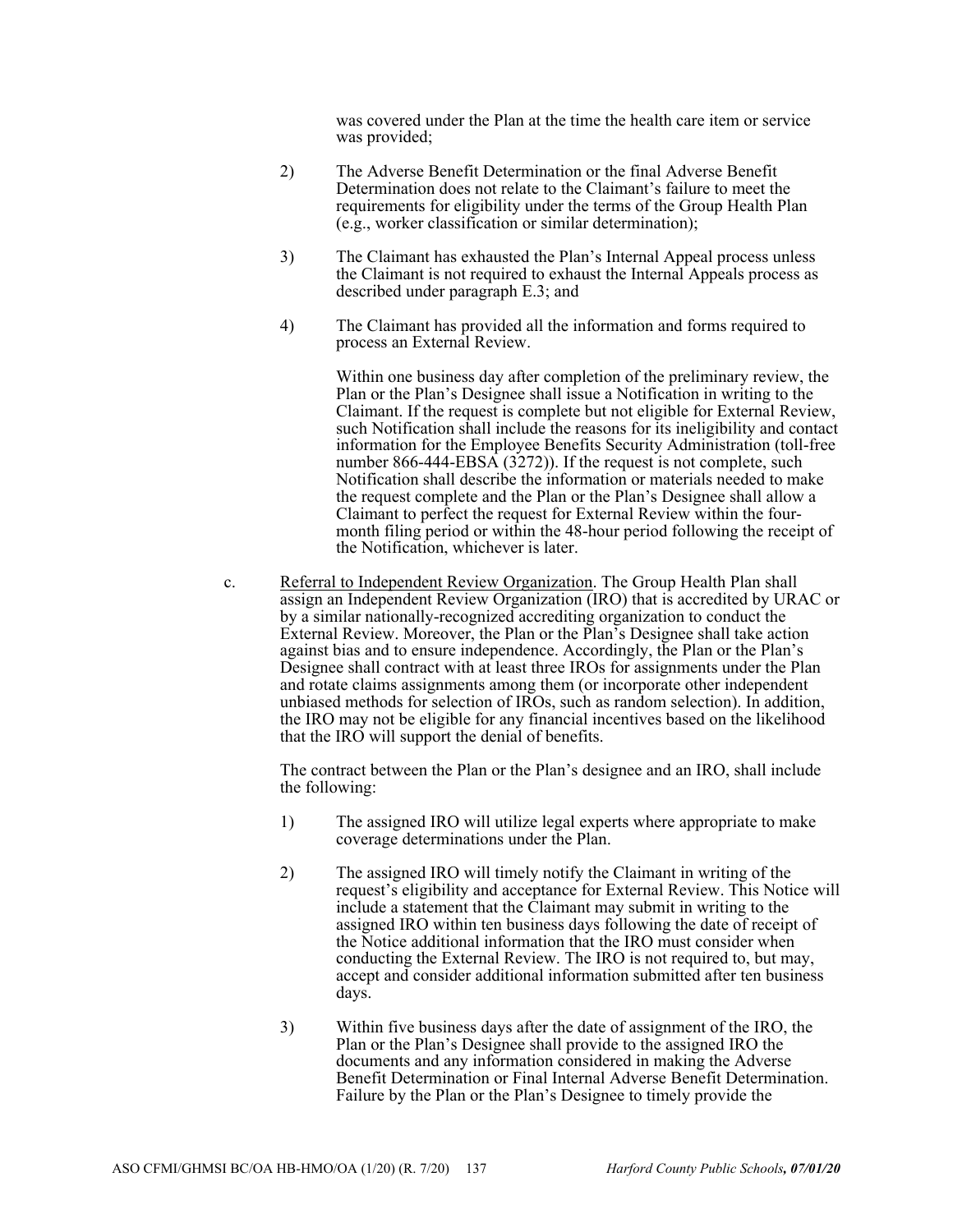documents and information will not delay the conduct of the External Review. If the Plan or the Plan's Designee fails to timely provide the documents and information, the assigned IRO may terminate the External Review and make a decision to reverse the Adverse Benefit Determination or Final Internal Adverse Benefit Determination. Within one business day after making the decision, the IRO shall notify the Claimant and the Plan or the Plan's Designee.

- 4) Upon receipt of any information submitted by the Claimant, the assigned IRO shall within one business day forward the information to the Plan or the Plan's Designee. Upon receipt of any such information, the Plan or the Plan's Designee may reconsider its Adverse Benefit Determination or Final Internal Adverse Benefit Determination that is the subject of the External Review. Reconsideration by the Plan or the Plan's Designee shall not delay the External Review. The External Review may be terminated as a result of the reconsideration only if the Plan or the Plan's Designee decides, upon completion of its reconsideration, to reverse its Adverse Benefit Determination or Final Internal Adverse Benefit Determination and provide coverage or payment. Within one business day after making such a decision, the Plan or the Plan's Designee shall provide written Notice of its decision to the Claimant and the assigned IRO. The assigned IRO shall terminate the External Review upon receipt of the Notice from the Plan or the Plan's Designee.
- 5) The IRO will review all of the information and documents timely received. In reaching a decision, the assigned IRO will review the claim de novo and not be bound by any decisions or conclusions reached during the Plan's or the Plan Designee's internal claims and Appeals process applicable under paragraph E. of this section. In addition to the documents and information provided, the assigned IRO, to the extent the information or documents are available and the IRO considers them appropriate, will consider the following in reaching a decision:
	- (a) The Claimant's medical records;
	- (b) The attending health care professional's recommendation;
	- (c) Reports from appropriate health care professionals and other documents submitted by the Plan or the Plan's Designee, Claimant, or the Claimant's treating provider;
	- (d) The terms of the Claimant's Plan to ensure that the IRO's decision is not contrary to the terms of the Plan, unless the terms are inconsistent with applicable law;
	- (e) Appropriate practice guidelines, which must include applicable evidence-based standards and may include any other practice guidelines developed by the Federal government, national or professional medical societies, boards, and associations;
	- (f) Any applicable clinical review criteria developed and used by the Plan or the Plan's Designee, unless the criteria are inconsistent with the terms of the Plan or with applicable law; and
	- (g) The opinion of the IRO's clinical reviewer or reviewers after considering the information described in this Notice to the extent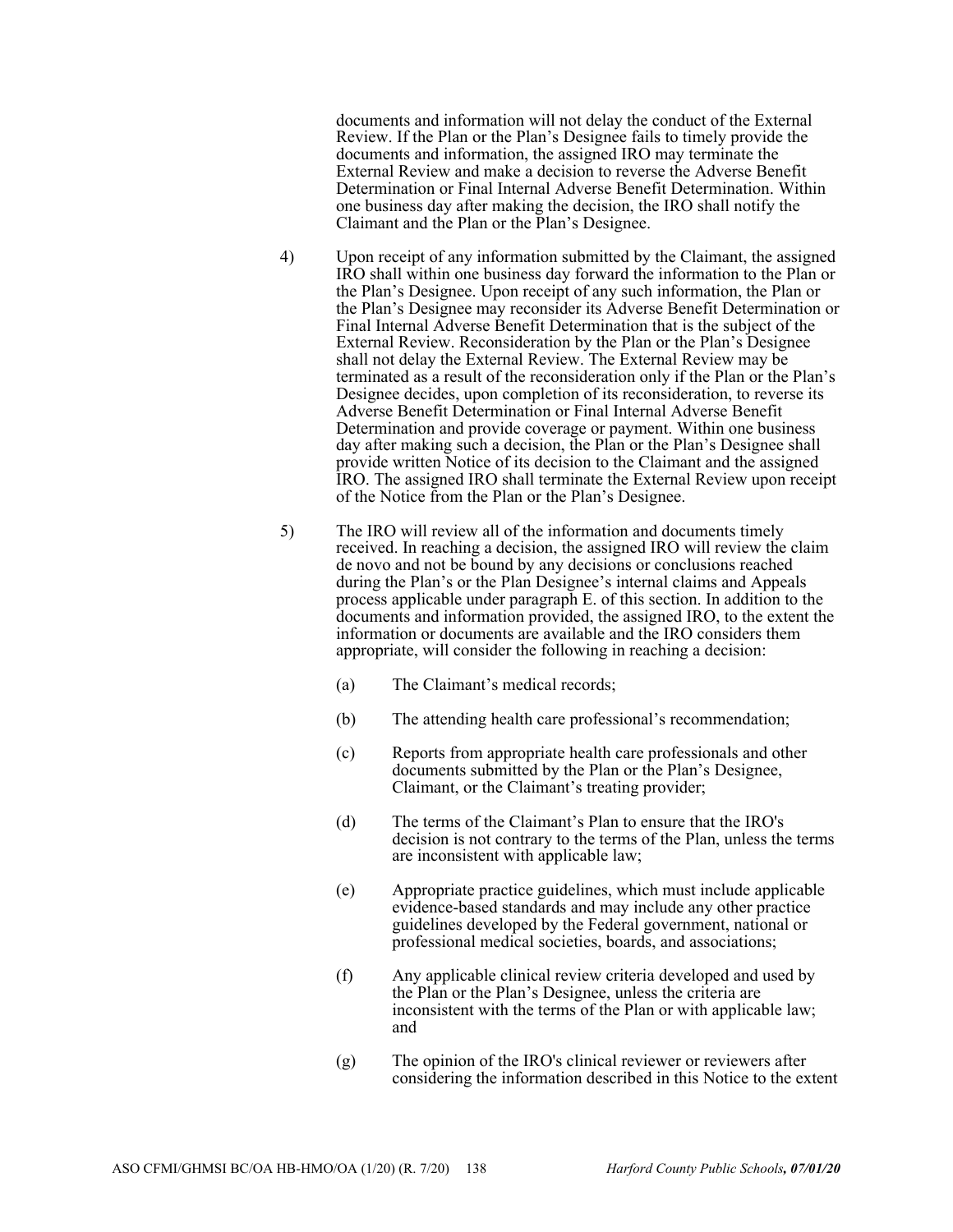the information or documents are available and the clinical reviewer or reviewers consider appropriate.

- 6) The assigned IRO shall provide written Notice of the final External Review decision within 45 days after the IRO receives the request for the External Review. The IRO shall deliver the Notice of final External Review decision to the Claimant and the Plan or the Plan's Designee.
- 7) The assigned IRO's decision Notice will contain:
	- (a) A general description of the reason for the request for External Review, including information sufficient to identify the claim (including the date or dates of service, the Health Care Provider, the claim amount (if applicable), the diagnosis code and its corresponding meaning, the treatment code and its corresponding meaning, and the reason for the previous denial);
	- (b) The date the IRO received the assignment to conduct the External Review and the date of the IRO decision;
	- (c) References to the evidence or documentation, including the specific coverage provisions and evidence-based standards, considered in reaching its decision;
	- (d) A discussion of the principal reason or reasons for its decision, including the rationale for its decision and any evidence-based standards that were relied on in making its decision;
	- (e) A statement that the determination is binding except to the extent that other remedies may be available under state or federal law to either the Group Health Plan or to the Claimant;
	- (f) A statement that judicial review may be available to the Claimant; and
	- (g) Current contact information, including phone number, for any applicable office of health insurance consumer assistance or ombudsman established under PHS Act section 2793.
- 8) After a final External Review decision, the IRO shall maintain records of all claims and Notices associated with the External Review process for six years. An IRO shall make such records available for examination by the Claimant, Plan, or state or federal oversight agency upon request, except where such disclosure would violate state or federal privacy laws.
- d. Reversal of Plan's decision. Upon receipt of a Notice of a final External Review decision reversing the Adverse Benefit Determination or Final Internal Adverse Benefit Determination, the Plan or the Plan's Designee shall immediately provide coverage or payment (including immediately authorizing or immediately paying benefits) for the claim.
- 5. Expedited External Review for self-insured Group Health Plans
	- a. Request for expedited External Review. The Group Health Plan shall allow a Claimant to make a request for an expedited External Review with the Plan or the Plan's Designee at the time the Claimant receives: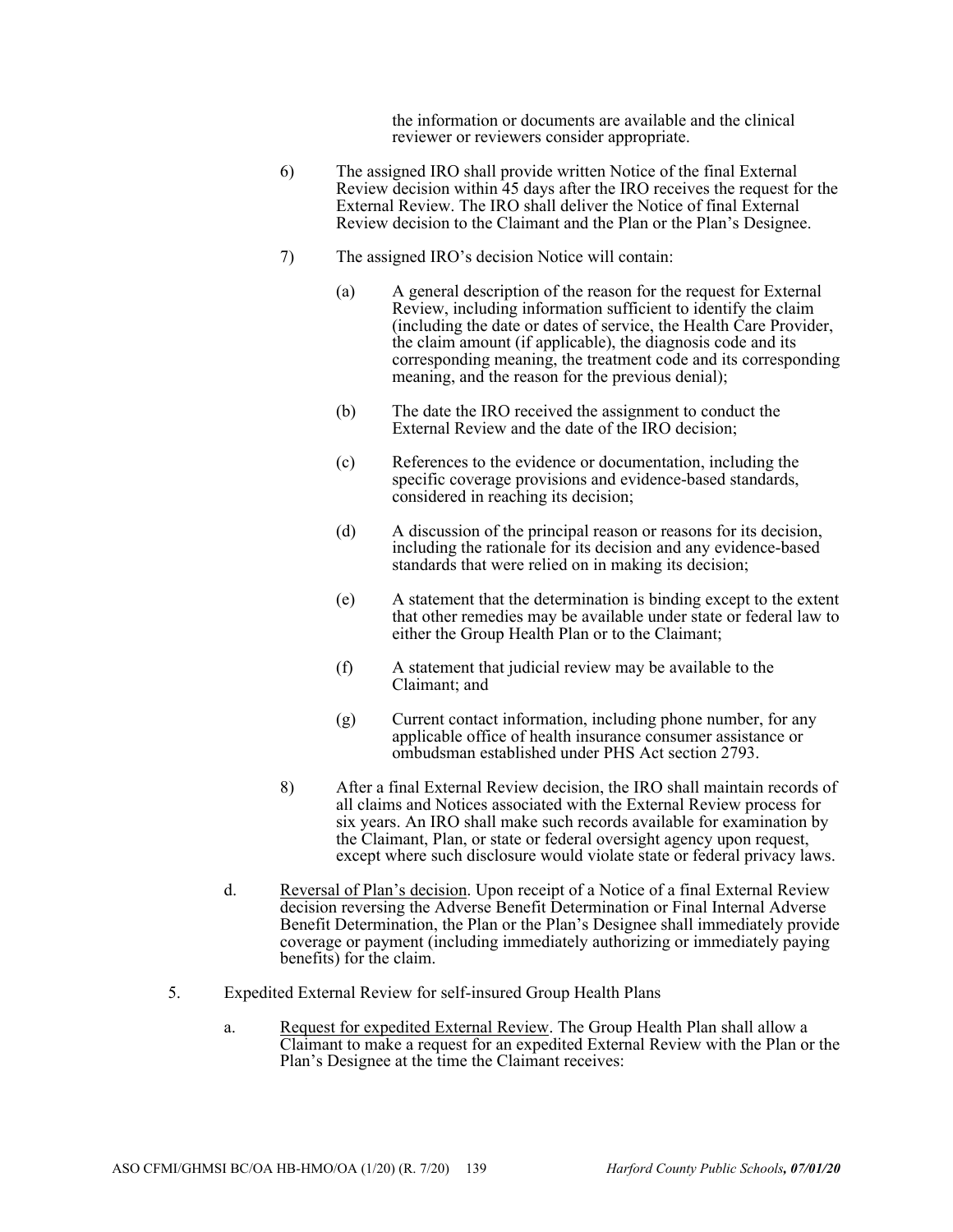- 1) An Adverse Benefit Determination if the Adverse Benefit Determination involves a medical condition of the Claimant for which the timeframe for completion of an expedited Internal Appeal under paragraph E.2.a would seriously jeopardize the life or health of the Claimant or would jeopardize the Claimant's ability to regain maximum function and the Claimant has filed a request for an expedited Internal Appeal;
- 2) A Final Internal Adverse Benefit Determination, if the Claimant has a medical condition where the timeframe for completion of a standard External Review would seriously jeopardize the life or health of the Claimant or would jeopardize the Claimant's ability to regain maximum function, or if the Final Internal Adverse Benefit Determination concerns an admission, availability of care, continued stay, or health care item or service for which the Claimant received Emergency Services, but has not been discharged from a facility.
- b. Preliminary review. Immediately upon receipt of the request for expedited External Review, the Plan or the Plan's Designee shall determine whether the request meets the reviewability requirements set forth in paragraph K.4.b above for standard External Review. The Plan or the Plan's Designee shall immediately send a Notice that meets the requirements set forth in paragraph K.4.b above for standard External Review to the Claimant of its eligibility determination.
- c. Referral to Independent Review Organization. Upon a determination that a request is eligible for External Review following the preliminary review, the Plan or the Plan's Designee will assign an IRO pursuant to the requirements set forth in paragraph K.4.c above for standard review. The Plan or the Plan's Designee shall provide or transmit all necessary documents and information considered in making the Adverse Benefit Determination or Final Internal Adverse Benefit Determination to the assigned IRO electronically or by telephone or facsimile or any other expeditious method.

The assigned IRO, to the extent the information or documents are available and the IRO considers them appropriate, shall consider the information or documents described above under the procedures for standard review. In reaching a decision, the assigned IRO shall review the claim de novo and is not bound by any decisions or conclusions reached during the Plan's or the Plan Designee's internal claims and Appeals process.

- d. Notice of final External Review decision. The Plan's or the Plan Designee's contract with the assigned IRO shall require the IRO to provide Notice of the final External Review decision, in accordance with the requirements set forth in paragraph K.4.c above, as expeditiously as the Claimant's medical condition or circumstances require, but in no event more than 72 hours after the IRO receives the request for an expedited External Review. If the Notice is not in writing, within 48 hours after the date of providing that Notice, the assigned IRO shall provide written confirmation of the decision to the Claimant and the Plan or the Plan's Designee.
- 6. An External Review decision is binding on the Plan or the Plan's Designee, as well as the Claimant, except to the extent other remedies are available under state or federal law, and except that the requirement that the decision be binding shall not preclude the Plan or the Plan's Designee from making payment on the claim or otherwise providing benefits at any time, including after a final External Review decision that denies the claim or otherwise fails to require such payment or benefits. For this purpose, the Plan or the Plan's Designee shall provide any benefits (including by making payment on the claim) pursuant to the final External Review decision without delay, regardless of whether the